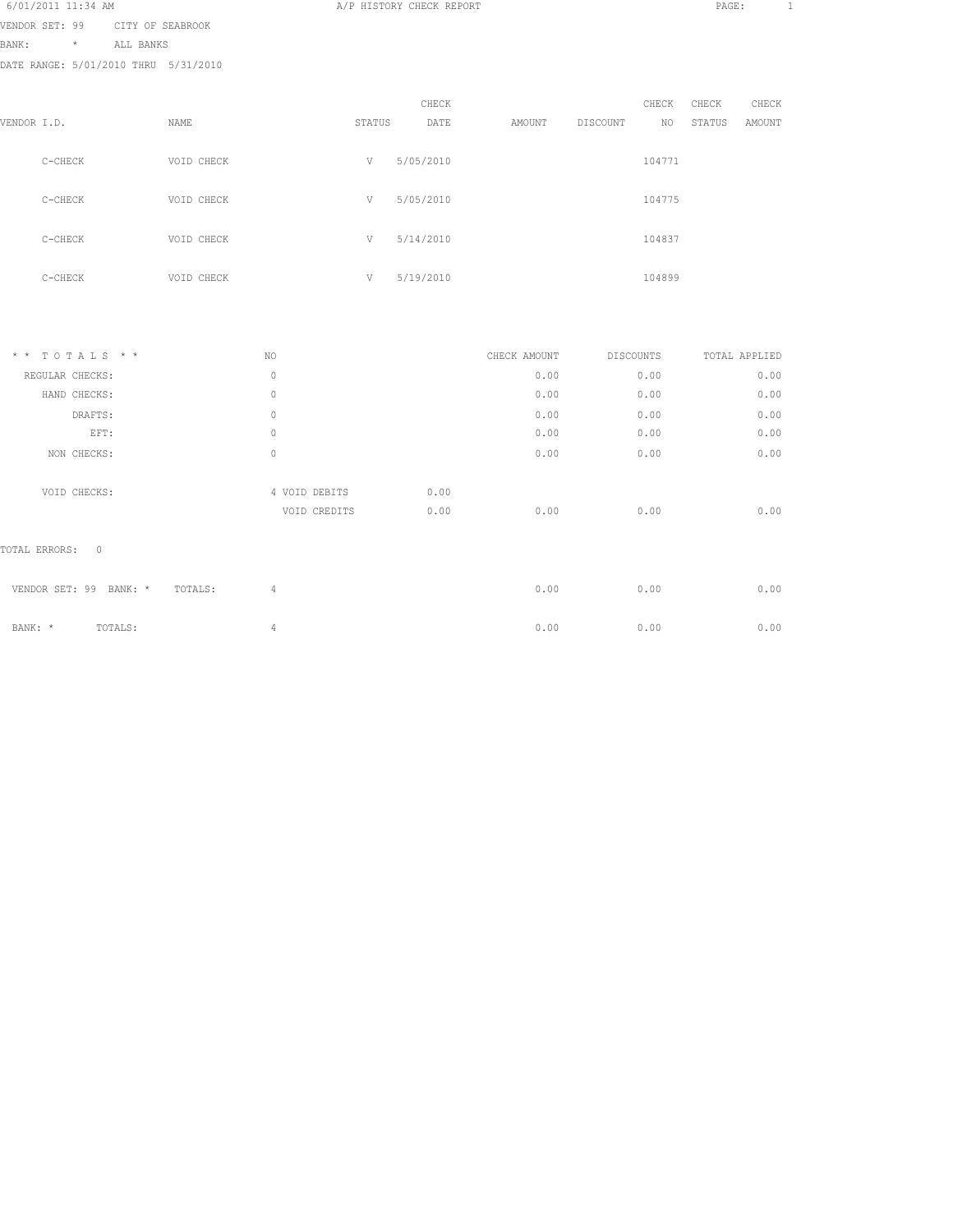|               | 6/01/2011 11:34 AM                   |                                                    |              | A/P HISTORY CHECK REPORT |                                      |             | PAGE: | $\overline{c}$ |
|---------------|--------------------------------------|----------------------------------------------------|--------------|--------------------------|--------------------------------------|-------------|-------|----------------|
|               | VENDOR SET: 70                       | CITY OF SEABROOK                                   |              |                          |                                      |             |       |                |
|               | BANK: 70 SEDC 2                      |                                                    |              |                          |                                      |             |       |                |
|               | DATE RANGE: 5/01/2010 THRU 5/31/2010 |                                                    |              |                          |                                      |             |       |                |
|               |                                      |                                                    |              | CHECK                    |                                      | CHECK CHECK |       | CHECK          |
| VENDOR I.D.   |                                      | NAME                                               |              | STATUS DATE              | AMOUNT DISCOUNT NO STATUS AMOUNT     |             |       |                |
| 0095          |                                      | CDW GOVERNMENT                                     |              |                          |                                      |             |       |                |
|               | $I-SLZ5067$                          | COMPUTER EQUIPMENT                                 |              | R 5/05/2010              |                                      | 004125      |       |                |
|               | 70 707-4150                          | SMALL EQUIPMENT                                    |              |                          | COMPUTER EQUIPMENT 969.99            |             |       | 969.99         |
|               |                                      |                                                    |              |                          | *** VENDOR TOTALS *** 1 CHECKS       |             |       | 969.99         |
| 0097          |                                      | ERNIE DAVIS                                        |              |                          |                                      |             |       |                |
|               | I-201005252768                       | TRAVEL ADVANCE                                     |              | R 5/26/2010              |                                      | 004129      |       |                |
|               | 70 707-5300                          | TRAINING & CONFERENCE                              |              |                          | TRAVEL ADVANCE 1,072.71              |             |       | 1,072.71       |
|               |                                      |                                                    |              |                          | *** VENDOR TOTALS ***                | 1 CHECKS    |       | 1,072.71       |
| 0014          |                                      | MID-AMERICAN RESEARCH CHEMICAL                     |              |                          |                                      |             |       |                |
|               | I-0413510IN                          | TRAIL MAINTENANCE                                  |              | R 5/05/2010              |                                      | 004126      |       |                |
|               |                                      | 70 707-6038 TRAIL CONSTRUCTION                     |              |                          | TRAIL MAINTENANCE 2, 174.21          |             |       | 2,174.21       |
|               |                                      |                                                    |              |                          | *** VENDOR TOTALS ***                | 1 CHECKS    |       | 2, 174.21      |
| 0096          |                                      | TRG FUNDING CORP                                   |              |                          |                                      |             |       |                |
|               | I-201005052661                       | GRANT WRITING SERVICES                             |              | R 5/05/2010              |                                      | 004127      |       |                |
|               | 70 707-5227                          | PROF FEES-CONSULTANT GRANT WRITING SERVIC 7,500.00 |              |                          |                                      |             |       | 7,500.00       |
| 0096          |                                      | TRG FUNDING CORP                                   |              |                          |                                      |             |       |                |
|               | I-201005112691                       | THE POINT PROJECT                                  |              | R 5/12/2010              |                                      | 004128      |       |                |
|               | 70 707-5227                          | PROF FEES-CONSULTANT                               |              |                          | THE POINT PROJECT 3,500.00           |             |       | 3,500.00       |
|               |                                      |                                                    |              |                          | *** VENDOR TOTALS ***                | 2 CHECKS    |       | 11,000.00      |
|               | $*$ * TOTALS * *                     | NO                                                 |              |                          | CHECK AMOUNT DISCOUNTS TOTAL APPLIED |             |       |                |
|               | REGULAR CHECKS:                      | 5                                                  |              |                          | $15,216.91$ 0.00 $15,216.91$         |             |       |                |
|               | HAND CHECKS:                         | $\mathbb O$                                        |              |                          | 0.00                                 | 0.00        |       | 0.00           |
|               | DRAFTS:                              | 0                                                  |              |                          | 0.00                                 | 0.00        |       | 0.00           |
|               | EFT:                                 | $\mathbb O$                                        |              |                          | 0.00                                 | 0.00        |       | 0.00           |
|               | NON CHECKS:                          | $\mathbb O$                                        |              |                          | 0.00                                 | 0.00        |       | 0.00           |
|               | VOID CHECKS:                         | 0 VOID DEBITS                                      |              | 0.00                     |                                      |             |       |                |
|               |                                      |                                                    | VOID CREDITS | 0.00                     | 0.00                                 | 0.00        |       | 0.00           |
| TOTAL ERRORS: | $\circ$                              |                                                    |              |                          |                                      |             |       |                |

|                         | G/L ACCOUNT    | NAME                  | AMOUNT    |      |           |
|-------------------------|----------------|-----------------------|-----------|------|-----------|
|                         |                |                       |           |      |           |
|                         | 707-4150<br>70 | SMALL EQUIPMENT       | 969.99    |      |           |
|                         | 707-5227<br>70 | PROF FEES-CONSULTANT  | 11,000.00 |      |           |
|                         | 707-5300<br>70 | TRAINING & CONFERENCE | 1,072.71  |      |           |
|                         | 707-6038<br>70 | TRAIL CONSTRUCTION    | 2, 174.21 |      |           |
|                         |                | *** FUND TOTAL ***    | 15,216.91 |      |           |
|                         |                |                       |           |      |           |
| VENDOR SET: 70 BANK: 70 | TOTALS:        | 5                     | 15,216.91 | 0.00 | 15,216.91 |
|                         |                |                       |           |      |           |
| BANK: 70<br>TOTALS:     |                | 5                     | 15,216.91 | 0.00 | 15,216.91 |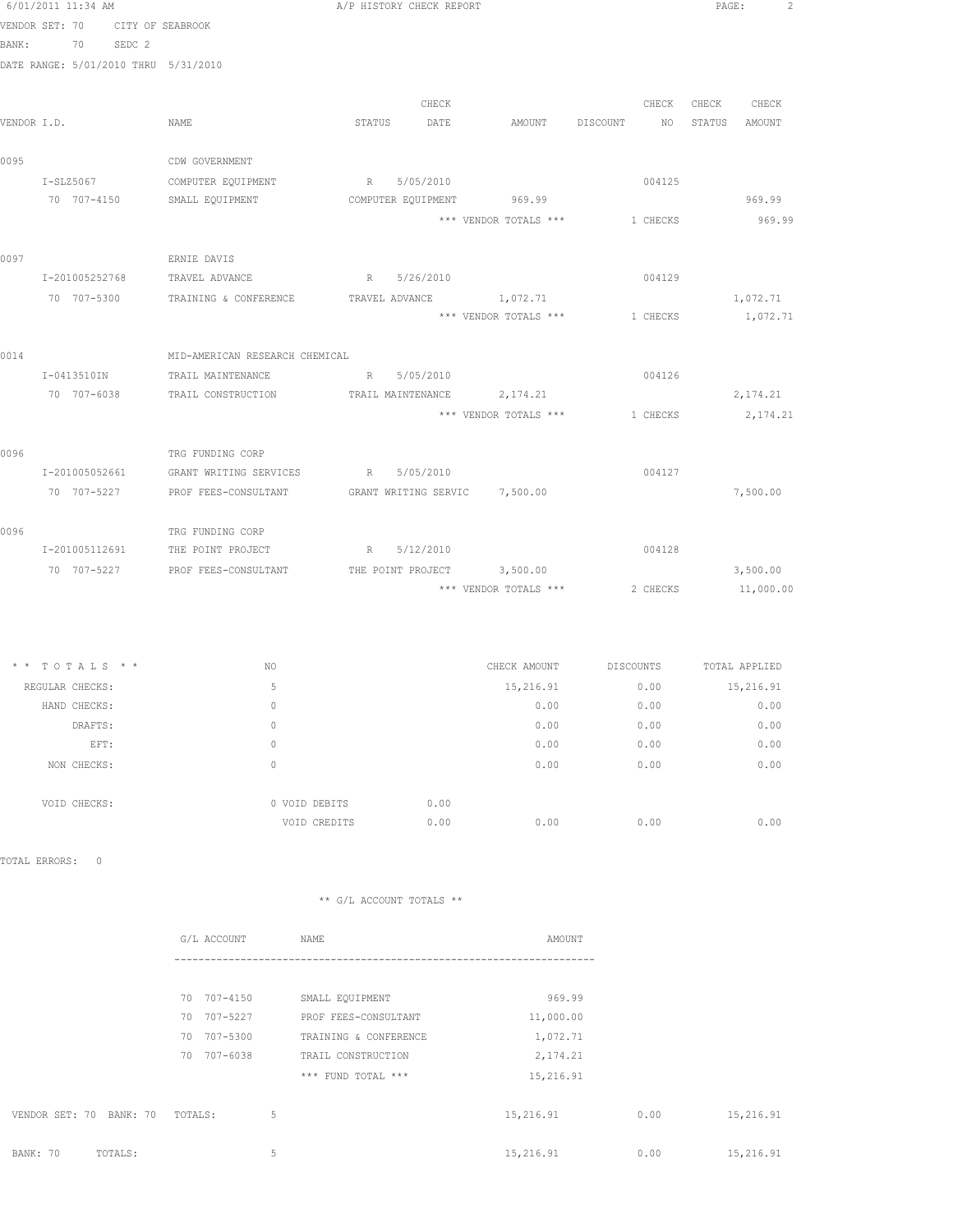|      | 6/01/2011 11:34 AM                   |                                                                    | A/P HISTORY CHECK REPORT                     |                       |          |                   | PAGE:<br>-3 |
|------|--------------------------------------|--------------------------------------------------------------------|----------------------------------------------|-----------------------|----------|-------------------|-------------|
|      | VENDOR SET: 99 CITY OF SEABROOK      |                                                                    |                                              |                       |          |                   |             |
|      | BANK: AP ACCTS PAYABLE DISBURSEMEN   |                                                                    |                                              |                       |          |                   |             |
|      | DATE RANGE: 5/01/2010 THRU 5/31/2010 |                                                                    |                                              |                       |          |                   |             |
|      |                                      |                                                                    |                                              |                       |          |                   |             |
|      |                                      |                                                                    | CHECK                                        |                       |          | CHECK CHECK CHECK |             |
|      | VENDOR I.D.                          | NAME                                                               | STATUS DATE AMOUNT DISCOUNT NO STATUS AMOUNT |                       |          |                   |             |
|      |                                      |                                                                    |                                              |                       |          |                   |             |
|      |                                      | JONATHAN MEISINGER UNPOST                                          |                                              |                       |          |                   |             |
|      | M-CHECK                              | JONATHAN MEISINGER UNPOST V 5/24/2010                              |                                              |                       |          | 104661            | 236.00CR    |
| 1750 |                                      | A & L AUTOMOTIVE                                                   |                                              |                       |          |                   |             |
|      | I-6291                               | P3 TIRE REPAIR                                                     | R 5/05/2010                                  |                       | 104707   |                   |             |
|      | 01 200-5110                          | MAINT-AUTOS & EQUIPMENT P3 TIRE REPAIR                             |                                              | 35.00                 |          |                   |             |
|      | I-6296                               | P19 OIL CHANGE                                                     | R 5/05/2010                                  |                       | 104707   |                   |             |
|      | 01 200-5110                          | MAINT-AUTOS & EQUIPMENT P19 OIL CHANGE                             |                                              | 24.00                 |          |                   |             |
|      | $I - 6306$                           | ANIMAL CONTROL ROAD SERVICE R 5/05/2010                            |                                              |                       | 104707   |                   |             |
|      |                                      | 01 210-5110 MAINT-AUTOS & EQUIP ANIMAL CONTROL ROAD 25.00          |                                              |                       |          |                   |             |
|      | $I - 6307$                           | RANGER REPAIR                                                      | R 5/05/2010                                  |                       | 104707   |                   |             |
|      |                                      | 01  210-5110   MAINT- AUTOS & EQUIP   RANGER REPAIR                |                                              | 235.60                |          |                   |             |
|      | $I - 6325$                           | P4 OIL CHANGE R 5/05/2010                                          |                                              |                       | 104707   |                   |             |
|      |                                      | 01 200-5110 MAINT-AUTOS & EQUIPMENT P4 OIL CHANGE                  |                                              | 24.00                 |          |                   |             |
|      | $I - 6339$                           | P3 OIL CHANGE                                                      | R 5/05/2010                                  |                       | 104707   |                   |             |
|      | 01 200-5110                          | MAINT-AUTOS & EQUIPMENT P3 OIL CHANGE                              |                                              | 24.00                 |          |                   | 367.60      |
| 1750 |                                      |                                                                    |                                              |                       |          |                   |             |
|      | I-14537                              | A & L AUTOMOTIVE<br>P30 TIRE REPAIR                                | R 5/12/2010                                  |                       | 104785   |                   |             |
|      | 01 200-5110                          | MAINT-AUTOS & EQUIPMENT P30 TIRE REPAIR                            |                                              | 10.00                 |          |                   |             |
|      | I-14541                              | 2000 P/U TIRE REPAIR                                               | R 5/12/2010                                  |                       | 104785   |                   |             |
|      |                                      | 01  210-5110   MAINT- AUTOS & EQUIP   2000 P/U TIRE REPAIR   15.00 |                                              |                       |          |                   |             |
|      | $I-6312$                             | P33 OIL CHANGE                                                     | R 5/12/2010                                  |                       | 104785   |                   |             |
|      |                                      | 01 220-5110 MAINT-AUTOS & EQUIP P33 OIL CHANGE 24.00               |                                              |                       |          |                   |             |
|      |                                      | I-6353 P21 REPAIR                                                  | R 5/12/2010                                  |                       | 104785   |                   |             |
|      |                                      | 01 200-5110 MAINT-AUTOS & EQUIPMENT P21 REPAIR                     |                                              | 300.00                |          |                   | 349.00      |
|      |                                      |                                                                    |                                              |                       |          |                   |             |
| 1750 |                                      | A & L AUTOMOTIVE                                                   |                                              |                       |          |                   |             |
|      | $I-6394$                             | P2 REPAIR                                                          | R 5/26/2010                                  |                       | 104909   |                   |             |
|      | 01 200-5110                          | MAINT-AUTOS & EQUIPMENT                                            | P2 REPAIR                                    | 279.60                |          |                   |             |
|      | I-6408                               | P12 OIL CHANGE                                                     | R 5/26/2010                                  |                       | 104909   |                   |             |
|      | 01 200-5110                          | MAINT-AUTOS & EQUIPMENT                                            | P12 OIL CHANGE                               | 24.00                 |          |                   | 303.60      |
|      |                                      |                                                                    |                                              | *** VENDOR TOTALS *** | 3 CHECKS |                   | 1,020.20    |
| 1956 |                                      | AAA LEAK DETECTION SERVICES IN                                     |                                              |                       |          |                   |             |
|      | I-2100506                            | POOL MAINTENANCE                                                   | R 5/19/2010                                  |                       | 104838   |                   |             |
|      | 01 400-4090                          | POOL SUPPLIES                                                      | POOL MAINTENANCE 1,000.00                    |                       |          |                   | 1,000.00    |
|      |                                      |                                                                    |                                              | *** VENDOR TOTALS *** | 1 CHECKS |                   | 1,000.00    |
| 1740 |                                      | ACIE'S OUTBOARDS                                                   |                                              |                       |          |                   |             |
|      | I-201005182735                       | BOAT REPAIR                                                        | R 5/19/2010                                  |                       | 104839   |                   |             |
|      |                                      |                                                                    |                                              |                       |          |                   |             |

50 501-5503 MARINE PATROL BOAT REPAIR 278.22 278.22 278.22 278.22 278.22

\*\*\* VENDOR TOTALS \*\*\* 1 CHECKS 278.22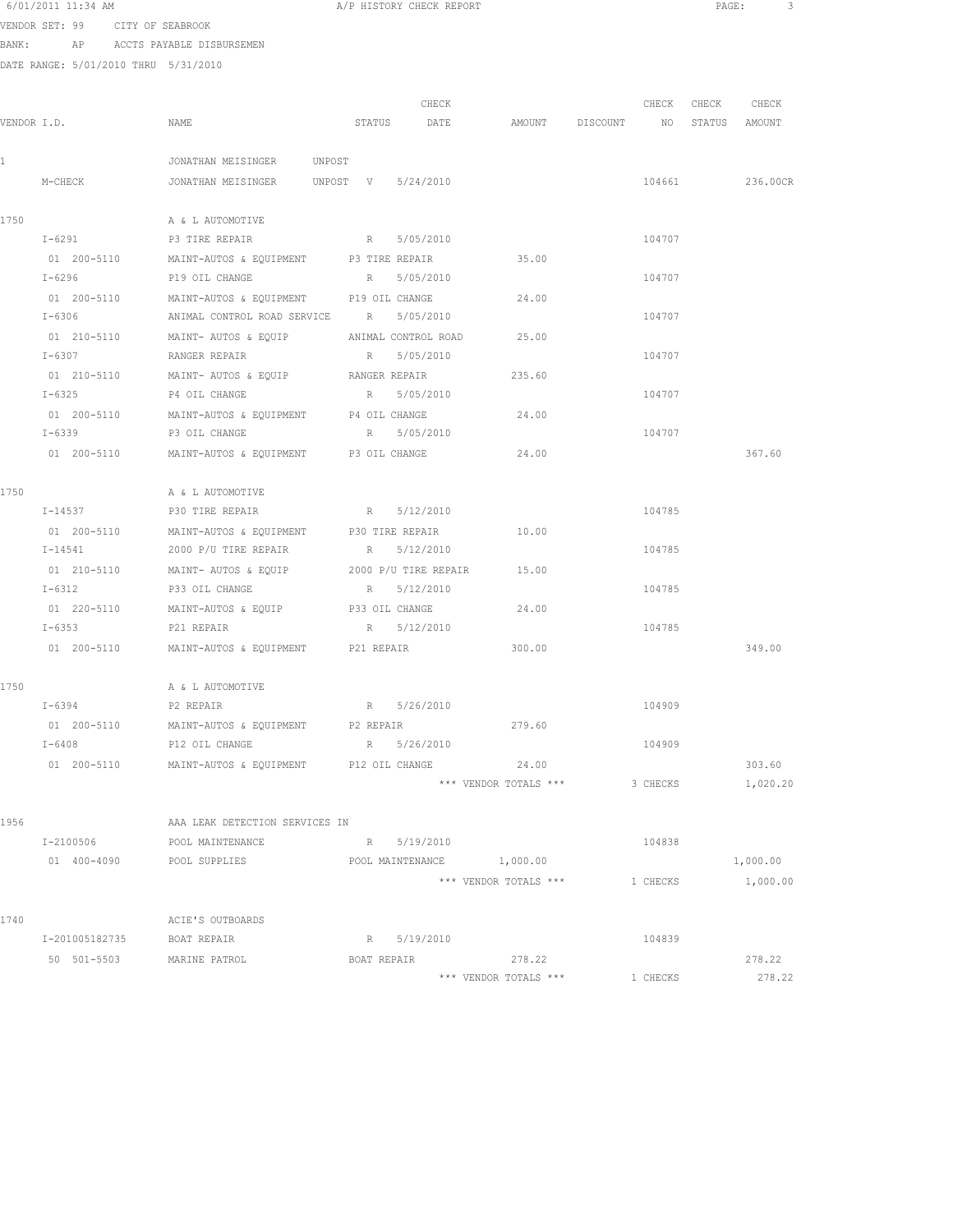|      | 6/01/2011 11:34 AM                   |                                             | A/P HISTORY CHECK REPORT |           |                                |                 | PAGE:         |          |
|------|--------------------------------------|---------------------------------------------|--------------------------|-----------|--------------------------------|-----------------|---------------|----------|
|      | VENDOR SET: 99 CITY OF SEABROOK      |                                             |                          |           |                                |                 |               |          |
|      | BANK: AP ACCTS PAYABLE DISBURSEMEN   |                                             |                          |           |                                |                 |               |          |
|      | DATE RANGE: 5/01/2010 THRU 5/31/2010 |                                             |                          |           |                                |                 |               |          |
|      |                                      |                                             |                          |           |                                |                 |               |          |
|      |                                      |                                             |                          | CHECK     |                                | CHECK           | CHECK CHECK   |          |
|      | VENDOR I.D.                          | NAME                                        | STATUS DATE              |           | AMOUNT DISCOUNT                | NO <sub>1</sub> | STATUS AMOUNT |          |
|      |                                      |                                             |                          |           |                                |                 |               |          |
| 0560 |                                      | ACT PIPE & SUPPLY INC                       |                          |           |                                |                 |               |          |
|      | I-417846                             | PARTS                                       | R 5/05/2010              |           |                                | 104708          |               |          |
|      | 01 400-4090                          | POOL SUPPLIES                               | PARTS                    |           | 273.25                         |                 |               | 273.25   |
|      |                                      |                                             |                          |           |                                |                 |               |          |
| 0560 |                                      | ACT PIPE & SUPPLY INC                       |                          |           |                                |                 |               |          |
|      | I-427856                             | CHLORINE                                    | R 5/26/2010              |           |                                | 104910          |               |          |
|      | 20 912-5120                          | MAINT-SEWER SYSTEM MINOR CHLORINE           |                          |           | 471.00                         |                 |               |          |
|      | I-427857                             | SOLVENT                                     | R 5/26/2010              |           |                                | 104910          |               |          |
|      |                                      | 20 912-5120 MAINT-SEWER SYSTEM MINOR        | SOLVENT                  |           | 201.90                         |                 |               | 672.90   |
|      |                                      |                                             |                          |           | *** VENDOR TOTALS ***          | 2 CHECKS        |               | 946.15   |
|      |                                      |                                             |                          |           |                                |                 |               |          |
| 0005 |                                      | ADMIRAL LINEN & UNIFORM                     |                          |           |                                |                 |               |          |
|      | I-AP03993                            | LINEN SERVICE                               | R 5/12/2010              |           |                                | 104786          |               |          |
|      | 50 501-5340                          | DETENTION SUPPLIES                          | LINEN SERVICE            |           | 103.30                         |                 |               |          |
|      | I-AP12798                            | LINEN SERVICE                               | R 5/12/2010              |           |                                | 104786          |               |          |
|      | 50 501-5340                          | DETENTION SUPPLIES                          | LINEN SERVICE            |           | 108.30                         |                 |               |          |
|      | I-AP21568                            | LINEN SERVICE                               | R 5/12/2010              |           |                                | 104786          |               |          |
|      | 50 501-5340                          | DETENTION SUPPLIES                          | LINEN SERVICE            |           | 108.30                         |                 |               |          |
|      | I-AP30329                            | LINEN SERVICE                               | $R_{\perp}$              | 5/12/2010 |                                | 104786          |               |          |
|      | 50 501-5340                          | DETENTION SUPPLIES                          | LINEN SERVICE            |           | 108.30                         |                 |               | 428.20   |
|      |                                      |                                             |                          |           | *** VENDOR TOTALS *** 1 CHECKS |                 |               | 428.20   |
| 0006 |                                      | AFLAC                                       |                          |           |                                |                 |               |          |
|      | I-351345 PREMIUM                     |                                             | R 5/26/2010              |           |                                | 104911          |               |          |
|      |                                      | 01 001-1030 AFLAC INSURANCE DEDUCTS PREMIUM |                          |           | 3,353.88                       |                 |               |          |
|      | I-926142                             | PREMIUM                                     | R 5/26/2010              |           |                                | 104911          |               |          |
|      |                                      | 01 001-1030 AFLAC INSURANCE DEDUCTS PREMIUM |                          |           | 3,353.88                       |                 |               | 6,707.76 |
|      |                                      |                                             |                          |           | *** VENDOR TOTALS *** 1 CHECKS |                 |               | 6,707.76 |
|      |                                      |                                             |                          |           |                                |                 |               |          |
| 1500 |                                      | AIRGAS SOUTHWEST INC                        |                          |           |                                |                 |               |          |
|      | I-107692884                          | CYLINDERS & SUPPLIES                        | R 5/19/2010              |           |                                | 104840          |               |          |
|      | 01 500-4400 MISC SUPPLIES            |                                             |                          |           | CYLINDERS & SUPPLIES 86.55     |                 |               | 86.55    |
|      |                                      |                                             |                          |           | *** VENDOR TOTALS ***          | 1 CHECKS        |               | 86.55    |
|      |                                      |                                             |                          |           |                                |                 |               |          |
| 1230 |                                      | ALWAYS SAFETY & 1ST AID                     |                          |           |                                |                 |               |          |
|      | $I - 24146$                          | DUST MASK                                   | E 5/19/2010              |           |                                | 999999          |               |          |
|      | 20 902-4400 MISC SUPPLIES            |                                             | DUST MASK                |           | 17.85                          |                 |               |          |
|      | 20 912-4400                          | MISC SUPPLIES                               | DUST MASK                |           | 17.85                          |                 |               |          |
|      | I-24636                              | VESTS                                       | E 5/19/2010              |           |                                | 999999          |               |          |
|      | 20 902-4400                          | MISC SUPPLIES                               | VESTS                    |           | 81.60                          |                 |               |          |
|      | 20 912-4400                          | MISC SUPPLIES                               | VESTS                    |           | 81.60                          |                 |               | 198.90   |
|      |                                      |                                             |                          |           | *** VENDOR TOTALS ***          | 1 CHECKS        |               | 198.90   |
|      |                                      |                                             |                          |           |                                |                 |               |          |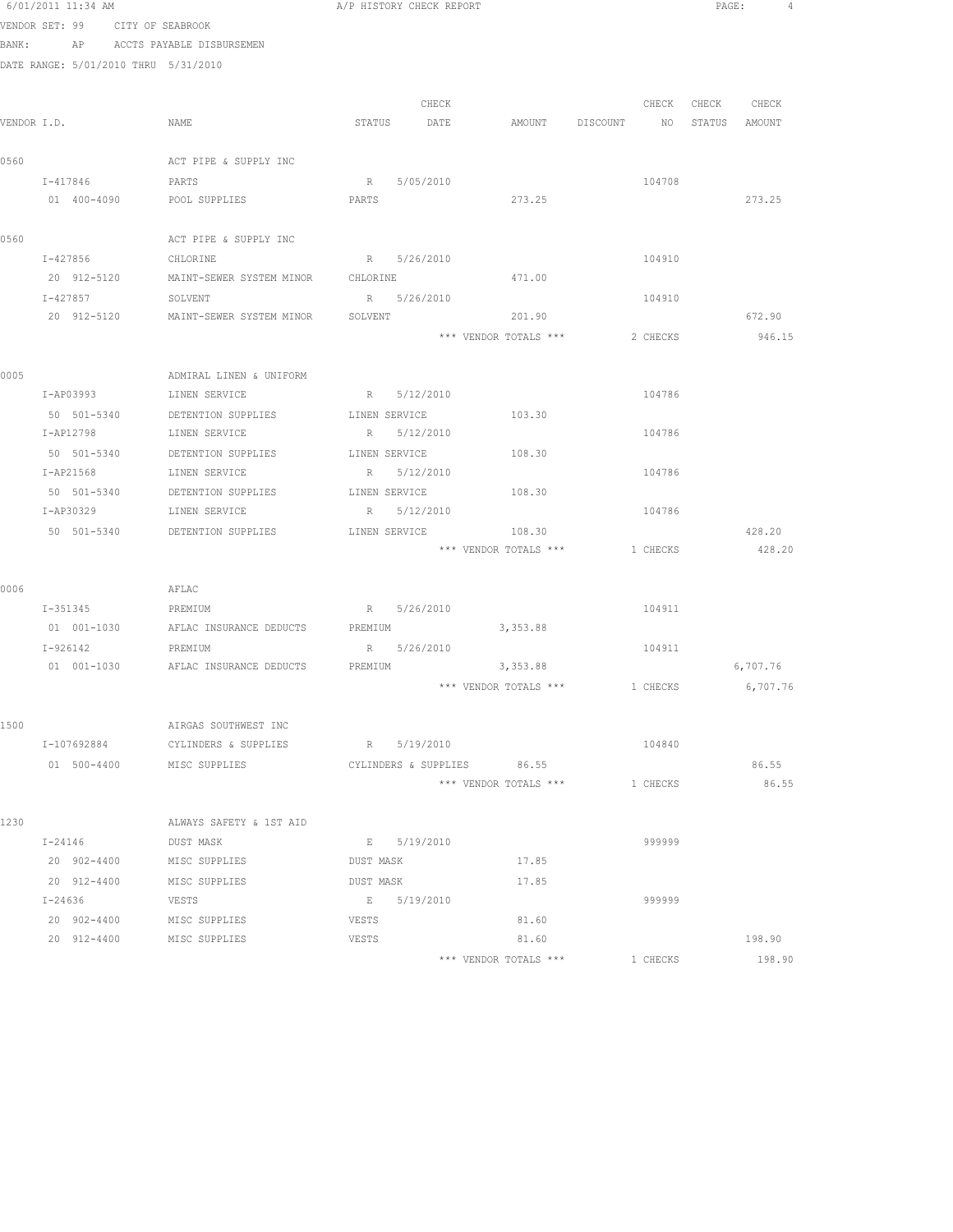|      | 6/01/2011 11:34 AM                   | A/P HISTORY CHECK REPORT                                  |                |             |                                  |          |                   | PAGE: 5  |
|------|--------------------------------------|-----------------------------------------------------------|----------------|-------------|----------------------------------|----------|-------------------|----------|
|      | VENDOR SET: 99 CITY OF SEABROOK      |                                                           |                |             |                                  |          |                   |          |
|      | BANK: AP ACCTS PAYABLE DISBURSEMEN   |                                                           |                |             |                                  |          |                   |          |
|      | DATE RANGE: 5/01/2010 THRU 5/31/2010 |                                                           |                |             |                                  |          |                   |          |
|      |                                      |                                                           |                | CHECK       |                                  |          | CHECK CHECK CHECK |          |
|      | VENDOR I.D.                          | NAME                                                      |                | STATUS DATE | AMOUNT DISCOUNT NO STATUS AMOUNT |          |                   |          |
| 0392 |                                      | AMERICAN FENCE & SUPPLY                                   |                |             |                                  |          |                   |          |
|      | I-000187741                          | PICNIC TABLES                                             |                | R 5/05/2010 |                                  | 104709   |                   |          |
|      | 01 400-5180                          | MAINT-BLDGS & GROUNDS                                     | PICNIC TABLES  |             | 465.28                           |          |                   | 465.28   |
| 0392 |                                      | AMERICAN FENCE & SUPPLY                                   |                |             |                                  |          |                   |          |
|      | I-000199092                          | ROLLER CHAIN                                              |                | R 5/12/2010 |                                  | 104787   |                   |          |
|      | 01 500-5180                          | MAINT-BLDGS & GROUNDS ROLLER CHAIN 140.00                 |                |             |                                  |          |                   | 140.00   |
|      |                                      |                                                           |                |             | *** VENDOR TOTALS ***            | 2 CHECKS |                   | 605.28   |
| 1471 |                                      | AMERICAN MESSAGING SERVICES LL                            |                |             |                                  |          |                   |          |
|      | I-H2236344KE                         | PAGER                                                     |                | R 5/05/2010 |                                  | 104710   |                   |          |
|      | 01 107-5030                          | RENTALS & SERVICE AGRMTS PAGER                            |                |             | 17.92                            |          |                   | 17.92    |
|      |                                      |                                                           |                |             | *** VENDOR TOTALS ***            | 1 CHECKS |                   | 17.92    |
|      |                                      |                                                           |                |             |                                  |          |                   |          |
| 0836 |                                      | APOLLO TIRE & WHEEL                                       |                |             |                                  |          |                   |          |
|      | $I - 35752$                          | MOUNTING                                                  |                | R 5/12/2010 |                                  | 104788   |                   |          |
|      | 20 912-5110                          | MAINT-AUTOS & EQUIPMENT                                   | MOUNTING       |             | 12.00                            |          |                   |          |
|      | I-35794                              | MOUNTING                                                  |                | R 5/12/2010 |                                  | 104788   |                   |          |
|      | 20 902-5110                          | MAINT-AUTOS & EQUIPMENT MOUNTING                          |                |             | 12.00                            |          |                   | 24.00    |
| 0836 |                                      | APOLLO TIRE & WHEEL                                       |                |             |                                  |          |                   |          |
|      | I-35906                              | PATCH                                                     |                | R 5/19/2010 |                                  | 104841   |                   |          |
|      |                                      | 01 500-5110 MAINT-AUTOS & EQUIP                           | PATCH          |             | 15.00                            |          |                   | 15.00    |
|      |                                      |                                                           |                |             | *** VENDOR TOTALS ***            | 2 CHECKS |                   | 39.00    |
| 0169 |                                      | ARC                                                       |                |             |                                  |          |                   |          |
|      | I-23649246                           | PLOTTER LEASE                                             | R 5/12/2010    |             |                                  | 104820   |                   |          |
|      |                                      | 01 600-5030 RENTALS & SERVICE AGRMTS PLOTTER LEASE 252.52 |                |             |                                  |          |                   | 252.52   |
| 0169 |                                      | ARC                                                       |                |             |                                  |          |                   |          |
|      | I-12651504                           | PLAN COPIES                                               |                | R 5/19/2010 |                                  | 104885   |                   |          |
|      | 37 370-5465 MISC EXPENSE             |                                                           | PLAN COPIES    |             | 499.91                           |          |                   |          |
|      | I-23651586                           | PLOTTER RENTAL                                            | R 5/19/2010    |             |                                  | 104885   |                   |          |
|      |                                      | 01 600-5030 RENTALS & SERVICE AGRMTS                      | PLOTTER RENTAL |             | 242.36                           |          |                   | 742.27   |
|      |                                      |                                                           |                |             | *** VENDOR TOTALS ***            | 2 CHECKS |                   | 994.79   |
| 0016 |                                      | ARMSTRONG WATER                                           |                |             |                                  |          |                   |          |
|      | I-13558                              | ORTHOPHOSPHATE                                            |                | R 5/05/2010 |                                  | 104711   |                   |          |
|      | 20 902-5280                          | CHEMICAL SUPPLIES                                         |                |             | ORTHOPHOSPHATE 1,378.00          |          |                   | 1,378.00 |
|      |                                      |                                                           |                |             | *** VENDOR TOTALS ***            | 1 CHECKS |                   | 1,378.00 |
| 1443 |                                      | AT&T                                                      |                |             |                                  |          |                   |          |
|      | I-201005052663                       | TELEPHONE                                                 |                | R 5/05/2010 |                                  | 104712   |                   |          |
|      | 01 200-5400                          | TELEPHONE                                                 | TELEPHONE      |             | 217.64                           |          |                   | 217.64   |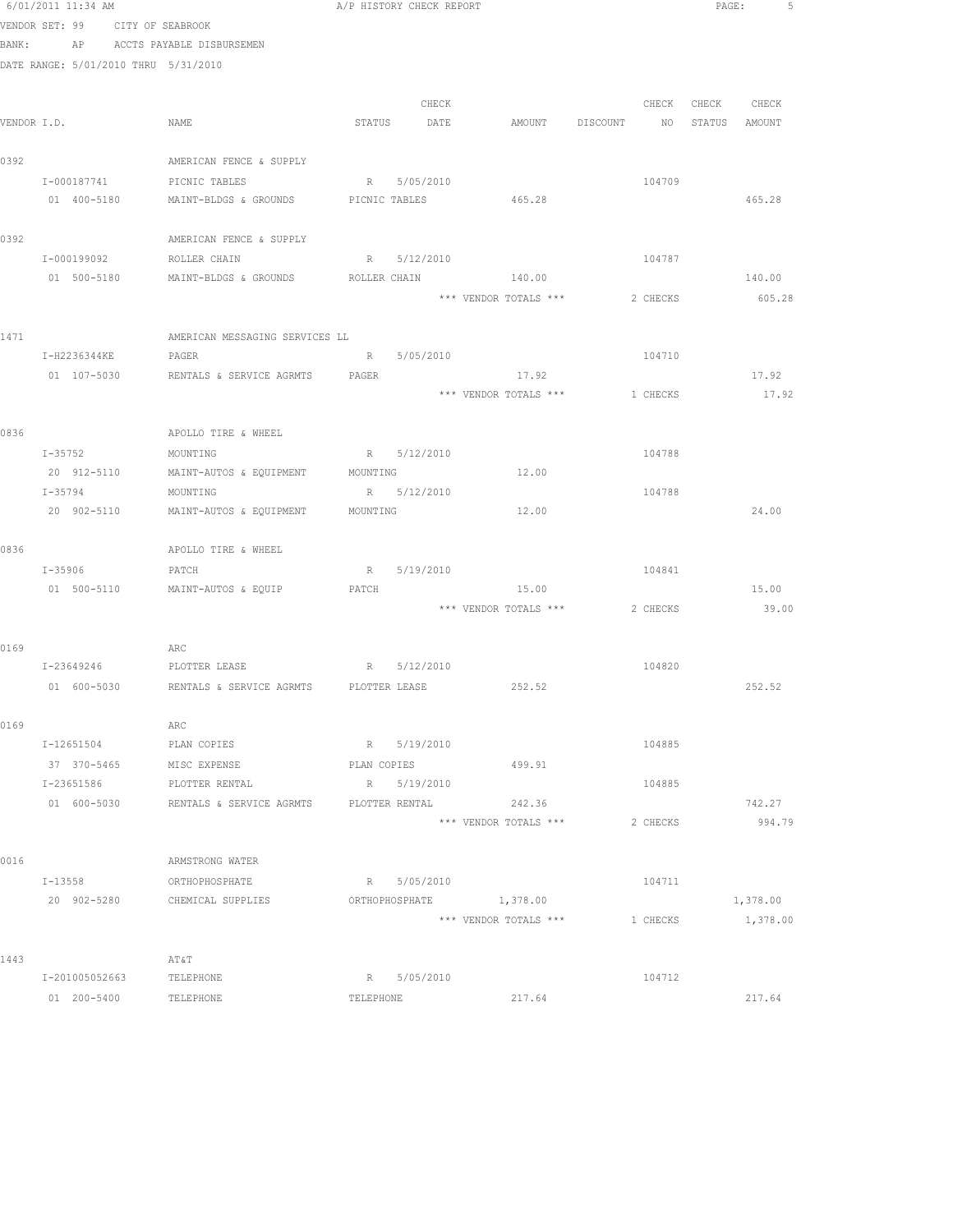|             | 6/01/2011 11:34 AM                   |                                                   | A/P HISTORY CHECK REPORT |                   |                       |          |          | PAGE:  |           | 6 |
|-------------|--------------------------------------|---------------------------------------------------|--------------------------|-------------------|-----------------------|----------|----------|--------|-----------|---|
|             | VENDOR SET: 99<br>CITY OF SEABROOK   |                                                   |                          |                   |                       |          |          |        |           |   |
| BANK:       | AP                                   | ACCTS PAYABLE DISBURSEMEN                         |                          |                   |                       |          |          |        |           |   |
|             | DATE RANGE: 5/01/2010 THRU 5/31/2010 |                                                   |                          |                   |                       |          |          |        |           |   |
|             |                                      |                                                   |                          |                   |                       |          |          |        |           |   |
|             |                                      |                                                   |                          | CHECK             |                       |          | CHECK    | CHECK  | CHECK     |   |
| VENDOR I.D. |                                      | NAME                                              | STATUS                   | DATE              | AMOUNT                | DISCOUNT | NO       | STATUS | AMOUNT    |   |
|             |                                      |                                                   |                          |                   |                       |          |          |        |           |   |
| 1443        |                                      | AT&T                                              |                          |                   |                       |          |          |        |           |   |
|             | I-201005112700                       | TELEPHONE                                         |                          | R 5/12/2010       |                       |          | 104789   |        |           |   |
|             | 01 107-5400                          | TELEPHONE                                         | TELEPHONE                |                   | 1,239.85              |          |          |        | 1,239.85  |   |
|             |                                      |                                                   |                          |                   |                       |          |          |        |           |   |
| 1443        |                                      | AT&T                                              |                          |                   |                       |          |          |        |           |   |
|             | I-201005182732                       | TELEPHONE                                         |                          | R 5/19/2010       |                       |          | 104842   |        |           |   |
|             | 01 200-5400                          | TELEPHONE                                         | TELEPHONE                |                   | 96.15                 |          |          |        |           |   |
|             | 01 500-5400                          | TELEPHONE                                         | TELEPHONE                |                   | 40.09                 |          |          |        |           |   |
|             | 20 902-5400                          | TELEPHONE                                         | TELEPHONE                |                   | 40.09                 |          |          |        |           |   |
|             | 20 912-5400                          | TELEPHONE                                         | TELEPHONE                |                   | 40.10                 |          |          |        | 216.43    |   |
|             |                                      |                                                   |                          |                   |                       |          |          |        |           |   |
| 1443        |                                      | AT&T                                              |                          |                   |                       |          |          |        |           |   |
|             | I-201005182733                       | TELEPHONE                                         | $R_{\perp}$              | 5/19/2010         |                       |          | 104843   |        |           |   |
|             | 15 150-5400                          | TELEPHONE                                         | TELEPHONE                |                   | 79.05                 |          |          |        | 79.05     |   |
|             |                                      |                                                   |                          |                   |                       |          |          |        |           |   |
| 1443        |                                      | AT&T                                              |                          |                   |                       |          |          |        |           |   |
|             | I-201005182734                       | TELEPHONE                                         |                          | R 5/19/2010       |                       |          | 104844   |        |           |   |
|             | 01 400-5400                          | TELEPHONE                                         | TELEPHONE                |                   | 261.44                |          |          |        | 261.44    |   |
|             |                                      |                                                   |                          |                   | *** VENDOR TOTALS *** |          | 5 CHECKS |        | 2,014.41  |   |
| 1375        |                                      | BAY AREA CVB                                      |                          |                   |                       |          |          |        |           |   |
|             | $I-436$                              | ADVERTISING                                       |                          | R 5/26/2010       |                       |          | 104912   |        |           |   |
|             | 15 150-5010                          | ADVERTISING                                       | ADVERTISING              |                   | 7,440.00              |          |          |        |           |   |
|             | $I-440$                              | ADVERTISING                                       | R                        | 5/26/2010         |                       |          | 104912   |        |           |   |
|             | 15 150-5010                          | ADVERTISING                                       | ADVERTISING              |                   | 6,250.00              |          |          |        | 13,690.00 |   |
|             |                                      |                                                   |                          |                   | *** VENDOR TOTALS *** |          | 1 CHECKS |        | 13,690.00 |   |
|             |                                      |                                                   |                          |                   |                       |          |          |        |           |   |
| 0958        |                                      | BAY AREA DESIGN & LANDSCA                         |                          |                   |                       |          |          |        |           |   |
|             | I-22102                              | HIBISCUS                                          |                          | 5/05/2010         |                       |          | 104713   |        |           |   |
|             | 01 400-5180                          | MAINT-BLDGS & GROUNDS                             | HIBISCUS                 |                   | 360.00                |          |          |        |           |   |
|             | I-22068                              | ROSES & MARIGOLDS                                 |                          | R 5/05/2010       |                       |          | 104713   |        |           |   |
|             | 01 400-5180                          | MAINT-BLDGS & GROUNDS                             |                          | ROSES & MARIGOLDS | 176.93                |          |          |        | 536.93    |   |
|             |                                      |                                                   |                          |                   | *** VENDOR TOTALS *** |          | 1 CHECKS |        | 536.93    |   |
|             |                                      |                                                   |                          |                   |                       |          |          |        |           |   |
| 1019        |                                      | BAY AREA FIRE & SAFETY INC                        |                          |                   |                       |          |          |        |           |   |
|             | I-12583                              | ANNUAL INSPECTION                                 |                          | R 5/05/2010       |                       |          | 104714   |        |           |   |
|             | 01 500-5030                          | RENTALS & SERVICE AGRMTS ANNUAL INSPECTION        |                          |                   | 294.83                |          |          |        |           |   |
|             | 20 902-5030                          | RENTALS & SERVICE AGRMTS ANNUAL INSPECTION        |                          |                   | 294.83                |          |          |        |           |   |
|             | 20 912-5030                          | RENTALS & SERVICE AGRMTS ANNUAL INSPECTION 294.84 |                          |                   |                       |          |          |        | 884.50    |   |
|             |                                      |                                                   |                          |                   | *** VENDOR TOTALS *** |          | 1 CHECKS |        | 884.50    |   |
|             |                                      |                                                   |                          |                   |                       |          |          |        |           |   |
| 1166        |                                      | BAY AREA HOUSTON ECONOMIC PART                    |                          |                   |                       |          |          |        |           |   |

I-436 ADVERTISING COOP V 5/19/2010 104845 7,440.00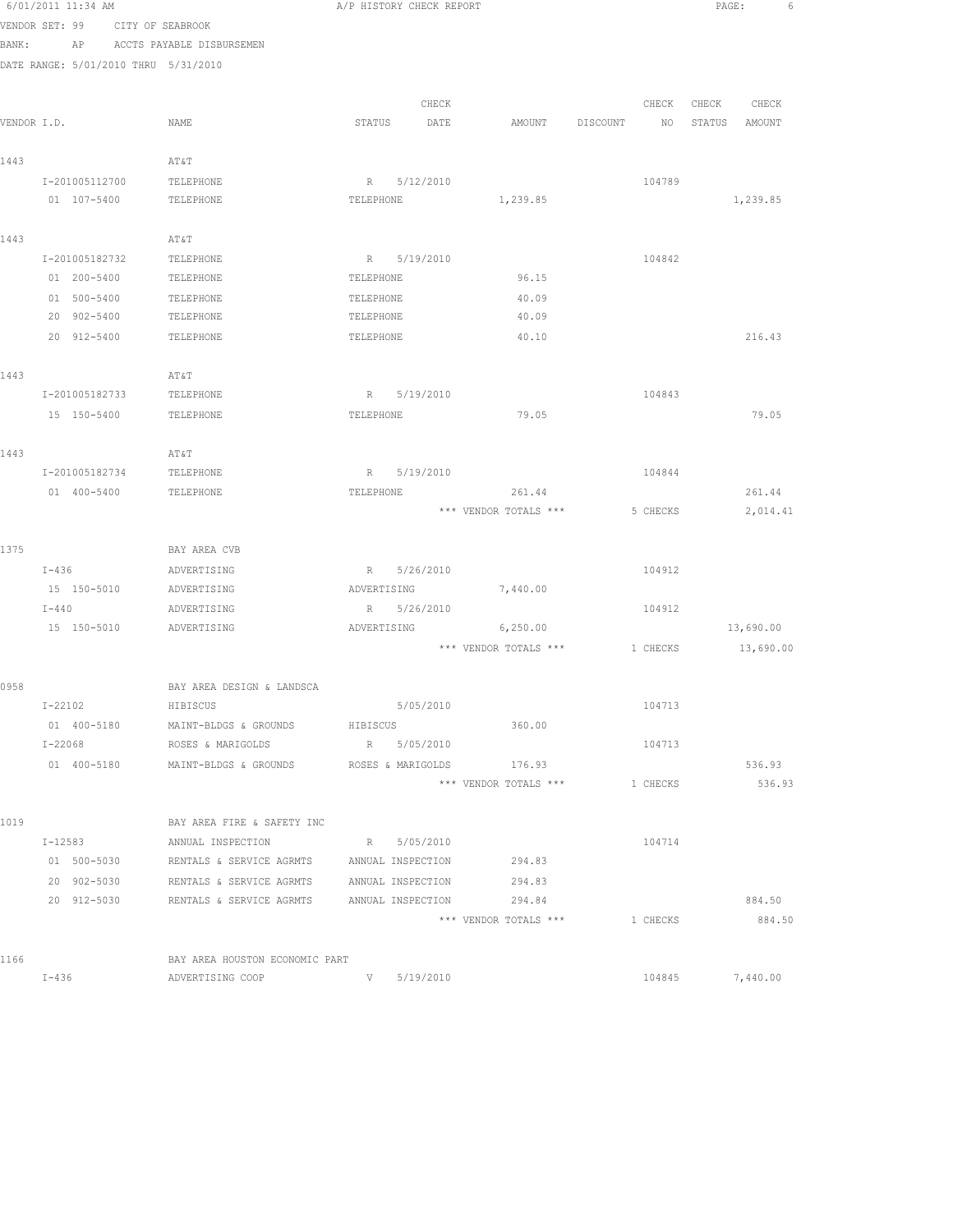# 6/01/2011 11:34 AM **A**/P HISTORY CHECK REPORT **PAGE:** 7 VENDOR SET: 99 CITY OF SEABROOK

BANK: AP ACCTS PAYABLE DISBURSEMEN

DATE RANGE: 5/01/2010 THRU 5/31/2010

| VENDOR I.D. |                       | NAME                                                        | STATUS        | CHECK<br>DATE   | AMOUNT DISCOUNT                |        | CHECK<br>NO | CHECK | CHECK<br>STATUS AMOUNT |
|-------------|-----------------------|-------------------------------------------------------------|---------------|-----------------|--------------------------------|--------|-------------|-------|------------------------|
| 1166        |                       | BAY AREA HOUSTON ECONOMIC PART                              |               |                 |                                |        |             |       |                        |
|             | C-CHECK               | BAY AREA HOUSTON ECONOMIUNPOST V 5/19/2010                  |               |                 |                                |        |             |       | 104845 7,440.00        |
| 1166        |                       | BAY AREA HOUSTON ECONOMIC PART                              |               |                 |                                |        |             |       |                        |
|             | M-CHECK               | BAY AREA HOUSTON ECONOMIUNPOST V 5/27/2010                  |               |                 |                                |        |             |       | 104845 7,440.00CR      |
| 1166        |                       | BAY AREA HOUSTON ECONOMIC PART                              |               |                 |                                |        |             |       |                        |
|             | $I-440$               | ADVERTISING                                                 | V             | 5/19/2010       |                                |        |             |       | 104846 6,250.00        |
| 1166        |                       | BAY AREA HOUSTON ECONOMIC PART                              |               |                 |                                |        |             |       |                        |
|             | C-CHECK               | BAY AREA HOUSTON ECONOMIUNPOST V 5/19/2010                  |               |                 |                                |        |             |       | 104846 6,250.00        |
| 1166        |                       | BAY AREA HOUSTON ECONOMIC PART                              |               |                 |                                |        |             |       |                        |
|             | M-CHECK               | BAY AREA HOUSTON ECONOMIUNPOST V 5/27/2010                  |               |                 |                                |        | 104846      |       | 6,250.00CR             |
| 1085        |                       | BAY AREA TRANSPORATION PARTNER                              |               |                 |                                |        |             |       |                        |
|             | I-4108                | JAN10 LUNCHEON FEE                                          |               | R 5/05/2010     |                                |        | 104715      |       |                        |
|             | 01 100-5300           | TRAINING & CONFERENCE<br>JAN10 LUNCHEON FEE                 |               |                 | 140.00                         |        |             |       | 140.00                 |
| 1085        |                       | BAY AREA TRANSPORATION PARTNER                              |               |                 |                                |        |             |       |                        |
|             |                       | I-201005112702 RENOLA LUNCHEON FEE                          | <b>V</b>      | 5/12/2010       |                                |        | 104790      |       |                        |
|             | $I-4272$              | RENOLA LUNCHEON FEE                                         |               | $V = 5/12/2010$ |                                |        | 104790      |       | 70.00                  |
| 1085        |                       | BAY AREA TRANSPORATION PARTNER                              |               |                 |                                |        |             |       |                        |
|             | $C-CHECK$             | BAY AREA TRANSPORATION PVOIDED V 5/12/2010                  |               |                 |                                |        | 104790      |       | 70.00                  |
| 1085        |                       | BAY AREA TRANSPORATION PARTNER                              |               |                 |                                |        |             |       |                        |
|             | I-201005182738        | MONTHLY LUNCHEON                                            | $R_{\rm max}$ | 5/19/2010       |                                |        | 104847      |       |                        |
|             |                       | 01 100-5300 TRAINING & CONFERENCE MONTHLY LUNCHEON 35.00    |               |                 |                                |        |             |       | 35.00                  |
|             |                       |                                                             |               |                 | *** VENDOR TOTALS ***          |        | 2 CHECKS    |       | 175.00                 |
| 0848        |                       | BAY AREA WHOLESALE                                          |               |                 |                                |        |             |       |                        |
|             |                       |                                                             |               |                 |                                | 104716 |             |       |                        |
|             |                       | 01 400-5030 RENTALS & SERVICE AGRMTS MOONWALK RENTAL 323.26 |               |                 |                                |        |             |       | 323.26                 |
|             |                       |                                                             |               |                 | *** VENDOR TOTALS *** 1 CHECKS |        |             |       | 323.26                 |
| 0029        |                       | BAY ELECTRIC SUPPLY                                         |               |                 |                                |        |             |       |                        |
|             | I-113617501           | BRIDGE LIGHTS                                               |               | R 5/05/2010     |                                |        | 104717      |       |                        |
|             | 01 400-4400           | MISC SUPPLIES                                               |               | BRIDGE LIGHTS   | 547.50                         |        |             |       | 547.50                 |
|             |                       |                                                             |               |                 | *** VENDOR TOTALS *** 1 CHECKS |        |             |       | 547.50                 |
| 1677        |                       | BEARCOM OPERATING LLC                                       |               |                 |                                |        |             |       |                        |
|             | I-3933205 RADIO PARTS |                                                             |               | R 5/05/2010     |                                |        | 104718      |       |                        |
|             |                       | 01  200-4005  SUPPLIES-POLICE OPERATION  RADIO PARTS        |               |                 | 97.60                          |        |             |       | 97.60                  |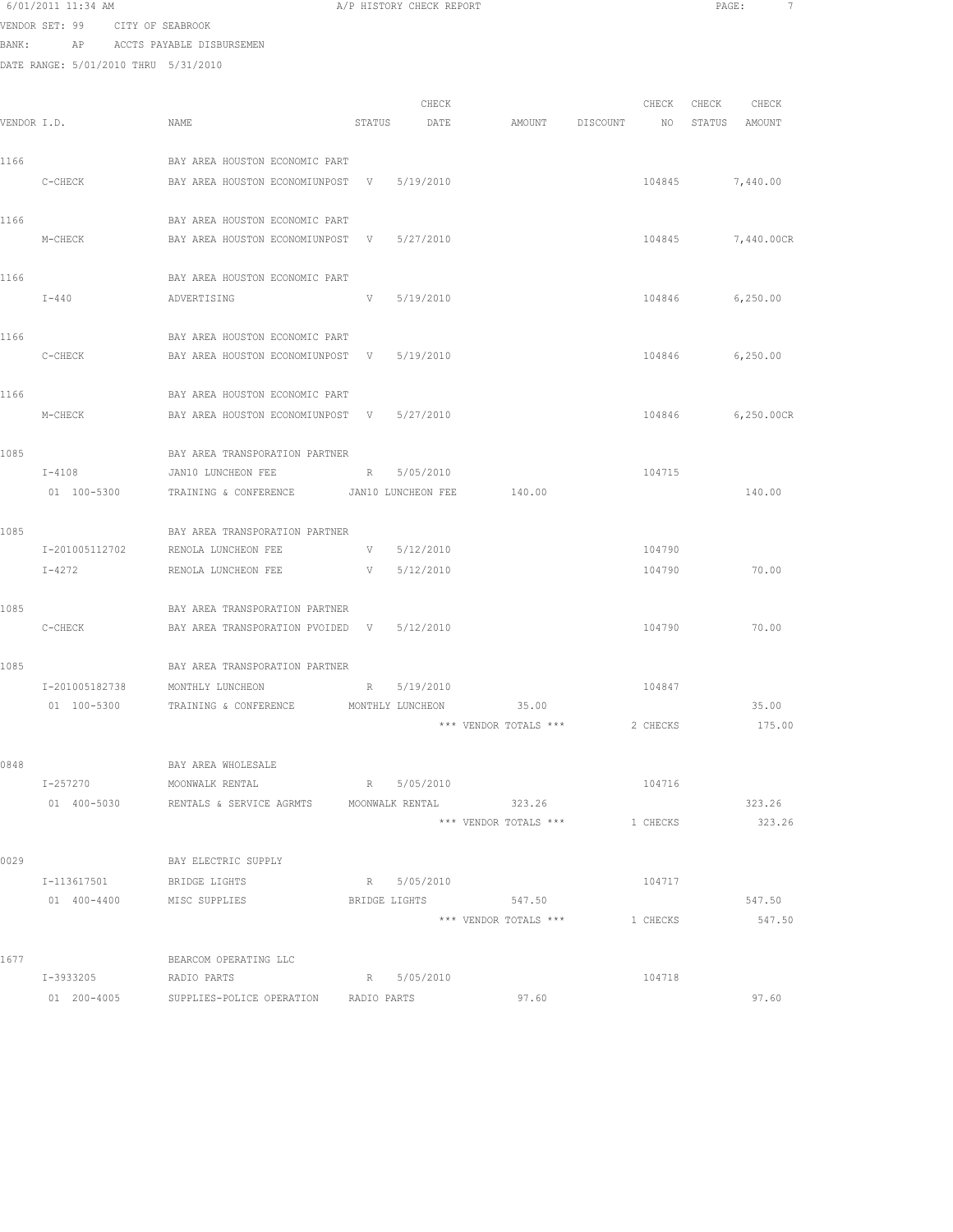|             | 6/01/2011 11:34 AM                   |                                                 | A/P HISTORY CHECK REPORT |           |                                                         |          |          | PAGE:  |                      |  |
|-------------|--------------------------------------|-------------------------------------------------|--------------------------|-----------|---------------------------------------------------------|----------|----------|--------|----------------------|--|
|             | VENDOR SET: 99<br>CITY OF SEABROOK   |                                                 |                          |           |                                                         |          |          |        |                      |  |
| BANK:       |                                      | AP ACCTS PAYABLE DISBURSEMEN                    |                          |           |                                                         |          |          |        |                      |  |
|             | DATE RANGE: 5/01/2010 THRU 5/31/2010 |                                                 |                          |           |                                                         |          |          |        |                      |  |
|             |                                      |                                                 |                          |           |                                                         |          |          |        |                      |  |
|             |                                      |                                                 |                          | CHECK     |                                                         |          | CHECK    | CHECK  | CHECK                |  |
| VENDOR I.D. |                                      | NAME                                            | STATUS                   | DATE      | AMOUNT                                                  | DISCOUNT | NO       | STATUS | AMOUNT               |  |
| 1677        |                                      | BEARCOM OPERATING LLC                           |                          |           |                                                         |          |          |        |                      |  |
|             | I-3935609                            | EQUIPMENT                                       | R 5/12/2010              |           |                                                         |          | 104792   |        |                      |  |
|             | 01 200-4005                          | SUPPLIES-POLICE OPERATION                       | EQUIPMENT                |           | 516.32                                                  |          |          |        | 516.32               |  |
|             |                                      |                                                 |                          |           | *** VENDOR TOTALS ***                                   |          | 2 CHECKS |        | 613.92               |  |
|             |                                      |                                                 |                          |           |                                                         |          |          |        |                      |  |
| 1220        |                                      | BIRCH COMMUNICATIONS INC                        |                          |           |                                                         |          |          |        |                      |  |
|             | I-201005112694                       | TELEPHONE                                       | E 5/12/2010              |           |                                                         |          | 999999   |        |                      |  |
|             | 01 107-5400                          | TELEPHONE                                       | TELEPHONE                |           | 47.98                                                   |          |          |        |                      |  |
|             | 01 200-5400                          | TELEPHONE                                       | TELEPHONE                |           | 47.97                                                   |          |          |        |                      |  |
|             | 01 400-5400                          | TELEPHONE                                       | TELEPHONE                |           | 227.33                                                  |          |          |        |                      |  |
|             | 01 106-5400                          | TELEPHONE                                       | TELEPHONE                |           | 528.52                                                  |          |          |        |                      |  |
|             | 01 210-5400                          | TELEPHONE                                       | TELEPHONE                |           | 37.66                                                   |          |          |        |                      |  |
|             | 20 902-5400                          | TELEPHONE                                       | TELEPHONE                |           | 120.06                                                  |          |          |        |                      |  |
|             | 20 912-5400                          | TELEPHONE                                       | TELEPHONE                |           | 120.21<br>*** VENDOR TOTALS ***                         |          | 1 CHECKS |        | 1,129.73<br>1,129.73 |  |
|             |                                      |                                                 |                          |           |                                                         |          |          |        |                      |  |
| 0043        |                                      | BOSONE, INC                                     |                          |           |                                                         |          |          |        |                      |  |
|             | $I - 48568$                          | TOWING SERVICE                                  | E                        | 5/05/2010 |                                                         |          | 999999   |        |                      |  |
|             | 01 210-5110                          | MAINT- AUTOS & EQUIP                            | TOWING SERVICE           |           | 75.00                                                   |          |          |        | 75.00                |  |
|             |                                      |                                                 |                          |           |                                                         |          |          |        |                      |  |
| 0043        |                                      | BOSONE, INC                                     |                          |           |                                                         |          |          |        |                      |  |
|             | I-17472                              | TOWING SERVICE                                  | $\mathbf{E}$             | 5/26/2010 |                                                         |          | 999999   |        |                      |  |
|             | 01 200-4005                          | SUPPLIES-POLICE OPERATION                       | TOWING SERVICE           |           | 160.00                                                  |          |          |        | 160.00               |  |
|             |                                      |                                                 |                          |           | *** VENDOR TOTALS ***                                   |          | 2 CHECKS |        | 235.00               |  |
|             |                                      |                                                 |                          |           |                                                         |          |          |        |                      |  |
| 0822        | I-201005182736                       | BRYAN BRAND                                     | R 5/19/2010              |           |                                                         |          |          |        |                      |  |
|             | 01 106-5300                          | TRAINING REIMBURSEMENT<br>TRAINING & CONFERENCE | TRAINING REIMBURSEME     |           | 42.60                                                   |          | 104848   |        | 42.60                |  |
|             |                                      |                                                 |                          |           | $^{\star\star\star}$ VENDOR TOTALS $^{\star\star\star}$ |          | 1 CHECKS |        | 42.60                |  |
|             |                                      |                                                 |                          |           |                                                         |          |          |        |                      |  |
| 0428        |                                      | BROOKSIDE EQUIPMENT SALES                       |                          |           |                                                         |          |          |        |                      |  |
|             | I-WL31446                            | GATOR REPAIR                                    | R 5/05/2010              |           |                                                         |          | 104719   |        |                      |  |
|             | 01 400-5110                          | MAINT-AUTOS & EQUIPMENT                         | GATOR REPAIR             |           | 212.50                                                  |          |          |        | 212.50               |  |
|             |                                      |                                                 |                          |           |                                                         |          |          |        |                      |  |
| 0428        |                                      | BROOKSIDE EQUIPMENT SALES                       |                          |           |                                                         |          |          |        |                      |  |
|             | C-CH04132                            | PARTS                                           | R                        | 5/12/2010 |                                                         |          | 104793   |        |                      |  |
|             | 20 902-5110                          | MAINT-AUTOS & EQUIPMENT                         | PARTS                    |           | 104.00CR                                                |          |          |        |                      |  |
|             | 20 912-5110                          | MAINT-AUTOS & EQUIPMENT                         | PARTS                    |           | 104.00CR                                                |          |          |        |                      |  |
|             | I-IH79775                            | PARTS                                           | R                        | 5/12/2010 |                                                         |          | 104793   |        |                      |  |
|             | 20 902-5110                          | MAINT-AUTOS & EQUIPMENT                         | PARTS                    |           | 224.40                                                  |          |          |        |                      |  |
|             | 20 912-5110                          | MAINT-AUTOS & EQUIPMENT                         | PARTS                    |           | 224.39                                                  |          |          |        | 240.79               |  |
| 0428        |                                      | BROOKSIDE EQUIPMENT SALES                       |                          |           |                                                         |          |          |        |                      |  |
|             | I-IH80342                            | PARTS                                           | R                        | 5/26/2010 |                                                         |          | 104914   |        |                      |  |
|             | 20 902-5110                          | MAINT-AUTOS & EQUIPMENT                         | PARTS                    |           | 104.40                                                  |          |          |        |                      |  |
|             | 20 912-5110                          | MAINT-AUTOS & EQUIPMENT                         | PARTS                    |           | 104.40                                                  |          |          |        | 208.80               |  |
|             |                                      |                                                 |                          |           | *** VENDOR TOTALS ***                                   |          | 3 CHECKS |        | 662.09               |  |
|             |                                      |                                                 |                          |           |                                                         |          |          |        |                      |  |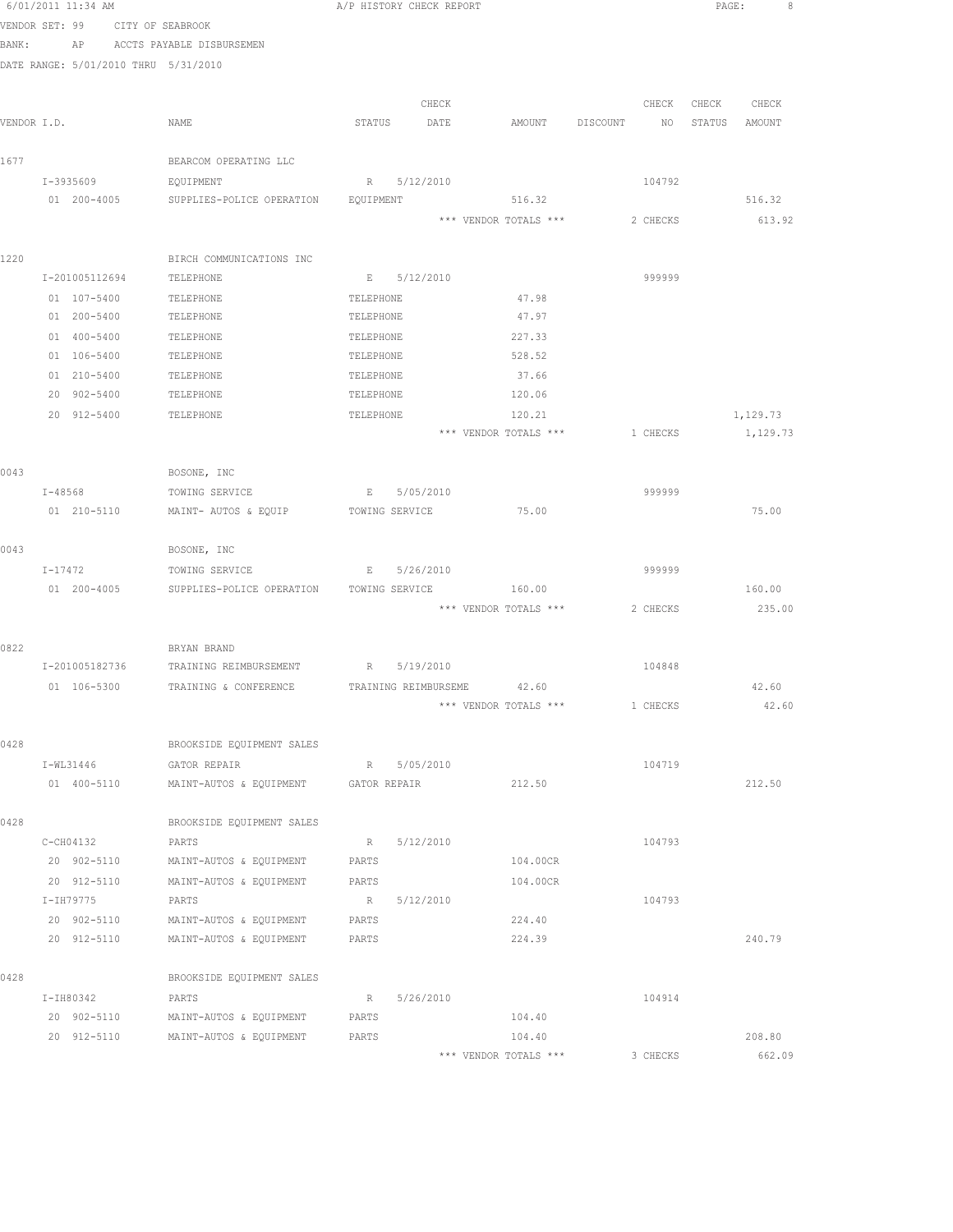|       | 6/01/2011 11:34 AM                   |                                         | A/P HISTORY CHECK REPORT |                                |                    | PAGE:<br>9        |
|-------|--------------------------------------|-----------------------------------------|--------------------------|--------------------------------|--------------------|-------------------|
|       | VENDOR SET: 99 CITY OF SEABROOK      |                                         |                          |                                |                    |                   |
| BANK: |                                      | AP ACCTS PAYABLE DISBURSEMEN            |                          |                                |                    |                   |
|       | DATE RANGE: 5/01/2010 THRU 5/31/2010 |                                         |                          |                                |                    |                   |
|       |                                      |                                         |                          |                                |                    |                   |
|       |                                      |                                         | CHECK                    |                                |                    | CHECK CHECK CHECK |
|       | VENDOR I.D.                          | NAME                                    | STATUS DATE              |                                | AMOUNT DISCOUNT NO | STATUS AMOUNT     |
|       |                                      |                                         |                          |                                |                    |                   |
| 1325  |                                      | HULEN BRYANT                            |                          |                                |                    |                   |
|       | I-201005252772                       | TUITION                                 | R 5/26/2010              |                                | 104915             |                   |
|       | 01 200-5300                          | TRAINING & CONFERENCE                   | TUITION                  | 3,485.00                       |                    | 3,485.00          |
|       |                                      |                                         |                          | *** VENDOR TOTALS *** 1 CHECKS |                    | 3,485.00          |
|       |                                      |                                         |                          |                                |                    |                   |
| 1403  |                                      | BUSINESS SOLUTIONS INTL                 |                          |                                |                    |                   |
|       | I-099414                             | COPIER LEASE                            | R 5/12/2010              |                                | 104794             |                   |
|       | 01 107-5030                          | RENTALS & SERVICE AGRMTS                | COPIER LEASE             | 246.00                         |                    | 246.00            |
|       |                                      |                                         |                          | *** VENDOR TOTALS ***          | 1 CHECKS           | 246.00            |
|       |                                      |                                         |                          |                                |                    |                   |
| 1707  |                                      | BURDITT CONSULTANTS LLC                 |                          |                                |                    |                   |
|       | I-11891                              | CONSULTANTS                             | E 5/19/2010              |                                | 999999             |                   |
|       |                                      | 37 370-5227 PROF FEES - CONSULTING      | CONSULTANTS              | 15, 171.53                     |                    | 15, 171.53        |
|       |                                      |                                         |                          | *** VENDOR TOTALS *** 1 CHECKS |                    | 15, 171.53        |
|       |                                      |                                         |                          |                                |                    |                   |
| 1552  |                                      | BUSINESS CARD M/G                       |                          |                                |                    |                   |
|       | I-201005052665                       | APR10 STATEMENT                         | R 5/05/2010              |                                | 104720             |                   |
|       | 01 102-5300                          | TRAINING & CONFERENCE                   | APR10 STATEMENT          | 99.00                          |                    |                   |
|       | 01 100-5195                          | ELECTION EXPENSE                        | APR10 STATEMENT          | 38.04                          |                    |                   |
|       | 01 100-5300                          | TRAINING & CONFERENCE                   | APR10 STATEMENT          | 73.05                          |                    |                   |
|       | 01 107-5010                          | ADVERTISING                             | APR10 STATEMENT          | 25.00                          |                    | 235.09            |
|       |                                      |                                         |                          | *** VENDOR TOTALS ***          | 1 CHECKS           | 235.09            |
|       |                                      |                                         |                          |                                |                    |                   |
| 1550  | I-201005052670                       | BUSINESS CARD A/C<br>APR10 STATEMENT    | R 5/05/2010              |                                | 104721             |                   |
|       | 01 107-5180                          | MAINT-BLDGS & GROUNDS                   | APR10 STATEMENT          | 27.34CR                        |                    |                   |
|       | 20 902-4400                          | MISC SUPPLIES                           | APR10 STATEMENT          | 12.98                          |                    |                   |
|       | 20 912-5300                          | TRAINING CONFERENCE                     | APR10 STATEMENT          | 111.00                         |                    |                   |
|       | 01 107-5295                          | SAFETY COMMITTEE                        | APR10 STATEMENT          | 237.93                         |                    | 334.57            |
|       |                                      |                                         |                          | *** VENDOR TOTALS ***          | 1 CHECKS           | 334.57            |
|       |                                      |                                         |                          |                                |                    |                   |
| 1556  |                                      | BUSINESS CARD C/P                       |                          |                                |                    |                   |
|       | I-201005052667                       | APR10 STATEMENT                         | R 5/05/2010              |                                | 104722             |                   |
|       | 01 102-5465                          | MISC EXPENSE                            | APR10 STATEMENT          | 450.10                         |                    |                   |
|       | 01 107-5042                          | IT SOFTWARE                             | APR10 STATEMENT          | 86.98                          |                    |                   |
|       | 01 102-5041                          | IT HARDWARE/SOFTWARE                    | APR10 STATEMENT          | 19.00                          |                    |                   |
|       | 01 107-4150                          | SMALL EQUIPMENT                         | APR10 STATEMENT          | 92.87                          |                    | 648.95            |
|       |                                      |                                         |                          | *** VENDOR TOTALS ***          | 1 CHECKS           | 648.95            |
|       |                                      |                                         |                          |                                |                    |                   |
| 1816  |                                      | BUSINESS CARD G/S                       |                          |                                |                    |                   |
|       | I-201005052664                       | MAR10 STATEMENT                         | R 5/05/2010              |                                | 104723             |                   |
|       | 01 103-4150                          | SMALL TOOLS & EQUIPMENT MAR10 STATEMENT |                          | 452.37                         |                    |                   |
|       | 01 400-4150                          | SMALL EQUIPMENT OR TOOLS                | MAR10 STATEMENT          | 110.46                         |                    |                   |
|       | 01 200-4150                          | SMALL TOOLS & EQUIP                     | MAR10 STATEMENT          | 67.00                          |                    | 629.83            |
|       |                                      |                                         |                          | *** VENDOR TOTALS ***          | 1 CHECKS           | 629.83            |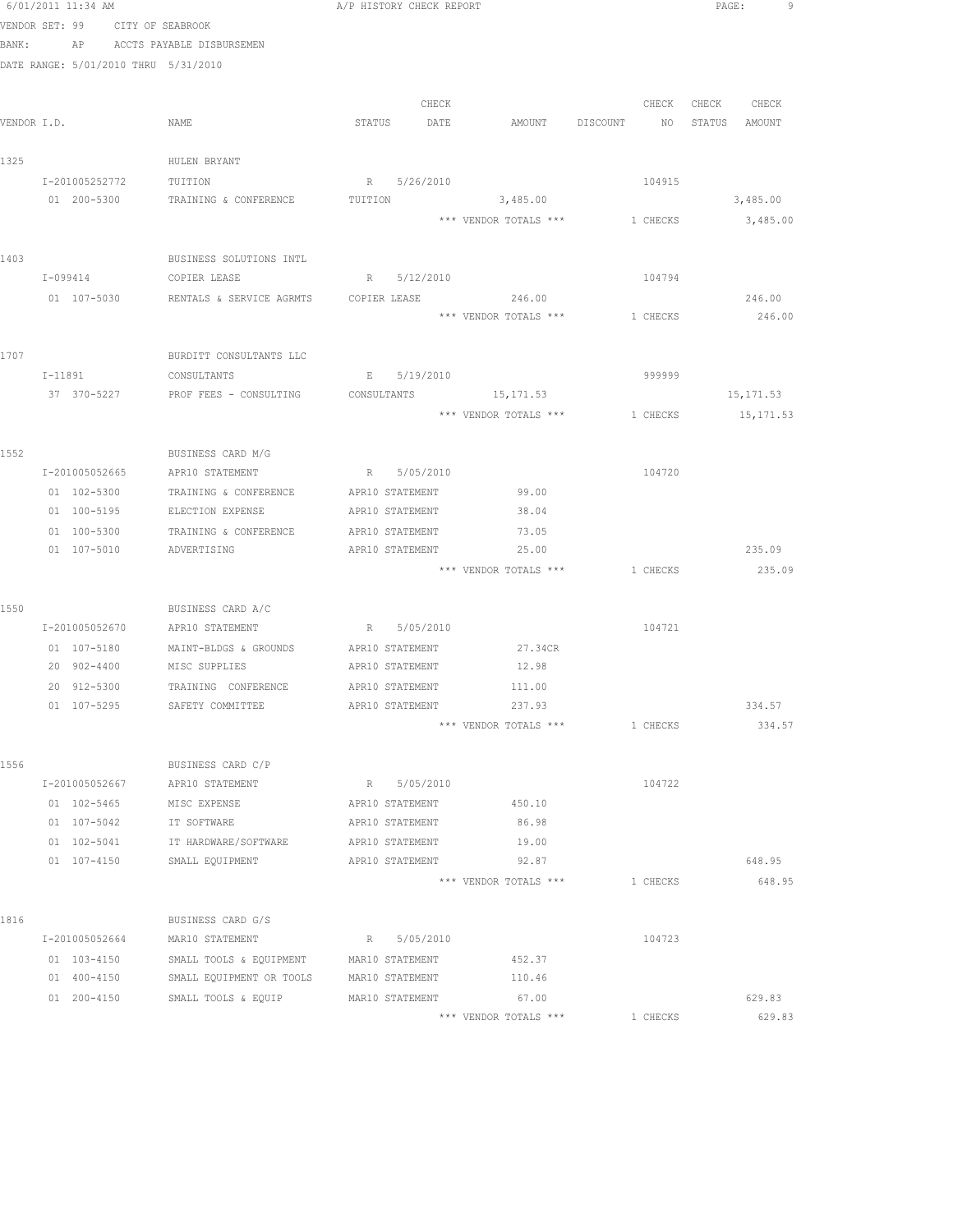|      | 6/01/2011 11:34 AM                   |                                                                  |         | A/P HISTORY CHECK REPORT |                                |          |          |               | PAGE:<br>10 |  |
|------|--------------------------------------|------------------------------------------------------------------|---------|--------------------------|--------------------------------|----------|----------|---------------|-------------|--|
|      | VENDOR SET: 99 CITY OF SEABROOK      |                                                                  |         |                          |                                |          |          |               |             |  |
|      |                                      | BANK: AP ACCTS PAYABLE DISBURSEMEN                               |         |                          |                                |          |          |               |             |  |
|      | DATE RANGE: 5/01/2010 THRU 5/31/2010 |                                                                  |         |                          |                                |          |          |               |             |  |
|      |                                      |                                                                  |         |                          |                                |          |          |               |             |  |
|      |                                      |                                                                  |         | CHECK                    |                                |          |          | CHECK CHECK   | CHECK       |  |
|      | VENDOR I.D.                          | NAME                                                             |         | STATUS DATE              | AMOUNT DISCOUNT                |          | NO       | STATUS AMOUNT |             |  |
| 1555 |                                      | BUSINESS CARD K/T                                                |         |                          |                                |          |          |               |             |  |
|      |                                      | I-201005052668 APR10 STATEMENT                                   |         | R 5/05/2010              |                                |          | 104724   |               |             |  |
|      |                                      | 01 600-5465 MISC EXPENDITURES                                    |         |                          | APR10 STATEMENT 25.11          |          |          |               | 25.11       |  |
|      |                                      |                                                                  |         |                          | *** VENDOR TOTALS ***          | 1 CHECKS |          |               | 25.11       |  |
| 1553 |                                      | BUSINESS CARD N/H                                                |         |                          |                                |          |          |               |             |  |
|      | I-201005112703                       | APR10 STATEMENT                                                  |         | R 5/12/2010              |                                |          | 104795   |               |             |  |
|      | 01 200-5110                          | MAINT-AUTOS & EQUIPMENT                                          |         | APR10 STATEMENT          | 120.30                         |          |          |               |             |  |
|      | 01 200-5465                          | MISC EXPENSE                                                     |         | APR10 STATEMENT          | 40.00                          |          |          |               |             |  |
|      | 50 501-5497 C.I.D.                   |                                                                  |         | APR10 STATEMENT          | 80.00                          |          |          |               | 240.30      |  |
|      |                                      |                                                                  |         |                          | *** VENDOR TOTALS *** 1 CHECKS |          |          |               | 240.30      |  |
| 1693 |                                      | BUSINESS CARD S/L                                                |         |                          |                                |          |          |               |             |  |
|      |                                      | I-201005052669 APR10 STATEMENT R 5/05/2010                       |         |                          |                                |          | 104725   |               |             |  |
|      |                                      | 01 600-5240 CONTRACT SVCS-MOWING/DEMOLITIOAPR10 STATEMENT 158.08 |         |                          |                                |          |          |               |             |  |
|      |                                      | 01 600-5300 TRAINING & CONFERENCE APR10 STATEMENT 96.00CR        |         |                          |                                |          |          |               | 62.08       |  |
|      |                                      |                                                                  |         |                          | *** VENDOR TOTALS ***          | 1 CHECKS |          |               | 62.08       |  |
|      |                                      |                                                                  |         |                          |                                |          |          |               |             |  |
| 1053 |                                      | CENTERPOINT ENERGY                                               |         |                          |                                |          |          |               |             |  |
|      | I-201005052672                       | UTILITY                                                          |         | R 5/05/2010              |                                |          | 104726   |               |             |  |
|      | 01 400-5410                          | UTILITIES                                                        | UTILITY |                          | 14.85                          |          |          |               | 14.85       |  |
| 1053 |                                      | CENTERPOINT ENERGY                                               |         |                          |                                |          |          |               |             |  |
|      | I-201005182739                       | UTILITY                                                          |         | R 5/19/2010              |                                |          | 104850   |               |             |  |
|      | 20 902-5410                          | UTILITIES                                                        | UTILITY |                          | 17.08                          |          |          |               | 17.08       |  |
|      |                                      |                                                                  |         |                          |                                |          |          |               |             |  |
| 1053 |                                      | CENTERPOINT ENERGY                                               |         |                          |                                |          |          |               |             |  |
|      | I-201005182743 UTILITY               |                                                                  |         | R 5/19/2010              |                                |          | 104851   |               |             |  |
|      | 01 107-5410                          | UTILITIES                                                        | UTILITY |                          | 79.92                          |          |          |               | 79.92       |  |
| 1053 |                                      | CENTERPOINT ENERGY                                               |         |                          |                                |          |          |               |             |  |
|      | I-201005182745                       | UTILITY                                                          |         | R 5/19/2010              |                                |          | 104852   |               |             |  |
|      | 15 150-5410                          | UTILITIES                                                        | UTILITY |                          | 14.08                          |          |          |               | 14.08       |  |
|      |                                      |                                                                  |         |                          |                                |          |          |               |             |  |
| 1053 |                                      | CENTERPOINT ENERGY                                               |         |                          |                                |          |          |               |             |  |
|      | I-201005182746<br>01 107-5410        | UTILITY<br>UTILITIES                                             | UTILITY | R 5/19/2010              | 14.08                          |          | 104853   |               | 14.08       |  |
|      |                                      |                                                                  |         |                          |                                |          |          |               |             |  |
| 1053 |                                      | CENTERPOINT ENERGY                                               |         |                          |                                |          |          |               |             |  |
|      | I-201005182747                       | UTILITY                                                          |         | R 5/19/2010              |                                |          | 104854   |               |             |  |
|      | 01 107-5410                          | UTILITIES                                                        | UTILITY |                          | 18.55                          |          |          |               | 18.55       |  |
| 1053 |                                      | CENTERPOINT ENERGY                                               |         |                          |                                |          |          |               |             |  |
|      | I-201005252773                       | UTILITY                                                          |         | R 5/26/2010              |                                |          | 104916   |               |             |  |
|      | 01 500-5410                          | UTILITIES                                                        | UTILITY |                          | 8.04                           |          |          |               |             |  |
|      | 20 902-5410                          | UTILITIES                                                        | UTILITY |                          | 8.04                           |          |          |               |             |  |
|      | 20 912-5410                          | UTILITIES                                                        | UTILITY |                          | 8.05                           |          |          |               | 24.13       |  |
|      |                                      |                                                                  |         |                          | *** VENDOR TOTALS ***          |          | 7 CHECKS |               | 182.69      |  |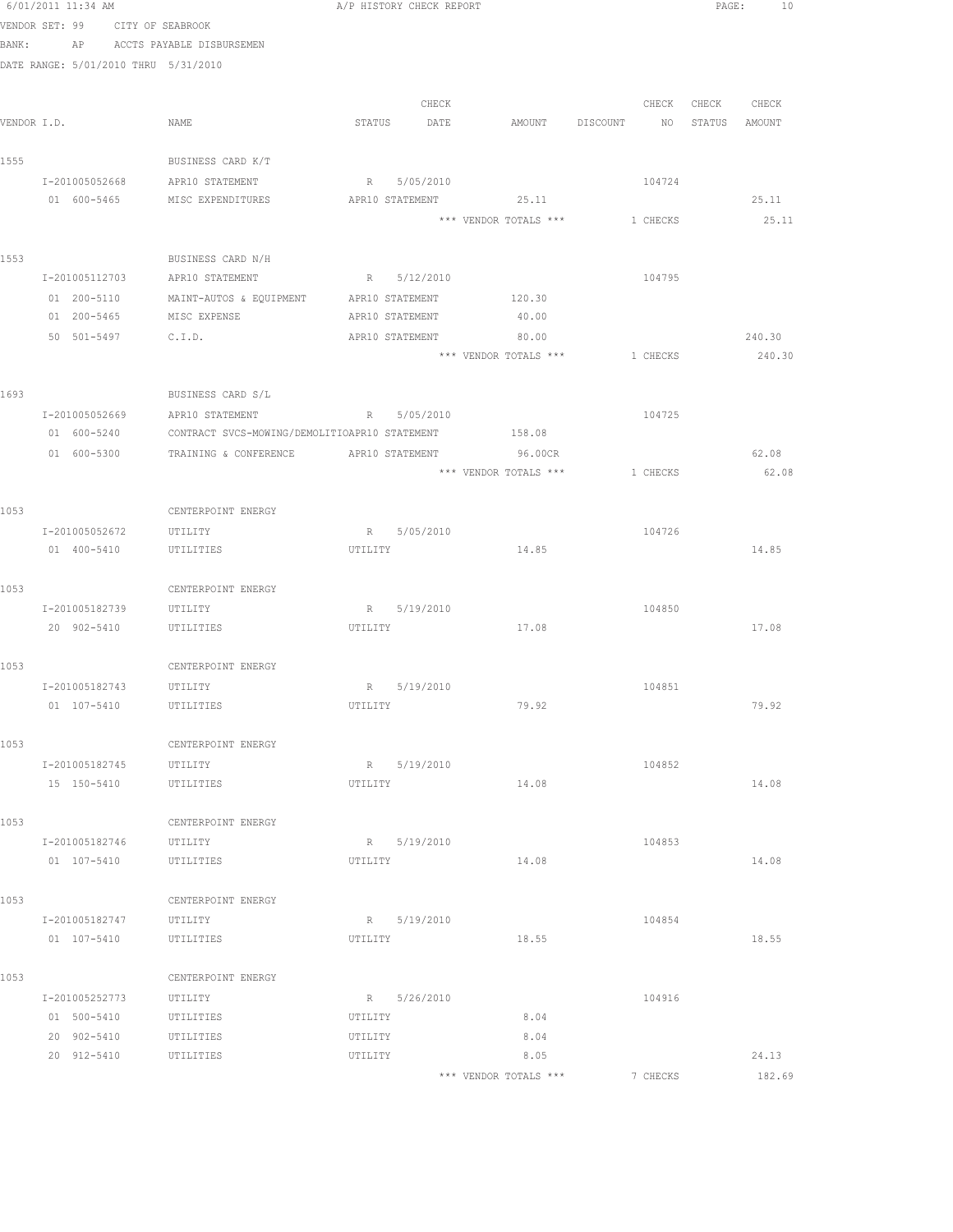|             | 6/01/2011 11:34 AM                   |                                                          | A/P HISTORY CHECK REPORT |             |                       |                 | PAGE:<br>11      |
|-------------|--------------------------------------|----------------------------------------------------------|--------------------------|-------------|-----------------------|-----------------|------------------|
|             | VENDOR SET: 99                       | CITY OF SEABROOK                                         |                          |             |                       |                 |                  |
| BANK:       | AP                                   | ACCTS PAYABLE DISBURSEMEN                                |                          |             |                       |                 |                  |
|             | DATE RANGE: 5/01/2010 THRU 5/31/2010 |                                                          |                          |             |                       |                 |                  |
|             |                                      |                                                          |                          | CHECK       |                       | CHECK           | CHECK<br>CHECK   |
| VENDOR I.D. |                                      | NAME                                                     | STATUS                   | DATE        | AMOUNT DISCOUNT       | NO <sub>1</sub> | STATUS<br>AMOUNT |
|             |                                      |                                                          |                          |             |                       |                 |                  |
| 1900        |                                      | CHERRY DEMOLITION                                        |                          |             |                       |                 |                  |
|             | I-10024791                           | 1310 MEYER DEMO                                          | R 5/05/2010              |             |                       | 104727          |                  |
|             | 01 600-5240                          | CONTRACT SVCS-MOWING/DEMOLITIO1310 MEYER DEMO 4,037.08   |                          |             |                       |                 | 4,037.08         |
|             |                                      |                                                          |                          |             | *** VENDOR TOTALS *** | 1 CHECKS        | 4,037.08         |
|             |                                      |                                                          |                          |             |                       |                 |                  |
| 1486        |                                      | CHILD SUPPORT, HARRIS                                    |                          |             |                       |                 |                  |
|             | I-CS3201005042660                    |                                                          | D                        | 5/05/2010   |                       | 000000          |                  |
|             | 01 001-1032                          | OTHER PAYROLL DEDUCTIONS                                 |                          |             | 300.00                |                 | 300.00           |
| 1486        |                                      | CHILD SUPPORT, HARRIS                                    |                          |             |                       |                 |                  |
|             | I-CS3201005182741                    |                                                          | $D = 5/18/2010$          |             |                       | 000000          |                  |
|             | $01 001 - 1032$                      | OTHER PAYROLL DEDUCTIONS                                 |                          |             | 300.00                |                 | 300.00           |
|             |                                      |                                                          |                          |             | *** VENDOR TOTALS *** | 2 CHECKS        | 600.00           |
|             |                                      |                                                          |                          |             |                       |                 |                  |
| 0056        |                                      | CITY OF PASADENA-WTR DEPT                                |                          |             |                       |                 |                  |
|             | I-201005112704                       | WATER                                                    |                          | R 5/12/2010 |                       | 104796          |                  |
|             | 20 902-5451                          | PASADENA WATER SUPPLY                                    | WATER                    |             | 36,238.34             |                 | 36,238.34        |
|             |                                      |                                                          |                          |             | *** VENDOR TOTALS *** | 1 CHECKS        | 36,238.34        |
| 0057        |                                      | CITY OF SEABROOK                                         |                          |             |                       |                 |                  |
|             | I-201005052666                       | WATER                                                    | R 5/05/2010              |             |                       | 104728          |                  |
|             | 01 107-5410                          | UTILITIES                                                | WATER                    |             | 655.94                |                 |                  |
|             | 01 200-5410                          | UTILITIES                                                | WATER                    |             | 9.25                  |                 |                  |
|             | 01 400-5410                          | UTILITIES                                                | WATER                    |             | 1,825.74              |                 |                  |
|             | 20 912-5410                          | UTILITIES                                                | WATER                    |             | 3,335.07              |                 |                  |
|             | 01 500-5410                          | UTILITIES                                                | WATER                    |             | 79.29                 |                 |                  |
|             | 15 150-5410                          | UTILITIES                                                | WATER                    |             | 77.20                 |                 | 5,982.49         |
| 0057        |                                      |                                                          |                          |             |                       |                 |                  |
|             | I-201005112707                       | CITY OF SEABROOK<br>DUMPSTER                             |                          | R 5/12/2010 |                       | 104797          |                  |
|             | 01 107-5410                          | UTILITIES                                                | DUMPSTER                 |             | 296.33                |                 |                  |
|             | 01 400-5410                          | UTILITIES                                                | DUMPSTER                 |             | 1,103.72              |                 |                  |
|             | 01 500-5410                          | UTILITIES                                                | DUMPSTER                 |             | 41.94                 |                 |                  |
|             | 20 902-5410                          | UTILITIES                                                | DUMPSTER                 |             | 41.94                 |                 |                  |
|             | 20 912-5410                          | UTILITIES                                                | DUMPSTER                 |             | 138.84                |                 | 1,622.77         |
|             |                                      |                                                          |                          |             | *** VENDOR TOTALS *** | 2 CHECKS        | 7,605.26         |
|             |                                      |                                                          |                          |             |                       |                 |                  |
| 0058        |                                      | CLEAR CREEK EQUIPMENT                                    |                          |             |                       |                 |                  |
|             | $I - 56646$                          | TRACK LOADER RENTAL B 5/05/2010                          |                          |             |                       | 999999          |                  |
|             |                                      | 01 400-5030 RENTALS & SERVICE AGRMTS TRACK LOADER RENTAL |                          |             | 225.00                |                 |                  |
|             | I-56680                              | TRACTOR RENTAL                                           | E 5/05/2010              |             |                       | 999999          |                  |
|             | 01 400-5030                          | RENTALS & SERVICE AGRMTS                                 | TRACTOR RENTAL           |             | 125.00                |                 |                  |
|             | I-56703                              | SKID STEER REPAIR                                        | E 5/05/2010              |             |                       | 999999          |                  |
|             | 01 400-5110                          | MAINT-AUTOS & EQUIPMENT                                  | SKID STEER REPAIR        |             | 650.13                |                 | 1,000.13         |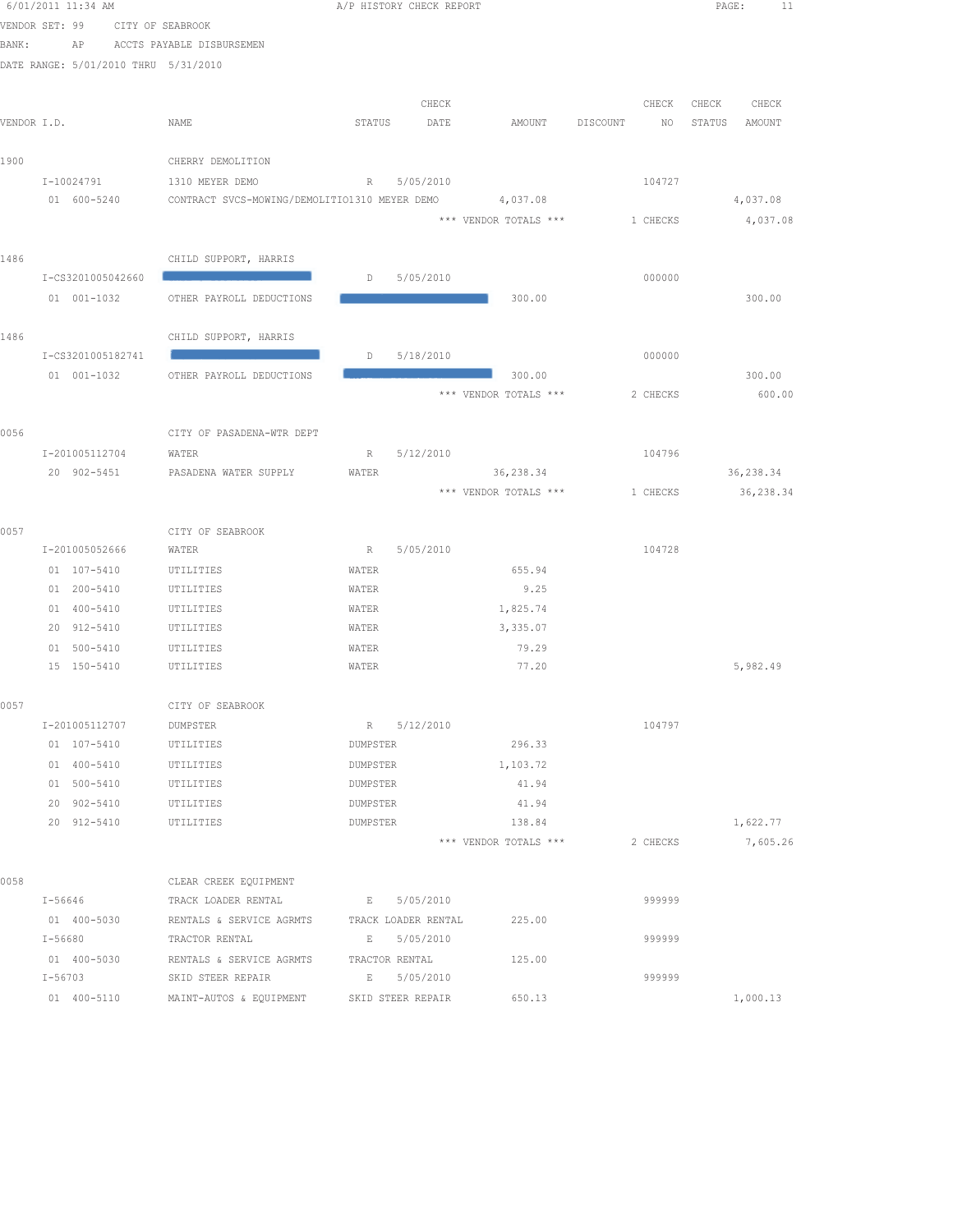|      | 6/01/2011 11:34 AM                   |                                                                    | A/P HISTORY CHECK REPORT |                     |                                                     |          |                   | PAGE: 12  |  |
|------|--------------------------------------|--------------------------------------------------------------------|--------------------------|---------------------|-----------------------------------------------------|----------|-------------------|-----------|--|
|      | VENDOR SET: 99 CITY OF SEABROOK      |                                                                    |                          |                     |                                                     |          |                   |           |  |
|      |                                      | BANK: AP ACCTS PAYABLE DISBURSEMEN                                 |                          |                     |                                                     |          |                   |           |  |
|      | DATE RANGE: 5/01/2010 THRU 5/31/2010 |                                                                    |                          |                     |                                                     |          |                   |           |  |
|      |                                      |                                                                    |                          |                     |                                                     |          |                   |           |  |
|      |                                      |                                                                    |                          | CHECK               |                                                     |          | CHECK CHECK CHECK |           |  |
|      | VENDOR I.D.                          | NAME                                                               | STATUS DATE              |                     | AMOUNT DISCOUNT NO STATUS AMOUNT                    |          |                   |           |  |
|      |                                      |                                                                    |                          |                     |                                                     |          |                   |           |  |
| 0058 |                                      | CLEAR CREEK EQUIPMENT                                              |                          |                     |                                                     |          |                   |           |  |
|      |                                      | I-56814 TILLER RENTAL                                              | E 5/19/2010              |                     |                                                     | 999999   |                   |           |  |
|      |                                      | 01 400-5030 RENTALS & SERVICE AGRMTS TILLER RENTAL 67.80           |                          |                     |                                                     |          |                   |           |  |
|      | $I - 56826$                          | SCISSOR LIFT RENTAL                                                | $E = 1$                  | 5/19/2010           |                                                     | 999999   |                   |           |  |
|      |                                      | 01 400-5030 RENTALS & SERVICE AGRMTS SCISSOR LIFT RENTAL 316.00    |                          |                     |                                                     |          |                   | 383.80    |  |
|      |                                      |                                                                    |                          |                     | *** VENDOR TOTALS ***                               | 2 CHECKS |                   | 1,383.93  |  |
|      |                                      |                                                                    |                          |                     |                                                     |          |                   |           |  |
| 1205 |                                      | CLEAR LAKE BEST TRANSMISS                                          |                          |                     |                                                     |          |                   |           |  |
|      | I-003217                             | HUMANE TRUCK REPAIR                                                | R 5/05/2010              |                     |                                                     | 104729   |                   |           |  |
|      |                                      | 01  210-5110  MAINT- AUTOS & EQUIP  HUMANE TRUCK REPAIR  1,530.00  |                          |                     |                                                     |          |                   | 1,530.00  |  |
|      |                                      |                                                                    |                          |                     | *** VENDOR TOTALS *** 1 CHECKS                      |          |                   | 1,530.00  |  |
|      |                                      |                                                                    |                          |                     |                                                     |          |                   |           |  |
| 0060 |                                      | CLEAR LAKE EMERGENCY MED CORPS                                     |                          |                     |                                                     |          |                   |           |  |
|      |                                      | I-201005112692 MAY10 AMBULANCE CONTRACT E 5/12/2010                |                          |                     |                                                     | 999999   |                   |           |  |
|      |                                      | 01 107-5230 CONTRACT-AMBULANCE SERV MAY10 AMBULANCE CONT 14,987.00 |                          |                     |                                                     |          |                   | 14,987.00 |  |
|      |                                      |                                                                    |                          |                     | *** VENDOR TOTALS ***                               | 1 CHECKS |                   | 14,987.00 |  |
|      |                                      |                                                                    |                          |                     |                                                     |          |                   |           |  |
| 1155 |                                      | CLEAR LAKE SOIL &                                                  |                          |                     |                                                     |          |                   |           |  |
|      | I-225321                             | RED CLAY                                                           |                          | R 5/05/2010         |                                                     | 104730   |                   |           |  |
|      |                                      | 01 400-5180 MAINT-BLDGS & GROUNDS                                  | RED CLAY                 |                     | 1,535.00                                            |          |                   | 1,535.00  |  |
|      |                                      |                                                                    |                          |                     | *** VENDOR TOTALS ***                               | 1 CHECKS |                   | 1,535.00  |  |
|      |                                      |                                                                    |                          |                     |                                                     |          |                   |           |  |
| 1898 |                                      | CMRS/POC                                                           |                          |                     |                                                     |          |                   |           |  |
|      | I-201005112709 POSTAGE               |                                                                    | POSTAGE                  | R 5/12/2010         |                                                     | 104798   |                   |           |  |
|      | 01  107-4011  POSTAGE                |                                                                    |                          |                     | 1,000.00<br>*** VENDOR TOTALS *** 1 CHECKS 1,000.00 |          |                   | 1,000.00  |  |
|      |                                      |                                                                    |                          |                     |                                                     |          |                   |           |  |
| 1293 |                                      | COBB, FENDLEY & ASSOC INC.                                         |                          |                     |                                                     |          |                   |           |  |
|      | I-231557                             | GIS MAPPING PROJECT                                                | R                        | 5/19/2010           |                                                     | 104856   |                   |           |  |
|      | 01 600-5215                          | PROF FEES - ENGINEERING                                            |                          | GIS MAPPING PROJECT | 1,745.54                                            |          |                   | 1,745.54  |  |
|      |                                      |                                                                    |                          |                     | *** VENDOR TOTALS ***                               | 1 CHECKS |                   | 1,745.54  |  |
|      |                                      |                                                                    |                          |                     |                                                     |          |                   |           |  |
| 1588 |                                      | COMCAST                                                            |                          |                     |                                                     |          |                   |           |  |
|      | I-201005052671                       | INTERNET                                                           | R 5/05/2010              |                     |                                                     | 104731   |                   |           |  |
|      | 20 912-5030                          | RENTALS & SERVICE AGRMTS                                           | INTERNET                 |                     | 66.81                                               |          |                   |           |  |
|      | I-201005052673                       | INTERNET                                                           | R 5/05/2010              |                     |                                                     | 104731   |                   |           |  |
|      | 01 107-5030                          | RENTALS & SERVICE AGRMTS                                           | INTERNET                 |                     | 8.07                                                |          |                   | 74.88     |  |
|      |                                      |                                                                    |                          |                     |                                                     |          |                   |           |  |
| 1588 |                                      | COMCAST                                                            |                          |                     |                                                     |          |                   |           |  |
|      | I-201005112705                       | INTERNET                                                           | R 5/12/2010              |                     |                                                     | 104799   |                   |           |  |
|      | 01 500-5030                          | RENTALS & SERVICE AGRMTS                                           | INTERNET                 |                     | 23.32                                               |          |                   |           |  |
|      | 20 902-5030                          | RENTALS & SERVICE AGRMTS                                           | INTERNET                 |                     | 23.32                                               |          |                   |           |  |
|      | 20 912-5030                          | RENTALS & SERVICE AGRMTS                                           | INTERNET                 |                     | 23.31                                               |          |                   |           |  |
|      | I-201005112708                       | INTERNET                                                           | R 5/12/2010              |                     |                                                     | 104799   |                   |           |  |
|      | 15 150-5400                          | TELEPHONE                                                          | INTERNET                 |                     | 136.95                                              |          |                   | 206.90    |  |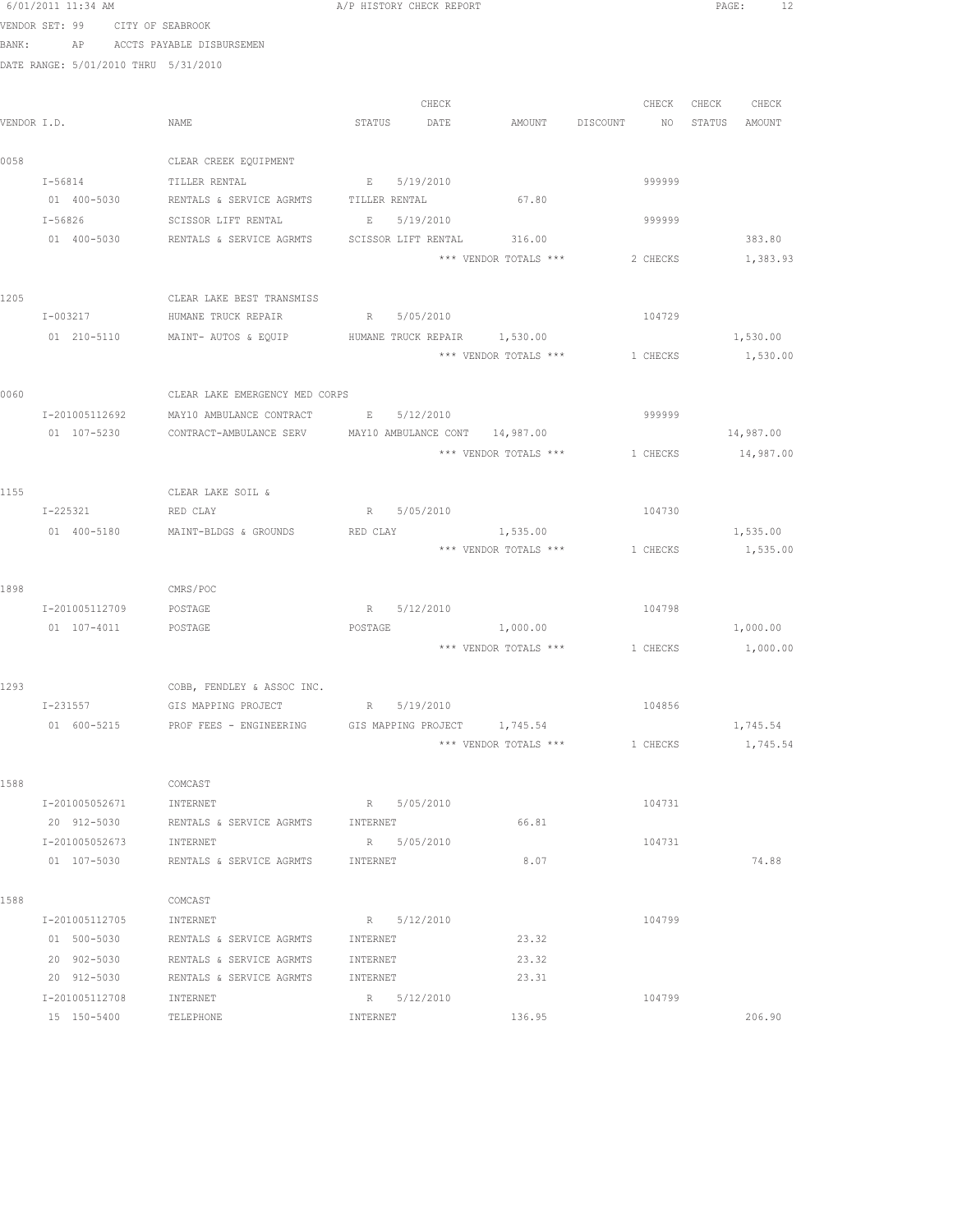|             | 6/01/2011 11:34 AM                   |                                            | A/P HISTORY CHECK REPORT                |                       |          | PAGE:<br>13    |
|-------------|--------------------------------------|--------------------------------------------|-----------------------------------------|-----------------------|----------|----------------|
|             | VENDOR SET: 99                       | CITY OF SEABROOK                           |                                         |                       |          |                |
| BANK:       | AP                                   | ACCTS PAYABLE DISBURSEMEN                  |                                         |                       |          |                |
|             | DATE RANGE: 5/01/2010 THRU 5/31/2010 |                                            |                                         |                       |          |                |
|             |                                      |                                            |                                         |                       |          |                |
|             |                                      |                                            | CHECK                                   |                       | CHECK    | CHECK<br>CHECK |
| VENDOR I.D. |                                      | NAME                                       | STATUS<br>DATE                          | AMOUNT DISCOUNT       | NO       | STATUS AMOUNT  |
| 1588        |                                      | COMCAST                                    |                                         |                       |          |                |
|             | I-201005182744                       | INTERNET                                   | R 5/19/2010                             |                       | 104857   |                |
|             | 01 400-5030                          | RENTALS & SERVICE AGRMTS INTERNET          |                                         | 141.12                |          | 141.12         |
|             |                                      |                                            |                                         |                       |          |                |
| 1588        |                                      | COMCAST                                    |                                         |                       |          |                |
|             | I-201005252774                       | INTERNET                                   | R 5/26/2010                             |                       | 104917   |                |
|             | 01 200-5030                          | RENTALS & SERVICE AGRMTS                   | INTERNET                                | 104.00                |          | 104.00         |
|             |                                      |                                            |                                         | *** VENDOR TOTALS *** | 4 CHECKS | 526.90         |
|             |                                      |                                            |                                         |                       |          |                |
| 1955        |                                      | CONSOLIDATED TRAFFIC CONTROLS              |                                         |                       |          |                |
|             | $I - 25148$                          | INTERSECTION & VEHICLE PKGS R 5/19/2010    |                                         |                       | 104858   |                |
|             | 33 330-6020                          | EQUIPMENT                                  | INTERSECTION & VEHIC 95,000.00          | *** VENDOR TOTALS *** |          | 95,000.00      |
|             |                                      |                                            |                                         |                       | 1 CHECKS | 95,000.00      |
| 1439        |                                      | GAYLE COOK                                 |                                         |                       |          |                |
|             | I-201005052662                       | TRAINING REIMBURSEMENT                     | E 5/05/2010                             |                       | 999999   |                |
|             | 01 102-5300                          | TRAINING & CONFERENCE                      | TRAINING REIMBURSEME                    | 58.00                 |          | 58.00          |
|             |                                      |                                            |                                         |                       |          |                |
| 1439        |                                      | GAYLE COOK                                 |                                         |                       |          |                |
|             | I-201005112695                       | POOL EMPLOYEE TRAINING                     | E 5/12/2010                             |                       | 999999   |                |
|             | 01 107-3145                          | DRUG TESTING                               | POOL EMPLOYEE TRAINI                    | 59.85                 |          |                |
|             | I-201005112696                       | POOL EMPLOYEE TRAINING                     | 5/12/2010<br>Е                          |                       | 999999   |                |
|             | 01 107-3145                          | DRUG TESTING                               | POOL EMPLOYEE TRAINI 99.75              |                       |          | 159.60         |
| 1439        |                                      | GAYLE COOK                                 |                                         |                       |          |                |
|             | I-201005182728                       | SEXUAL HARASSMENT TRAINING E 5/19/2010     |                                         |                       | 999999   |                |
|             | 01 107-3145 DRUG TESTING             |                                            | SEXUAL HARASSMENT TR 19.95              |                       |          |                |
|             | I-201005182729                       | SEXUAL HARASSMENT TRAINING                 | E 5/19/2010                             |                       | 999999   |                |
|             | 01 107-3145                          | DRUG TESTING                               | SEXUAL HARASSMENT TR                    | 19.95                 |          |                |
|             | I-201005182730                       | SEXUAL HARASSMENT TRAINING                 | 5/19/2010<br>E                          |                       | 999999   |                |
|             | 01 107-3145                          | DRUG TESTING                               | SEXUAL HARASSMENT TR                    | 39.90                 |          | 79.80          |
|             |                                      |                                            |                                         |                       |          |                |
| 1439        |                                      | GAYLE COOK                                 |                                         |                       |          |                |
|             | I-201005252769                       | SEXUAL HARASSMENT TRAINING                 | E 5/26/2010                             |                       | 999999   |                |
|             | 01 107-3145                          | DRUG TESTING<br>SEXUAL HARASSMENT TRAINING | SEXUAL HARASSMENT TR<br>E               | 19.95                 |          |                |
|             | I-201005252770<br>01 107-3145        | DRUG TESTING                               | 5/26/2010<br>SEXUAL HARASSMENT TR 79.80 |                       | 999999   | 99.75          |
|             |                                      |                                            |                                         | *** VENDOR TOTALS *** | 4 CHECKS | 397.15         |
|             |                                      |                                            |                                         |                       |          |                |
| 1422        |                                      | CRA PAYMENT CENTER                         |                                         |                       |          |                |
|             | I-201005182740                       | EQUIPMENT                                  | R 5/19/2010                             |                       | 104855   |                |
|             | 01 500-5110                          | MAINT-AUTOS & EQUIP                        | EQUIPMENT                               | 9.17                  |          | 9.17           |
|             |                                      |                                            |                                         | *** VENDOR TOTALS *** | 1 CHECKS | 9.17           |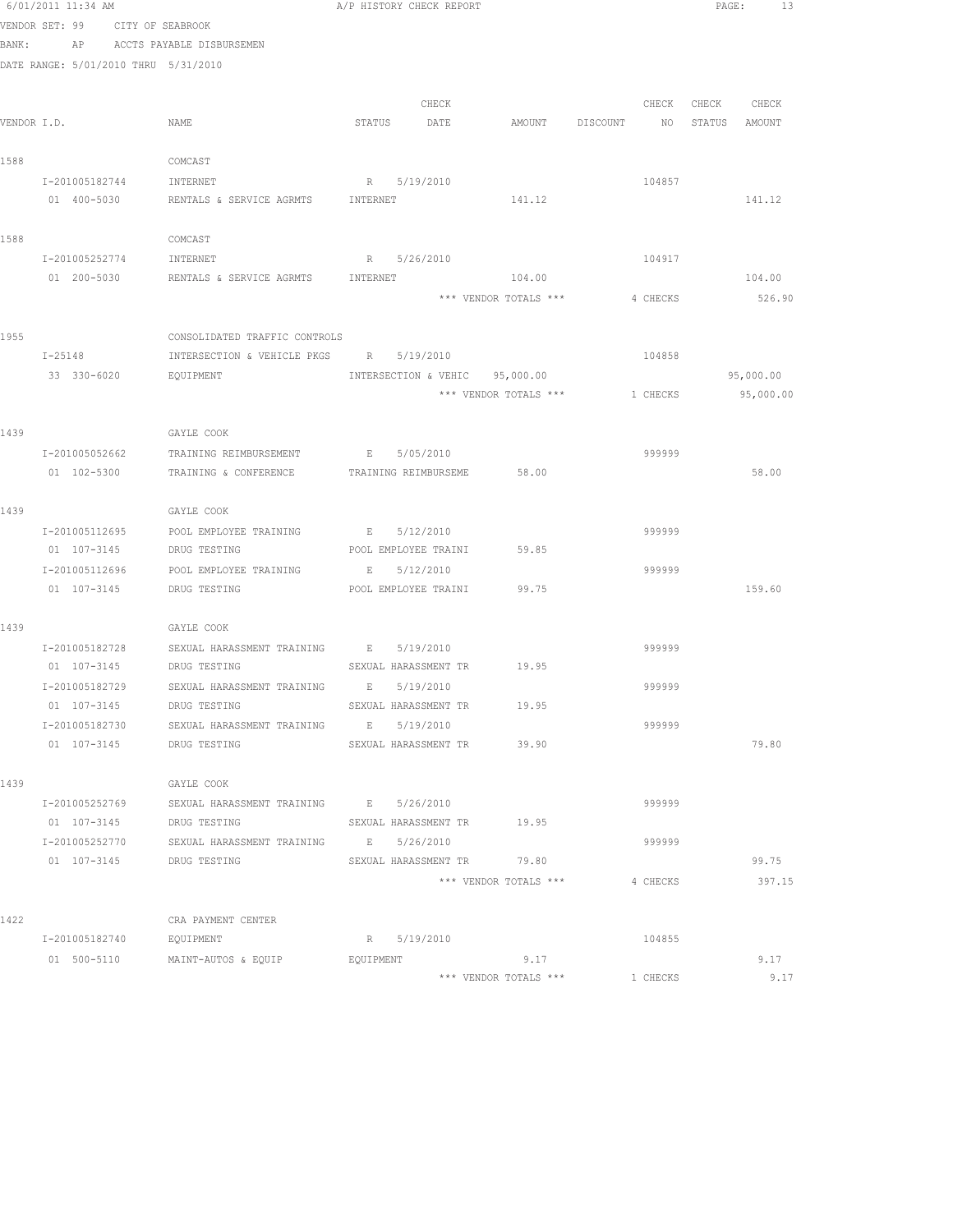|      | 6/01/2011 11:34 AM                   |                                                 | A/P HISTORY CHECK REPORT                                      |                 | PAGE: 14         |
|------|--------------------------------------|-------------------------------------------------|---------------------------------------------------------------|-----------------|------------------|
|      | VENDOR SET: 99 CITY OF SEABROOK      |                                                 |                                                               |                 |                  |
|      | BANK: AP ACCTS PAYABLE DISBURSEMEN   |                                                 |                                                               |                 |                  |
|      | DATE RANGE: 5/01/2010 THRU 5/31/2010 |                                                 |                                                               |                 |                  |
|      |                                      |                                                 |                                                               |                 |                  |
|      |                                      |                                                 | CHECK                                                         | CHECK           | CHECK<br>CHECK   |
|      | VENDOR I.D.                          | NAME                                            | STATUS DATE<br>AMOUNT DISCOUNT                                | NO <sub>1</sub> | STATUS<br>AMOUNT |
|      |                                      |                                                 |                                                               |                 |                  |
| 1090 |                                      | CROWN TROPHY                                    |                                                               |                 |                  |
|      | $I - 12173$                          | NAME BADGES                                     | R 5/05/2010                                                   | 104732          |                  |
|      | 01 100-5195 ELECTION EXPENSE         |                                                 | NAME BADGES 9.00                                              |                 | 9.00             |
|      |                                      |                                                 | *** VENDOR TOTALS ***                                         | 1 CHECKS        | 9.00             |
| 1691 |                                      | LAURA D DAVIS                                   |                                                               |                 |                  |
|      | I-201005112710                       | MAY10 EXPENSES                                  | R 5/12/2010                                                   | 104800          |                  |
|      | 01 100-3300                          | MAYOR & COUNCIL FEES                            | MAY10 EXPENSES 300.00                                         |                 |                  |
|      | 01 100-5300                          | TRAINING & CONFERENCE                           | MAY10 EXPENSES 35.00CR                                        |                 | 265.00           |
|      |                                      |                                                 | *** VENDOR TOTALS *** 1 CHECKS                                |                 | 265.00           |
|      |                                      |                                                 |                                                               |                 |                  |
| 1927 |                                      | DGP SECURITY COMPANY                            |                                                               |                 |                  |
|      |                                      | I-22692 SECURITY CAMERAS R 5/26/2010            |                                                               | 104918          |                  |
|      |                                      |                                                 | 12 120-4150 SMALL ROOLS & EQUIPMENT SECURITY CAMERAS 4,760.00 |                 | 4,760.00         |
|      |                                      |                                                 | *** VENDOR TOTALS ***                                         | 1 CHECKS        | 4,760.00         |
|      |                                      |                                                 |                                                               |                 |                  |
| 0930 |                                      | DIGITEX CORPORATION                             |                                                               |                 |                  |
|      | I-76499                              | COPIER LEASE                                    | R 5/05/2010                                                   | 104733          |                  |
|      | 01 200-5030                          | RENTALS & SERVICE AGRMTS COPIER LEASE           | 87.48                                                         |                 | 87.48            |
|      |                                      |                                                 | *** VENDOR TOTALS *** 1 CHECKS                                |                 | 87.48            |
|      |                                      |                                                 |                                                               |                 |                  |
| 1232 | I-327058 DRUG TESTING                | DISA INC.                                       | R 5/26/2010                                                   | 104919          |                  |
|      | 01  107-3145   DRUG TESTING          |                                                 | DRUG TESTING 459.10                                           |                 | 459.10           |
|      |                                      |                                                 | *** VENDOR TOTALS *** 1 CHECKS                                |                 | 459.10           |
|      |                                      |                                                 |                                                               |                 |                  |
| 1453 |                                      | PAUL R DUNPHEY                                  |                                                               |                 |                  |
|      |                                      | I-201005052675 TRAVEL REIMBURSEMENT R 5/05/2010 |                                                               | 104735          |                  |
|      | 01 100-5300                          | TRAINING & CONFERENCE                           | 587.08<br>TRAVEL REIMBURSEMENT                                |                 | 587.08           |
|      |                                      |                                                 |                                                               |                 |                  |
| 1453 |                                      | PAUL R DUNPHEY                                  |                                                               |                 |                  |
|      | I-201005112711                       | MAY10 EXPENSES                                  | R 5/12/2010                                                   | 104801          |                  |
|      | 01 100-3300                          | MAYOR & COUNCIL FEES                            | 300.00<br>MAY10 EXPENSES                                      |                 |                  |
|      | 01 100-5300                          | TRAINING & CONFERENCE                           | MAY10 EXPENSES<br>35.00CR                                     |                 | 265.00           |
|      |                                      |                                                 | *** VENDOR TOTALS ***                                         | 2 CHECKS        | 852.08           |
| 0068 |                                      | DXI INDUSTRIES, INC                             |                                                               |                 |                  |
|      | I-0550513910                         | SODIUM HYPO                                     | R 5/19/2010                                                   | 104861          |                  |
|      | 01 400-4090                          | POOL SUPPLIES                                   | 465.03<br>SODIUM HYPO                                         |                 |                  |
|      | I-DE050076310                        | CHLORINE CYLINDER                               | R 5/19/2010                                                   | 104861          |                  |
|      | 20 902-5030                          | RENTALS & SERVICE AGRMTS                        | 42.00<br>CHLORINE CYLINDER                                    |                 | 507.03           |
|      |                                      |                                                 |                                                               |                 |                  |
| 0068 |                                      | DXI INDUSTRIES, INC                             |                                                               |                 |                  |
|      | I-0550566010                         | BLEACH                                          | R 5/26/2010                                                   | 104920          |                  |
|      | 20 912-5280                          | CHEMICAL SUPPLIES                               | BLEACH<br>3,071.03                                            |                 | 3,071.03         |
|      |                                      |                                                 | *** VENDOR TOTALS ***                                         | 2 CHECKS        | 3,578.06         |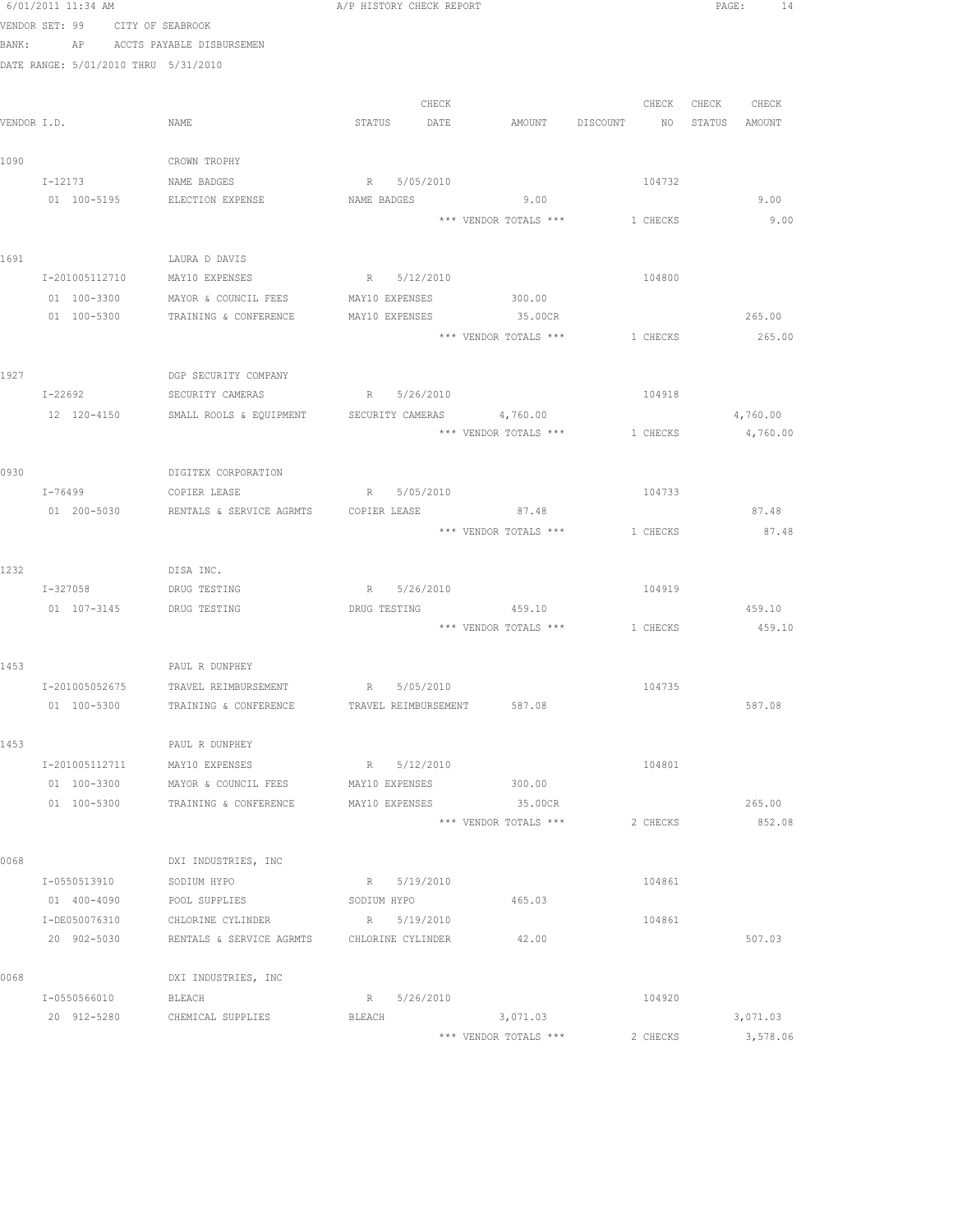|             | 6/01/2011 11:34 AM                   |                                                           | A/P HISTORY CHECK REPORT                     |                       |                                | PAGE: 15          |
|-------------|--------------------------------------|-----------------------------------------------------------|----------------------------------------------|-----------------------|--------------------------------|-------------------|
|             | VENDOR SET: 99 CITY OF SEABROOK      |                                                           |                                              |                       |                                |                   |
|             |                                      | BANK: AP ACCTS PAYABLE DISBURSEMEN                        |                                              |                       |                                |                   |
|             | DATE RANGE: 5/01/2010 THRU 5/31/2010 |                                                           |                                              |                       |                                |                   |
|             |                                      |                                                           |                                              |                       |                                |                   |
|             |                                      |                                                           | CHECK                                        |                       |                                | CHECK CHECK CHECK |
| VENDOR I.D. |                                      | NAME                                                      | STATUS DATE AMOUNT DISCOUNT NO STATUS AMOUNT |                       |                                |                   |
|             |                                      |                                                           |                                              |                       |                                |                   |
| 0070        |                                      | EASTEX ENVIRONMENTAL LABORATOR                            |                                              |                       |                                |                   |
|             | I-C1004272<br>20 912-5285            | APR10 LAB FEES<br>LABORATORY FEES                         | R 5/19/2010<br>APR10 LAB FEES 780.00         |                       | 104862                         | 780.00            |
|             |                                      |                                                           |                                              |                       | *** VENDOR TOTALS *** 1 CHECKS | 780.00            |
|             |                                      |                                                           |                                              |                       |                                |                   |
| 1143        |                                      | ENTERPRISE RENT-A-CAR                                     |                                              |                       |                                |                   |
|             | I-D013541                            | AUTO RENTAL                                               | R 5/19/2010                                  |                       | 104864                         |                   |
|             | 09 901-6020                          | EQUIPMENT                                                 | AUTO RENTAL 675.00                           |                       |                                | 675.00            |
|             |                                      |                                                           |                                              |                       | *** VENDOR TOTALS *** 1 CHECKS | 675.00            |
|             |                                      |                                                           |                                              |                       |                                |                   |
| 1430        |                                      | FIDELITY NATIONAL PROPERTY & C                            |                                              |                       |                                |                   |
|             |                                      | I-201005052676 502 PINE GULLY MAIN HOUSE R 5/05/2010      |                                              |                       | 104736                         |                   |
|             |                                      | 01  107-5330  INSURANCE-MISC  502 PINE GULLY MAIN  912.00 |                                              |                       |                                | 912.00            |
|             |                                      |                                                           |                                              |                       |                                |                   |
| 1430        |                                      | FIDELITY NATIONAL PROPERTY & C                            |                                              |                       |                                |                   |
|             | I-201005052677                       | 502 PINE GULLY GUEST HOUSE R 5/05/2010                    |                                              |                       | 104737                         |                   |
|             | 01 107-5330                          | INSURANCE-MISC                                            | 502 PINE GULLY GUEST 199.00                  |                       |                                | 199.00            |
| 1430        |                                      | FIDELITY NATIONAL PROPERTY & C                            |                                              |                       |                                |                   |
|             | I-201005052678 913 MEYER             |                                                           | R 5/05/2010                                  |                       | 104738                         |                   |
|             | 15 150-5330 INSURANCE                |                                                           | 913 MEYER                                    | 889.00                |                                | 889.00            |
|             |                                      |                                                           |                                              |                       |                                |                   |
| 1430        |                                      | FIDELITY NATIONAL PROPERTY & C                            |                                              |                       |                                |                   |
|             | I-201005052679 1850 MEYER            |                                                           | R 5/05/2010                                  |                       | 104739                         |                   |
|             |                                      | 01  107-5330  INSURANCE-MISC  1850 MEYER  1,335.00        |                                              |                       |                                | 1,335.00          |
|             |                                      |                                                           |                                              |                       | *** VENDOR TOTALS *** 4 CHECKS | 3,335.00          |
|             |                                      |                                                           |                                              |                       |                                |                   |
| 1602        |                                      | FIRST CHOICE POWER                                        |                                              |                       |                                |                   |
|             | I-201005252775                       | UTILITY                                                   | R 5/26/2010                                  |                       | 104921                         |                   |
|             | 01 107-5410                          | UTILITIES                                                 | UTILITY                                      | 4,744.57              |                                |                   |
|             | 01 107-5466                          | FIRE STATION EXPENSE                                      | UTILITY                                      | 1,084.35              |                                |                   |
|             | 01 400-5410                          | UTILITIES                                                 | UTILITY                                      | 2,272.15              |                                |                   |
|             | 01 500-5410                          | UTILITIES                                                 | UTILITY                                      | 187.93                |                                |                   |
|             | 01 500-5411                          | UTILITIES - STREET LIGHTS                                 | UTILITY                                      | 14,987.04             |                                |                   |
|             | 01 210-5410                          | UTILITIES                                                 | UTILITY                                      | 176.47                |                                |                   |
|             | 01 200-5410                          | UTILITIES                                                 | UTILITY                                      | 183.41                |                                |                   |
|             | 20 912-5410                          | UTILITIES                                                 | UTILITY                                      | 10,935.50             |                                |                   |
|             | 20 902-5410                          | UTILITIES                                                 | UTILITY                                      | 2,464.22              |                                | 37,035.64         |
|             |                                      |                                                           |                                              | *** VENDOR TOTALS *** | 1 CHECKS                       | 37,035.64         |
| 0927        |                                      | FITCH SERVICES INC                                        |                                              |                       |                                |                   |
|             | I-8988                               | QTRLY CALIBRATE                                           | R 5/05/2010                                  |                       | 104740                         |                   |
|             | 20 912-5030                          | RENTALS & SERVICE AGRMTS                                  | QTRLY CALIBRATE                              | 275.00                |                                |                   |
|             | I-8998                               | PRESSURE TRANSMITTER GAUGE                                | R 5/05/2010                                  |                       | 104740                         |                   |
|             | 20 902-5130                          | MAINT-WATER SYSTEM MINOR                                  | PRESSURE TRANSMITTER 1,435.00                |                       |                                |                   |
|             | $I-9004$                             | METERING PUMP                                             | R 5/05/2010                                  |                       | 104740                         |                   |
|             | 20 912-5120                          | MAINT-SEWER SYSTEM MINOR                                  | METERING PUMP 620.00                         |                       |                                | 2,330.00          |
|             |                                      |                                                           |                                              | *** VENDOR TOTALS *** | 1 CHECKS                       | 2,330.00          |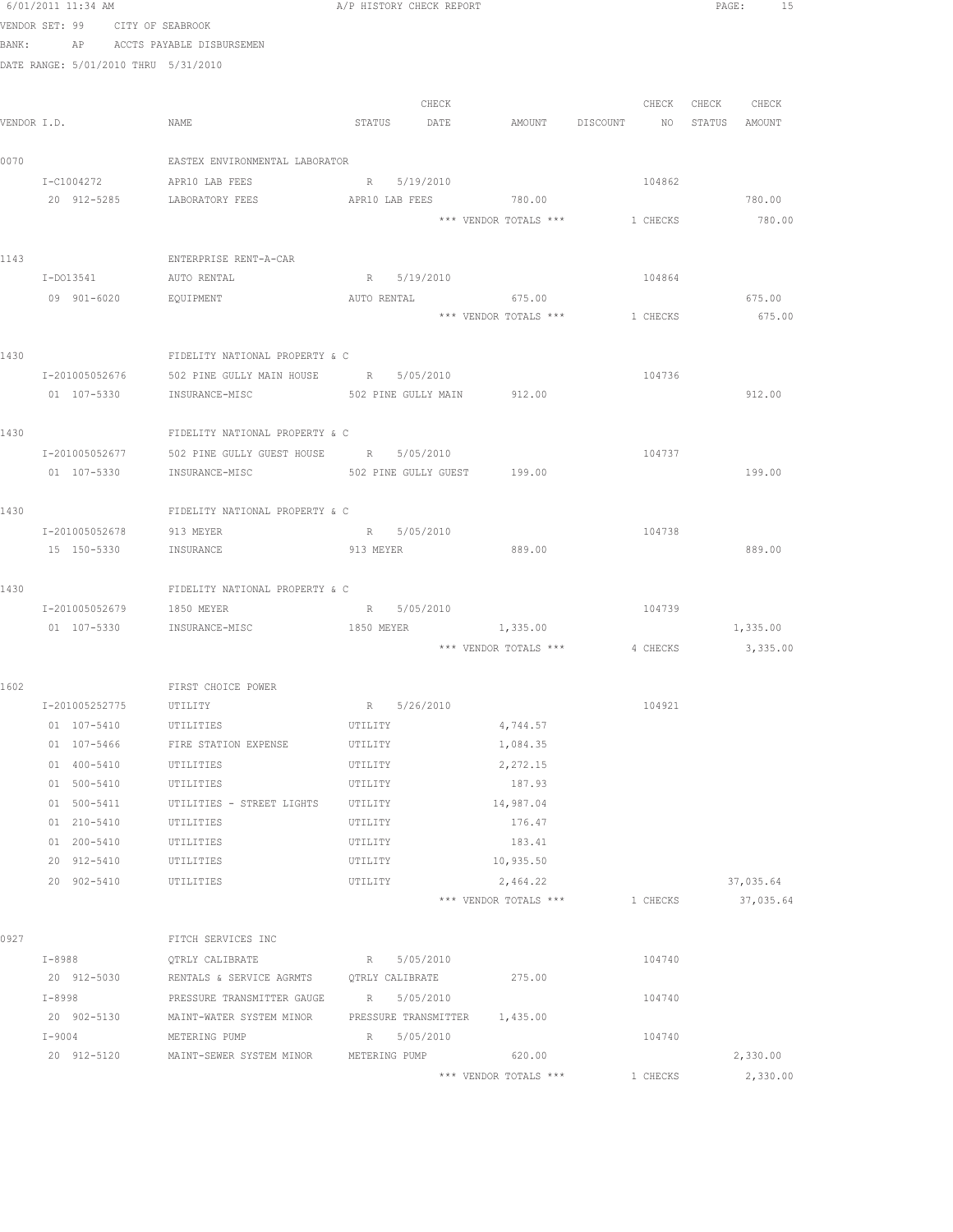|       | 6/01/2011 11:34 AM                   |                                                                                                         | A/P HISTORY CHECK REPORT             |                       |                                         | PAGE: 16          |
|-------|--------------------------------------|---------------------------------------------------------------------------------------------------------|--------------------------------------|-----------------------|-----------------------------------------|-------------------|
|       | VENDOR SET: 99 CITY OF SEABROOK      |                                                                                                         |                                      |                       |                                         |                   |
| BANK: |                                      | AP ACCTS PAYABLE DISBURSEMEN                                                                            |                                      |                       |                                         |                   |
|       | DATE RANGE: 5/01/2010 THRU 5/31/2010 |                                                                                                         |                                      |                       |                                         |                   |
|       |                                      |                                                                                                         |                                      |                       |                                         |                   |
|       |                                      |                                                                                                         | CHECK                                |                       |                                         | CHECK CHECK CHECK |
|       | VENDOR I.D.                          | NAME                                                                                                    | STATUS DATE                          |                       | AMOUNT DISCOUNT NO                      | STATUS AMOUNT     |
| 1957  |                                      | FUGRO CONSULTANTS INC                                                                                   |                                      |                       |                                         |                   |
|       | I-062198                             | GEOTECH STUDY                                                                                           | R 5/19/2010                          |                       | 104865                                  |                   |
|       | 37 370-5227                          | PROF FEES - CONSULTING GEOTECH STUDY 3,000.00                                                           |                                      |                       |                                         | 3,000.00          |
|       |                                      |                                                                                                         |                                      |                       | *** VENDOR TOTALS *** 1 CHECKS 3,000.00 |                   |
|       |                                      |                                                                                                         |                                      |                       |                                         |                   |
| 1769  |                                      | G & K SERVICES INC                                                                                      |                                      |                       |                                         |                   |
|       |                                      | C-104385 UNIFORM SERVICE B 5/12/2010                                                                    |                                      |                       | 999999                                  |                   |
|       |                                      | 01 400-5310 UNIFORMS & LAUNDRY UNIFORM SERVICE 151.56CR                                                 |                                      |                       |                                         |                   |
|       |                                      | I-201005112697 UNIFORM SERVICE                                                                          | E 5/12/2010                          |                       | 999999                                  |                   |
|       | 01 500-5310                          | UNIFORMS & LAUNDRY                                                                                      | UNIFORM SERVICE 164.54               |                       |                                         |                   |
|       |                                      | 20 902-5310 UNIFORMS & LAUNDRY                                                                          | UNIFORM SERVICE                      | 164.54                |                                         |                   |
|       | 20 912-5310<br>01 400-5310           | UNIFORMS & LAUNDRY<br>UNIFORMS & LAUNDRY                                                                | UNIFORM SERVICE<br>UNIFORM SERVICE   | 164.54<br>140.56      |                                         | 482.62            |
|       |                                      |                                                                                                         |                                      | *** VENDOR TOTALS *** | 1 CHECKS                                | 482.62            |
|       |                                      |                                                                                                         |                                      |                       |                                         |                   |
| 0082  |                                      | GALVESTON COUNTY HEALTH DISTRI                                                                          |                                      |                       |                                         |                   |
|       | $I - 15699$                          | APR10 WATER SAMPLES                                                                                     | R 5/26/2010                          |                       | 104922                                  |                   |
|       |                                      | 20 902-5285 LABORATORY FEES APR10 WATER SAMPLES 120.00                                                  |                                      |                       |                                         | 120.00            |
|       |                                      |                                                                                                         |                                      |                       | *** VENDOR TOTALS *** 1 CHECKS          | 120.00            |
|       |                                      |                                                                                                         |                                      |                       |                                         |                   |
| 1520  |                                      | GLOBALSTAR USA INC                                                                                      |                                      |                       |                                         |                   |
|       | I-1000000002144338 TELEPHONE         |                                                                                                         | R 5/05/2010                          |                       | 104742                                  |                   |
|       | 01  106-5400  TELEPHONE              |                                                                                                         | TELEPHONE                            | 41.40                 |                                         | 41.40             |
|       |                                      |                                                                                                         |                                      |                       | *** VENDOR TOTALS *** 1 CHECKS          | 41.40             |
| 1806  |                                      |                                                                                                         |                                      |                       |                                         |                   |
|       |                                      | RICHARD GOROM                                                                                           |                                      |                       | 104866                                  |                   |
|       |                                      | I-201005182752 TRAVEL ADVANCE R 5/19/2010<br>01  106-5300  TRAINING & CONFERENCE  TRAVEL ADVANCE  88.90 |                                      |                       |                                         | 88.90             |
|       |                                      |                                                                                                         |                                      | *** VENDOR TOTALS *** | 1 CHECKS                                | 88.90             |
|       |                                      |                                                                                                         |                                      |                       |                                         |                   |
| 0208  |                                      | W.W. GRAINGER, INC                                                                                      |                                      |                       |                                         |                   |
|       | I-9229552568                         | DRINKING FOUNTAIN                                                                                       | R 5/05/2010                          |                       | 104743                                  |                   |
|       | 01 400-4090 POOL SUPPLIES            |                                                                                                         | DRINKING FOUNTAIN 279.13             |                       |                                         | 279.13            |
|       |                                      |                                                                                                         |                                      | *** VENDOR TOTALS *** | 1 CHECKS                                | 279.13            |
|       |                                      |                                                                                                         |                                      |                       |                                         |                   |
| 1540  |                                      | GULF COAST GFOA                                                                                         |                                      |                       |                                         |                   |
|       | I-201005182749                       | LUNCHEON MEETING                                                                                        | R 5/19/2010                          | 40.00                 | 104867                                  |                   |
|       | 01 102-5300<br>20 905-5300           | TRAINING & CONFERENCE<br>TRAINING & CONFERENCE                                                          | LUNCHEON MEETING<br>LUNCHEON MEETING | 20.00                 |                                         | 60.00             |
|       |                                      |                                                                                                         |                                      |                       |                                         |                   |
| 1540  |                                      | GULF COAST GFOA                                                                                         |                                      |                       |                                         |                   |
|       | I-201005182750                       | MEMBERSHIP FEES                                                                                         | R 5/19/2010                          |                       | 104868                                  |                   |
|       | 01 102-5020                          | DUES & SUBSCRIPTIONS                                                                                    | MEMBERSHIP FEES                      | 30.00                 |                                         |                   |
|       |                                      | 20 905-5020 DUES & SUBSCRIPTIONS                                                                        | MEMBERSHIP FEES                      | 15.00                 |                                         | 45.00             |
|       |                                      |                                                                                                         |                                      | *** VENDOR TOTALS *** | 2 CHECKS                                | 105.00            |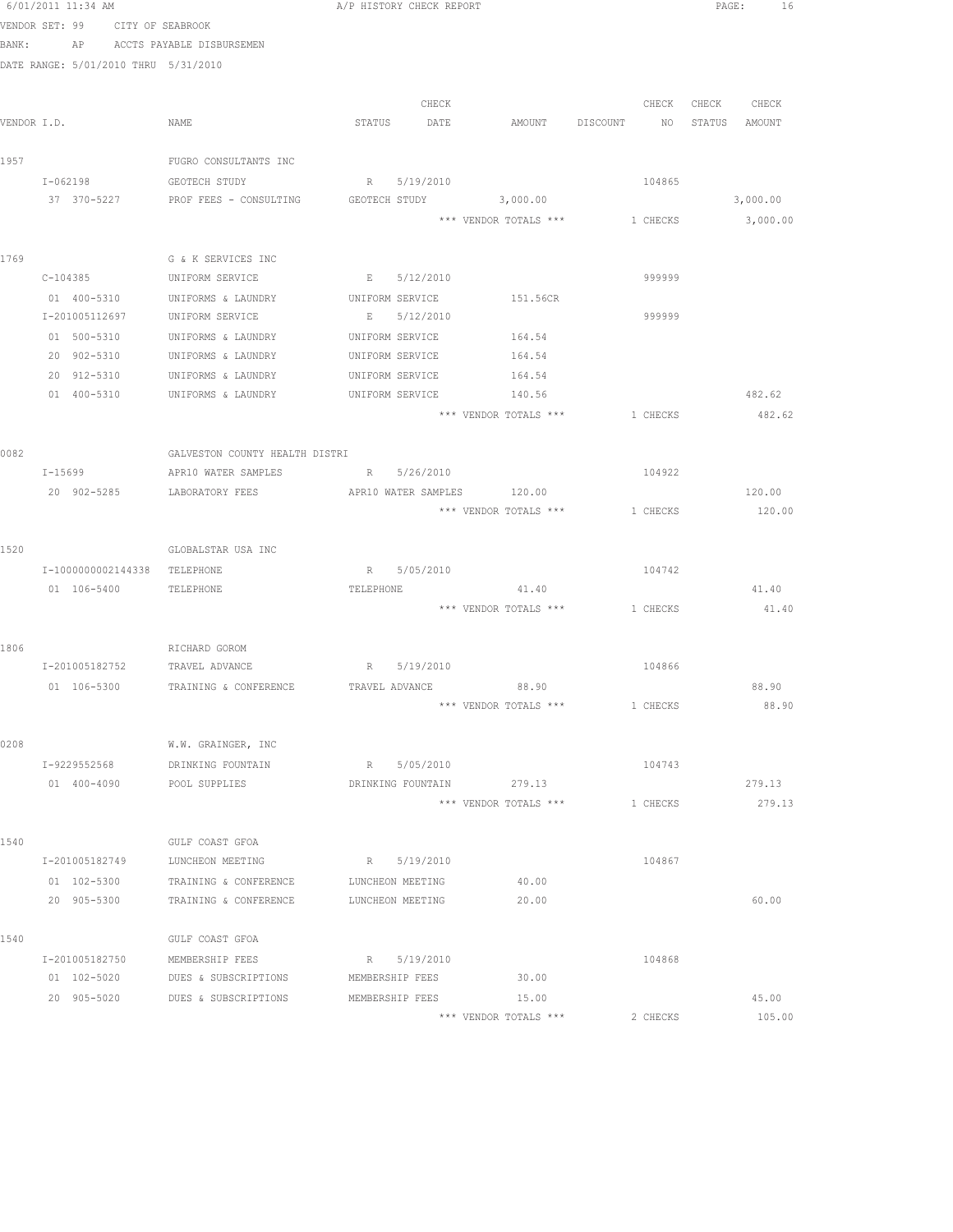|             | 6/01/2011 11:34 AM                   |                                                                    | A/P HISTORY CHECK REPORT |             |                             |                                | PAGE:<br>17   |  |
|-------------|--------------------------------------|--------------------------------------------------------------------|--------------------------|-------------|-----------------------------|--------------------------------|---------------|--|
|             | VENDOR SET: 99<br>CITY OF SEABROOK   |                                                                    |                          |             |                             |                                |               |  |
| BANK:       |                                      | AP ACCTS PAYABLE DISBURSEMEN                                       |                          |             |                             |                                |               |  |
|             | DATE RANGE: 5/01/2010 THRU 5/31/2010 |                                                                    |                          |             |                             |                                |               |  |
|             |                                      |                                                                    |                          |             |                             |                                |               |  |
|             |                                      |                                                                    |                          | CHECK       |                             | CHECK                          | CHECK CHECK   |  |
| VENDOR I.D. |                                      | NAME                                                               | STATUS DATE              |             |                             | AMOUNT DISCOUNT NO             | STATUS AMOUNT |  |
|             |                                      |                                                                    |                          |             |                             |                                |               |  |
| 0088        |                                      | GULF COAST WASTE DISPOSAL AUTH                                     |                          |             |                             |                                |               |  |
|             | I-040960                             | APR10 MERCURY SAMPLES                                              | E 5/26/2010              |             |                             | 999999                         |               |  |
|             | 20 912-5285                          | LABORATORY FEES                                                    |                          |             | APR10 MERCURY SAMPLE 275.00 |                                | 275.00        |  |
|             |                                      |                                                                    |                          |             |                             | *** VENDOR TOTALS *** 1 CHECKS | 275.00        |  |
| 0096        |                                      | HARRIS CO J.I.M.S.                                                 |                          |             |                             |                                |               |  |
|             |                                      | I-1005044 SETCIC PARTICIPATION R 5/19/2010                         |                          |             |                             | 104869                         |               |  |
|             |                                      | 01 700-5431 WARRANT INFORMATION SERV SETCIC PARTICIPATION 3,000.00 |                          |             |                             |                                | 3,000.00      |  |
|             |                                      |                                                                    |                          |             |                             |                                |               |  |
| 0096        |                                      | HARRIS CO J.I.M.S.                                                 |                          |             |                             |                                |               |  |
|             | I-1005024                            | WARRANTS                                                           |                          | R 5/26/2010 |                             | 104923                         |               |  |
|             | 01 700-5431                          | WARRANT INFORMATION SERV                                           | WARRANTS                 |             | 19.80                       |                                | 19.80         |  |
|             |                                      |                                                                    |                          |             | *** VENDOR TOTALS ***       | 2 CHECKS                       | 3,019.80      |  |
|             |                                      |                                                                    |                          |             |                             |                                |               |  |
| 1192        |                                      | HARRIS COUNTY TREASURER                                            |                          |             |                             |                                |               |  |
|             | I-AG000285                           | RADIO REPAIR                                                       | R 5/26/2010              |             |                             | 104924                         |               |  |
|             | 01 200-5170                          | MAINT-RADIO EQUIPMENT RADIO REPAIR 65.24                           |                          |             |                             |                                | 65.24         |  |
|             |                                      |                                                                    |                          |             |                             | *** VENDOR TOTALS *** 1 CHECKS | 65.24         |  |
| 0170        |                                      |                                                                    |                          |             |                             |                                |               |  |
|             |                                      | RION N HART, PH.D.<br>I-201005112722 NEW HIRE TESTING              |                          | R 5/12/2010 |                             | 104802                         |               |  |
|             |                                      | 01  200-3140  PSYCHOLOGICAL SERVICES  NEW HIRE TESTING  200.00     |                          |             |                             |                                | 200.00        |  |
|             |                                      |                                                                    |                          |             |                             | *** VENDOR TOTALS *** 1 CHECKS | 200.00        |  |
|             |                                      |                                                                    |                          |             |                             |                                |               |  |
| 1544        |                                      | HD SUPPLY WATERWORKS, LTD                                          |                          |             |                             |                                |               |  |
|             | I-1225909                            | NEPTUNE METERS                                                     | E 5/12/2010              |             |                             | 999999                         |               |  |
|             |                                      | 20 902-5130 MAINT-WATER SYSTEM MINOR NEPTUNE METERS 590.00         |                          |             |                             |                                | 590.00        |  |
|             |                                      |                                                                    |                          |             |                             | *** VENDOR TOTALS *** 1 CHECKS | 590.00        |  |
|             |                                      |                                                                    |                          |             |                             |                                |               |  |
| 1688        |                                      | DONALD E HOLBROOK                                                  |                          |             |                             |                                |               |  |
|             | I-201005112712                       | MAY10 EXPENSES                                                     | R 5/12/2010              |             |                             | 104803                         |               |  |
|             |                                      | 01 100-3300 MAYOR & COUNCIL FEES                                   | MAY10 EXPENSES           |             | 300.00                      |                                | 300.00        |  |
|             |                                      |                                                                    |                          |             | *** VENDOR TOTALS ***       | 1 CHECKS                       | 300.00        |  |
| 0100        |                                      | HOME DEPOT, THE                                                    |                          |             |                             |                                |               |  |
|             | I-201005112713                       | APR10 STATEMENT                                                    | R 5/12/2010              |             |                             | 104804                         |               |  |
|             | 01 400-4400                          | MISC SUPPLIES                                                      | APR10 STATEMENT          |             | 718.42                      |                                |               |  |
|             | 01 500-4400                          | MISC SUPPLIES                                                      | APR10 STATEMENT          |             | 73.44                       |                                |               |  |
|             | 20 912-5120                          | MAINT-SEWER SYSTEM MINOR                                           | APR10 STATEMENT          |             | 24.74                       |                                |               |  |
|             | 01 200-5180                          | MAINT-BLDGS & GROUNDS                                              | APR10 STATEMENT          |             | 140.60                      |                                |               |  |
|             | 01 400-4090                          | POOL SUPPLIES                                                      | APR10 STATEMENT          |             | 246.06                      |                                |               |  |
|             | 01 500-5180                          | MAINT-BLDGS & GROUNDS                                              | APR10 STATEMENT          |             | 64.24                       |                                |               |  |
|             | 20 912-5180                          | MAINT-BLDGS & GROUNDS                                              | APR10 STATEMENT          |             | 488.76                      |                                | 1,756.26      |  |
|             |                                      |                                                                    |                          |             | *** VENDOR TOTALS ***       | 1 CHECKS                       | 1,756.26      |  |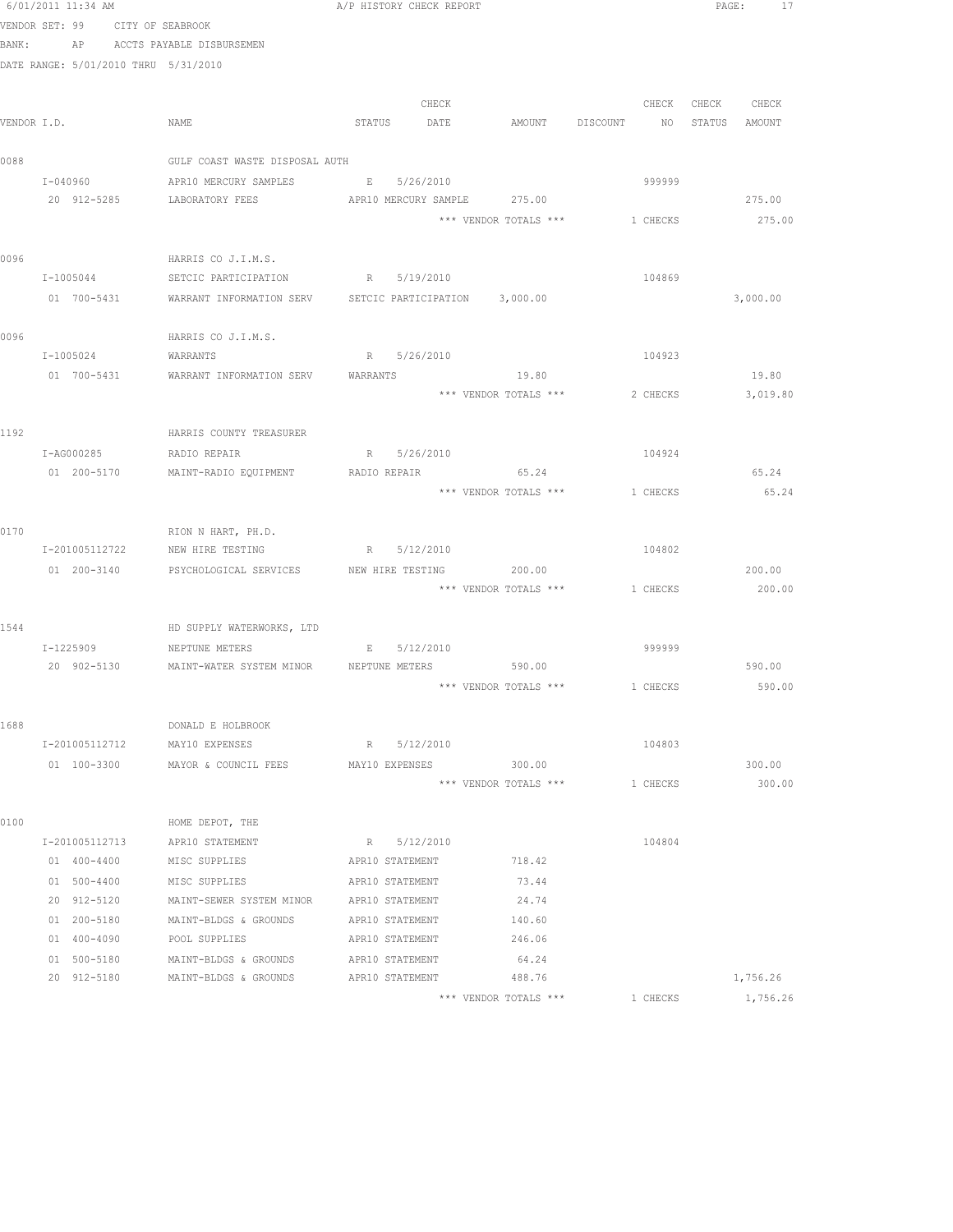|       | 6/01/2011 11:34 AM              |                                                                 | A/P HISTORY CHECK REPORT  |                       |                                         | PAGE: 18      |
|-------|---------------------------------|-----------------------------------------------------------------|---------------------------|-----------------------|-----------------------------------------|---------------|
|       | VENDOR SET: 99 CITY OF SEABROOK |                                                                 |                           |                       |                                         |               |
| BANK: |                                 | AP ACCTS PAYABLE DISBURSEMEN                                    |                           |                       |                                         |               |
|       |                                 | DATE RANGE: 5/01/2010 THRU 5/31/2010                            |                           |                       |                                         |               |
|       |                                 |                                                                 |                           |                       |                                         |               |
|       |                                 |                                                                 | CHECK                     |                       | CHECK                                   | CHECK CHECK   |
|       | VENDOR I.D.                     | NAME                                                            | STATUS DATE               | AMOUNT DISCOUNT       | NO <sub>1</sub>                         | STATUS AMOUNT |
|       |                                 |                                                                 |                           |                       |                                         |               |
| 0864  |                                 | HOUSTON COMMUNITY NEWSPAPERS                                    |                           |                       |                                         |               |
|       | $I - 263072$                    | ADVERTISING                                                     | R 5/12/2010               |                       | 104805                                  |               |
|       |                                 | 01  107-5010  ADVERTISING                                       | ADVERTISING               | 1,316.82              |                                         |               |
|       |                                 | 01 100-5195 ELECTION EXPENSE                                    | ADVERTISING               | 10,209.84             |                                         | 11,526.66     |
|       |                                 |                                                                 |                           |                       | *** VENDOR TOTALS *** 1 CHECKS          | 11,526.66     |
| 0292  |                                 | HOUSTON EMBROIDERY WORKS                                        |                           |                       |                                         |               |
|       | $I-17179$                       | RENOLA SHIRTS                                                   | R 5/05/2010               |                       | 104744                                  |               |
|       | 01 100-5465                     | MISC EXPENDITURES                                               | RENOLA SHIRTS             | 37.50                 |                                         | 37.50         |
|       |                                 |                                                                 |                           |                       |                                         |               |
| 0292  |                                 | HOUSTON EMBROIDERY WORKS                                        |                           |                       |                                         |               |
|       | I-17221                         | EMBROIDERY CHARGES                                              | R 5/26/2010               |                       | 104925                                  |               |
|       |                                 | 01 100-5465 MISC EXPENDITURES                                   | EMBROIDERY CHARGES 25.00  |                       |                                         | 25.00         |
|       |                                 |                                                                 |                           | *** VENDOR TOTALS *** | 2 CHECKS                                | 62.50         |
|       |                                 |                                                                 |                           |                       |                                         |               |
| 0246  |                                 | HUBER'S PLUMBING CO INC                                         |                           |                       |                                         |               |
|       |                                 | I-17216 CITY HALL REPAIR                                        | R 5/05/2010               |                       | 104745                                  |               |
|       | 01 107-5180                     | MAINT-BLDGS & GROUNDS                                           | CITY HALL REPAIR 762.50   |                       |                                         | 762.50        |
|       |                                 |                                                                 |                           | *** VENDOR TOTALS *** | 1 CHECKS                                | 762.50        |
|       |                                 |                                                                 |                           |                       |                                         |               |
| 0105  |                                 | ICMA RETIREMENT TRUST-457                                       |                           |                       |                                         |               |
|       | I-ICM201005042660               | EMPLOYEE DEDUCTIONS                                             | R 5/05/2010               |                       | 104746                                  |               |
|       | 01 001-1031                     | ICMA INSURANCE DEDUCTS EMPLOYEE DEDUCTIONS 4,193.46             |                           |                       |                                         | 4,193.46      |
| 0105  |                                 | ICMA RETIREMENT TRUST-457                                       |                           |                       |                                         |               |
|       |                                 | I-ICM201005182741 EMPLOYEE DEDUCTIONS                           | R 5/19/2010               |                       | 104870                                  |               |
|       |                                 | 01 001-1031 ICMA INSURANCE DEDUCTS EMPLOYEE DEDUCTIONS 4,193.46 |                           |                       |                                         | 4,193.46      |
|       |                                 |                                                                 |                           |                       | *** VENDOR TOTALS *** 2 CHECKS 8,386.92 |               |
|       |                                 |                                                                 |                           |                       |                                         |               |
| 0520  |                                 | IKON OFFICE SOLUTIONS INC                                       |                           |                       |                                         |               |
|       | I-5014141420                    | COPIER RENTAL                                                   | 5/26/2010<br>R            |                       | 104926                                  |               |
|       | 01 107-5030                     | RENTALS & SERVICE AGRMTS                                        | COPIER RENTAL             | 50.00                 |                                         | 50.00         |
|       |                                 |                                                                 |                           | *** VENDOR TOTALS *** | 1 CHECKS                                | 50.00         |
|       |                                 |                                                                 |                           |                       |                                         |               |
| 0727  |                                 | DAVID IMBRIE                                                    |                           |                       |                                         |               |
|       | I-201005052681                  | CLOTHING ALLOWANCE                                              | R 5/05/2010               |                       | 104747                                  |               |
|       | 50 501-5310                     | UNIFORMS & LAUNDRY                                              | CLOTHING ALLOWANCE 300.00 |                       |                                         | 300.00        |
|       |                                 |                                                                 |                           | *** VENDOR TOTALS *** | 1 CHECKS                                | 300.00        |
|       |                                 |                                                                 |                           |                       |                                         |               |
| 1135  | I-2782664                       | INTERNATIONAL CODE COUNCIL<br>SEAN LANDIS MEMBERSHIP            | R 5/12/2010               |                       | 104806                                  |               |
|       | 01 600-5020                     | DUES & SUBSCRIPTIONS                                            | SEAN LANDIS MEMBERSH      | 100.00                |                                         | 100.00        |
|       |                                 |                                                                 |                           |                       |                                         |               |

\*\*\* VENDOR TOTALS \*\*\* 1 1 CHECKS 100.00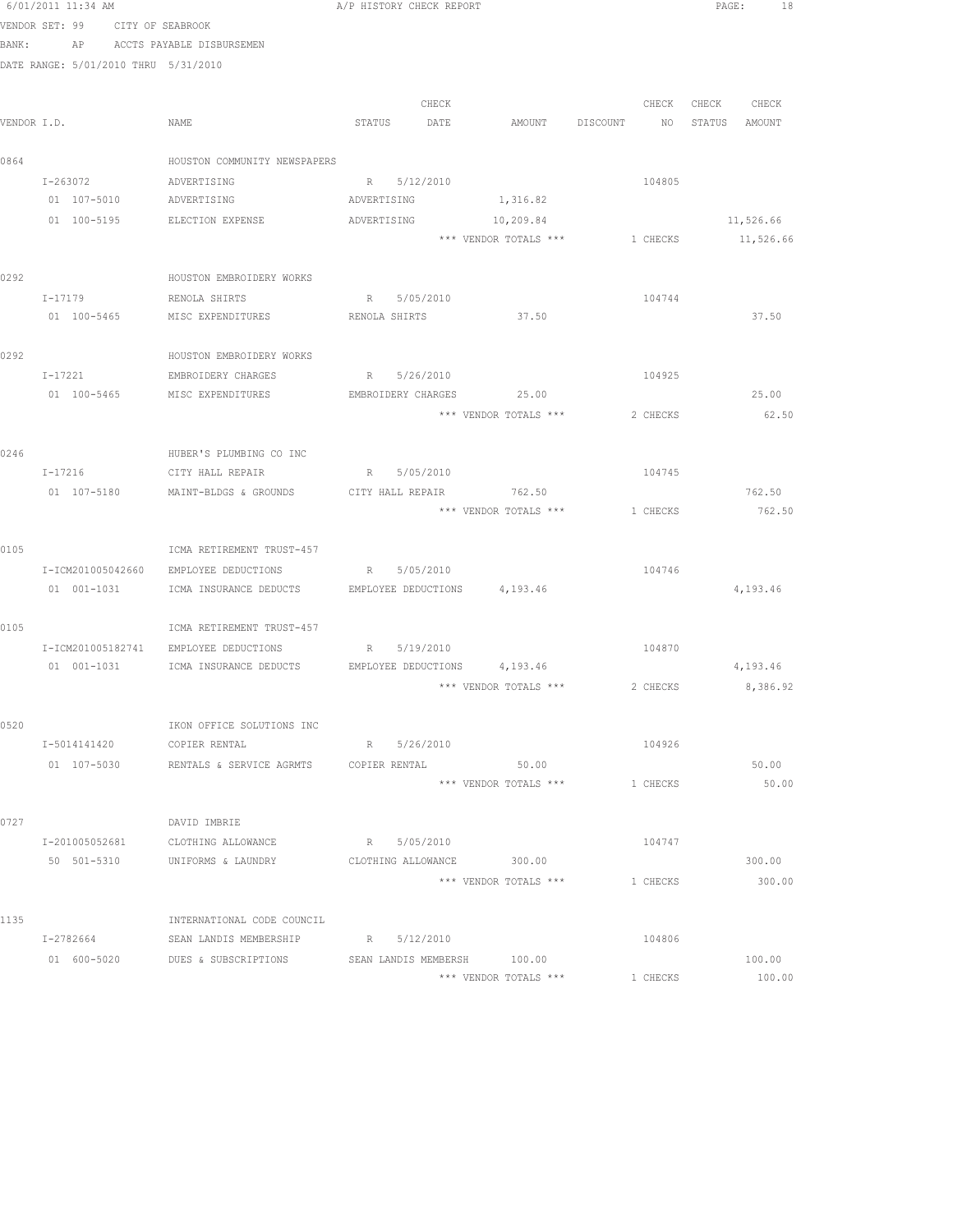|      | 6/01/2011 11:34 AM                   |                                                                                                   |           | A/P HISTORY CHECK REPORT |                                |                           |          |                   | PAGE:<br>- 19 |  |
|------|--------------------------------------|---------------------------------------------------------------------------------------------------|-----------|--------------------------|--------------------------------|---------------------------|----------|-------------------|---------------|--|
|      | VENDOR SET: 99 CITY OF SEABROOK      |                                                                                                   |           |                          |                                |                           |          |                   |               |  |
|      |                                      | BANK: AP ACCTS PAYABLE DISBURSEMEN                                                                |           |                          |                                |                           |          |                   |               |  |
|      | DATE RANGE: 5/01/2010 THRU 5/31/2010 |                                                                                                   |           |                          |                                |                           |          |                   |               |  |
|      |                                      |                                                                                                   |           |                          |                                |                           |          |                   |               |  |
|      |                                      |                                                                                                   |           | CHECK                    |                                |                           |          | CHECK CHECK CHECK |               |  |
|      | VENDOR I.D.                          | NAME                                                                                              |           | STATUS DATE              | AMOUNT                         | DISCOUNT NO STATUS AMOUNT |          |                   |               |  |
|      |                                      |                                                                                                   |           |                          |                                |                           |          |                   |               |  |
| 0109 |                                      | IRON MOUNTAIN                                                                                     |           |                          |                                |                           |          |                   |               |  |
|      | I-BVB9180                            | DOCUMENT DESTRUCTION                                                                              |           | E 5/12/2010              |                                |                           | 999999   |                   |               |  |
|      | 01 200-5030                          | RENTALS & SERVICE AGRMTS  DOCUMENT DESTRUCTION 57.26                                              |           |                          |                                |                           |          |                   | 57.26         |  |
| 0109 |                                      | IRON MOUNTAIN                                                                                     |           |                          |                                |                           |          |                   |               |  |
|      | I-201005182731                       | RECORDS RETENTION                                                                                 |           | E 5/19/2010              |                                |                           | 999999   |                   |               |  |
|      | 01 107-5030                          | RENTALS & SERVICE AGRMTS RECORDS RETENTION 771.45                                                 |           |                          |                                |                           |          |                   | 771.45        |  |
|      |                                      |                                                                                                   |           |                          | *** VENDOR TOTALS ***          |                           | 2 CHECKS |                   | 828.71        |  |
|      |                                      |                                                                                                   |           |                          |                                |                           |          |                   |               |  |
| 0514 |                                      | JANITOR'S WAREHOUSE                                                                               |           |                          |                                |                           |          |                   |               |  |
|      | I-216221                             | <b>BURNISHER</b>                                                                                  |           | R 5/19/2010              |                                |                           | 104871   |                   |               |  |
|      | 01 400-4400                          | MISC SUPPLIES                                                                                     | BURNISHER |                          | 1,017.29                       |                           |          |                   | 1,017.29      |  |
|      |                                      |                                                                                                   |           |                          | *** VENDOR TOTALS ***          |                           | 1 CHECKS |                   | 1,017.29      |  |
|      |                                      |                                                                                                   |           |                          |                                |                           |          |                   |               |  |
| 1586 |                                      | K & K TRACTOR                                                                                     |           |                          |                                |                           |          |                   |               |  |
|      | $I - 1855$                           | MOW 1704 BIMINI                                                                                   |           | R 5/19/2010              |                                |                           | 104872   |                   |               |  |
|      |                                      | 01 600-5240 CONTRACT SVCS-MOWING/DEMOLITIOMOW 1704 BIMINI 175.00                                  |           |                          |                                |                           |          |                   |               |  |
|      | $I - 1856$                           | MOW 1318 MEYER                                                                                    |           | R 5/19/2010              |                                |                           | 104872   |                   |               |  |
|      | $I - 1857$                           | 01 600-5240 CONTRACT SVCS-MOWING/DEMOLITIOMOW 1318 MEYER 175.00<br>MOW 1941 RED BLUFF R 5/19/2010 |           |                          |                                |                           | 104872   |                   |               |  |
|      | 01 600-5240                          | CONTRACT SVCS-MOWING/DEMOLITIOMOW 1941 RED BLUFF 145.00                                           |           |                          |                                |                           |          |                   | 495.00        |  |
|      |                                      |                                                                                                   |           |                          | *** VENDOR TOTALS ***          |                           | 1 CHECKS |                   | 495.00        |  |
|      |                                      |                                                                                                   |           |                          |                                |                           |          |                   |               |  |
| 0610 |                                      | KAVOUSSI & ASSOCIATES                                                                             |           |                          |                                |                           |          |                   |               |  |
|      | I-201005182754                       | TRUTH IN TAXATION SOFTWARE                                                                        |           | R 5/19/2010              |                                |                           | 104873   |                   |               |  |
|      |                                      | 01 107-4010 OFFICE SUPPLIES                                                                       |           |                          | TRUTH IN TAXATION SO 258.00    |                           |          |                   | 258.00        |  |
|      |                                      |                                                                                                   |           |                          | *** VENDOR TOTALS *** 1 CHECKS |                           |          |                   | 258.00        |  |
|      |                                      |                                                                                                   |           |                          |                                |                           |          |                   |               |  |
| 0117 |                                      | KILGORE'S CLEAR LAKE                                                                              |           |                          |                                |                           |          |                   |               |  |
|      | I-266760                             | CONCRETE                                                                                          |           | R 5/12/2010              |                                |                           | 104807   |                   |               |  |
|      | 01 500-4400                          | MISC SUPPLIES                                                                                     | CONCRETE  |                          | 82.95                          |                           |          |                   |               |  |
|      |                                      | 20 902-4400 MISC SUPPLIES                                                                         | CONCRETE  |                          | 82.95                          |                           |          |                   | 165.90        |  |
|      |                                      |                                                                                                   |           |                          | *** VENDOR TOTALS ***          |                           | 1 CHECKS |                   | 165.90        |  |
|      |                                      |                                                                                                   |           |                          |                                |                           |          |                   |               |  |
| 1917 | I-201005112714                       | THOMAS G KOLUPSKI<br>MAY10 EXPENSES                                                               |           | R 5/12/2010              |                                |                           | 104808   |                   |               |  |
|      | 01 100-3300                          | MAYOR & COUNCIL FEES                                                                              |           | MAY10 EXPENSES           | 300.00                         |                           |          |                   | 300.00        |  |
|      |                                      |                                                                                                   |           |                          | *** VENDOR TOTALS ***          |                           | 1 CHECKS |                   | 300.00        |  |
|      |                                      |                                                                                                   |           |                          |                                |                           |          |                   |               |  |
| 0120 |                                      | KROGER'S                                                                                          |           |                          |                                |                           |          |                   |               |  |
|      | I-201005052682                       | GROCERIES                                                                                         |           | E 5/12/2010              |                                |                           | 999999   |                   |               |  |
|      | 01 400-5465                          | MISC EXPENSE                                                                                      | GROCERIES |                          | 147.22                         |                           |          |                   |               |  |
|      | 01 220-4150                          | SMALL TOOLS & EQUIPMENT                                                                           | GROCERIES |                          | 41.42                          |                           |          |                   |               |  |
|      | $01 210 - 4160$                      | ANIMAL FOOD & SUPPLIES                                                                            | GROCERIES |                          | 24.88                          |                           |          |                   |               |  |
|      | 01 107-5295                          | SAFETY COMMITTEE                                                                                  | GROCERIES |                          | 25.92                          |                           |          |                   |               |  |
|      | I-201005112698                       | GROCERIES                                                                                         |           | E 5/12/2010              |                                |                           | 999999   |                   |               |  |
|      | 01 400-5465                          | MISC EXPENSE                                                                                      | GROCERIES |                          | 147.22                         |                           |          |                   |               |  |
|      | 01 220-4150                          | SMALL TOOLS & EQUIPMENT                                                                           | GROCERIES |                          | 41.42                          |                           |          |                   |               |  |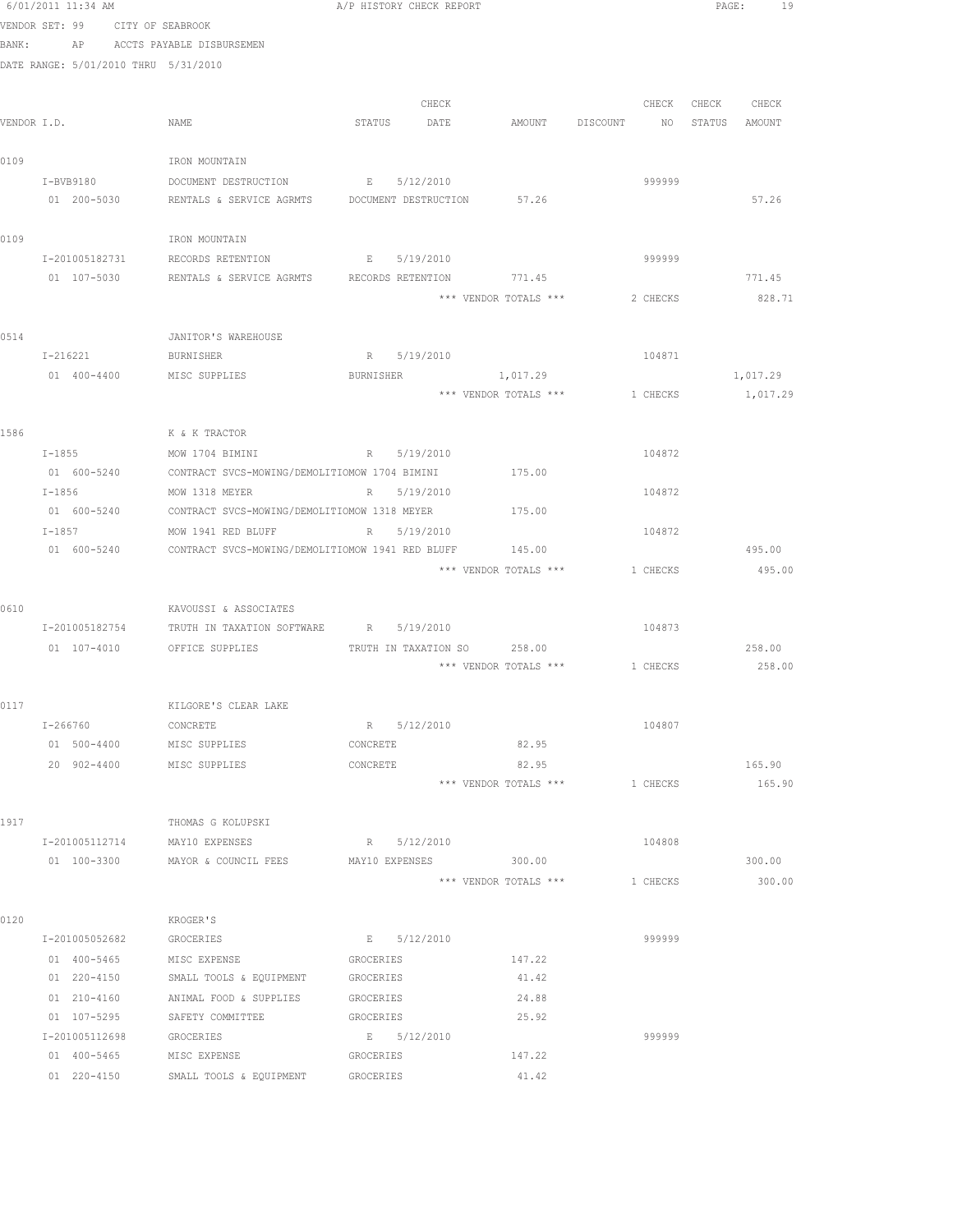|      | 6/01/2011 11:34 AM                   |                                                                    |             | A/P HISTORY CHECK REPORT   |                                |          |                   | PAGE:<br>20     |
|------|--------------------------------------|--------------------------------------------------------------------|-------------|----------------------------|--------------------------------|----------|-------------------|-----------------|
|      | VENDOR SET: 99 CITY OF SEABROOK      |                                                                    |             |                            |                                |          |                   |                 |
|      | BANK: AP ACCTS PAYABLE DISBURSEMEN   |                                                                    |             |                            |                                |          |                   |                 |
|      | DATE RANGE: 5/01/2010 THRU 5/31/2010 |                                                                    |             |                            |                                |          |                   |                 |
|      |                                      |                                                                    |             |                            |                                |          |                   |                 |
|      |                                      |                                                                    |             | CHECK                      |                                |          | CHECK CHECK CHECK |                 |
|      | VENDOR I.D.                          | NAME                                                               |             | STATUS DATE                | AMOUNT DISCOUNT                |          | NO STATUS AMOUNT  |                 |
|      |                                      |                                                                    |             |                            |                                |          |                   |                 |
| 0120 |                                      | KROGER'S<br>CONT                                                   |             |                            |                                |          |                   |                 |
|      | I-201005112698                       | GROCERIES                                                          |             | E 5/12/2010                |                                | 999999   |                   |                 |
|      |                                      | 01 210-4160 ANIMAL FOOD & SUPPLIES GROCERIES                       |             |                            | 24.88                          |          |                   |                 |
|      |                                      | 01 107-5295 SAFETY COMMITTEE                                       | GROCERIES   |                            | 25.92                          |          |                   | 478.88          |
|      |                                      |                                                                    |             |                            | *** VENDOR TOTALS ***          | 1 CHECKS |                   | 478.88          |
|      |                                      |                                                                    |             |                            |                                |          |                   |                 |
| 1942 |                                      | MICHAEL A KRUMREY                                                  |             |                            |                                |          |                   |                 |
|      | I-201005182755                       | TRAINING REIMBURSEMENT                                             |             | R 5/19/2010                |                                | 104875   |                   |                 |
|      | 01 106-5300                          | TRAINING & CONFERENCE                                              |             | TRAINING REIMBURSEME 42.60 |                                |          |                   | 42.60           |
|      |                                      |                                                                    |             |                            | *** VENDOR TOTALS ***          | 1 CHECKS |                   | 42.60           |
|      |                                      |                                                                    |             |                            |                                |          |                   |                 |
| 1958 |                                      | MICHAEL LAFOSSE                                                    |             |                            |                                |          |                   |                 |
|      |                                      | I-201005182756 TRAINING REIMBURSEMENT R 5/19/2010                  |             |                            |                                | 104876   |                   |                 |
|      |                                      | 01 106-5300 TRAINING & CONFERENCE                                  |             | TRAINING REIMBURSEME 42.60 | *** VENDOR TOTALS *** 1 CHECKS |          |                   | 42.60<br>42.60  |
|      |                                      |                                                                    |             |                            |                                |          |                   |                 |
| 0125 |                                      | LANSDOWNE-MOODY CO, INC                                            |             |                            |                                |          |                   |                 |
|      | I-IW58141                            | PARTS                                                              |             | R 5/19/2010                |                                | 104877   |                   |                 |
|      | 01 400-5110                          | MAINT-AUTOS & EQUIPMENT                                            | PARTS       |                            | 149.98                         |          |                   |                 |
|      | I-IW58345                            | PARTS                                                              |             | R 5/19/2010                |                                | 104877   |                   |                 |
|      | 01 500-5110                          | MAINT-AUTOS & EQUIP                                                | PARTS       |                            | 3.15                           |          |                   | 153.13          |
|      |                                      |                                                                    |             |                            |                                |          |                   |                 |
| 0125 |                                      | LANSDOWNE-MOODY CO, INC                                            |             |                            |                                |          |                   |                 |
|      | I-IW58428                            | PARTS                                                              |             | R 5/26/2010                |                                | 104928   |                   |                 |
|      |                                      | 01 400-5110 MAINT-AUTOS & EQUIPMENT                                | PARTS       |                            | 62.38                          |          |                   | 62.38           |
|      |                                      |                                                                    |             |                            | *** VENDOR TOTALS ***          |          |                   | 2 CHECKS 215.51 |
|      |                                      |                                                                    |             |                            |                                |          |                   |                 |
| 0417 |                                      | LAPORTE TIRE CENTER, INC                                           |             |                            |                                |          |                   |                 |
|      | I-188176                             | P23 REPAIR                                                         | $E$ and $E$ | 5/05/2010                  |                                | 999999   |                   |                 |
|      | 01 200-5110                          | MAINT-AUTOS & EQUIPMENT P23 REPAIR                                 |             |                            | 518.00                         |          |                   |                 |
|      | I-188230                             | SILVERADO TIRES                                                    | $E = 1$     | 5/05/2010                  |                                | 999999   |                   |                 |
|      | 20 912-5110                          | MAINT-AUTOS & EQUIPMENT SILVERADO TIRES                            |             |                            | 380.80                         |          |                   | 898.80          |
|      |                                      |                                                                    |             |                            |                                |          |                   |                 |
| 0417 |                                      | LAPORTE TIRE CENTER, INC                                           |             |                            |                                | 999999   |                   |                 |
|      | C-188619                             | 98 FORD TRUCK TIRES                                                |             | E 5/12/2010                |                                |          |                   |                 |
|      | 20 902-5110<br>I-188231              | MAINT-AUTOS & EQUIPMENT 98 FORD TRUCK TIRES<br>98 FORD TRUCK TIRES |             | E 5/12/2010                | 727.60CR                       | 999999   |                   |                 |
|      |                                      | 20 902-5110 MAINT-AUTOS & EQUIPMENT 98 FORD TRUCK TIRES            |             |                            | 727.60                         |          |                   |                 |
|      | I-188473                             | 4RUNNER REPAIR                                                     |             | E 5/12/2010                |                                | 999999   |                   |                 |
|      |                                      | 50 501-5110 MAINT - VEHICLES 4RUNNER REPAIR                        |             |                            | 628.56                         |          |                   |                 |
|      | I-188620                             | 98 FORD TRUCK TIRES B 5/12/2010                                    |             |                            |                                | 999999   |                   |                 |
|      | 20 902-5110                          | MAINT-AUTOS & EQUIPMENT 98 FORD TRUCK TIRES                        |             |                            | 537.88                         |          |                   | 1,166.44        |
|      |                                      |                                                                    |             |                            |                                |          |                   |                 |

\*\*\* VENDOR TOTALS \*\*\* 2 CHECKS 2,065.24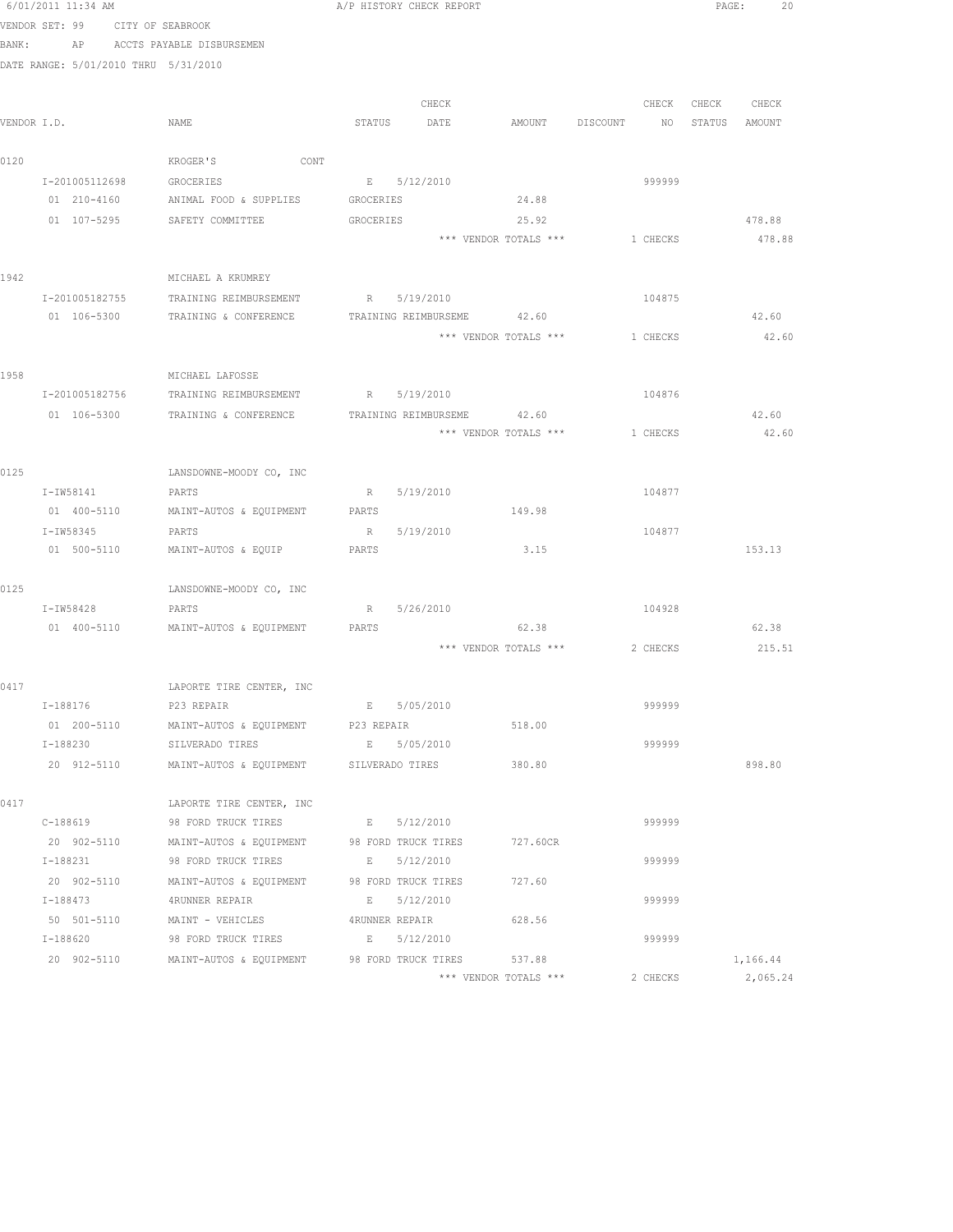|       | 6/01/2011 11:34 AM                   |                                         | A/P HISTORY CHECK REPORT                              |          |                   | PAGE: 21 |
|-------|--------------------------------------|-----------------------------------------|-------------------------------------------------------|----------|-------------------|----------|
|       | VENDOR SET: 99 CITY OF SEABROOK      |                                         |                                                       |          |                   |          |
| BANK: |                                      | AP ACCTS PAYABLE DISBURSEMEN            |                                                       |          |                   |          |
|       | DATE RANGE: 5/01/2010 THRU 5/31/2010 |                                         |                                                       |          |                   |          |
|       |                                      |                                         |                                                       |          |                   |          |
|       |                                      |                                         | CHECK                                                 |          | CHECK CHECK CHECK |          |
|       | VENDOR I.D.                          | NAME                                    | STATUS DATE AMOUNT DISCOUNT NO STATUS AMOUNT          |          |                   |          |
| 0880  |                                      | LESLIE'S POOL SUPPLIES                  |                                                       |          |                   |          |
|       | I-03008084092                        | CHEMICALS                               | R 5/05/2010                                           | 104748   |                   |          |
|       | 01 400-4090                          | POOL SUPPLIES                           | CHEMICALS<br>218.99                                   |          |                   | 218.99   |
|       |                                      |                                         | *** VENDOR TOTALS *** 1 CHECKS                        |          |                   | 218.99   |
|       |                                      |                                         |                                                       |          |                   |          |
| 0980  |                                      | LETCO GROUP, LLC                        |                                                       |          |                   |          |
|       | I-1061416IN                          | MULCH                                   | R 5/05/2010                                           | 104749   |                   |          |
|       |                                      | 01 400-5180 MAINT-BLDGS & GROUNDS MULCH | 114.25                                                |          |                   |          |
|       | I-1113057IN                          | MULCH                                   | 5/05/2010<br>R                                        | 104749   |                   |          |
|       |                                      | 01 400-5180 MAINT-BLDGS & GROUNDS MULCH | 114.25                                                |          |                   |          |
|       | I-1125351IN                          | MULCH                                   | R 5/05/2010                                           | 104749   |                   |          |
|       | 01 400-5180                          | MAINT-BLDGS & GROUNDS                   | MULCH<br>119.25                                       |          |                   | 347.75   |
|       |                                      |                                         | *** VENDOR TOTALS ***                                 | 1 CHECKS |                   | 347.75   |
|       |                                      |                                         |                                                       |          |                   |          |
| 1935  |                                      | LEXISNEXIS RISK DATA MGMT INC           |                                                       |          |                   |          |
|       | I-129541120100430 CONTRACT FEE       |                                         | R 5/12/2010                                           | 104809   |                   |          |
|       | 50 501-5497 C.I.D.                   |                                         | CONTRACT FEE<br>80.00                                 |          |                   | 80.00    |
|       |                                      |                                         | *** VENDOR TOTALS *** 1 CHECKS                        |          |                   | 80.00    |
| 0783  |                                      | LOGIX COMMUNICATIONS                    |                                                       |          |                   |          |
|       | I-201005052690 TELEPHONE             |                                         | R 5/05/2010                                           | 104750   |                   |          |
|       | 01  107-5400  TELEPHONE              |                                         | 1.13<br>TELEPHONE                                     |          |                   | 1.13     |
|       |                                      |                                         | *** VENDOR TOTALS *** 1 CHECKS                        |          |                   | 1.13     |
|       |                                      |                                         |                                                       |          |                   |          |
| 1278  |                                      | LONE STAR UNIFORMS, INC.                |                                                       |          |                   |          |
|       | I-170724                             | UNIFORMS                                | E 5/05/2010                                           | 999999   |                   |          |
|       |                                      | 01 220-5310 UNIFORMS & LAUNDRY UNIFORMS | 662.95                                                |          |                   | 662.95   |
|       |                                      |                                         |                                                       |          |                   |          |
| 1278  |                                      | LONE STAR UNIFORMS, INC.                |                                                       |          |                   |          |
|       | I-171666                             | UNIFORM SERVICE                         | E 5/12/2010                                           | 999999   |                   |          |
|       |                                      |                                         | 50 501-5310 UNIFORMS & LAUNDRY UNIFORM SERVICE 126.95 |          |                   | 126.95   |
|       |                                      |                                         |                                                       |          |                   |          |
| 1278  |                                      | LONE STAR UNIFORMS, INC.                |                                                       |          |                   |          |
|       | I-173187                             | UNIFORMS                                | E 5/26/2010                                           | 999999   |                   |          |
|       | 01 200-5310                          | UNIFORMS & LAUNDRY                      | 1,077.85<br>UNIFORMS                                  |          |                   | 1,077.85 |
|       |                                      |                                         | *** VENDOR TOTALS ***                                 | 3 CHECKS |                   | 1,867.75 |
| 1856  |                                      | JANICE L LOOPER                         |                                                       |          |                   |          |
|       | I-201005052683                       | FIRE INSPECTOR FEES                     | R 5/05/2010                                           | 104751   |                   |          |
|       | 01 600-3015                          | CONTRACT LABOR                          | FIRE INSPECTOR FEES 280.00                            |          |                   | 280.00   |
|       |                                      |                                         |                                                       |          |                   |          |
| 1856  |                                      | JANICE L LOOPER                         |                                                       |          |                   |          |
|       |                                      | I-201005112716 FIRE INSPECTOR FEES      | R 5/12/2010                                           | 104811   |                   |          |
|       | 01 600-3015                          | CONTRACT LABOR                          | FIRE INSPECTOR FEES<br>280.00                         |          |                   | 280.00   |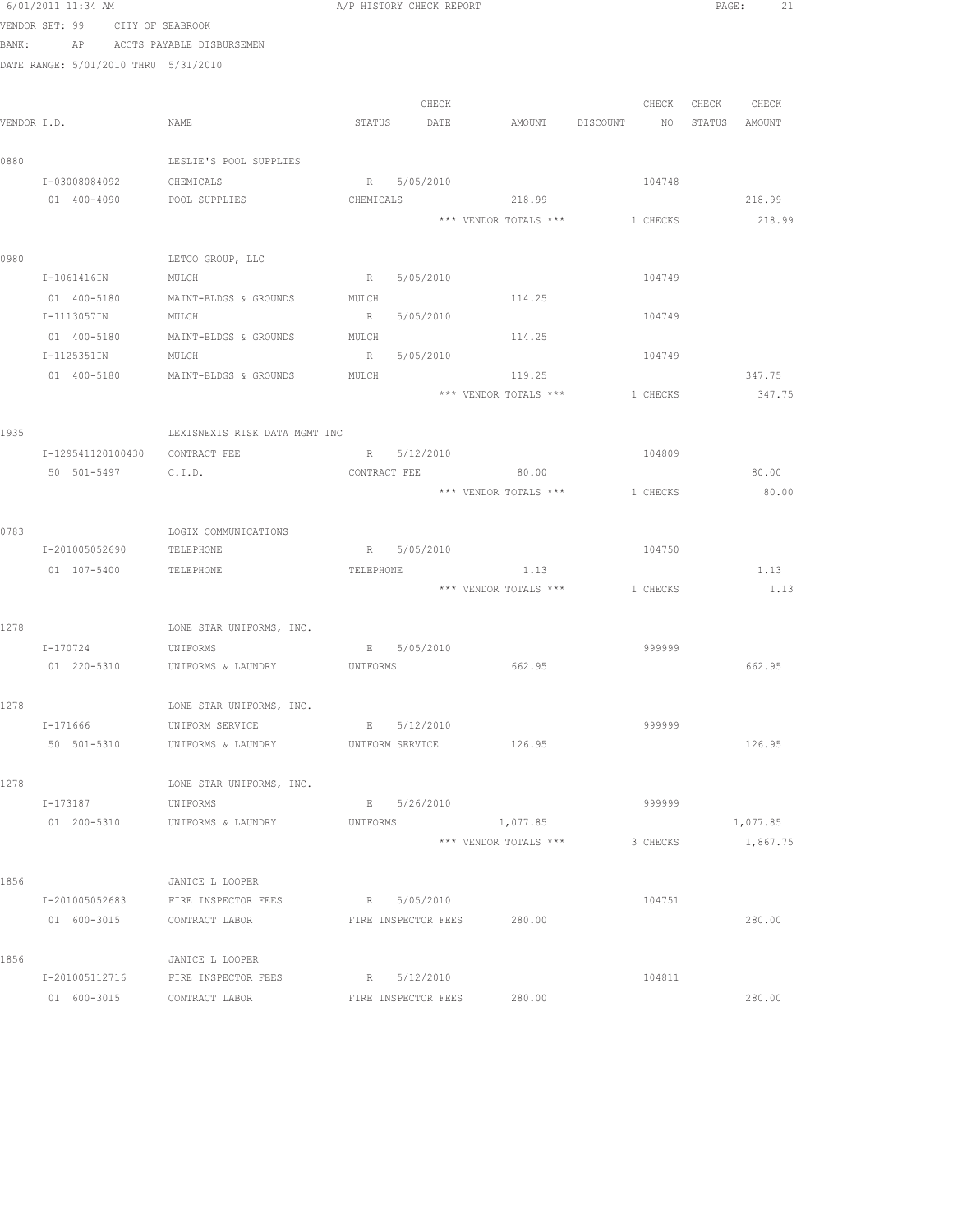|             |                                      | 6/01/2011 11:34 AM A/P HISTORY CHECK REPORT                                           |                       |                      |                                |          |        | PAGE: 22    |  |
|-------------|--------------------------------------|---------------------------------------------------------------------------------------|-----------------------|----------------------|--------------------------------|----------|--------|-------------|--|
|             | VENDOR SET: 99 CITY OF SEABROOK      |                                                                                       |                       |                      |                                |          |        |             |  |
| BANK:       |                                      | AP ACCTS PAYABLE DISBURSEMEN                                                          |                       |                      |                                |          |        |             |  |
|             | DATE RANGE: 5/01/2010 THRU 5/31/2010 |                                                                                       |                       |                      |                                |          |        |             |  |
|             |                                      |                                                                                       |                       |                      |                                |          |        |             |  |
|             |                                      |                                                                                       |                       | CHECK                |                                | CHECK    |        | CHECK CHECK |  |
| VENDOR I.D. |                                      | NAME                                                                                  | STATUS DATE           |                      | AMOUNT DISCOUNT NO             |          | STATUS | AMOUNT      |  |
| 1856        |                                      | JANICE L LOOPER                                                                       |                       |                      |                                |          |        |             |  |
|             | I-201005252777                       | FIRE INSPECTOR FEES                                                                   |                       | R 5/26/2010          |                                | 104929   |        |             |  |
|             | 01 600-3015                          | CONTRACT LABOR                                                                        |                       | FIRE INSPECTOR FEES  | 280.00                         |          |        | 280.00      |  |
|             |                                      |                                                                                       |                       |                      | *** VENDOR TOTALS ***          | 3 CHECKS |        | 840.00      |  |
|             |                                      |                                                                                       |                       |                      |                                |          |        |             |  |
| 1950        |                                      | M & D DISTRIBUTORS                                                                    |                       |                      |                                |          |        |             |  |
|             | I-20029528                           | INJECTION PUMP                                                                        |                       | R 5/05/2010          |                                | 104752   |        |             |  |
|             |                                      | 01 500-5110 MAINT-AUTOS & EQUIP INJECTION PUMP                                        |                       |                      | 345.74                         |          |        |             |  |
|             | 20 902-5110                          | MAINT-AUTOS & EQUIPMENT                                                               | INJECTION PUMP 345.74 |                      |                                |          |        |             |  |
|             |                                      | 20 912-5110 MAINT-AUTOS & EQUIPMENT                                                   | INJECTION PUMP        |                      | 345.74                         |          |        | 1,037.22    |  |
|             |                                      |                                                                                       |                       |                      | *** VENDOR TOTALS *** 1 CHECKS |          |        | 1,037.22    |  |
|             |                                      |                                                                                       |                       |                      |                                |          |        |             |  |
| 1692        |                                      | GARRY MACK                                                                            |                       |                      |                                |          |        |             |  |
|             | I-201005112719                       | MAY10 EXPENSES                                                                        |                       | R 5/12/2010          |                                | 104812   |        |             |  |
|             | 01 100-3300                          | MAYOR & COUNCIL FEES                                                                  | MAY10 EXPENSES        |                      | 300.00                         |          |        | 300.00      |  |
|             |                                      |                                                                                       |                       |                      | *** VENDOR TOTALS ***          | 1 CHECKS |        | 300.00      |  |
|             |                                      |                                                                                       |                       |                      |                                |          |        |             |  |
| 0798        |                                      | MAILFINANCE                                                                           |                       |                      |                                |          |        |             |  |
|             | I-N1585063                           | POSTAGE METER RENTAL                                                                  | E 5/19/2010           |                      |                                | 999999   |        |             |  |
|             |                                      | 01 107-5030 RENTALS & SERVICE AGRMTS POSTAGE METER RENTAL 449.16                      |                       |                      |                                |          |        | 449.16      |  |
|             |                                      |                                                                                       |                       |                      | *** VENDOR TOTALS *** 1 CHECKS |          |        | 449.16      |  |
|             |                                      |                                                                                       |                       |                      |                                |          |        |             |  |
| 1309        |                                      | MAINLAND CONCRETE, INC.                                                               |                       |                      |                                |          |        |             |  |
|             | I-50052                              | CONCRETE                                                                              |                       | R 5/26/2010          |                                | 104930   |        |             |  |
|             |                                      | 01 500-5140 MAINT STREETS                                                             | CONCRETE              |                      | 447.00                         |          |        | 447.00      |  |
|             |                                      |                                                                                       |                       |                      | *** VENDOR TOTALS ***          | 1 CHECKS |        | 447.00      |  |
|             |                                      |                                                                                       |                       |                      |                                |          |        |             |  |
| 1911        |                                      | MAINTENANCE OF HOUSTON INC<br>FEB10 JANITOR SERVICE                                   |                       |                      |                                | 999999   |        |             |  |
|             | I-35460                              |                                                                                       | E 5/05/2010           |                      |                                |          |        |             |  |
|             | 01 200-5175<br>I-35917               | JANITORIAL SERVICES<br>MAR10 JANITOR SUPPLIES                                         | E 5/05/2010           | FEB10 JANITOR SERVIC | 795.00                         | 999999   |        |             |  |
|             |                                      |                                                                                       |                       |                      |                                |          |        |             |  |
|             |                                      | 01 107-5175 JANITORIAL SERVICES JANITOR SUPPLIES<br>APR10 JANITOR SERVICE B 5/05/2010 |                       |                      | 304.99                         | 999999   |        |             |  |
|             | $I - 36093$                          |                                                                                       |                       |                      |                                |          |        |             |  |
|             | 01 107-5175                          | JANITORIAL SERVICES APR10 JANITOR SERVIC                                              |                       |                      | 750.00                         |          |        | 1,849.99    |  |
| 1911        |                                      | MAINTENANCE OF HOUSTON INC                                                            |                       |                      |                                |          |        |             |  |
|             | $I - 36266$                          | JANITORIAL SUPPLIES                                                                   | E 5/19/2010           |                      |                                | 999999   |        |             |  |
|             | 01 107-5175                          | JANITORIAL SERVICES                                                                   | JANITORIAL SUPPLIES   |                      | 117.29                         |          |        |             |  |
|             | $I - 36444$                          | MAY10 CLEANING SERVICE                                                                | E 5/19/2010           |                      |                                | 999999   |        |             |  |
|             | 01 200-5175                          | JANITORIAL SERVICES                                                                   |                       | MAY10 CLEANING SERVI | 795.00                         |          |        |             |  |
|             | $I - 36445$                          | MAY10 CLEANING SERVICE                                                                | E 5/19/2010           |                      |                                | 999999   |        |             |  |
|             |                                      | 01 107-5175 JANITORIAL SERVICES MAY10 CLEANING SERVI 750.00                           |                       |                      |                                |          |        | 1,662.29    |  |
|             |                                      |                                                                                       |                       |                      | *** VENDOR TOTALS ***          | 2 CHECKS |        | 3,512.28    |  |
|             |                                      |                                                                                       |                       |                      |                                |          |        |             |  |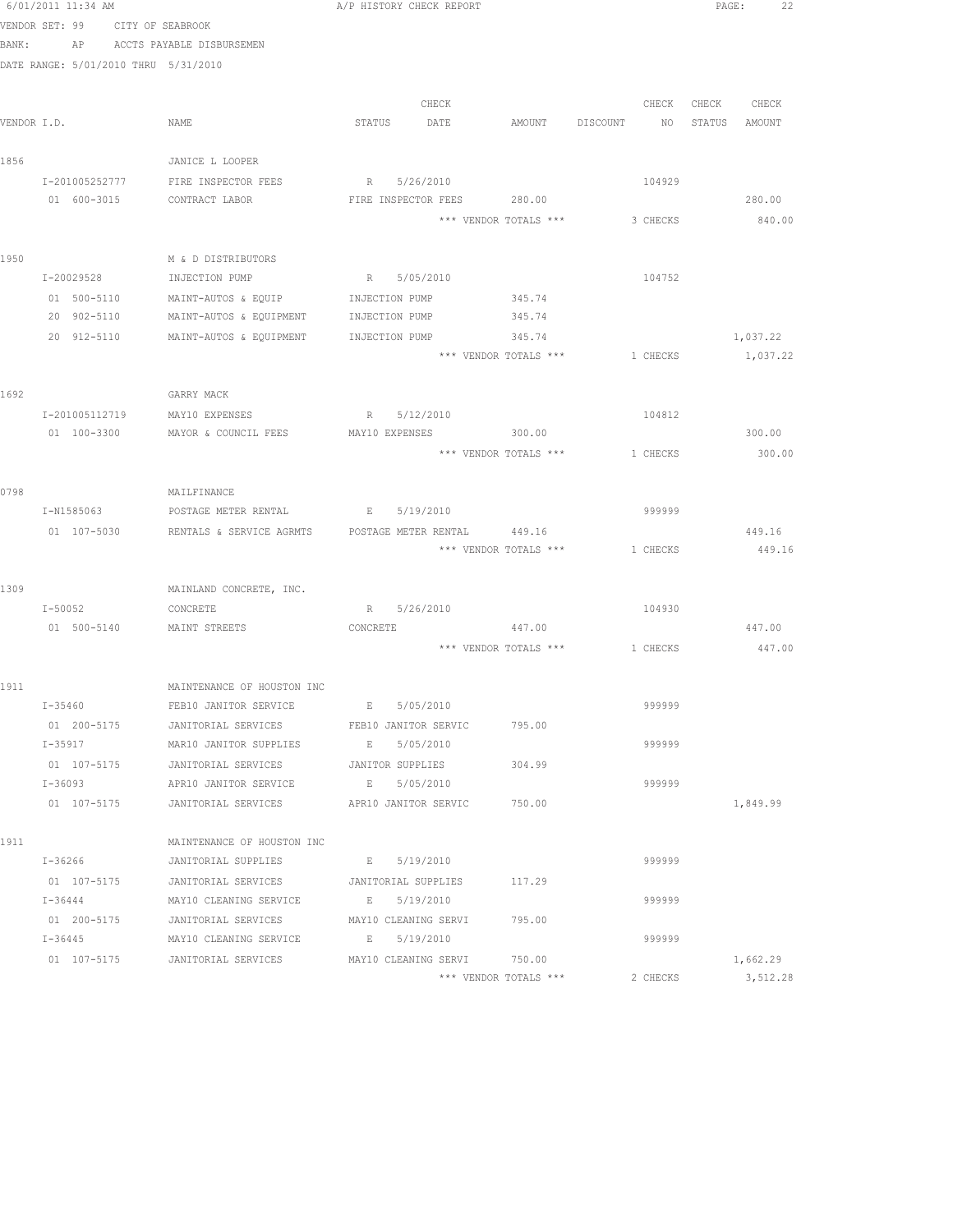|             | 6/01/2011 11:34 AM                   |                            |        | A/P HISTORY CHECK REPORT |                                |          |          | PAGE:  | 23       |
|-------------|--------------------------------------|----------------------------|--------|--------------------------|--------------------------------|----------|----------|--------|----------|
|             | VENDOR SET: 99                       | CITY OF SEABROOK           |        |                          |                                |          |          |        |          |
| BANK:       | AP                                   | ACCTS PAYABLE DISBURSEMEN  |        |                          |                                |          |          |        |          |
|             | DATE RANGE: 5/01/2010 THRU 5/31/2010 |                            |        |                          |                                |          |          |        |          |
|             |                                      |                            |        | CHECK                    |                                |          | CHECK    | CHECK  | CHECK    |
| VENDOR I.D. |                                      | NAME                       | STATUS | DATE                     | AMOUNT                         | DISCOUNT | NO       | STATUS | AMOUNT   |
|             |                                      |                            |        |                          |                                |          |          |        |          |
| 0817        |                                      | DANNY MARSHALL             |        |                          |                                |          |          |        |          |
|             | I-201005052684                       | TRAVEL ADVANCE             | R      | 5/05/2010                |                                |          | 104753   |        |          |
|             | 01 210-5300                          | TRAINING & CONFERENCE      |        | TRAVEL ADVANCE           | 21.30                          |          |          |        | 21.30    |
|             |                                      |                            |        |                          | *** VENDOR TOTALS ***          |          | 1 CHECKS |        | 21.30    |
|             |                                      |                            |        |                          |                                |          |          |        |          |
| 1959        |                                      | MCLAREN INDUSTRIES         |        |                          |                                |          |          |        |          |
|             | I-MCL43009                           | RUBBER TRACK               | R      | 5/19/2010                |                                |          | 104879   |        |          |
|             | 20 902-5110                          | MAINT-AUTOS & EQUIPMENT    |        | RUBBER TRACK             | 878.33                         |          |          |        |          |
|             | 20 912-5110                          | MAINT-AUTOS & EQUIPMENT    |        | RUBBER TRACK             | 878.32                         |          |          |        | 1,756.65 |
|             |                                      |                            |        |                          | *** VENDOR TOTALS ***          |          | 1 CHECKS |        | 1,756.65 |
|             |                                      |                            |        |                          |                                |          |          |        |          |
| ı           |                                      | JONATHAN MEISINGER         |        |                          |                                |          |          |        |          |
|             | I-201004282648                       | REFUND                     | V      | 4/28/2010                |                                |          | 104661   |        | 236.00   |
|             |                                      |                            |        |                          |                                |          |          |        |          |
| 1           |                                      | DONNY SMITH                |        |                          |                                |          |          |        |          |
|             | I-201005052674                       | REFUND                     | R      | 5/05/2010                |                                |          | 104734   |        |          |
|             | 01 001-1525                          | COMMUNITY HOUSE DEPOSITS   |        | DONNY SMITH: REFUND      | 270.00                         |          |          |        |          |
|             | 01 100-9520                          | OTHER REVENUE              |        | DONNY SMITH: REFUND      | 200.00                         |          |          |        | 470.00   |
|             |                                      |                            |        |                          |                                |          |          |        |          |
| 1           |                                      | GERARDO BORREGO            |        |                          |                                |          |          |        |          |
|             | I-201005052680                       | REFUND                     | R      | 5/05/2010                |                                |          | 104741   |        |          |
|             | 01 001-1011                          | BAIL BONDS PAYABLE         |        | GERARDO BORREGO:REFU     | 447.00                         |          |          |        | 447.00   |
|             |                                      | ROBERT ZABIEREK            |        |                          |                                |          |          |        |          |
| 1           | I-201005052688                       | REFUND                     | R      | 5/05/2010                |                                |          | 104760   |        |          |
|             | $01 001 - 1011$                      | BAIL BONDS PAYABLE         |        |                          | ROBERT ZABIEREK:REFU 886.00    |          |          |        | 886.00   |
|             |                                      |                            |        |                          |                                |          |          |        |          |
|             |                                      | BAYSIDE AREA LITTLE LEAGUE |        |                          |                                |          |          |        |          |
|             | I-201005112701                       | REF                        | R      | 5/12/2010                |                                |          | 104791   |        |          |
|             | 01 100-8640                          | LICENSES & PERMITS         |        | BAYSIDE AREA LITTLE      | 500.00                         |          |          |        | 500.00   |
|             |                                      |                            |        |                          |                                |          |          |        |          |
| 1           |                                      | LISA M LAZATE              |        |                          |                                |          |          |        |          |
|             | I-201005112715                       | BOND REFUND                |        | R 5/12/2010              |                                |          | 104810   |        |          |
|             | 01 001-1011                          | BAIL BONDS PAYABLE         |        |                          | LISA M LAZATE: BOND R 1,609.90 |          |          |        | 1,609.90 |
|             |                                      |                            |        |                          |                                |          |          |        |          |
| 1           |                                      | MODESTO J TUPUL            |        |                          |                                |          |          |        |          |
|             | I-201005112717                       | REFUND                     | $R =$  | 5/12/2010                |                                |          | 104813   |        |          |
|             | 01 001-1011                          | BAIL BONDS PAYABLE         |        | MODESTO J TUPUL:REFU     | 61.00                          |          |          |        | 61.00    |
| 1           |                                      | SPACE CENTER ROTARY        |        |                          |                                |          |          |        |          |
|             | I-201005112723                       | LUNCHEON                   | R      | 5/12/2010                |                                |          | 104824   |        |          |
|             | 01 100-5465                          | MISC EXPENDITURES          |        | SPACE CENTER ROTARY:     | 25.00                          |          |          |        | 25.00    |
|             |                                      |                            |        |                          |                                |          |          |        |          |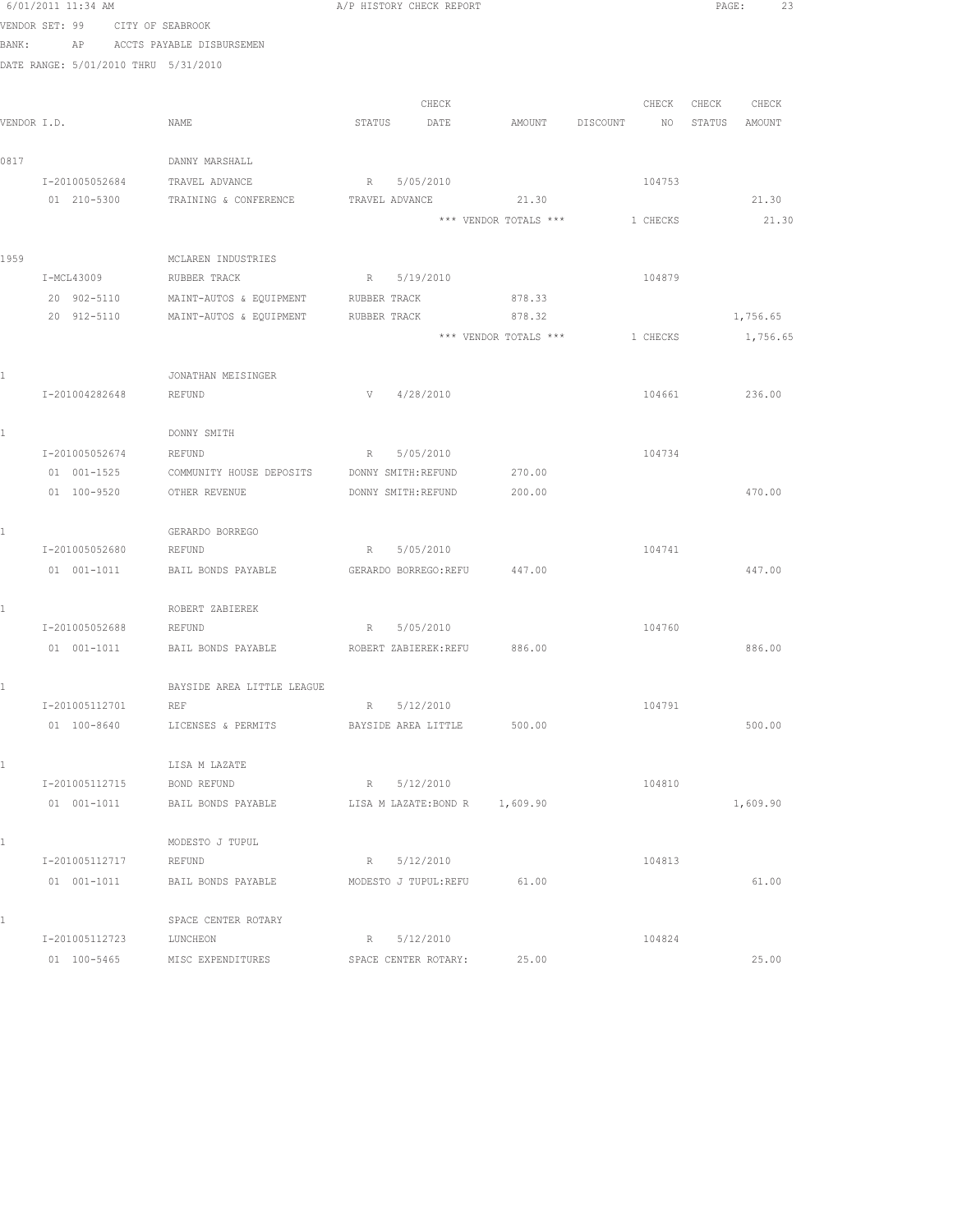|       | 6/01/2011 11:34 AM                   |                                            | A/P HISTORY CHECK REPORT                |        |          |        | PAGE:  |        | 24 |
|-------|--------------------------------------|--------------------------------------------|-----------------------------------------|--------|----------|--------|--------|--------|----|
|       | VENDOR SET: 99                       | CITY OF SEABROOK                           |                                         |        |          |        |        |        |    |
| BANK: | ΑP                                   | ACCTS PAYABLE DISBURSEMEN                  |                                         |        |          |        |        |        |    |
|       | DATE RANGE: 5/01/2010 THRU 5/31/2010 |                                            |                                         |        |          |        |        |        |    |
|       |                                      |                                            |                                         |        |          |        |        |        |    |
|       |                                      |                                            | CHECK                                   |        |          | CHECK  | CHECK  | CHECK  |    |
|       | VENDOR I.D.                          | NAME                                       | STATUS<br>DATE                          | AMOUNT | DISCOUNT | NO     | STATUS | AMOUNT |    |
|       |                                      |                                            |                                         |        |          |        |        |        |    |
| 1     |                                      | TMRS                                       |                                         |        |          |        |        |        |    |
|       | I-201005122726<br>01 102-5300        | FUNDING SEMINAR<br>TRAINING & CONFERENCE   | 5/12/2010<br>R<br>TMRS: FUNDING SEMINAR | 75.00  |          | 104828 |        | 75.00  |    |
|       |                                      |                                            |                                         |        |          |        |        |        |    |
| 1     |                                      | BRYAN LECOMPTE                             |                                         |        |          |        |        |        |    |
|       | I-201005182766                       | REFUND                                     | 5/19/2010<br>R                          |        |          | 104849 |        |        |    |
|       | 01 001-1525                          | COMMUNITY HOUSE DEPOSITS                   | BRYAN LECOMPTE: REFUN                   | 800.00 |          |        |        | 800.00 |    |
|       |                                      |                                            |                                         |        |          |        |        |        |    |
| 1     |                                      | CORA CLEVENGER                             |                                         |        |          |        |        |        |    |
|       | I-201005182742                       | ELECTION FEE                               | 5/19/2010<br>R                          |        |          | 104859 |        |        |    |
|       | 01 100-5195                          | ELECTION EXPENSE                           | CORA CLEVENGER: ELECT                   | 150.00 |          |        |        | 150.00 |    |
|       |                                      |                                            |                                         |        |          |        |        |        |    |
| 1     |                                      | CYNTHIA PICKETT                            |                                         |        |          |        |        |        |    |
|       | I-201005182757                       | ELECTION FEE                               | 5/19/2010<br>R                          |        |          | 104860 |        |        |    |
|       | 01 100-5195                          | ELECTION EXPENSE                           | CYNTHIA PICKETT: ELEC                   | 126.00 |          |        |        | 126.00 |    |
|       |                                      |                                            |                                         |        |          |        |        |        |    |
| 1     |                                      | ELEANOR M SCOTT                            |                                         |        |          |        |        |        |    |
|       | I-201005182762<br>01 100-5195        | ELECTION FEE<br>ELECTION EXPENSE           | 5/19/2010<br>R<br>ELEANOR M SCOTT: ELEC | 126.00 |          | 104863 |        | 126.00 |    |
|       |                                      |                                            |                                         |        |          |        |        |        |    |
| ı     |                                      | KRISTI FOWLER                              |                                         |        |          |        |        |        |    |
|       | I-201005182748                       | ELECTION FEE                               | 5/19/2010<br>R                          |        |          | 104874 |        |        |    |
|       | 01 100-5195                          | ELECTION EXPENSE                           | KRISTI FOWLER: ELECTI                   | 126.00 |          |        |        | 126.00 |    |
|       |                                      |                                            |                                         |        |          |        |        |        |    |
| 1     |                                      | MARY GOECKLER                              |                                         |        |          |        |        |        |    |
|       | I-201005182751                       | ELECTION FEE                               | 5/19/2010<br>R                          |        |          | 104878 |        |        |    |
|       | 01 100-5195                          | ELECTION EXPENSE                           | MARY GOECKLER: ELECTI                   | 150.00 |          |        |        | 150.00 |    |
|       |                                      |                                            |                                         |        |          |        |        |        |    |
| 1     |                                      | NANCY JONES                                |                                         |        |          |        |        |        |    |
|       | I-201005182753                       | ELECTION FEE                               | 5/19/2010<br>R                          |        |          | 104881 |        |        |    |
|       | 01 100-5195                          | ELECTION EXPENSE                           | NANCY JONES: ELECTION                   | 126.00 |          |        |        | 126.00 |    |
|       |                                      |                                            |                                         |        |          |        |        |        |    |
| 1     |                                      | SCOTT A MCCRORY                            |                                         |        |          |        |        |        |    |
|       | I-201005182761<br>$01 001 - 1011$    | REFUND<br>BAIL BONDS PAYABLE               | 5/19/2010<br>R<br>SCOTT A MCCRORY: REFU | 136.00 |          | 104889 |        | 136.00 |    |
|       |                                      |                                            |                                         |        |          |        |        |        |    |
| 1     |                                      | TEXAS SOCIAL SECURITY PROGRAM              |                                         |        |          |        |        |        |    |
|       | I-201005182765                       | TEXAS SOCIAL SECURITY PROGRAM: R 5/19/2010 |                                         |        |          | 104900 |        |        |    |
|       | 01 107-5020                          | DUES & SUBSCRIPTIONS                       | TEXAS SOCIAL SECURIT                    | 42.00  |          |        |        | 42.00  |    |
|       |                                      |                                            |                                         |        |          |        |        |        |    |
| 1     |                                      | THERESA CARLTON                            |                                         |        |          |        |        |        |    |
|       | I-201005182767                       | REFUND                                     | R<br>5/19/2010                          |        |          | 104901 |        |        |    |
|       | 01 001-1525                          | COMMUNITY HOUSE DEPOSITS                   | THERESA CARLTON: REFU                   | 300.00 |          |        |        | 300.00 |    |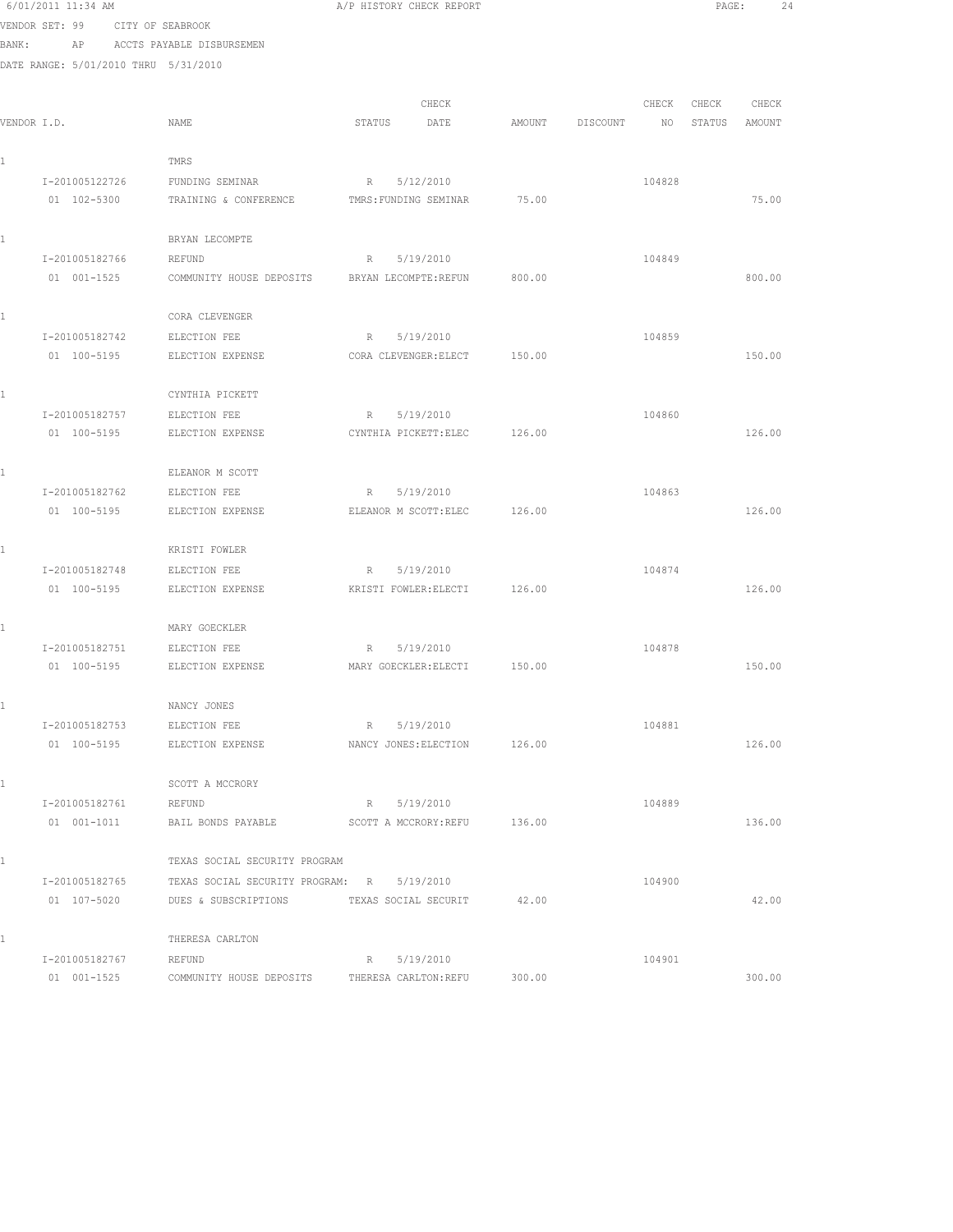|       | 6/01/2011 11:34 AM                   |                                               | A/P HISTORY CHECK REPORT                   | PAGE:<br>25      |
|-------|--------------------------------------|-----------------------------------------------|--------------------------------------------|------------------|
|       | VENDOR SET: 99<br>CITY OF SEABROOK   |                                               |                                            |                  |
| BANK: | AP                                   | ACCTS PAYABLE DISBURSEMEN                     |                                            |                  |
|       | DATE RANGE: 5/01/2010 THRU 5/31/2010 |                                               |                                            |                  |
|       |                                      |                                               |                                            |                  |
|       |                                      |                                               | CHECK<br>CHECK                             | CHECK<br>CHECK   |
|       | VENDOR I.D.                          | NAME                                          | STATUS<br>DATE<br>AMOUNT<br>DISCOUNT<br>NO | STATUS<br>AMOUNT |
|       |                                      | WILLIAM A ROMERO                              |                                            |                  |
| 1     | I-201005182760                       | REFUND                                        | R 5/19/2010<br>104908                      |                  |
|       | $01 001 - 1011$                      | BAIL BONDS PAYABLE                            | 189.00<br>WILLIAM A ROMERO:REF             | 189.00           |
|       |                                      |                                               |                                            |                  |
| 1     |                                      | BRIAN & MELISSA SINGLETON                     |                                            |                  |
|       | I-201005252771                       | <b>REF</b>                                    | 5/26/2010<br>104913<br>R                   |                  |
|       | 01 001-1525                          | COMMUNITY HOUSE DEPOSITS                      | 150.00<br>BRIAN & MELISSA SING             | 150.00           |
|       |                                      |                                               |                                            |                  |
|       |                                      | JONATHAN MEISINGER                            |                                            |                  |
|       | I-201005252776                       | REFUND                                        | 5/26/2010<br>104927<br>R                   |                  |
|       | 01 001-1011                          | BAIL BONDS PAYABLE                            | 236.00<br>JONATHAN MEISINGER:R             | 236.00           |
|       |                                      |                                               |                                            |                  |
| 1     |                                      | MARK WOOLDRIDGE                               |                                            |                  |
|       | I-201005252778                       | REFUND                                        | 104931<br>5/26/2010<br>R                   |                  |
|       | 01 001-1525                          | COMMUNITY HOUSE DEPOSITS MARK WOOLDRIDGE:REFU | 270.00                                     | 270.00           |
| 1     |                                      | SALVADOR RUVALCASA                            |                                            |                  |
|       | I-201005252780                       | REFUND                                        | 5/26/2010<br>104936<br>R                   |                  |
|       | 01 001-1525                          | COMMUNITY HOUSE DEPOSITS                      | 270.00<br>SALVADOR RUVALCASA:R             | 270.00           |
|       |                                      |                                               | *** VENDOR TOTALS ***<br>23 CHECKS         | 7,270.90         |
|       |                                      |                                               |                                            |                  |
| 1452  |                                      | KIM IRVING MORRELL                            |                                            |                  |
|       | I-201005112718                       | MAY10 EXPENSES                                | 5/12/2010<br>104814<br>R                   |                  |
|       | 01 100-3300                          | MAYOR & COUNCIL FEES                          | MAY10 EXPENSES<br>300.00                   | 300.00           |
|       |                                      |                                               | *** VENDOR TOTALS ***<br>1 CHECKS          | 300.00           |
|       |                                      |                                               |                                            |                  |
| 0142  |                                      | MOTOROLA COMMUNICATIONS                       |                                            |                  |
|       | I-13785825                           | VEHICLE RADIO EQUIPMENT                       | 104880<br>R 5/19/2010                      |                  |
|       | 01  200-6010  AUTOS & TRUCKS         |                                               | VEHICLE RADIO EQUIPM 7,390.40              | 7,390.40         |
|       |                                      |                                               | *** VENDOR TOTALS ***<br>1 CHECKS          | 7,390.40         |
| 0234  |                                      | MUNICIPAL CODE CORPORATION                    |                                            |                  |
|       | I-122870                             | IMAGED PAGES                                  | R 5/05/2010<br>104754                      |                  |
|       | 01 107-5030                          | RENTALS & SERVICE AGRMTS                      | 159.00<br>IMAGED PAGES                     | 159.00           |
|       |                                      |                                               | *** VENDOR TOTALS ***<br>1 CHECKS          | 159.00           |
|       |                                      |                                               |                                            |                  |
| 1209  |                                      | NAPIER WIPERS AND RAGS                        |                                            |                  |
|       | $I - 1665$                           | WIPERS                                        | R 5/26/2010<br>104932                      |                  |
|       | 20 902-4400                          | MISC SUPPLIES                                 | 80.92<br>WIPERS                            |                  |
|       | 20 912-4400 MISC SUPPLIES            |                                               | 80.92<br>WIPERS                            | 161.84           |
|       |                                      |                                               | *** VENDOR TOTALS ***<br>1 CHECKS          | 161.84           |
|       |                                      |                                               |                                            |                  |
| 1003  |                                      | NATIONAL BOND & TRUST CO                      |                                            |                  |
|       | I-SAV201005042660                    | SAVINGS BONDS                                 | $D = 5/05/2010$<br>000000                  |                  |

01 001-1034 NATIONAL SAVINGS BOND DEDUCTS SAVINGS BONDS 150.55 150.55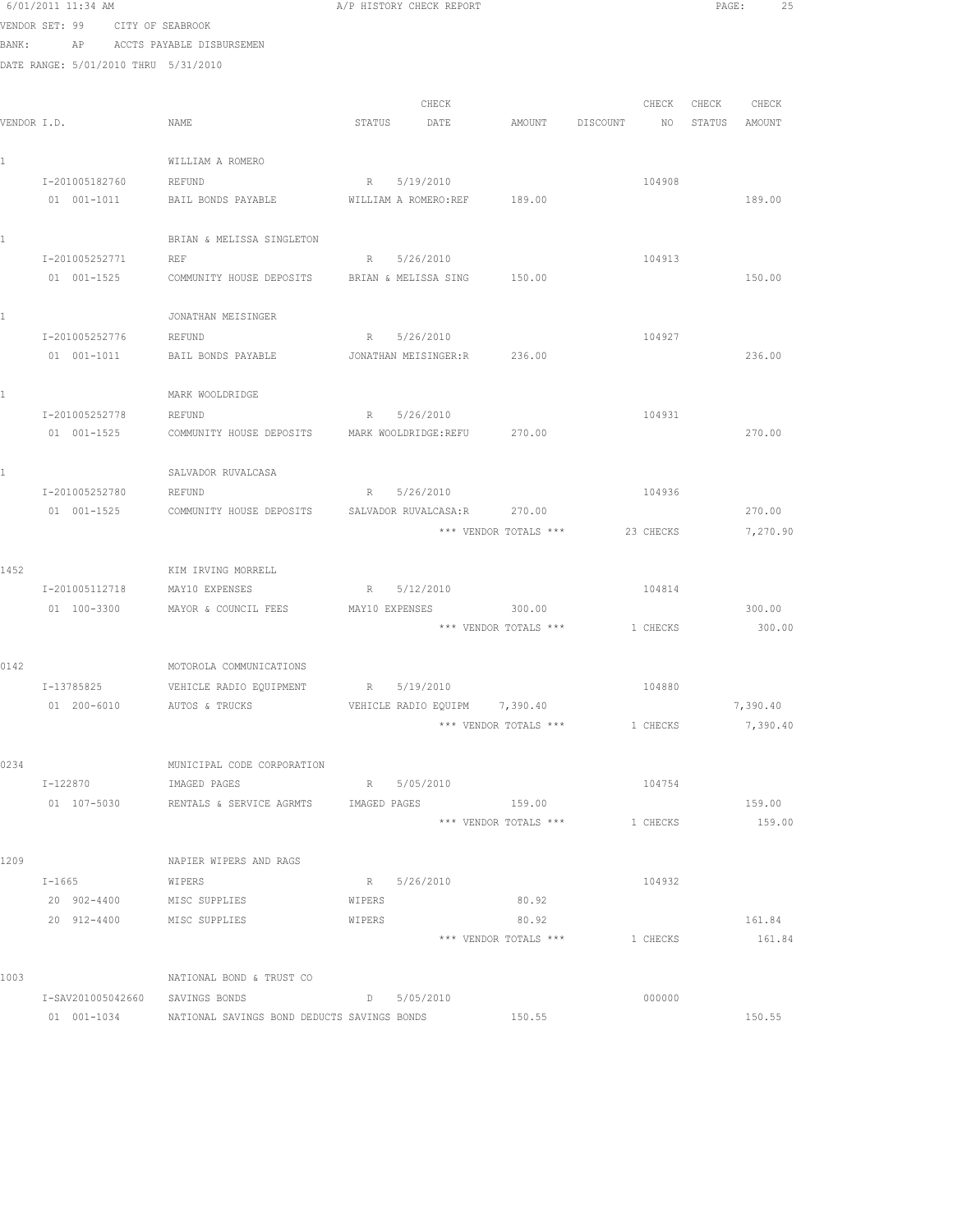|      | 6/01/2011 11:34 AM                   |                                                         |        | A/P HISTORY CHECK REPORT |                                |          |             | PAGE: 26 |
|------|--------------------------------------|---------------------------------------------------------|--------|--------------------------|--------------------------------|----------|-------------|----------|
|      | VENDOR SET: 99 CITY OF SEABROOK      |                                                         |        |                          |                                |          |             |          |
|      | BANK: AP ACCTS PAYABLE DISBURSEMEN   |                                                         |        |                          |                                |          |             |          |
|      | DATE RANGE: 5/01/2010 THRU 5/31/2010 |                                                         |        |                          |                                |          |             |          |
|      |                                      |                                                         |        | CHECK                    |                                |          | CHECK CHECK | CHECK    |
|      | VENDOR I.D.                          | NAME                                                    | STATUS | DATE                     | AMOUNT DISCOUNT                |          | NO STATUS   | AMOUNT   |
|      |                                      |                                                         |        |                          |                                |          |             |          |
| 1003 |                                      | NATIONAL BOND & TRUST CO                                |        |                          |                                |          |             |          |
|      | I-SAV201005182741                    | SAVINGS BONDS                                           |        | D 5/18/2010              |                                | 000000   |             |          |
|      |                                      | 01 001-1034 NATIONAL SAVINGS BOND DEDUCTS SAVINGS BONDS |        |                          | 150.55                         |          |             | 150.55   |
|      |                                      |                                                         |        |                          | *** VENDOR TOTALS ***          | 2 CHECKS |             | 301.10   |
|      |                                      |                                                         |        |                          |                                |          |             |          |
| 1494 |                                      | NATIONAL CRIME PREVENTION COUN                          |        |                          |                                |          |             |          |
|      | $I - 91666$                          | DNA KIT                                                 |        | R 5/19/2010              |                                | 104882   |             |          |
|      |                                      | 50 501-5490 CRIME PREVENTION DIV EXP DNA KIT            |        |                          | 268.05                         |          |             | 268.05   |
|      |                                      |                                                         |        |                          | *** VENDOR TOTALS *** 1 CHECKS |          |             | 268.05   |
|      |                                      |                                                         |        |                          |                                |          |             |          |
| 0420 |                                      | NEPTUNE SUBS                                            |        |                          |                                |          |             |          |
|      | I-822981 ELECTION FOOD               |                                                         |        | R 5/26/2010              |                                | 104933   |             |          |
|      |                                      | 01 100-5195 ELECTION EXPENSE                            |        |                          | ELECTION FOOD 52.95            |          |             | 52.95    |
|      |                                      |                                                         |        |                          | *** VENDOR TOTALS ***          | 1 CHECKS |             | 52.95    |
| 1022 |                                      | NET SALES DIRECT                                        |        |                          |                                |          |             |          |
|      | I-301326                             | SPAM FILTERING                                          |        | E 5/05/2010              |                                | 999999   |             |          |
|      | 01 107-5030                          | RENTALS & SERVICE AGRMTS SPAM FILTERING                 |        |                          | 437.50                         |          |             | 437.50   |
|      |                                      |                                                         |        |                          | *** VENDOR TOTALS ***          | 1 CHECKS |             | 437.50   |
|      |                                      |                                                         |        |                          |                                |          |             |          |
| 0740 |                                      | O'REILLY AUTO PARTS                                     |        |                          |                                |          |             |          |
|      | I-201005052685                       | APR10 STATEMENT                                         |        | R 5/05/2010              |                                | 104755   |             |          |
|      | 01 500-5110                          | MAINT-AUTOS & EQUIP APR10 STATEMENT                     |        |                          | 490.66                         |          |             |          |
|      | 20 912-5110                          | MAINT-AUTOS & EQUIPMENT APR10 STATEMENT                 |        |                          | 79.88                          |          |             |          |
|      | 20 912-5120                          | MAINT-SEWER SYSTEM MINOR                                |        | APR10 STATEMENT          | 53.94                          |          |             |          |
|      | 01 400-5110                          | MAINT-AUTOS & EQUIPMENT                                 |        | APR10 STATEMENT          | 174.32                         |          |             |          |
|      | 01 220-5110                          | MAINT-AUTOS & EQUIP                                     |        | APR10 STATEMENT          | 17.47                          |          |             |          |
|      | 01 200-5110                          | MAINT-AUTOS & EQUIPMENT                                 |        | APR10 STATEMENT          | 35.88                          |          |             |          |
|      | 20 902-5110                          | MAINT-AUTOS & EQUIPMENT                                 |        | APR10 STATEMENT          | 17.98                          |          |             | 870.13   |
|      |                                      |                                                         |        |                          | *** VENDOR TOTALS ***          | 1 CHECKS |             | 870.13   |
| 0147 |                                      | OFFICE DEPOT CARD PLAN                                  |        |                          |                                |          |             |          |
|      | I-804448                             | APR10 STATEMENT                                         |        | R 5/12/2010              |                                | 104815   |             |          |
|      | 01 107-4010                          | OFFICE SUPPLIES                                         |        |                          | APR10 STATEMENT 69.98          |          |             | 69.98    |
|      |                                      |                                                         |        |                          | *** VENDOR TOTALS ***          | 1 CHECKS |             | 69.98    |
|      |                                      |                                                         |        |                          |                                |          |             |          |
| 1196 |                                      | OFFICE OF AG CHILD S UNIT                               |        |                          |                                |          |             |          |
|      | I-RA 201005042660                    |                                                         | D      | 5/05/2010                |                                | 000000   |             |          |
|      | 01 001-1032                          | OTHER PAYROLL DEDUCTIONS                                |        |                          | 147.69                         |          |             | 147.69   |
|      |                                      |                                                         |        |                          |                                |          |             |          |
| 1196 |                                      | OFFICE OF AG CHILD S UNIT                               |        |                          |                                |          |             |          |
|      | I-RA 201005182741                    |                                                         | D      | 5/18/2010                |                                | 000000   |             |          |
|      | 01 001-1032                          | OTHER PAYROLL DEDUCTIONS                                |        |                          | 147.69                         |          |             | 147.69   |
|      |                                      |                                                         |        |                          | *** VENDOR TOTALS ***          | 2 CHECKS |             | 295.38   |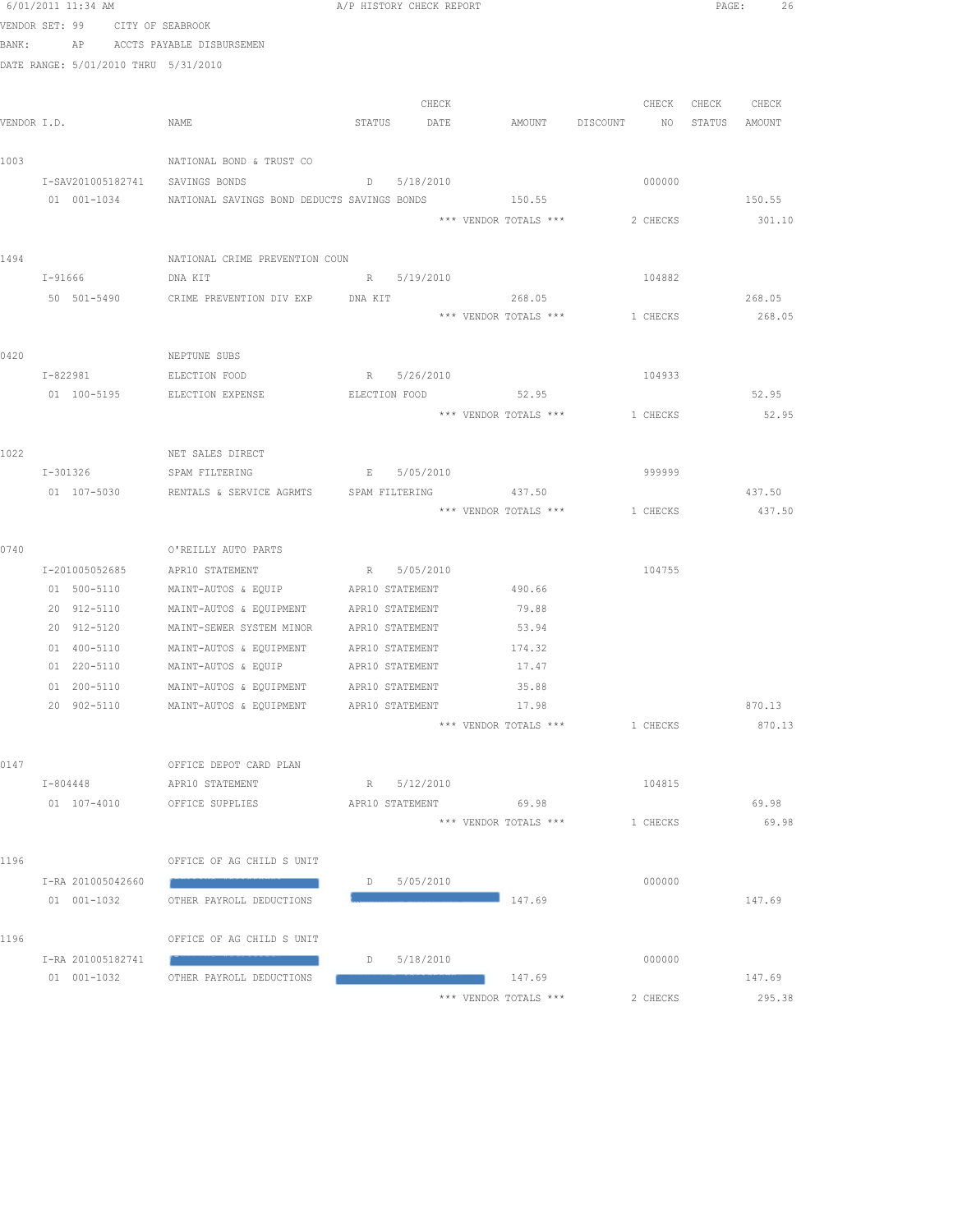|             | 6/01/2011 11:34 AM                   |                                                                     |           | A/P HISTORY CHECK REPORT |                                  |          | PAGE: 27           |  |
|-------------|--------------------------------------|---------------------------------------------------------------------|-----------|--------------------------|----------------------------------|----------|--------------------|--|
|             | VENDOR SET: 99 CITY OF SEABROOK      |                                                                     |           |                          |                                  |          |                    |  |
| BANK:       |                                      | AP ACCTS PAYABLE DISBURSEMEN                                        |           |                          |                                  |          |                    |  |
|             | DATE RANGE: 5/01/2010 THRU 5/31/2010 |                                                                     |           |                          |                                  |          |                    |  |
|             |                                      |                                                                     |           |                          |                                  |          |                    |  |
|             |                                      |                                                                     |           | CHECK                    |                                  |          | CHECK CHECK CHECK  |  |
| VENDOR I.D. |                                      | NAME                                                                |           | STATUS DATE              | AMOUNT DISCOUNT NO STATUS AMOUNT |          |                    |  |
| 1415        |                                      | OIL PRODUCTS DISTRIBUTION, LTD                                      |           |                          |                                  |          |                    |  |
|             | I-10040529I                          | GASOLINE                                                            |           | R 5/05/2010              |                                  | 104756   |                    |  |
|             | 01 107-4050                          | BULK PETROLEUM PURCHASES GASOLINE                                   |           |                          | 5,076.24                         |          | 5,076.24           |  |
|             |                                      |                                                                     |           |                          |                                  |          |                    |  |
| 1415        |                                      | OIL PRODUCTS DISTRIBUTION, LTD                                      |           |                          |                                  |          |                    |  |
|             | I-10050925I GASOLINE                 | R 5/19/2010                                                         |           |                          |                                  | 104883   |                    |  |
|             |                                      | 01 107-4050 BULK PETROLEUM PURCHASES GASOLINE 5,300.28              |           |                          |                                  |          | 5,300.28           |  |
|             |                                      |                                                                     |           |                          | *** VENDOR TOTALS ***            |          | 2 CHECKS 10,376.52 |  |
|             |                                      |                                                                     |           |                          |                                  |          |                    |  |
| 1289        |                                      | OZARKA                                                              |           |                          |                                  |          |                    |  |
|             | I-00D0115909111 WATER                |                                                                     |           | R 5/05/2010              |                                  | 104757   |                    |  |
|             | 01 200-5465 MISC EXPENSE             |                                                                     | WATER     |                          | 62.59                            |          | 62.59              |  |
|             |                                      |                                                                     |           |                          |                                  |          |                    |  |
| 1289        |                                      | OZARKA                                                              |           |                          |                                  |          |                    |  |
|             | I-00E0121950364 WATER                |                                                                     |           | R 5/26/2010              |                                  | 104934   |                    |  |
|             | 01 107-5465 MISC EXPENSE             |                                                                     | WATER     |                          | 58.79                            |          | 58.79              |  |
|             |                                      |                                                                     |           |                          | *** VENDOR TOTALS *** 2 CHECKS   |          | 121.38             |  |
| 0153        |                                      | PFEIFFER & SON LTD                                                  |           |                          |                                  |          |                    |  |
|             |                                      | I-67881 BREAKER INSTALLATION E 5/26/2010                            |           |                          |                                  | 999999   |                    |  |
|             |                                      | 50 501-5340 DETENTION SUPPLIES BREAKER INSTALLATION 2,113.62        |           |                          |                                  |          | 2, 113.62          |  |
|             |                                      |                                                                     |           |                          | *** VENDOR TOTALS *** 1 CHECKS   |          | 2, 113.62          |  |
|             |                                      |                                                                     |           |                          |                                  |          |                    |  |
| 1560        |                                      | PIERCE HOUSTON VIDEO & GRAPHIC                                      |           |                          |                                  |          |                    |  |
|             | I-201005052686                       | WEBSITE MAINTENANCE R 5/05/2010                                     |           |                          |                                  | 104758   |                    |  |
|             |                                      | 15 150-5030 RENTALS & SERVICE AGREEMENTS WEBSITE MAINTENANCE 500.00 |           |                          |                                  |          | 500.00             |  |
|             |                                      |                                                                     |           |                          | *** VENDOR TOTALS *** 1 CHECKS   |          | 500.00             |  |
|             |                                      |                                                                     |           |                          |                                  |          |                    |  |
| 1537        |                                      | POOLSURE                                                            |           |                          |                                  |          |                    |  |
|             | $I - 21978$                          | CHEMICALS                                                           |           | R 5/12/2010              |                                  | 104816   |                    |  |
|             |                                      | 20 912-5280 CHEMICAL SUPPLIES                                       | CHEMICALS |                          | 1, 167.22                        |          | 1,167.22           |  |
|             |                                      |                                                                     |           |                          | *** VENDOR TOTALS ***            | 1 CHECKS | 1,167.22           |  |
| 0156        |                                      | POSTMASTER SEABROOK                                                 |           |                          |                                  |          |                    |  |
|             | I-201005122725                       | POSTAGE                                                             |           | R 5/12/2010              |                                  | 104817   |                    |  |
|             | 20 905-4011                          | POSTAGE                                                             | POSTAGE   |                          | 1,200.00                         |          | 1,200.00           |  |
|             |                                      |                                                                     |           |                          | *** VENDOR TOTALS ***            | 1 CHECKS | 1,200.00           |  |
|             |                                      |                                                                     |           |                          |                                  |          |                    |  |
| 0536        |                                      | PRESTO BUSINESS CARDS INC                                           |           |                          |                                  |          |                    |  |
|             | I-189772                             | TEMPLIN BUSINESS CARDS R 5/12/2010                                  |           |                          |                                  | 104818   |                    |  |
|             |                                      | 01 600-4010 OFFICE SUPPLIES TEMPLIN BUSINESS CAR 16.38              |           |                          |                                  |          |                    |  |
|             | I-189808                             | ANCIRA & LEMAN BUSINESS CARDS R 5/12/2010                           |           |                          |                                  | 104818   |                    |  |
|             |                                      | 01 700-4010 OFFICE SUPPLIES ANCIRA & LEMAN BUSIN 37.05              |           |                          |                                  |          | 53.43              |  |
|             |                                      |                                                                     |           |                          | *** VENDOR TOTALS ***            | 1 CHECKS | 53.43              |  |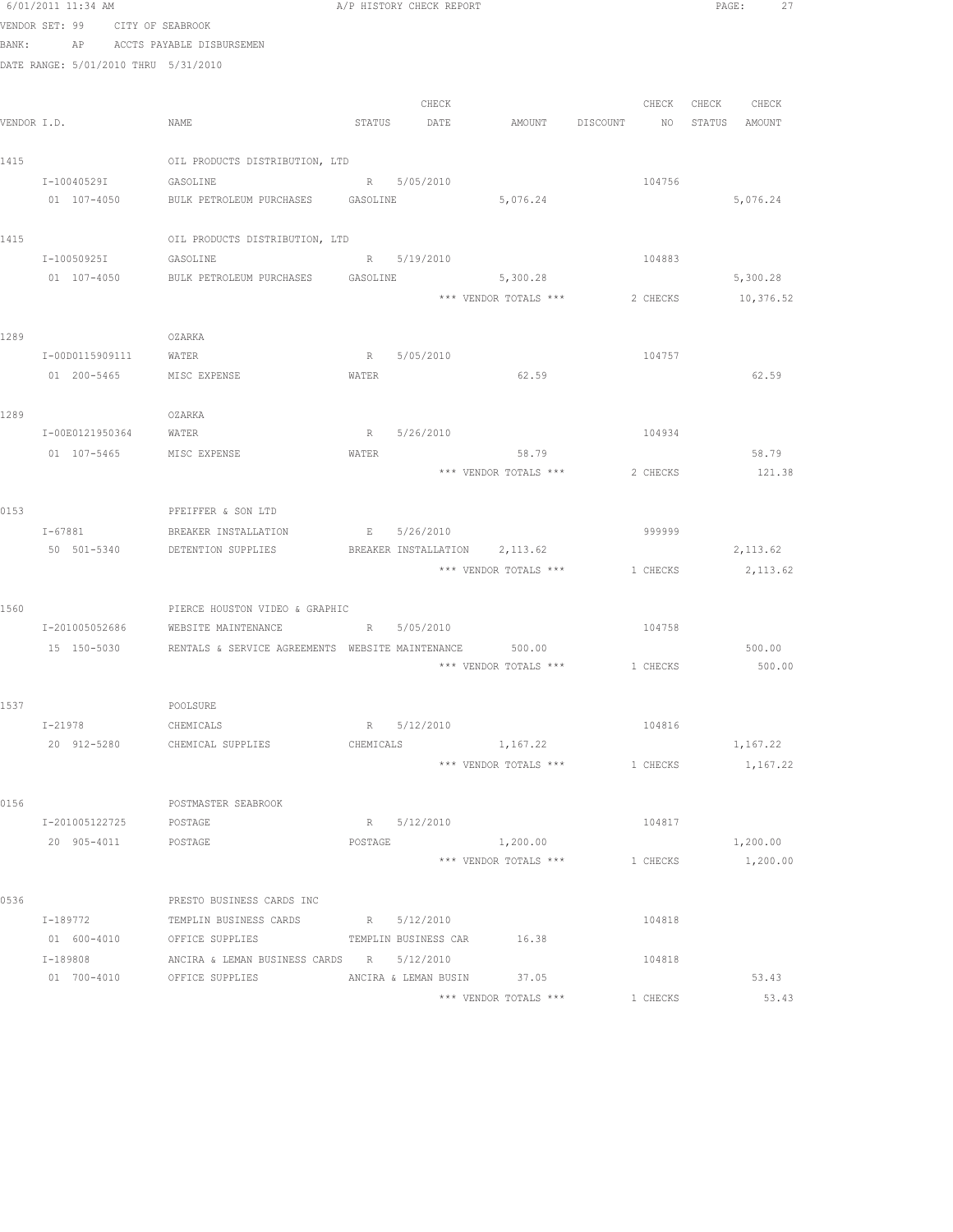|      | 6/01/2011 11:34 AM                   |                                              | A/P HISTORY CHECK REPORT |                               |                                         |          |                   | PAGE:<br>28 |
|------|--------------------------------------|----------------------------------------------|--------------------------|-------------------------------|-----------------------------------------|----------|-------------------|-------------|
|      | VENDOR SET: 99 CITY OF SEABROOK      |                                              |                          |                               |                                         |          |                   |             |
|      |                                      | BANK: AP ACCTS PAYABLE DISBURSEMEN           |                          |                               |                                         |          |                   |             |
|      | DATE RANGE: 5/01/2010 THRU 5/31/2010 |                                              |                          |                               |                                         |          |                   |             |
|      |                                      |                                              |                          |                               |                                         |          |                   |             |
|      |                                      |                                              |                          | CHECK                         |                                         |          | CHECK CHECK CHECK |             |
|      | VENDOR I.D.                          | NAME                                         |                          | STATUS DATE                   | AMOUNT DISCOUNT NO                      |          | STATUS AMOUNT     |             |
|      |                                      |                                              |                          |                               |                                         |          |                   |             |
| 1541 |                                      | SEE 1961                                     |                          |                               |                                         |          |                   |             |
|      | I-120469 SUBSCRIPTION                |                                              | R 5/05/2010              |                               |                                         | 104759   |                   |             |
|      |                                      | 01 107-5020 DUES & SUBSCRIPTIONS             | SUBSCRIPTION             |                               | 110.00                                  |          |                   | 110.00      |
|      |                                      |                                              |                          |                               | *** VENDOR TOTALS *** 1 CHECKS          |          |                   | 110.00      |
|      |                                      |                                              |                          |                               |                                         |          |                   |             |
| 1960 |                                      | PURPLE TURTLE COFFEE                         |                          |                               |                                         |          |                   |             |
|      |                                      | I-I1238 COFFEE MAKER REPAIR                  | R 5/19/2010              |                               |                                         | 104884   |                   |             |
|      | 01 107-5110                          | EQUIP MAINT                                  |                          |                               | COFFEE MAKER REPAIR 234.40              |          |                   | 234.40      |
|      |                                      |                                              |                          |                               | *** VENDOR TOTALS ***                   | 1 CHECKS |                   | 234.40      |
|      |                                      |                                              |                          |                               |                                         |          |                   |             |
| 0938 |                                      | RELIANT ENERGY                               |                          |                               |                                         |          |                   |             |
|      | I-138002368881                       | UTILITY                                      |                          | E 5/19/2010                   |                                         | 999999   |                   |             |
|      | 15 150-5410 UTILITIES                |                                              | UTILITY                  |                               | 209.12                                  |          |                   | 209.12      |
|      |                                      |                                              |                          |                               | *** VENDOR TOTALS *** 1 CHECKS          |          |                   | 209.12      |
|      |                                      |                                              |                          |                               |                                         |          |                   |             |
| 1362 |                                      | GARY RENOLA                                  |                          |                               |                                         |          |                   |             |
|      |                                      | I-201005112721 MAY10 EXPENSES                |                          | R 5/12/2010                   |                                         | 104819   |                   |             |
|      |                                      | 01 100-3300 MAYOR & COUNCIL FEES             |                          | MAY10 EXPENSES 400.00         |                                         |          |                   |             |
|      |                                      | 01 100-5465 MISC EXPENDITURES                |                          | MAY10 EXPENSES 25.00CR        |                                         |          |                   | 375.00      |
|      |                                      |                                              |                          |                               | *** VENDOR TOTALS ***                   | 1 CHECKS |                   | 375.00      |
|      |                                      |                                              |                          |                               |                                         |          |                   |             |
| 0168 | I-201005112693                       | ROBERT C RICHTER JR<br>MAY10 PROSECUTOR FEES | E 5/12/2010              |                               |                                         | 999999   |                   |             |
|      | 01 700-5220                          | PROF FEES-LEGAL                              |                          | MAY10 PROSECUTOR FEE 1,633.34 |                                         |          |                   |             |
|      |                                      | 01 220-5220 PROF FEES-LEGAL                  |                          | MAY10 PROSECUTOR FEE 166.66   |                                         |          |                   | 1,800.00    |
|      |                                      |                                              |                          |                               | *** VENDOR TOTALS *** 1 CHECKS 1,800.00 |          |                   |             |
|      |                                      |                                              |                          |                               |                                         |          |                   |             |
| 1595 |                                      | RONDA WALPOLE, INC.                          |                          |                               |                                         |          |                   |             |
|      | I-2008385                            | PHOTO ID CARD                                | R 5/12/2010              |                               |                                         | 104821   |                   |             |
|      | 01 500-5465                          | MISC EXPENDITURES                            |                          | PHOTO ID CARD                 | 15.95                                   |          |                   | 15.95       |
|      |                                      |                                              |                          |                               | *** VENDOR TOTALS ***                   | 1 CHECKS |                   | 15.95       |
|      |                                      |                                              |                          |                               |                                         |          |                   |             |
| 1101 |                                      | ROSS BANKS MAY CRON & CAVIN                  |                          |                               |                                         |          |                   |             |
|      | I-201005112720                       | ATTORNEY FEES                                | R 5/12/2010              |                               |                                         | 104822   |                   |             |
|      | 01 107-5220                          | PROF FEES-LEGAL                              | ATTORNEY FEES            |                               | 12,810.22                               |          |                   | 12,810.22   |
|      |                                      |                                              |                          |                               | *** VENDOR TOTALS ***                   | 1 CHECKS |                   | 12,810.22   |
|      |                                      |                                              |                          |                               |                                         |          |                   |             |
| 1857 |                                      | STEPHEN M RUTHSTROM                          |                          |                               |                                         |          |                   |             |
|      | I-201005052687                       | FIRE INSPECTOR FEES                          | R 5/05/2010              |                               |                                         | 104761   |                   |             |
|      |                                      | 01 600-3015 CONTRACT LABOR                   |                          | FIRE INSPECTOR FEES           | 280.00                                  |          |                   | 280.00      |
|      |                                      |                                              |                          |                               |                                         |          |                   |             |
| 1857 |                                      | STEPHEN M RUTHSTROM                          |                          |                               |                                         |          |                   |             |
|      |                                      | I-201005182758 FIRE INSPECTOR FEES           | R 5/19/2010              |                               |                                         | 104886   |                   |             |
|      | 01 600-3015                          | CONTRACT LABOR                               |                          | FIRE INSPECTOR FEES           | 280.00                                  |          |                   | 280.00      |
|      |                                      |                                              |                          |                               | *** VENDOR TOTALS ***                   | 2 CHECKS |                   | 560.00      |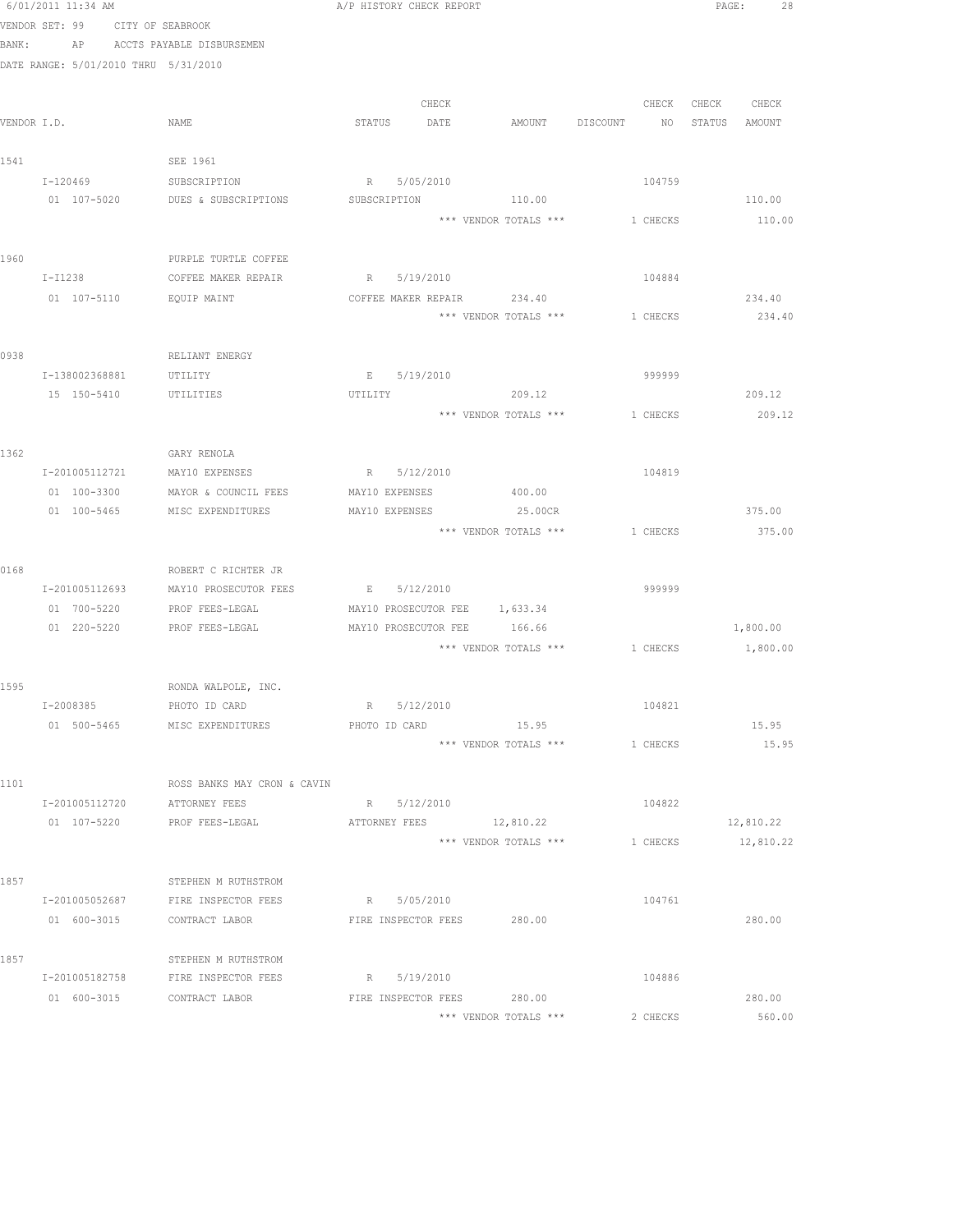| 6/01/2011 11:34 AM |                   |                |                                                              |                 | A/P HISTORY CHECK REPORT |                                  |          | PAGE: | 29               |
|--------------------|-------------------|----------------|--------------------------------------------------------------|-----------------|--------------------------|----------------------------------|----------|-------|------------------|
| VENDOR SET: 99     |                   |                | CITY OF SEABROOK                                             |                 |                          |                                  |          |       |                  |
| BANK:              |                   |                | AP ACCTS PAYABLE DISBURSEMEN                                 |                 |                          |                                  |          |       |                  |
|                    |                   |                | DATE RANGE: 5/01/2010 THRU 5/31/2010                         |                 |                          |                                  |          |       |                  |
|                    |                   |                |                                                              |                 | CHECK                    |                                  | CHECK    | CHECK | CHECK            |
| VENDOR I.D.        |                   |                | NAME                                                         | STATUS          | DATE                     | AMOUNT DISCOUNT NO STATUS AMOUNT |          |       |                  |
|                    |                   |                |                                                              |                 |                          |                                  |          |       |                  |
| 1761               |                   |                | ELAINE SALLES                                                |                 |                          |                                  |          |       |                  |
|                    |                   |                | I-201005252783 PETTY CASH REIMBURSEMENT R 5/26/2010          |                 |                          |                                  | 104935   |       |                  |
|                    | 01 107-5465       |                | MISC EXPENSE                                                 |                 | PETTY CASH REIMBURSE     | 18.61                            |          |       |                  |
|                    | 01 107-3900       |                | MERIT AWARDS                                                 |                 | PETTY CASH REIMBURSE     | 100.00                           |          |       |                  |
|                    | 01 107-4011       |                | POSTAGE                                                      |                 | PETTY CASH REIMBURSE     | 0.50                             |          |       |                  |
|                    | 20 902-5300       |                | TRAINING & CONFERENCE                                        |                 | PETTY CASH REIMBURSE     | 85.20                            |          |       |                  |
|                    | 01 600-5465       |                | MISC EXPENDITURES                                            |                 | PETTY CASH REIMBURSE     | 1.50                             |          |       |                  |
|                    | 01 600-5110       |                | MAINT-AUTOS & EQUIP                                          |                 | PETTY CASH REIMBURSE     | 56.22                            |          |       |                  |
|                    | 01 600-5300       |                | TRAINING & CONFERENCE                                        |                 | PETTY CASH REIMBURSE     | 53.00                            |          |       | 315.03           |
|                    |                   |                |                                                              |                 |                          | *** VENDOR TOTALS ***            | 1 CHECKS |       | 315.03           |
| 0227               |                   |                | SAM'S CLUB                                                   |                 |                          |                                  |          |       |                  |
|                    | I-201005182764    |                | APR10 STATEMENT                                              | R 5/19/2010     |                          |                                  | 104887   |       |                  |
|                    | 01 400-4400       |                | MISC SUPPLIES                                                | APR10 STATEMENT |                          | 69.44                            |          |       |                  |
|                    | 01 200-4005       |                | SUPPLIES-POLICE OPERATION APR10 STATEMENT                    |                 |                          | 29.88                            |          |       |                  |
|                    | 01 200-5465       |                | MISC EXPENSE                                                 | APR10 STATEMENT |                          | 5.97                             |          |       |                  |
|                    | 50 501-5340       |                | DETENTION SUPPLIES                                           | APR10 STATEMENT |                          | 57.34                            |          |       |                  |
|                    | 01 107-4010       |                | OFFICE SUPPLIES                                              | APR10 STATEMENT |                          | 126.94                           |          |       | 289.57           |
|                    |                   |                |                                                              |                 |                          | *** VENDOR TOTALS ***            | 1 CHECKS |       | 289.57           |
| 1478               |                   |                | JON A SCHWARTZ                                               |                 |                          |                                  |          |       |                  |
|                    |                   | I-201005182763 | TRAINING REIMBURSEMENT R 5/19/2010                           |                 |                          |                                  | 104888   |       |                  |
|                    |                   |                | 01 106-5300 TRAINING & CONFERENCE TRAINING REIMBURSEME 42.60 |                 |                          |                                  |          |       | 42.60            |
|                    |                   |                |                                                              |                 |                          | *** VENDOR TOTALS *** 1 CHECKS   |          |       | 42.60            |
| 1462               |                   |                | SDU TEXAS CHILD SUPPORT                                      |                 |                          |                                  |          |       |                  |
|                    | I-SDU201005042660 |                |                                                              | D               | 5/05/2010                |                                  | 000000   |       |                  |
|                    |                   | 01 001-1032    | OTHER PAYROLL DEDUCTIONS                                     |                 |                          | 311.54                           |          |       | 311.54           |
|                    |                   |                |                                                              |                 |                          |                                  |          |       |                  |
| 1462               |                   |                | SDU TEXAS CHILD SUPPORT                                      |                 |                          |                                  |          |       |                  |
|                    | I-SDU201005182741 |                |                                                              |                 | D 5/18/2010              |                                  | 000000   |       |                  |
|                    | 01 001-1032       |                | OTHER PAYROLL DEDUCTIONS                                     |                 |                          | 311.54<br>*** VENDOR TOTALS ***  | 2 CHECKS |       | 311.54<br>623.08 |
|                    |                   |                |                                                              |                 |                          |                                  |          |       |                  |
| 1088               |                   |                | SEABROOK LUBE EXPRESS                                        |                 |                          |                                  |          |       |                  |
|                    |                   | I-E03810066    | 50014 INSPECTION                                             |                 | R 5/19/2010              |                                  | 104890   |       |                  |
|                    |                   | 01 500-5110    | MAINT-AUTOS & EQUIP 50014 INSPECTION                         |                 |                          | 39.75                            |          |       | 39.75            |
| 1088               |                   |                | SEABROOK LUBE EXPRESS                                        |                 |                          |                                  |          |       |                  |
|                    | I-201005252781    |                | 90205 REPAIR                                                 |                 | R 5/26/2010              |                                  | 104937   |       |                  |
|                    | 20 902-5110       |                | MAINT-AUTOS & EQUIPMENT                                      | 90205 REPAIR    |                          | 900.00                           |          |       |                  |
|                    | I-E03976154       |                | 1998 FORD TRUCK INSPECTION R 5/26/2010                       |                 |                          |                                  | 104937   |       |                  |
|                    | 20 912-5110       |                | MAINT-AUTOS & EQUIPMENT                                      |                 | 1998 FORD TRUCK INSP     | 39.75                            |          |       | 939.75           |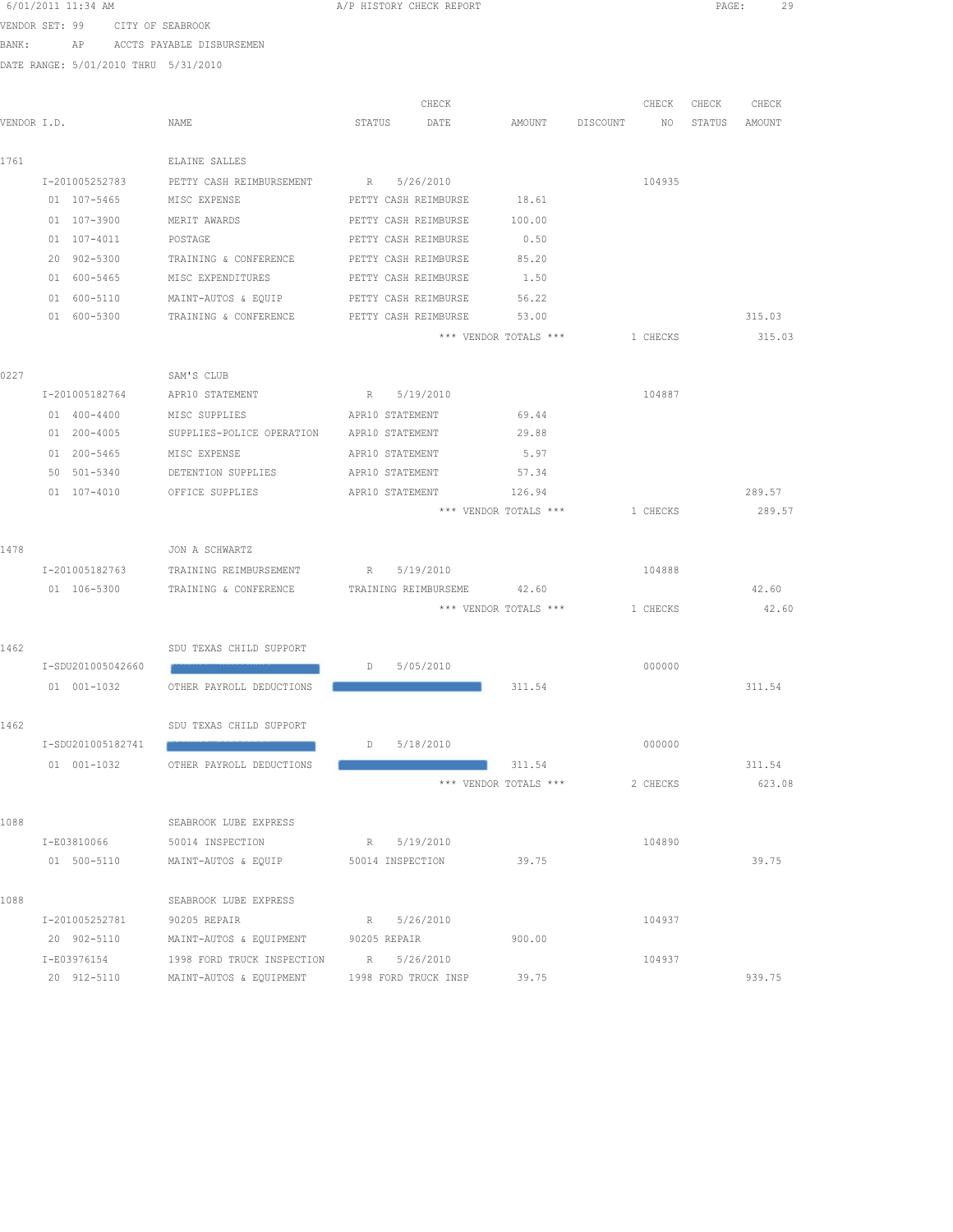|      | 6/01/2011 11:34 AM                   |                                                                  | A/P HISTORY CHECK REPORT                    |                       |                                | PAGE:<br>30      |
|------|--------------------------------------|------------------------------------------------------------------|---------------------------------------------|-----------------------|--------------------------------|------------------|
|      | VENDOR SET: 99 CITY OF SEABROOK      |                                                                  |                                             |                       |                                |                  |
|      | BANK:                                | AP ACCTS PAYABLE DISBURSEMEN                                     |                                             |                       |                                |                  |
|      | DATE RANGE: 5/01/2010 THRU 5/31/2010 |                                                                  |                                             |                       |                                |                  |
|      |                                      |                                                                  |                                             |                       |                                |                  |
|      |                                      |                                                                  | CHECK                                       |                       | CHECK                          | CHECK<br>CHECK   |
|      | VENDOR I.D.                          | NAME                                                             | STATUS<br>DATE                              | AMOUNT DISCOUNT       | NO <sub>1</sub>                | STATUS<br>AMOUNT |
|      |                                      |                                                                  |                                             |                       |                                |                  |
| 1088 |                                      | SEABROOK LUBE EXPRESS                                            |                                             |                       |                                |                  |
|      | I-201005272785                       | TRUCK REPAIR                                                     | R 5/27/2010                                 |                       | 104945                         |                  |
|      | 01 400-5110                          | MAINT-AUTOS & EQUIPMENT TRUCK REPAIR                             |                                             | 526.33                |                                | 526.33           |
|      |                                      |                                                                  |                                             | *** VENDOR TOTALS *** | 3 CHECKS                       | 1,505.83         |
|      |                                      |                                                                  |                                             |                       |                                |                  |
| 0438 |                                      | SEABROOK POLICE ASSOC.                                           |                                             |                       |                                |                  |
|      | I-SPA201005042660                    | EMPLOYEE DEDUCTIONS                                              | R 5/05/2010                                 |                       | 104762                         |                  |
|      |                                      | 01 001-1032 OTHER PAYROLL DEDUCTIONS EMPLOYEE DEDUCTIONS 298.00  |                                             |                       |                                | 298.00           |
|      |                                      |                                                                  |                                             |                       |                                |                  |
| 0438 |                                      | SEABROOK POLICE ASSOC.                                           |                                             |                       |                                |                  |
|      |                                      | I-SPA201005182741 EMPLOYEE DEDUCTIONS                            | R 5/19/2010                                 |                       | 104891                         |                  |
|      |                                      | 01 001-1032 OTHER PAYROLL DEDUCTIONS EMPLOYEE DEDUCTIONS 298.00  |                                             |                       |                                | 298.00           |
|      |                                      |                                                                  |                                             | *** VENDOR TOTALS *** | 2 CHECKS                       | 596.00           |
|      |                                      |                                                                  |                                             |                       |                                |                  |
| 0180 |                                      | SEABROOK VOL. FIRE DEPT                                          |                                             |                       |                                |                  |
|      | I-201005252779<br>01 107-5235        | JUN10 CONTRACT FEE<br>CONTRACT-FIRE DEPT                         | R 5/26/2010<br>JUN10 CONTRACT FEE 59,969.67 |                       | 104938                         |                  |
|      | 01 100-8605                          |                                                                  | JUN10 CONTRACT FEE                          | 833.33CR              |                                |                  |
|      | 01 107-5466                          | DISPATCH & ANIMAL CONTROL<br>FIRE STATION EXPENSE                | JUN10 CONTRACT FEE                          | 1,375.42CR            |                                |                  |
|      | 01 100-8606                          | LEASE OF FIRE STATION                                            | JUN10 CONTRACT FEE                          | 26,396.08CR           |                                | 31,364.84        |
|      |                                      |                                                                  |                                             |                       | *** VENDOR TOTALS *** 1 CHECKS | 31,364.84        |
|      |                                      |                                                                  |                                             |                       |                                |                  |
| 1775 |                                      | SEVERN TRENT ENVIRONMENTAL SER                                   |                                             |                       |                                |                  |
|      |                                      | I-CSB03100P116589 MAR10 METER READS                              | R 5/05/2010                                 |                       | 104763                         |                  |
|      |                                      | 20 902-5216 PROF FEES - METER READING MAR10 METER READS 1,878.00 |                                             |                       |                                | 1,878.00         |
|      |                                      |                                                                  |                                             |                       |                                |                  |
| 1775 |                                      | SEVERN TRENT ENVIRONMENTAL SER                                   |                                             |                       |                                |                  |
|      | I-CSB04100P116690 METER READS        |                                                                  | R 5/12/2010                                 |                       | 104823                         |                  |
|      | 20 902-5216                          | PROF FEES - METER READING                                        | METER READS                                 | 1,869.50              |                                | 1,869.50         |
|      |                                      |                                                                  |                                             | *** VENDOR TOTALS *** | 2 CHECKS                       | 3,747.50         |
|      |                                      |                                                                  |                                             |                       |                                |                  |
| 0895 |                                      | FAITH SHALLIS                                                    |                                             |                       |                                |                  |
|      | I-201005182759                       | TRAVEL ADVANCE                                                   | R 5/19/2010                                 |                       | 104892                         |                  |
|      | 01 102-5300                          | TRAINING & CONFERENCE                                            | TRAVEL ADVANCE                              | 507.62                |                                | 507.62           |
|      |                                      |                                                                  |                                             | *** VENDOR TOTALS *** | 1 CHECKS                       | 507.62           |
|      |                                      |                                                                  |                                             |                       |                                |                  |
| 0183 |                                      | SHERWIN WILLIAMS                                                 |                                             |                       |                                |                  |
|      | $I - 16654$                          | GRAFFITI REMOVER                                                 | R 5/05/2010                                 |                       | 104764                         |                  |
|      | 01 500-5140                          | MAINT STREETS                                                    | GRAFFITI REMOVER                            | 9.13                  |                                | 9.13             |
|      |                                      |                                                                  |                                             |                       |                                |                  |
| 0183 |                                      | SHERWIN WILLIAMS                                                 |                                             |                       |                                |                  |
|      | I-18056                              | PAINT                                                            | R 5/19/2010                                 |                       | 104893                         |                  |
|      | 01 400-4400                          | MISC SUPPLIES                                                    | PAINT                                       | 114.60                |                                | 114.60           |
|      |                                      |                                                                  |                                             | *** VENDOR TOTALS *** | 2 CHECKS                       | 123.73           |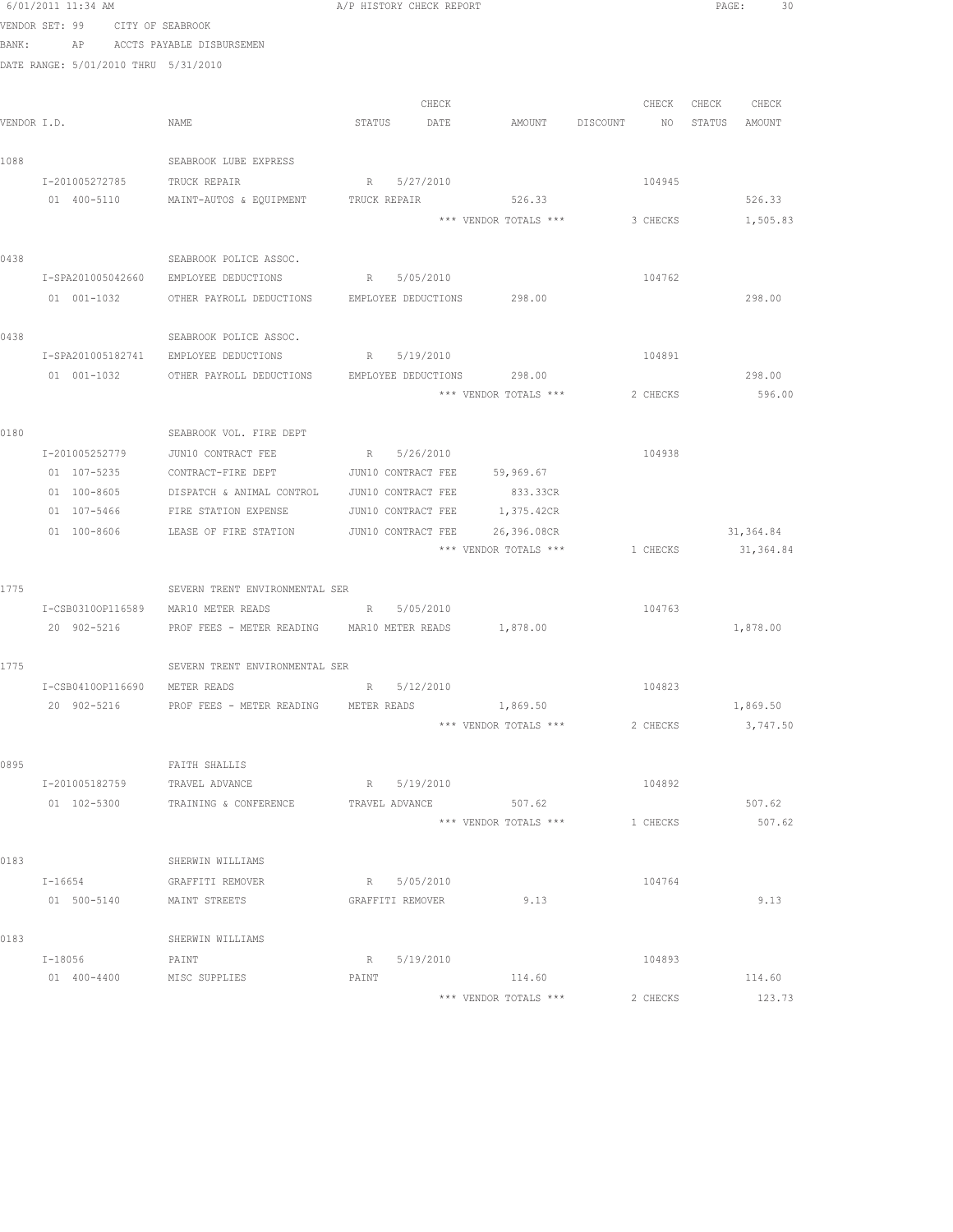|             | 6/01/2011 11:34 AM                   |                                                           |           | A/P HISTORY CHECK REPORT      |                                |                 |               | PAGE: 31 |
|-------------|--------------------------------------|-----------------------------------------------------------|-----------|-------------------------------|--------------------------------|-----------------|---------------|----------|
|             | VENDOR SET: 99 CITY OF SEABROOK      |                                                           |           |                               |                                |                 |               |          |
| BANK:       |                                      | AP ACCTS PAYABLE DISBURSEMEN                              |           |                               |                                |                 |               |          |
|             | DATE RANGE: 5/01/2010 THRU 5/31/2010 |                                                           |           |                               |                                |                 |               |          |
|             |                                      |                                                           |           |                               |                                |                 |               |          |
|             |                                      |                                                           |           | CHECK                         |                                | CHECK           | CHECK CHECK   |          |
| VENDOR I.D. |                                      | NAME                                                      |           | STATUS DATE                   | AMOUNT DISCOUNT                | NO <sub>1</sub> | STATUS AMOUNT |          |
|             |                                      |                                                           |           |                               |                                |                 |               |          |
| 0843        |                                      | SIGN QUICK                                                |           |                               |                                |                 |               |          |
|             | I-21494<br>01 400-5180               | GOLF SIGN                                                 |           | R 5/05/2010                   |                                | 104765          |               |          |
|             |                                      | MAINT-BLDGS & GROUNDS                                     | GOLF SIGN |                               | 350.00                         |                 |               | 350.00   |
| 0843        |                                      | SIGN QUICK                                                |           |                               |                                |                 |               |          |
|             | $I - 21659$                          | PARK SIGN                                                 |           | R 5/19/2010                   |                                | 104894          |               |          |
|             | 01 400-4400                          | MISC SUPPLIES                                             | PARK SIGN |                               | 350.00                         |                 |               | 350.00   |
|             |                                      |                                                           |           |                               | *** VENDOR TOTALS ***          | 2 CHECKS        |               | 700.00   |
|             |                                      |                                                           |           |                               |                                |                 |               |          |
| 0193        |                                      | SPACE CITY RECORD STORAGE                                 |           |                               |                                |                 |               |          |
|             | I-0059584 STORAGE BOXES              | R 5/05/2010                                               |           |                               |                                | 104766          |               |          |
|             |                                      | 01 700-5030 RENTALS & SERVICE AGRMTS STORAGE BOXES 104.88 |           |                               |                                |                 |               | 104.88   |
|             |                                      |                                                           |           |                               | *** VENDOR TOTALS *** 1 CHECKS |                 |               | 104.88   |
|             |                                      |                                                           |           |                               |                                |                 |               |          |
| 1387        |                                      | SPARKLETTS & SIERRA SPRINGS                               |           |                               |                                |                 |               |          |
|             | I-041031219495663437 WATER           |                                                           |           | R 5/05/2010                   |                                | 104767          |               |          |
|             | 15 150-5465 MISCELLANEOUS            |                                                           | WATER     |                               | 53.95                          |                 |               | 53.95    |
|             |                                      |                                                           |           |                               | *** VENDOR TOTALS ***          | 1 CHECKS        |               | 53.95    |
|             |                                      |                                                           |           |                               |                                |                 |               |          |
| 0794        |                                      | SPRINT                                                    |           |                               |                                |                 |               |          |
|             | I-588280319 TELEPHONE                |                                                           |           | R 5/19/2010                   |                                | 104895          |               |          |
|             | 01  200-5400  TELEPHONE              |                                                           | TELEPHONE |                               | 68.45                          |                 |               | 68.45    |
|             |                                      |                                                           |           |                               | *** VENDOR TOTALS *** 1 CHECKS |                 |               | 68.45    |
| 1621        |                                      | SR SIGNS                                                  |           |                               |                                |                 |               |          |
|             |                                      | I-201005252782 POLICE CAR LETTERING                       |           | R 5/26/2010                   |                                | 104939          |               |          |
|             | 01 200-6010                          | AUTOS & TRUCKS                                            |           | POLICE CAR LETTERING 1,520.00 |                                |                 |               |          |
|             | 12 120-5465                          | MISC EXP                                                  |           | POLICE CAR LETTERING 805.00   |                                |                 |               | 2,325.00 |
|             |                                      |                                                           |           |                               | *** VENDOR TOTALS ***          | 1 CHECKS        |               | 2,325.00 |
|             |                                      |                                                           |           |                               |                                |                 |               |          |
| 1681        |                                      | STAPLES ADVANTAGE                                         |           |                               |                                |                 |               |          |
|             | I-101711293                          | OFFICE SUPPLIES                                           |           | R 5/05/2010                   |                                | 104768          |               |          |
|             | 01 400-4400                          | MISC SUPPLIES                                             |           | OFFICE SUPPLIES               | 196.85                         |                 |               |          |
|             | I-101864034                          | OFFICE SUPPLIES                                           |           | R 5/05/2010                   |                                | 104768          |               |          |
|             | 01 200-4010                          | OFFICE SUPPLIES                                           |           | OFFICE SUPPLIES               | 292.89                         |                 |               |          |
|             | I-102013344                          | OFFICE SUPPLIES                                           |           | R 5/05/2010                   |                                | 104768          |               |          |
|             | 01 107-4010                          | OFFICE SUPPLIES                                           |           | OFFICE SUPPLIES               | 286.44                         |                 |               | 776.18   |
|             |                                      |                                                           |           |                               |                                |                 |               |          |
| 1681        |                                      | STAPLES ADVANTAGE                                         |           |                               |                                |                 |               |          |
|             | I-102013332                          | OFFICE SUPPLIES                                           |           | R 5/12/2010                   |                                | 104825          |               |          |
|             | 01 200-4010                          | OFFICE SUPPLIES                                           |           | OFFICE SUPPLIES               | 63.80                          |                 |               |          |
|             | I-102119463                          | OFFICE SUPPLIES                                           |           | R 5/12/2010                   |                                | 104825          |               |          |
|             | 01 107-4010                          | OFFICE SUPPLIES                                           |           | OFFICE SUPPLIES               | 357.64                         |                 |               | 421.44   |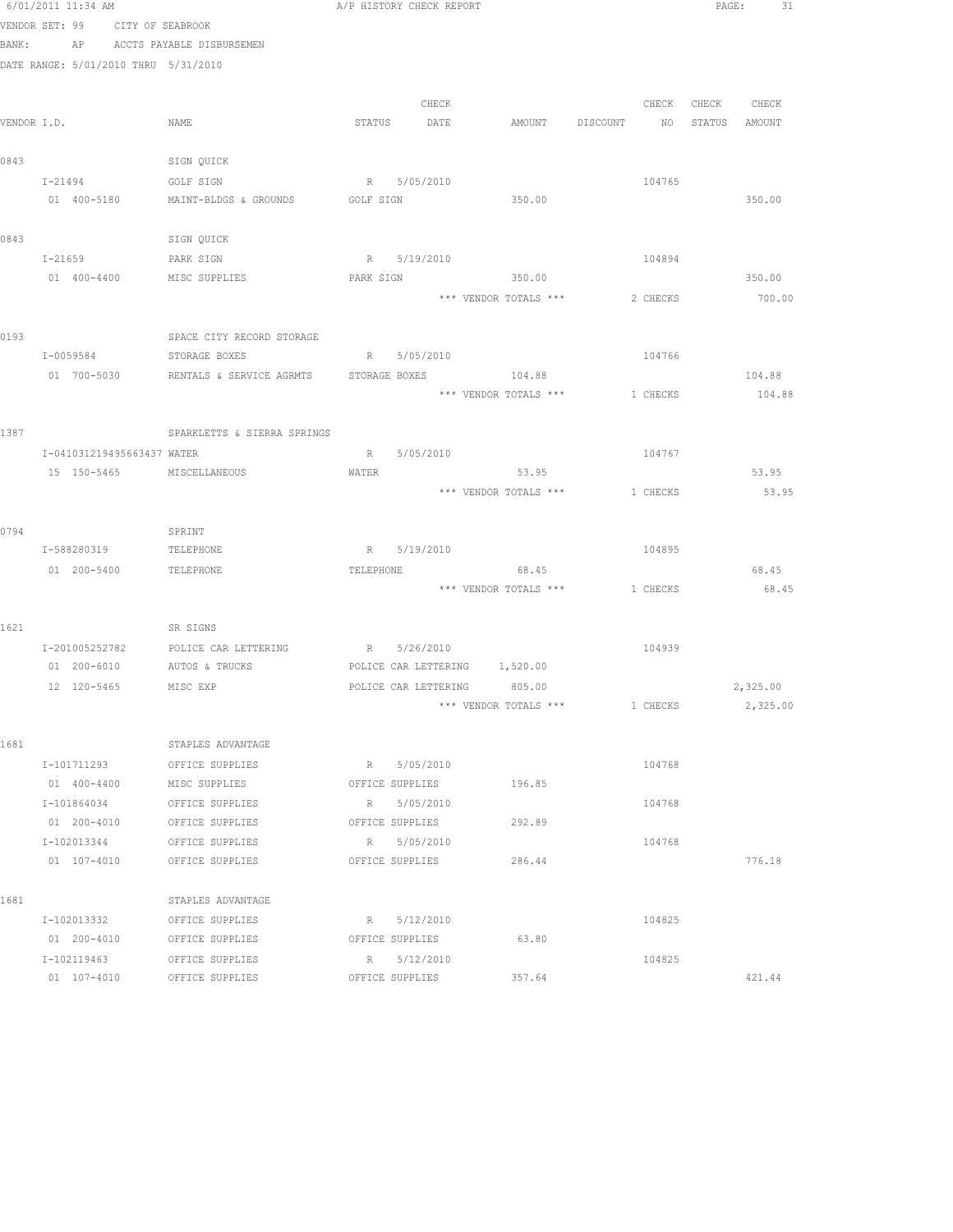| 6/01/2011 11:34 AM |  |                  |  |
|--------------------|--|------------------|--|
| VENDOR SET: 99     |  | CITY OF SEABROOK |  |

BANK: AP ACCTS PAYABLE DISBURSEMEN

DATE RANGE: 5/01/2010 THRU 5/31/2010

|             |                |                                    |                 | CHECK       |                              | CHECK    | CHECK | CHECK    |
|-------------|----------------|------------------------------------|-----------------|-------------|------------------------------|----------|-------|----------|
| VENDOR I.D. |                | NAME                               | STATUS          | DATE        | AMOUNT DISCOUNT NO STATUS    |          |       | AMOUNT   |
| 1681        |                | STAPLES ADVANTAGE                  |                 |             |                              |          |       |          |
|             | I-101963746    | OFFICE SUPPLIES                    |                 | R 5/19/2010 |                              | 104896   |       |          |
|             | 01 400-4400    | MISC SUPPLIES                      | OFFICE SUPPLIES |             | 240.38                       |          |       |          |
|             | I-102085509    | OFFICE SUPPLIES                    |                 | R 5/19/2010 |                              | 104896   |       |          |
|             | 01 400-4400    | MISC SUPPLIES                      | OFFICE SUPPLIES |             | 207.20                       |          |       |          |
|             | I-102166500    | OFFICE SUPPLIES                    |                 | R 5/19/2010 |                              | 104896   |       |          |
|             | 01 200-4010    | OFFICE SUPPLIES                    | OFFICE SUPPLIES |             | 349.91                       |          |       |          |
|             | I-102266522    | OFFICE SUPPLIES                    |                 | R 5/19/2010 |                              | 104896   |       |          |
|             | 01 107-4010    | OFFICE SUPPLIES                    | OFFICE SUPPLIES |             | 71.14                        |          |       | 868.63   |
| 1681        |                | STAPLES ADVANTAGE                  |                 |             |                              |          |       |          |
|             | I-102243063    | OFFICE SUPPLIES                    |                 | R 5/26/2010 |                              | 104940   |       |          |
|             | 01 200-4010    | OFFICE SUPPLIES                    | OFFICE SUPPLIES |             | 9.30                         |          |       |          |
|             | I-102388323    | OFFICE SUPPLIES                    |                 | R 5/26/2010 |                              | 104940   |       |          |
|             | 01 107-4010    | OFFICE SUPPLIES                    | OFFICE SUPPLIES |             | 258.02                       |          |       | 267.32   |
|             |                |                                    |                 |             | *** VENDOR TOTALS ***        | 4 CHECKS |       | 2,333.57 |
|             |                |                                    |                 |             |                              |          |       |          |
| 1843        |                | STRATEGIC GOVERNMENT RESOURCES     |                 |             |                              |          |       |          |
|             | $I-5057$       | TRAINING                           |                 | R 5/05/2010 |                              | 104769   |       |          |
|             | 01 107-5300    | TRAINING & CONFERENCE              | TRAINING        |             | 48.00                        |          |       | 48.00    |
|             |                |                                    |                 |             | *** VENDOR TOTALS ***        | 1 CHECKS |       | 48.00    |
| 0323        |                | SUPER SAVE FOOD STORE              |                 |             |                              |          |       |          |
|             | I-201005122724 | GASOLINE                           |                 | R 5/12/2010 |                              | 104826   |       |          |
|             | 01 107-4050    | BULK PETROLEUM PURCHASES GASOLINE  |                 |             | 15.10                        |          |       | 15.10    |
|             |                |                                    |                 |             |                              |          |       |          |
| 0323        |                | SUPER SAVE FOOD STORE              |                 |             |                              |          |       |          |
|             | I-148249       | GASOLINE                           |                 | R 5/26/2010 |                              | 104941   |       |          |
|             | 01 107-4050    | BULK PETROLEUM PURCHASES GASOLINE  |                 |             | 63.77                        |          |       |          |
|             | 01 200-4005    | SUPPLIES-POLICE OPERATION GASOLINE |                 |             | 2.79                         |          |       | 66.56    |
|             |                |                                    |                 |             | *** VENDOR TOTALS ***        | 2 CHECKS |       | 81.66    |
| 1226        |                | SYNAGRO SOUTHWEST, INC.            |                 |             |                              |          |       |          |
|             | $I - 47082$    | DEWATERING                         |                 | R 5/26/2010 |                              | 104942   |       |          |
|             |                | 20 912-5455 SLUDGE DISPOSAL        | DEWATERING      |             | 9,008.62                     |          |       | 9,008.62 |
|             |                |                                    |                 |             | *** VENDOR TOTALS ***        | 1 CHECKS |       | 9,008.62 |
|             |                |                                    |                 |             |                              |          |       |          |
| 1227        |                | TEKPLAN SOLUTIONS TEXAS            |                 |             |                              |          |       |          |
|             | $I-186$        | CITY AC MAINTENANCE                |                 | E 5/19/2010 |                              | 999999   |       |          |
|             | 01 107-5180    | MAINT-BLDGS & GROUNDS              |                 |             | CITY AC MAINTENANCE 6,006.00 |          |       | 6,006.00 |
|             |                |                                    |                 |             | *** VENDOR TOTALS ***        | 1 CHECKS |       | 6,006.00 |
| 0038        |                | TERMINIX INTERNATIONAL             |                 |             |                              |          |       |          |
|             | I-295000638    | PEST CONTROL                       |                 | R 5/19/2010 |                              | 104897   |       |          |
|             | 01 107-5180    | MAINT-BLDGS & GROUNDS              | PEST CONTROL    |             | 129.00                       |          |       | 129.00   |
|             |                |                                    |                 |             |                              |          |       |          |

 $\mathcal{L}(\mathcal{L}^{\mathcal{L}}_{\mathcal{L}})$  and the set of the set of  $\mathcal{L}^{\mathcal{L}}_{\mathcal{L}}$ 

A/P HISTORY CHECK REPORT PAGE: 32

\*\*\* VENDOR TOTALS \*\*\* 1 CHECKS 129.00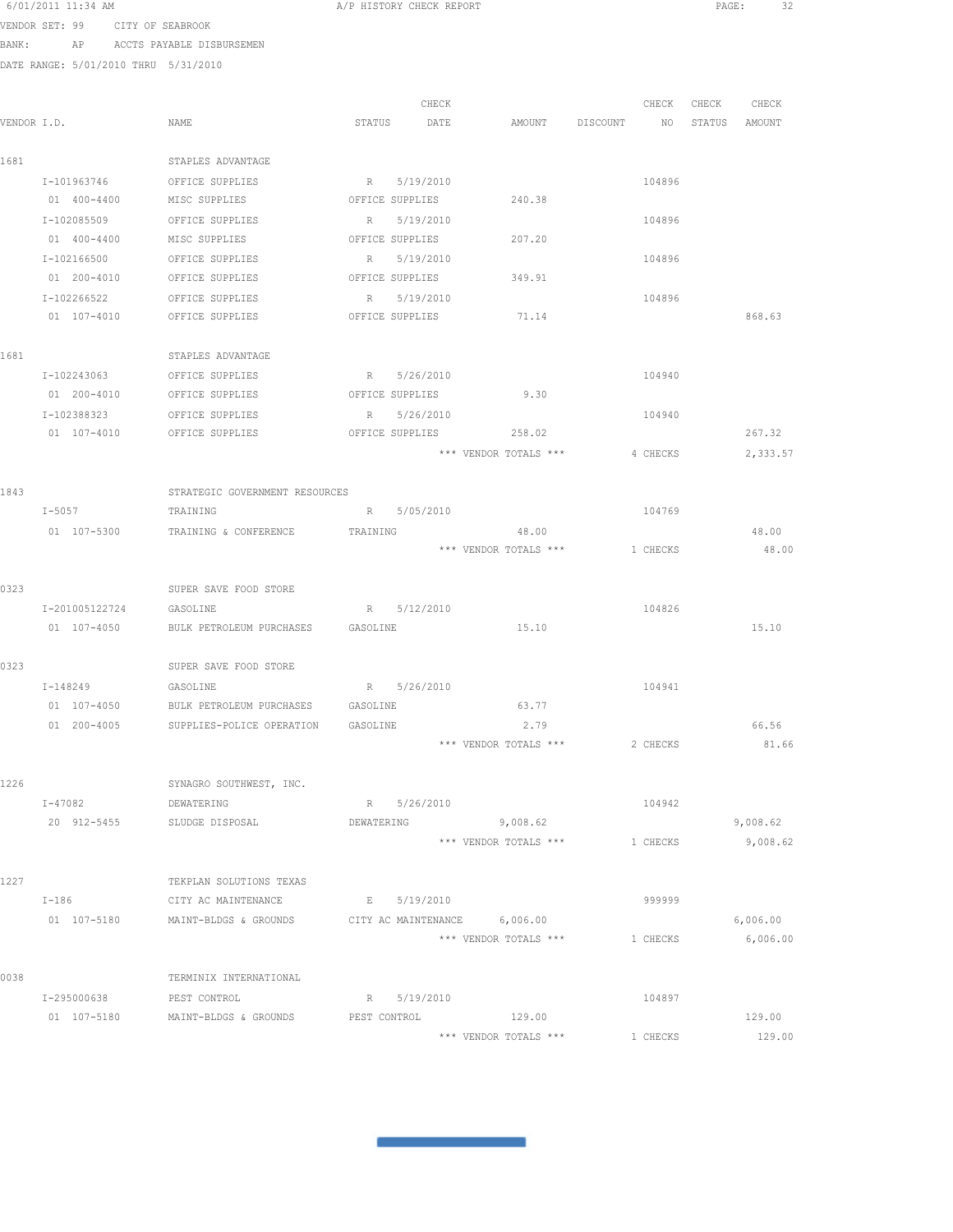|                |    | 6/01/2011 11:34 AM                   |                                  |        | A/P HISTORY CHECK REPORT                     |                       |          |          | PAGE:  | 33         |  |
|----------------|----|--------------------------------------|----------------------------------|--------|----------------------------------------------|-----------------------|----------|----------|--------|------------|--|
| VENDOR SET: 99 |    |                                      | CITY OF SEABROOK                 |        |                                              |                       |          |          |        |            |  |
| BANK:          |    | AP                                   | ACCTS PAYABLE DISBURSEMEN        |        |                                              |                       |          |          |        |            |  |
|                |    | DATE RANGE: 5/01/2010 THRU 5/31/2010 |                                  |        |                                              |                       |          |          |        |            |  |
|                |    |                                      |                                  |        |                                              |                       |          |          |        |            |  |
|                |    |                                      |                                  |        | CHECK                                        |                       |          | CHECK    | CHECK  | CHECK      |  |
| VENDOR I.D.    |    |                                      | NAME                             | STATUS | DATE                                         | AMOUNT                | DISCOUNT | NO       | STATUS | AMOUNT     |  |
|                |    |                                      |                                  |        |                                              |                       |          |          |        |            |  |
| 0793           |    |                                      | TEX CHILD SUPPORT                |        |                                              |                       |          |          |        |            |  |
|                |    | I-CSP201005042660                    |                                  | D      | 5/05/2010                                    |                       |          | 000000   |        |            |  |
|                |    | 01 001-1032                          | OTHER PAYROLL DEDUCTIONS         |        |                                              | 270.00                |          |          |        | 270.00     |  |
|                |    |                                      |                                  |        |                                              |                       |          |          |        |            |  |
| 0793           |    |                                      | TEX CHILD SUPPORT                |        |                                              |                       |          |          |        |            |  |
|                |    | I-CSP201005182741<br>01 001-1032     | OTHER PAYROLL DEDUCTIONS         | D      | 5/18/2010                                    | 270.00                |          | 000000   |        | 270.00     |  |
|                |    |                                      |                                  |        |                                              | *** VENDOR TOTALS *** |          | 2 CHECKS |        | 540.00     |  |
|                |    |                                      |                                  |        |                                              |                       |          |          |        |            |  |
| 0200           |    |                                      | TEXAS MUNICIPAL                  |        |                                              |                       |          |          |        |            |  |
|                |    | I-TMR201005042660                    | CITY & EMPLOYEE PORTIONS         | R      | 5/05/2010                                    |                       |          | 104770   |        |            |  |
|                |    | 01 001-1028                          | RETIREMENT PAYABLE               |        | CITY & EMPLOYEE PORT                         | 13,389.56             |          |          |        |            |  |
|                |    | 01 100-3110                          | RETIREMENT                       |        | CITY & EMPLOYEE PORT                         | 1,326.38              |          |          |        |            |  |
|                |    | 01 102-3110                          | RETIREMENT                       |        | CITY & EMPLOYEE PORT                         | 4,925.72              |          |          |        |            |  |
|                |    | 01 103-3110                          | RETIREMENT                       |        | CITY & EMPLOYEE PORT                         | 689.54                |          |          |        |            |  |
|                |    | 01 106-3110                          | RETIREMENT                       |        | CITY & EMPLOYEE PORT                         | 364.71                |          |          |        |            |  |
|                |    | 01 200-3110                          | RETIREMENT                       |        | CITY & EMPLOYEE PORT                         | 14,176.06             |          |          |        |            |  |
|                |    | 01 210-3110                          | RETIREMENT                       |        | CITY & EMPLOYEE PORT                         | 453.06                |          |          |        |            |  |
|                |    | 01 220-3110                          | RETIREMENT                       |        | CITY & EMPLOYEE PORT                         | 1,053.69              |          |          |        |            |  |
|                |    | 01 400-3110                          | RETIREMENT                       |        | CITY & EMPLOYEE PORT                         | 2,480.59              |          |          |        |            |  |
|                |    | 01 500-3110                          | RETIREMENT                       |        | CITY & EMPLOYEE PORT                         | 3,106.91              |          |          |        |            |  |
|                |    | 01 600-3110                          | RETIREMENT                       |        | CITY & EMPLOYEE PORT                         | 2,376.11              |          |          |        |            |  |
|                |    | 01 700-3110                          | RETIREMENT                       |        | CITY & EMPLOYEE PORT                         | 859.70                |          |          |        |            |  |
|                |    | 20 902-3110                          | RETIREMENT                       |        | CITY & EMPLOYEE PORT                         | 2,741.29              |          |          |        |            |  |
|                |    | 20 905-3110                          | RETIREMENT                       |        | CITY & EMPLOYEE PORT                         | 604.79                |          |          |        |            |  |
|                | 20 | 912-3110                             | RETIREMENT                       |        | CITY & EMPLOYEE PORT                         | 2,153.08              |          |          |        |            |  |
|                | 50 | 501-3110                             | RETIREMENT                       |        | CITY & EMPLOYEE PORT                         | 2,566.87              |          |          |        |            |  |
|                |    | 77 770-3110                          | RETIREMENT                       |        | CITY & EMPLOYEE PORT                         | 98.92                 |          |          |        | 53,366.98  |  |
|                |    |                                      |                                  |        |                                              |                       |          |          |        |            |  |
| 0200           |    | I-TMR201005182741                    | TEXAS MUNICIPAL                  |        |                                              |                       |          |          |        |            |  |
|                |    |                                      | CITY & EMPLOYEE PORTIONS         | R      | 5/19/2010                                    |                       |          | 104898   |        |            |  |
|                |    | 01 001-1028<br>01 100-3110           | RETIREMENT PAYABLE<br>RETIREMENT |        | CITY & EMPLOYEE PORT<br>CITY & EMPLOYEE PORT | 13,579.49<br>1,326.39 |          |          |        |            |  |
|                |    | 01 102-3110                          | RETIREMENT                       |        | CITY & EMPLOYEE PORT                         | 4,925.71              |          |          |        |            |  |
|                |    | 01 103-3110                          | RETIREMENT                       |        | CITY & EMPLOYEE PORT                         | 689.54                |          |          |        |            |  |
|                |    | 01 106-3110                          | RETIREMENT                       |        | CITY & EMPLOYEE PORT                         | 364.71                |          |          |        |            |  |
|                |    | 01 200-3110                          | RETIREMENT                       |        | CITY & EMPLOYEE PORT                         | 14,607.76             |          |          |        |            |  |
|                |    | 01 210-3110                          | RETIREMENT                       |        | CITY & EMPLOYEE PORT                         | 491.06                |          |          |        |            |  |
|                |    | 01 220-3110                          | RETIREMENT                       |        | CITY & EMPLOYEE PORT                         | 1,052.38              |          |          |        |            |  |
|                |    | 01 400-3110                          | RETIREMENT                       |        | CITY & EMPLOYEE PORT                         | 2,334.50              |          |          |        |            |  |
|                |    | 01 500-3110                          | RETIREMENT                       |        | CITY & EMPLOYEE PORT                         | 3,244.37              |          |          |        |            |  |
|                |    | 01 600-3110                          | RETIREMENT                       |        | CITY & EMPLOYEE PORT                         | 2,473.44              |          |          |        |            |  |
|                |    | 01 700-3110                          | RETIREMENT                       |        | CITY & EMPLOYEE PORT                         | 813.34                |          |          |        |            |  |
|                | 20 | $902 - 3110$                         | RETIREMENT                       |        | CITY & EMPLOYEE PORT                         | 2,620.77              |          |          |        |            |  |
|                |    | 20 905-3110                          | RETIREMENT                       |        | CITY & EMPLOYEE PORT                         | 604.79                |          |          |        |            |  |
|                |    | 20 912-3110                          | RETIREMENT                       |        | CITY & EMPLOYEE PORT                         | 2,312.24              |          |          |        |            |  |
|                |    | 50 501-3110                          | RETIREMENT                       |        | CITY & EMPLOYEE PORT                         | 2,660.17              |          |          |        |            |  |
|                |    | 77 770-3110                          | RETIREMENT                       |        | CITY & EMPLOYEE PORT                         | 23.32                 |          |          |        | 54,123.98  |  |
|                |    |                                      |                                  |        |                                              | *** VENDOR TOTALS *** |          | 2 CHECKS |        | 107,490.96 |  |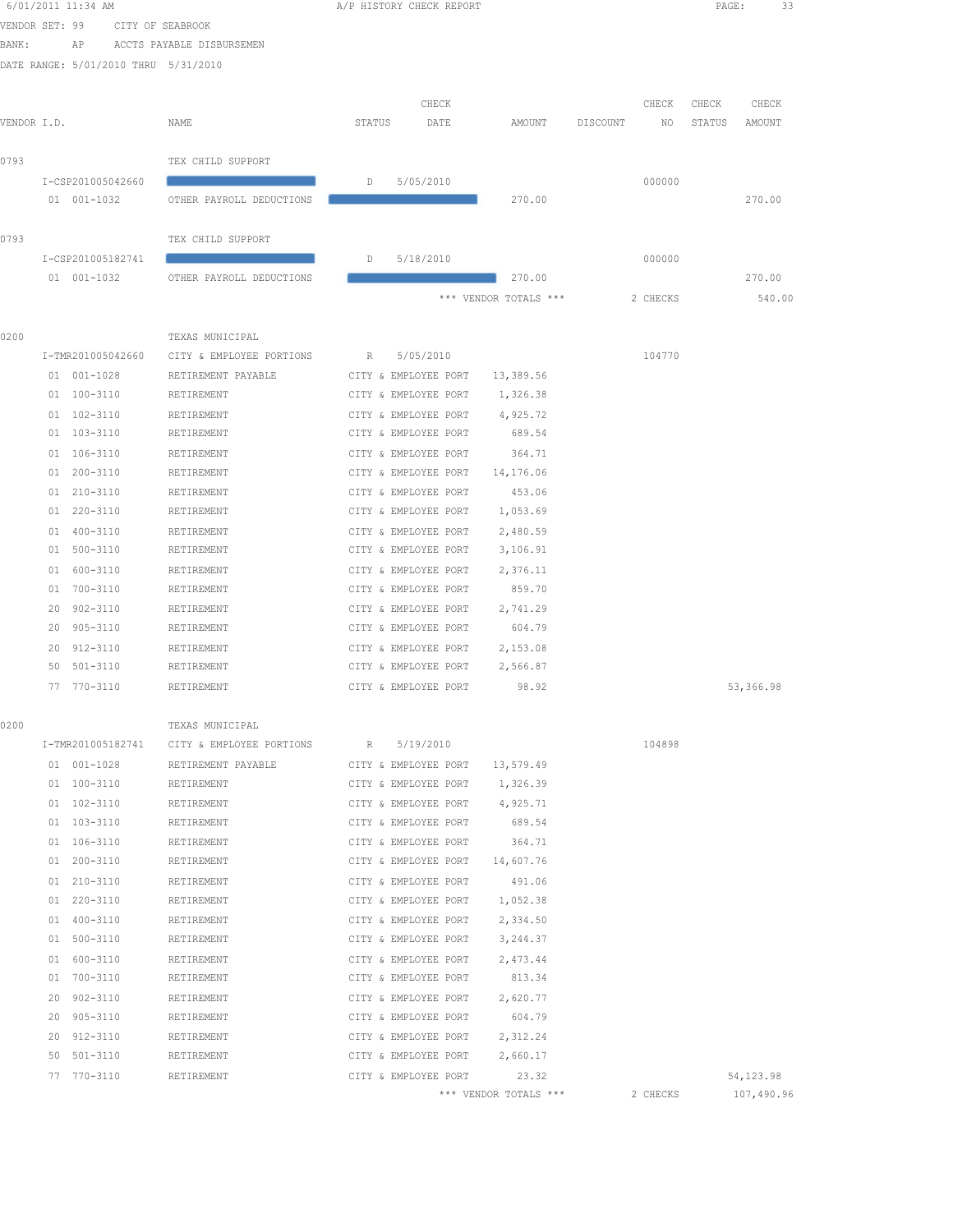|             | 6/01/2011 11:34 AM                   |                                                               | A/P HISTORY CHECK REPORT      |                       |                                | 34<br>PAGE:      |
|-------------|--------------------------------------|---------------------------------------------------------------|-------------------------------|-----------------------|--------------------------------|------------------|
|             | VENDOR SET: 99 CITY OF SEABROOK      |                                                               |                               |                       |                                |                  |
| BANK:       |                                      | AP ACCTS PAYABLE DISBURSEMEN                                  |                               |                       |                                |                  |
|             | DATE RANGE: 5/01/2010 THRU 5/31/2010 |                                                               |                               |                       |                                |                  |
|             |                                      |                                                               |                               |                       |                                |                  |
|             |                                      |                                                               | CHECK                         |                       | CHECK                          | CHECK<br>CHECK   |
| VENDOR I.D. |                                      | NAME                                                          | STATUS DATE                   | AMOUNT DISCOUNT       | NO <sub>1</sub>                | STATUS<br>AMOUNT |
|             |                                      |                                                               |                               |                       |                                |                  |
| 0923        |                                      | TEXAS OUTHOUSE INC                                            |                               |                       |                                |                  |
|             | $I - 106490$                         | PORTA CAN RENTAL                                              | R 5/05/2010                   |                       | 104772                         |                  |
|             |                                      | 01 400-5030 RENTALS & SERVICE AGRMTS PORTA CAN RENTAL         |                               | 98.51                 |                                |                  |
|             | $I-106805$                           | PORTA CAN RENTAL                                              | 5/05/2010<br>R                |                       | 104772                         |                  |
|             | 01 400-5030                          | RENTALS & SERVICE AGRMTS PORTA CAN RENTAL                     |                               | 132.07                |                                |                  |
|             | I-106806<br>01 400-5030              | PORTA CAN RENTAL<br>RENTALS & SERVICE AGRMTS PORTA CAN RENTAL | 5/05/2010<br>$R_{\perp}$      | 132.07                | 104772                         | 362.65           |
|             |                                      |                                                               |                               | *** VENDOR TOTALS *** | 1 CHECKS                       | 362.65           |
|             |                                      |                                                               |                               |                       |                                |                  |
| 1603        |                                      | THE ARTS ALLIANCE CENTER                                      |                               |                       |                                |                  |
|             | I-201005112699                       | ARTS FESTIVAL                                                 | R 5/12/2010                   |                       | 104827                         |                  |
|             |                                      | 15 150-5010 ADVERTISING                                       | ARTS FESTIVAL 3,000.00        |                       |                                | 3,000.00         |
|             |                                      |                                                               |                               |                       | *** VENDOR TOTALS *** 1 CHECKS | 3,000.00         |
|             |                                      |                                                               |                               |                       |                                |                  |
| 0160        |                                      | TML INTERGOV'L RISK POOL                                      |                               |                       |                                |                  |
|             | I-201005052689                       | MAR10 REIMB DEDUCT 06FY R 5/05/2010                           |                               |                       | 104773                         |                  |
|             | 01 107-5330                          | INSURANCE-MISC                                                | MAR10 REIMB DEDUCT 0 4,704.70 |                       |                                | 4,704.70         |
|             |                                      |                                                               |                               | *** VENDOR TOTALS *** | 1 CHECKS                       | 4,704.70         |
|             |                                      |                                                               |                               |                       |                                |                  |
| 1618        |                                      | TML INTERGOVERNMENTAL                                         |                               |                       |                                |                  |
|             | I-0000368971                         | PREMIUMS                                                      | R 5/05/2010                   |                       | 104774                         |                  |
|             | 01 001-1029                          | MEDICAL INSURANCE PAYABLE                                     | PREMIUMS                      | 9,099.40              |                                |                  |
|             | 01 001-1036                          | DENTAL INSURANCE PAYABLE                                      | PREMIUMS                      | 1,355.68              |                                |                  |
|             | 01 100-3120                          | HOSPITALIZATION                                               | PREMIUMS                      | 1,393.62              |                                |                  |
|             | $01 102 - 3120$                      | HOSPITALIZATION                                               | PREMIUMS                      | 4,545.25              |                                |                  |
|             | 01 106-3120                          | HOSPITALIZATION                                               | PREMIUMS                      | 343.91                |                                |                  |
|             | 01 103-3120                          | HOSPITALIZATION                                               | PREMIUMS                      | 935.66                |                                |                  |
|             | 01 102-3020                          | EDC HOSPITALIZATION                                           | PREMIUMS                      | 935.66                |                                |                  |
|             | 01 200-3120                          | HOSPITALIZATION                                               | PREMIUMS                      | 16,925.56             |                                |                  |
|             | 501-3120<br>50                       | HOSPITALIZATION                                               | PREMIUMS                      | 2,457.97              |                                |                  |
|             | 220-3120<br>01                       | HOSPITALIZATION                                               | PREMIUMS                      | 1,240.21              |                                |                  |
|             | 01 210-3120                          | HOSPITALIZATION                                               | PREMIUMS                      | 646.25                |                                |                  |
|             | 01 400-3120                          | HOSPITALIZATION                                               | PREMIUMS                      | 3,576.20              |                                |                  |
|             | 01 500-3120                          | HOSPITALIZATION                                               | PREMIUMS                      | 3,354.78              |                                |                  |
|             | 600-3120<br>01<br>700-3120<br>01     | HOSPITALIZATION<br>HOSPITALIZATION                            | PREMIUMS<br>PREMIUMS          | 3,746.30              |                                |                  |
|             | 902-3120<br>20                       | HOSPITALIZATION                                               | PREMIUMS                      | 1,240.21<br>3,761.04  |                                |                  |
|             | 905-3120<br>20                       | HOSPITALIZATION                                               | PREMIUMS                      | 467.54                |                                |                  |
|             | 20 912-3120                          | HOSPITALIZATION                                               | PREMIUMS                      | 2,505.04              |                                | 58,530.28        |
|             |                                      |                                                               |                               | *** VENDOR TOTALS *** | 1 CHECKS                       | 58,530.28        |
|             |                                      |                                                               |                               |                       |                                |                  |
| 0748        |                                      | TX CHILD SUPPORT DISBURSE                                     |                               |                       |                                |                  |
|             | I-CS4201005042660                    |                                                               | 5/05/2010<br>D                |                       | 000000                         |                  |
|             | 01 001-1032                          | OTHER PAYROLL DEDUCTIONS                                      |                               | 219.23                |                                |                  |
|             | I-HCV201005042660                    |                                                               | D<br>5/05/2010                |                       | 000000                         |                  |
|             | 01 001-1032                          | OTHER PAYROLL DEDUCTIONS                                      |                               | 215.08                |                                | 434.31           |
|             |                                      |                                                               |                               |                       |                                |                  |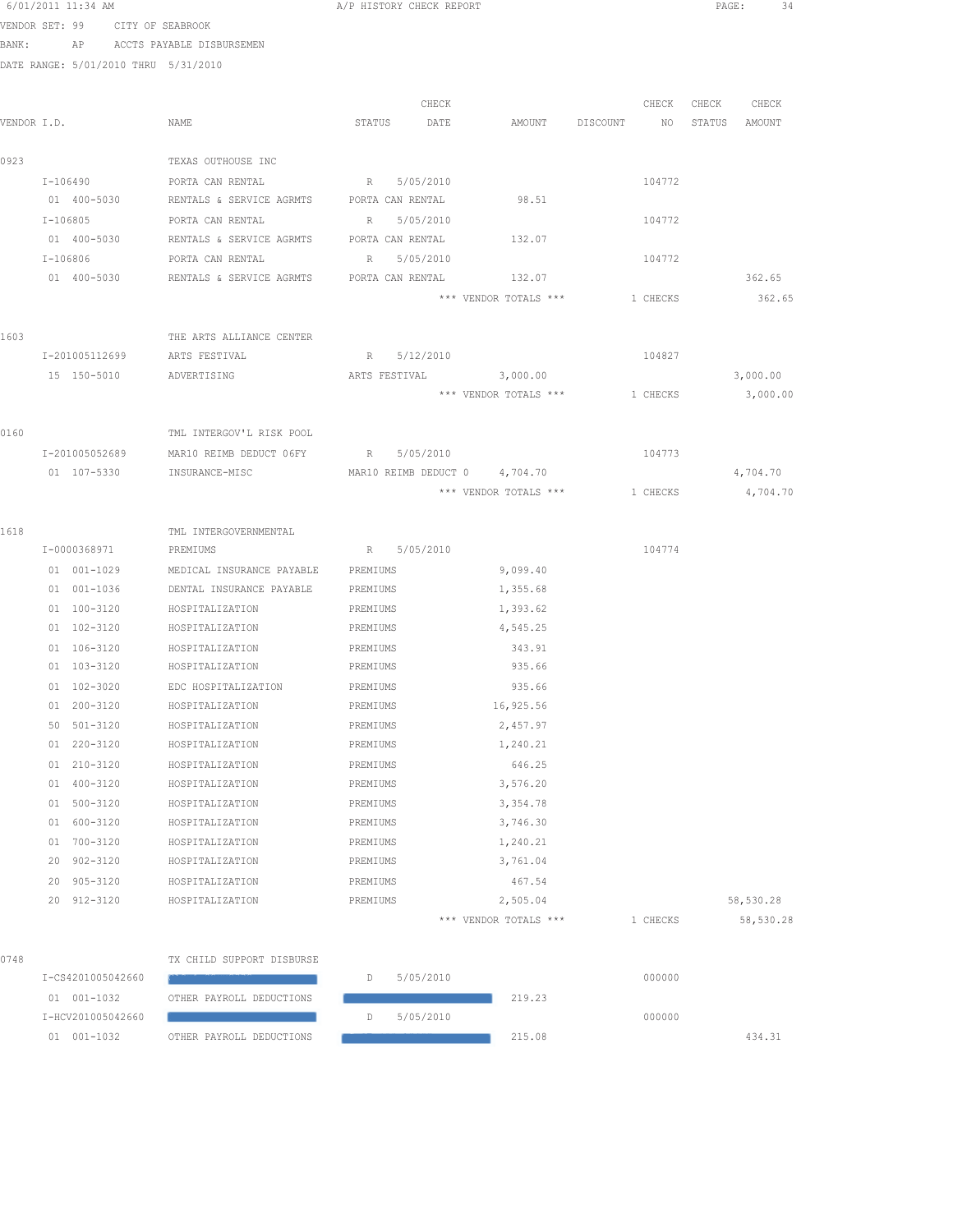|       | 6/01/2011 11:34 AM                   |                                                                                                                       | A/P HISTORY CHECK REPORT |                                 |                | PAGE:            | 35     |
|-------|--------------------------------------|-----------------------------------------------------------------------------------------------------------------------|--------------------------|---------------------------------|----------------|------------------|--------|
|       | VENDOR SET: 99                       | CITY OF SEABROOK                                                                                                      |                          |                                 |                |                  |        |
| BANK: | AP                                   | ACCTS PAYABLE DISBURSEMEN                                                                                             |                          |                                 |                |                  |        |
|       | DATE RANGE: 5/01/2010 THRU 5/31/2010 |                                                                                                                       |                          |                                 |                |                  |        |
|       |                                      |                                                                                                                       |                          |                                 |                |                  |        |
|       |                                      |                                                                                                                       | CHECK                    |                                 | CHECK          | CHECK            | CHECK  |
|       | VENDOR I.D.                          | NAME                                                                                                                  | STATUS<br>DATE           | AMOUNT                          | DISCOUNT<br>NO | STATUS<br>AMOUNT |        |
| 0748  |                                      | TX CHILD SUPPORT DISBURSE                                                                                             |                          |                                 |                |                  |        |
|       | I-CS4201005182741                    |                                                                                                                       | 5/18/2010<br>D           |                                 | 000000         |                  |        |
|       | 01 001-1032                          | OTHER PAYROLL DEDUCTIONS                                                                                              |                          | 219.23                          |                |                  |        |
|       | I-HCV201005182741                    |                                                                                                                       | 5/18/2010<br>D           |                                 | 000000         |                  |        |
|       | 01 001-1032                          | OTHER PAYROLL DEDUCTIONS                                                                                              |                          | 215.08                          |                | 434.31           |        |
|       |                                      |                                                                                                                       |                          | *** VENDOR TOTALS ***           | 2 CHECKS       |                  | 868.62 |
|       |                                      |                                                                                                                       |                          |                                 |                |                  |        |
| 1628  |                                      | TX CHILD SUPPORT DISBURSEMENT                                                                                         |                          |                                 |                |                  |        |
|       | I-CS2201005042660                    |                                                                                                                       | 5/05/2010<br>D           |                                 | 000000         |                  |        |
|       | 01 001-1032                          | OTHER PAYROLL DEDUCTIONS                                                                                              |                          | 293.06                          |                | 293.06           |        |
|       |                                      |                                                                                                                       |                          |                                 |                |                  |        |
| 1628  |                                      | TX CHILD SUPPORT DISBURSEMENT                                                                                         |                          |                                 |                |                  |        |
|       | I-CS2201005182741                    | <b>Contract Contract Contract Contract Contract Contract Contract Contract Contract Contract Contract Contract Co</b> | 5/18/2010<br>D           |                                 | 000000         |                  |        |
|       | 01 001-1032                          | OTHER PAYROLL DEDUCTIONS                                                                                              |                          | 293.06<br>*** VENDOR TOTALS *** | 2 CHECKS       | 293.06           | 586.12 |
|       |                                      |                                                                                                                       |                          |                                 |                |                  |        |
| 0217  |                                      | TX MUNICIPAL POLICE ASSN                                                                                              |                          |                                 |                |                  |        |
|       | I-TPA201005042660                    | EMPLOYEE DEDUCTIONS                                                                                                   | 5/05/2010<br>R           |                                 | 104776         |                  |        |
|       | 01 001-1032                          | OTHER PAYROLL DEDUCTIONS                                                                                              | EMPLOYEE DEDUCTIONS      | 413.44                          |                | 413.44           |        |
|       |                                      |                                                                                                                       |                          |                                 |                |                  |        |
| 0217  |                                      | TX MUNICIPAL POLICE ASSN                                                                                              |                          |                                 |                |                  |        |
|       | I-TPA201005182741                    | EMPLOYEE DEDUCTIONS                                                                                                   | R 5/19/2010              |                                 | 104902         |                  |        |
|       | 01 001-1032                          | OTHER PAYROLL DEDUCTIONS                                                                                              | EMPLOYEE DEDUCTIONS      | 413.44                          |                | 413.44           |        |
|       |                                      |                                                                                                                       |                          | *** VENDOR TOTALS ***           | 2 CHECKS       |                  | 826.88 |
|       |                                      |                                                                                                                       |                          |                                 |                |                  |        |
| 1426  |                                      | TYLER TECHNOLOGIES - INCODE DI                                                                                        |                          |                                 |                |                  |        |
|       | I-164208                             | UTILITY MONTHLY FEES                                                                                                  | R 5/05/2010              |                                 | 104777         | 190.00           |        |
|       | 20 905-5030                          | RENTALS & SERVICE AGRMTS UTILITY MONTHLY FEES 190.00                                                                  |                          |                                 |                |                  |        |
| 1426  |                                      | TYLER TECHNOLOGIES - INCODE DI                                                                                        |                          |                                 |                |                  |        |
|       | I-164209                             | COURT MONTHLY FEES                                                                                                    | R 5/05/2010              |                                 | 104778         |                  |        |
|       | 01 700-5030                          |                                                                                                                       |                          | 150.00                          |                | 150.00           |        |
|       |                                      |                                                                                                                       |                          |                                 |                |                  |        |
| 1426  |                                      | TYLER TECHNOLOGIES - INCODE DI                                                                                        |                          |                                 |                |                  |        |
|       | I-164768                             | ANNUAL MAINTENANCE                                                                                                    | R 5/05/2010              |                                 | 104779         |                  |        |
|       |                                      | 01 107-5030 RENTALS & SERVICE AGRMTS ANNUAL MAINTENANCE 16,236.00                                                     |                          |                                 |                | 16,236.00        |        |
|       |                                      |                                                                                                                       |                          | *** VENDOR TOTALS ***           | 3 CHECKS       | 16,576.00        |        |
|       |                                      |                                                                                                                       |                          |                                 |                |                  |        |
| 0846  |                                      | UNITED RENTALS, INC.                                                                                                  |                          |                                 |                |                  |        |
|       | I-86181963001                        | SOD CUTTER RENTAL                                                                                                     | R 5/05/2010              |                                 | 104780         | 288.36           |        |
|       | 01 400-5030                          | RENTALS & SERVICE AGRMTS SOD CUTTER RENTAL                                                                            |                          | 288.36                          |                |                  |        |
| 0846  |                                      | UNITED RENTALS, INC.                                                                                                  |                          |                                 |                |                  |        |
|       | I-87284790001                        | CONCRETE                                                                                                              | R 5/12/2010              |                                 | 104829         |                  |        |
|       | 01 500-5030                          | RENTALS & SERVICE AGRMTS CONCRETE                                                                                     |                          | 134.01                          |                |                  | 134.01 |
|       |                                      |                                                                                                                       |                          | *** VENDOR TOTALS ***           | 2 CHECKS       |                  | 422.37 |
|       |                                      |                                                                                                                       |                          |                                 |                |                  |        |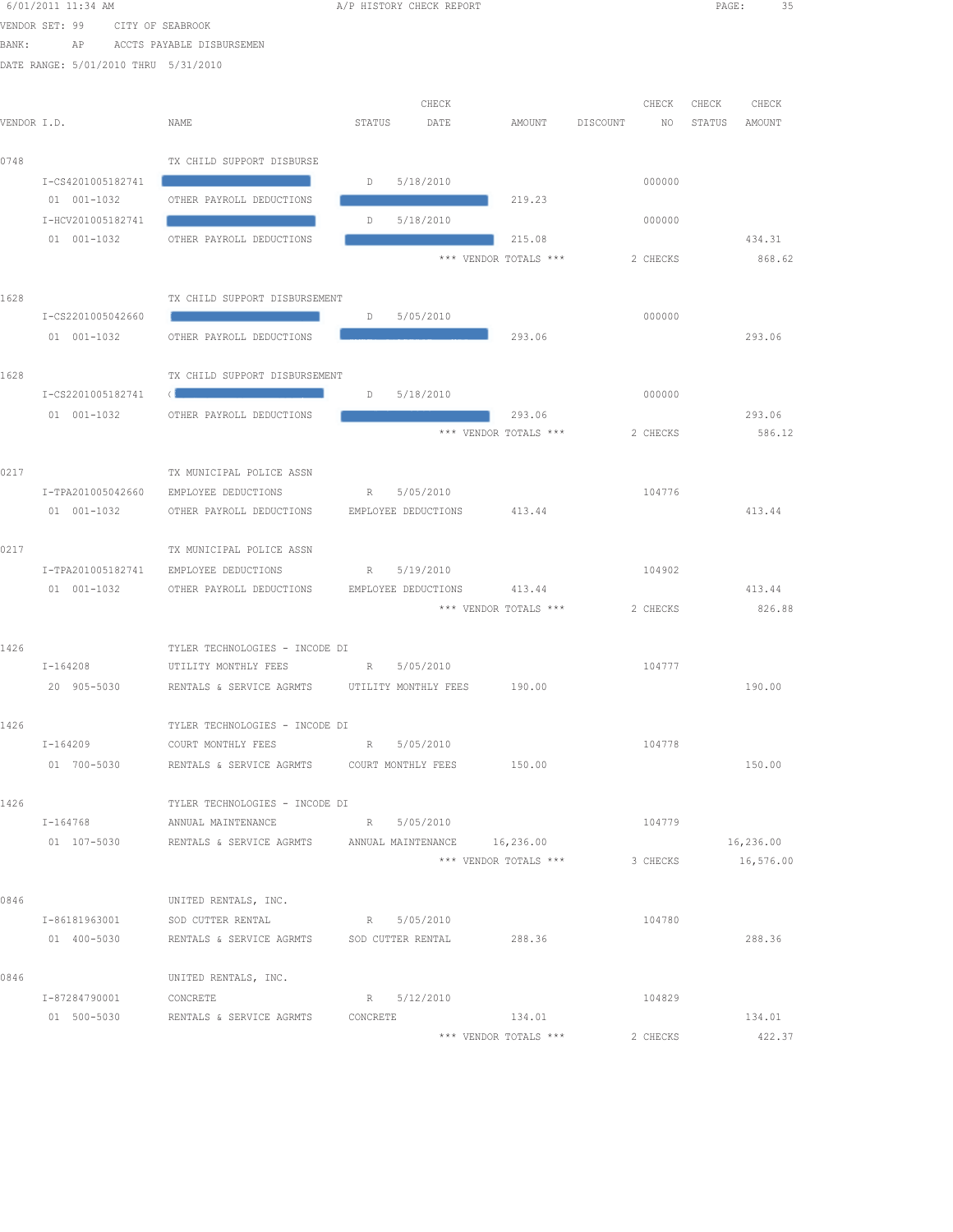| 6/01/2011 11:34 AM |  |  |
|--------------------|--|--|
|--------------------|--|--|

A/P HISTORY CHECK REPORT PAGE: 36

VENDOR SET: 99 CITY OF SEABROOK

BANK: AP ACCTS PAYABLE DISBURSEMEN

DATE RANGE: 5/01/2010 THRU 5/31/2010

|             |                        |                                                                                                                                                                                                                                      |                      | CHECK     |                       |          | CHECK    | CHECK  | CHECK    |
|-------------|------------------------|--------------------------------------------------------------------------------------------------------------------------------------------------------------------------------------------------------------------------------------|----------------------|-----------|-----------------------|----------|----------|--------|----------|
| VENDOR I.D. |                        | NAME                                                                                                                                                                                                                                 | STATUS               | DATE      | AMOUNT                | DISCOUNT | NO       | STATUS | AMOUNT   |
| 0207        |                        | UNUM LIFE INS                                                                                                                                                                                                                        |                      |           |                       |          |          |        |          |
|             | I-201005142727         | BINDER CHECK LONG TERM CARE                                                                                                                                                                                                          | R                    | 5/14/2010 |                       |          | 104836   |        |          |
|             | 01 100-3120            | HOSPITALIZATION                                                                                                                                                                                                                      | BINDER CHECK LONG TE |           | 57.60                 |          |          |        |          |
|             | 01 102-3120            | HOSPITALIZATION                                                                                                                                                                                                                      | BINDER CHECK LONG TE |           | 67.50                 |          |          |        |          |
|             | 01 106-3120            | HOSPITALIZATION                                                                                                                                                                                                                      | BINDER CHECK LONG TE |           | 3.50                  |          |          |        |          |
|             | 01 102-3020            | EDC HOSPITALIZATION                                                                                                                                                                                                                  | BINDER CHECK LONG TE |           | 2.80                  |          |          |        |          |
|             | 01 103-3120            | HOSPITALIZATION                                                                                                                                                                                                                      | BINDER CHECK LONG TE |           | 4.30                  |          |          |        |          |
|             | 01 200-3120            | HOSPITALIZATION                                                                                                                                                                                                                      | BINDER CHECK LONG TE |           | 204.70                |          |          |        |          |
|             | 01 210-3120            | HOSPITALIZATION                                                                                                                                                                                                                      | BINDER CHECK LONG TE |           | 3.40                  |          |          |        |          |
|             | 01 400-3120            | HOSPITALIZATION                                                                                                                                                                                                                      | BINDER CHECK LONG TE |           | 31.30                 |          |          |        |          |
|             | 01 500-3120            | HOSPITALIZATION                                                                                                                                                                                                                      | BINDER CHECK LONG TE |           | 51.20                 |          |          |        |          |
|             | 01 600-3120            | HOSPITALIZATION                                                                                                                                                                                                                      | BINDER CHECK LONG TE |           | 32.80                 |          |          |        |          |
|             | 01 700-3120            | HOSPITALIZATION                                                                                                                                                                                                                      | BINDER CHECK LONG TE |           | 14.20                 |          |          |        |          |
|             | 20 902-3120            | HOSPITALIZATION                                                                                                                                                                                                                      | BINDER CHECK LONG TE |           | 30.00                 |          |          |        |          |
|             | 20 905-3120            | HOSPITALIZATION                                                                                                                                                                                                                      | BINDER CHECK LONG TE |           | 8.70                  |          |          |        |          |
|             | 20 912-3120            | HOSPITALIZATION                                                                                                                                                                                                                      | BINDER CHECK LONG TE |           | 28.10                 |          |          |        | 540.10   |
| 0207        |                        | UNUM LIFE INS                                                                                                                                                                                                                        |                      |           |                       |          |          |        |          |
|             | I-201005252784         | PREMIUM                                                                                                                                                                                                                              | R 5/26/2010          |           |                       |          | 104943   |        |          |
|             | 01 001-1033            | UNIM INSURANCE DEDUCTS                                                                                                                                                                                                               | PREMIUM              |           | 608.69                |          |          |        | 608.69   |
|             |                        |                                                                                                                                                                                                                                      |                      |           | *** VENDOR TOTALS *** |          | 2 CHECKS |        | 1,148.79 |
|             |                        |                                                                                                                                                                                                                                      |                      |           |                       |          |          |        |          |
| 1323        |                        | UPS                                                                                                                                                                                                                                  |                      |           |                       |          |          |        |          |
|             | I-0000R83F42170        | FREIGHT                                                                                                                                                                                                                              | R 5/12/2010          |           |                       |          | 104830   |        |          |
|             | 01 200-4011            | POSTAGE                                                                                                                                                                                                                              | FREIGHT              |           | 17.90                 |          |          |        |          |
|             | I-0000R83F42180        | FREIGHT                                                                                                                                                                                                                              | R                    | 5/12/2010 |                       |          | 104830   |        |          |
|             | 01 200-4011            | POSTAGE                                                                                                                                                                                                                              | FREIGHT              |           | 45.09                 |          |          |        | 62.99    |
|             |                        |                                                                                                                                                                                                                                      |                      |           |                       |          |          |        |          |
| 1323        |                        | UPS                                                                                                                                                                                                                                  |                      |           |                       |          |          |        |          |
|             | I-0000R83F42190        | FREIGHT                                                                                                                                                                                                                              | R                    | 5/26/2010 |                       |          | 104944   |        |          |
|             | 01 200-4011            | POSTAGE                                                                                                                                                                                                                              | FREIGHT              |           | 15.38                 |          |          |        | 15.38    |
|             |                        |                                                                                                                                                                                                                                      |                      |           | *** VENDOR TOTALS *** |          | 2 CHECKS |        | 78.37    |
|             |                        |                                                                                                                                                                                                                                      |                      |           |                       |          |          |        |          |
| 1590        |                        | UNITED STATES TREASURY                                                                                                                                                                                                               |                      |           |                       |          |          |        |          |
|             |                        |                                                                                                                                                                                                                                      |                      |           |                       |          | 104781   |        |          |
|             |                        | 01 001-1032 OTHER PAYROLL DEDUCTIONS                                                                                                                                                                                                 |                      |           | 50.00                 |          |          |        | 50.00    |
| 1590        |                        | UNITED STATES TREASURY                                                                                                                                                                                                               |                      |           |                       |          |          |        |          |
|             | I-IRS201005182741      | <u>and the second second state of the second second second second second second second second second second second second second second second second second second second second second second second second second second seco</u> |                      |           |                       |          | 104903   |        |          |
|             |                        | 01 001-1032 OTHER PAYROLL DEDUCTIONS                                                                                                                                                                                                 |                      |           | 50.00                 |          |          |        | 50.00    |
|             |                        |                                                                                                                                                                                                                                      |                      |           | *** VENDOR TOTALS *** |          | 2 CHECKS |        | 100.00   |
|             |                        |                                                                                                                                                                                                                                      |                      |           |                       |          |          |        |          |
| 0776        |                        | USA BLUEBOOK C# 312524                                                                                                                                                                                                               |                      |           |                       |          |          |        |          |
|             | I-130425 FILTER FUNNEL |                                                                                                                                                                                                                                      | R 5/12/2010          |           |                       |          | 104831   |        |          |
|             |                        | 20 912-5120 MAINT-SEWER SYSTEM MINOR FILTER FUNNEL 210.76                                                                                                                                                                            |                      |           |                       |          |          |        | 210.76   |
|             |                        |                                                                                                                                                                                                                                      |                      |           | *** VENDOR TOTALS *** |          | 1 CHECKS |        | 210.76   |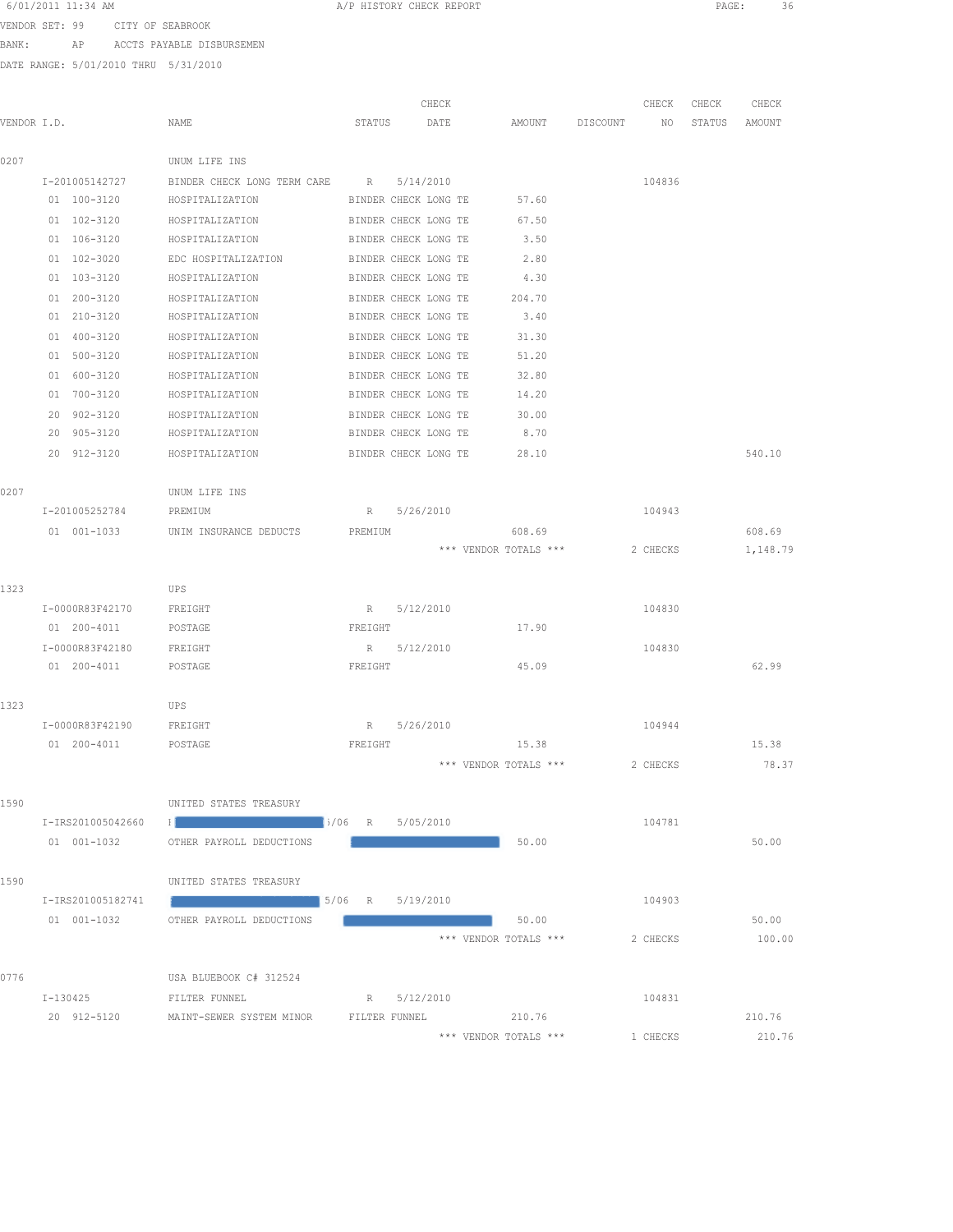|                | 0/UI/ZUII 11:34 AM         |                                      | A/F HISTORY CHECK REFORT |             |                       |          |          | PAGE:  | - 31     |  |
|----------------|----------------------------|--------------------------------------|--------------------------|-------------|-----------------------|----------|----------|--------|----------|--|
| VENDOR SET: 99 |                            | CITY OF SEABROOK                     |                          |             |                       |          |          |        |          |  |
| BANK:          |                            | AP ACCTS PAYABLE DISBURSEMEN         |                          |             |                       |          |          |        |          |  |
|                |                            | DATE RANGE: 5/01/2010 THRU 5/31/2010 |                          |             |                       |          |          |        |          |  |
|                |                            |                                      |                          |             |                       |          |          |        |          |  |
|                |                            |                                      |                          | CHECK       |                       |          | CHECK    | CHECK  | CHECK    |  |
| VENDOR I.D.    |                            | NAME                                 | STATUS                   | DATE        | AMOUNT                | DISCOUNT | NO       | STATUS | AMOUNT   |  |
| 1574           |                            | USA MOBILITY                         |                          |             |                       |          |          |        |          |  |
|                | I-T7884838D                | TELEPHONE                            |                          | R 5/12/2010 |                       |          | 104832   |        |          |  |
|                | 01 210-5400                | TELEPHONE                            | TELEPHONE                |             | 17.05                 |          |          |        | 17.05    |  |
|                |                            |                                      |                          |             | *** VENDOR TOTALS *** |          | 1 CHECKS |        | 17.05    |  |
|                |                            |                                      |                          |             |                       |          |          |        |          |  |
| 0919           |                            | VERIZON WIRELESS                     |                          |             |                       |          |          |        |          |  |
|                | I-6412530587               | TELEPHONE                            |                          | R 5/05/2010 |                       |          | 104782   |        |          |  |
|                | 01 200-5400                | TELEPHONE                            | TELEPHONE                |             | 446.19                |          |          |        |          |  |
|                | 50 501-5400                | TELEPHONES                           | TELEPHONE                |             | 148.73                |          |          |        |          |  |
|                | 01 220-5400                | TELEPHONE                            | TELEPHONE                |             | 148.73                |          |          |        | 743.65   |  |
|                |                            |                                      |                          |             |                       |          |          |        |          |  |
| 0919           |                            | VERIZON WIRELESS                     |                          |             |                       |          |          |        |          |  |
|                | I-6415432467               | TELEPHONE                            |                          | R 5/12/2010 |                       |          | 104833   |        |          |  |
|                | 01 200-5400                | TELEPHONE                            | TELEPHONE                |             | 773.84                |          |          |        | 773.84   |  |
| 0919           |                            | VERIZON WIRELESS                     |                          |             |                       |          |          |        |          |  |
|                | I-6419017971               | TELEPHONE                            |                          | R 5/12/2010 |                       |          | 104834   |        |          |  |
|                | 79 790-5115                | MAINT-OFFICE EQUIPMENT TELEPHONE     |                          |             | 40.99                 |          |          |        | 40.99    |  |
|                |                            |                                      |                          |             |                       |          |          |        |          |  |
| 0919           |                            | VERIZON WIRELESS                     |                          |             |                       |          |          |        |          |  |
|                | I-6419017970               | TELEPHONE                            |                          | R 5/19/2010 |                       |          | 104904   |        |          |  |
|                | 01 220-5400                | TELEPHONE                            | TELEPHONE                |             | 147.57                |          |          |        | 147.57   |  |
|                |                            |                                      |                          |             | *** VENDOR TOTALS *** |          | 4 CHECKS |        | 1,706.05 |  |
|                |                            |                                      |                          |             |                       |          |          |        |          |  |
| 0031           |                            | WACHOVIA BANK                        |                          |             |                       |          |          |        |          |  |
|                | I-T3 201005042660          | FICA TAXES                           |                          | D 5/05/2010 |                       |          | 000000   |        |          |  |
|                | 01 001-1025                | FICA TAX PAYABLE                     | FICA TAXES               |             | 11,689.72             |          |          |        |          |  |
|                | 01 100-3100                | FICA TAXES                           | FICA TAXES               |             | 387.62                |          |          |        |          |  |
|                | $01 102 - 3100$            | FICA TAXES                           | FICA TAXES               |             | 1,399.10              |          |          |        |          |  |
|                | 01 103-3100<br>01 106-3100 | FICA TAXES<br>FICA TAXES             | FICA TAXES<br>FICA TAXES |             | 189.51<br>106.72      |          |          |        |          |  |
|                | 01 200-3100                | FICA TAXES                           | FICA TAXES               |             | 4,080.04              |          |          |        |          |  |
|                | 01 210-3100                | PAYROLL TAX                          | FICA TAXES               |             | 127.87                |          |          |        |          |  |
|                | 01 220-3100                | FICA TAXES                           | FICA TAXES               |             | 309.31                |          |          |        |          |  |
|                | 01 400-3100                | FICA TAXES                           | FICA TAXES               |             | 785.43                |          |          |        |          |  |
|                | 01 500-3100                | PAYROLL TAX                          | FICA TAXES               |             | 897.51                |          |          |        |          |  |
|                | 01 600-3100                | PAYROLL TAX                          | FICA TAXES               |             | 667.29                |          |          |        |          |  |
|                | 01 700-3100                | FICA TAXES                           | FICA TAXES               |             | 408.09                |          |          |        |          |  |
|                | 20 902-3100                | FICA TAXES                           | FICA TAXES               |             | 774.02                |          |          |        |          |  |
|                | 20 905-3100                | FICA TAXES                           | FICA TAXES               |             | 172.08                |          |          |        |          |  |
|                | 20 912-3100                | FICA TAXES                           | FICA TAXES               |             | 610.80                |          |          |        |          |  |
|                | 50 501-3100                | FICA TAXES                           | FICA TAXES               |             | 744.99                |          |          |        |          |  |
|                | 77 770-3100                | ${\tt FICA}$                         | FICA TAXES               |             | 29.34                 |          |          |        |          |  |
|                | I-T4 201005042660          | MEDICARE WH                          | D 5/05/2010              |             |                       |          | 000000   |        |          |  |
|                | 01 001-1025                | FICA TAX PAYABLE                     | MEDICARE WH              |             | 2,733.89              |          |          |        |          |  |
|                | 01 100-3100                | FICA TAXES                           | MEDICARE WH              |             | 90.65                 |          |          |        |          |  |
|                | 01 102-3100                | FICA TAXES                           | MEDICARE WH              |             | 327.19                |          |          |        |          |  |
|                | 01 103-3100                | FICA TAXES                           | MEDICARE WH              |             | 44.32                 |          |          |        |          |  |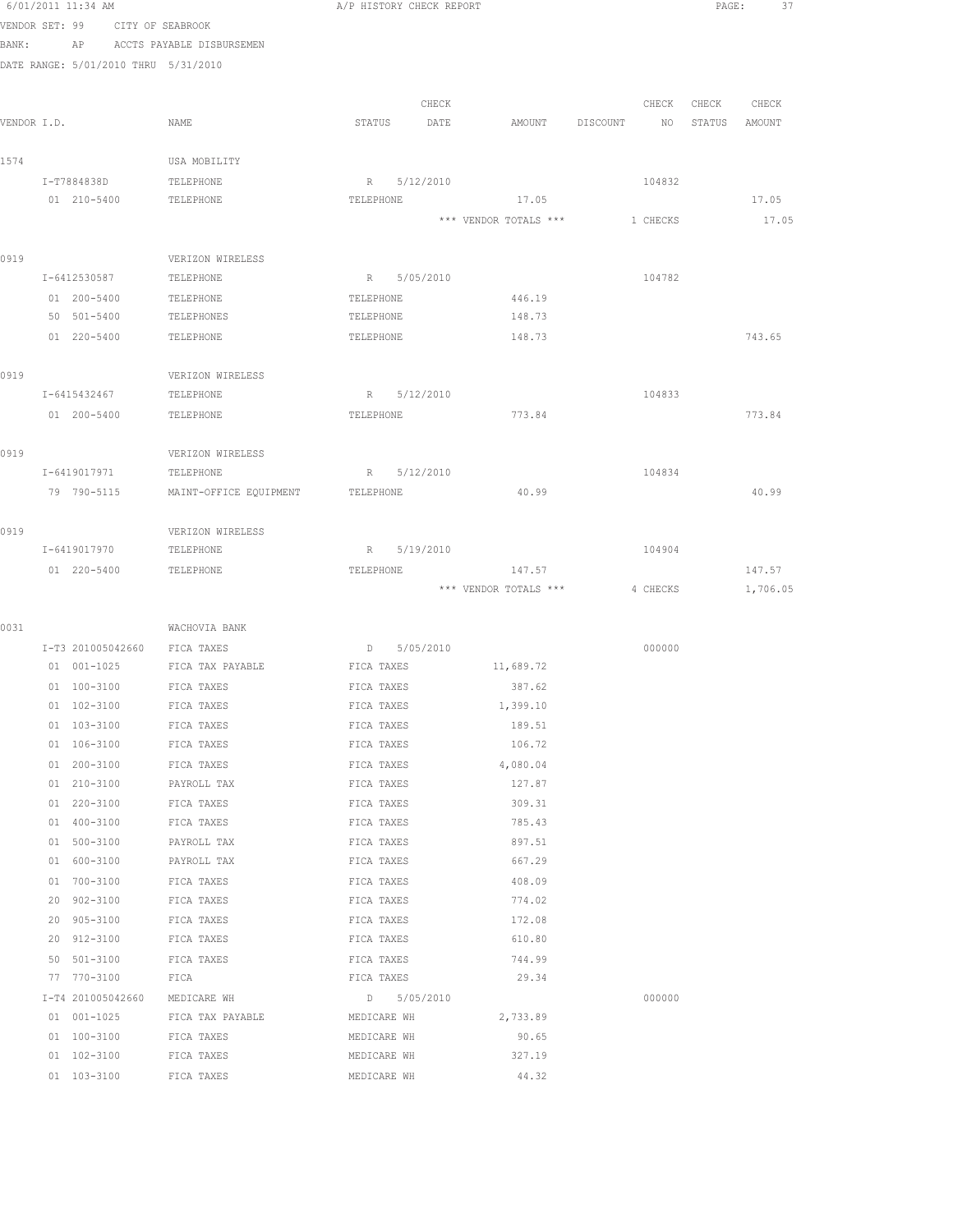6/01/2011 11:34 AM **A**/P HISTORY CHECK REPORT **PAGE:** 38 VENDOR SET: 99 CITY OF SEABROOK

BANK: AP ACCTS PAYABLE DISBURSEMEN

DATE RANGE: 5/01/2010 THRU 5/31/2010

| VENDOR I.D. |    |                                  | NAME                          | STATUS           | CHECK<br>DATE | AMOUNT    | DISCOUNT | CHECK<br>NO | CHECK<br>STATUS | CHECK<br>AMOUNT |
|-------------|----|----------------------------------|-------------------------------|------------------|---------------|-----------|----------|-------------|-----------------|-----------------|
|             |    |                                  |                               |                  |               |           |          |             |                 |                 |
| 0031        |    |                                  | WACHOVIA BANK<br>CONT         |                  |               |           |          |             |                 |                 |
|             |    | I-T4 201005042660<br>01 106-3100 | MEDICARE WH<br>FICA TAXES     | D<br>MEDICARE WH | 5/05/2010     | 24.96     |          | 000000      |                 |                 |
|             |    |                                  |                               |                  |               |           |          |             |                 |                 |
|             |    | 01 200-3100                      | FICA TAXES<br>PAYROLL TAX     | MEDICARE WH      |               | 954.22    |          |             |                 |                 |
|             |    | 01 210-3100                      |                               | MEDICARE WH      |               | 29.90     |          |             |                 |                 |
|             |    | 01 220-3100                      | FICA TAXES                    | MEDICARE WH      |               | 72.35     |          |             |                 |                 |
|             |    | 01 400-3100                      | FICA TAXES                    | MEDICARE WH      |               | 183.68    |          |             |                 |                 |
|             |    | 01 500-3100                      | PAYROLL TAX                   | MEDICARE WH      |               | 209.90    |          |             |                 |                 |
|             |    | 01 600-3100                      | PAYROLL TAX                   | MEDICARE WH      |               | 156.07    |          |             |                 |                 |
|             |    | 01 700-3100                      | FICA TAXES                    | MEDICARE WH      |               | 95.42     |          |             |                 |                 |
|             |    | 20 902-3100                      | FICA TAXES                    | MEDICARE WH      |               | 181.03    |          |             |                 |                 |
|             |    | 20 905-3100                      | FICA TAXES                    | MEDICARE WH      |               | 40.24     |          |             |                 |                 |
|             |    | 20 912-3100                      | FICA TAXES                    | MEDICARE WH      |               | 142.85    |          |             |                 |                 |
|             | 50 | $501 - 3100$                     | FICA TAXES                    | MEDICARE WH      |               | 174.24    |          |             |                 |                 |
|             |    | 77 770-3100                      | FICA                          | MEDICARE WH      |               | 6.87      |          |             |                 | 28,847.22       |
| 0031        |    |                                  | WACHOVIA BANK                 |                  |               |           |          |             |                 |                 |
|             |    | I-T3 201005182741                | FICA TAXES                    | D 5/18/2010      |               |           |          | 000000      |                 |                 |
|             |    | 01 001-1025                      | FICA TAX PAYABLE              | FICA TAXES       |               | 11,724.02 |          |             |                 |                 |
|             |    | 01 100-3100                      | FICA TAXES                    | FICA TAXES       |               | 387.63    |          |             |                 |                 |
|             |    | 01 102-3100                      | FICA TAXES                    | FICA TAXES       |               | 1,399.11  |          |             |                 |                 |
|             |    | 01 103-3100                      | FICA TAXES                    | FICA TAXES       |               | 189.51    |          |             |                 |                 |
|             |    | 01 106-3100                      | FICA TAXES                    | FICA TAXES       |               | 106.72    |          |             |                 |                 |
|             |    | 01 200-3100                      | FICA TAXES                    | FICA TAXES       |               | 4,208.86  |          |             |                 |                 |
|             |    | 01 210-3100                      | PAYROLL TAX                   | FICA TAXES       |               | 138.36    |          |             |                 |                 |
|             |    | 01 220-3100                      | FICA TAXES                    | FICA TAXES       |               | 308.66    |          |             |                 |                 |
|             |    | 01 400-3100                      | FICA TAXES                    | FICA TAXES       |               | 727.33    |          |             |                 |                 |
|             |    | 01 500-3100                      | PAYROLL TAX                   | FICA TAXES       |               | 935.14    |          |             |                 |                 |
|             |    | 01 600-3100                      | PAYROLL TAX                   | FICA TAXES       |               | 696.17    |          |             |                 |                 |
|             |    | 01 700-3100                      | FICA TAXES                    | FICA TAXES       |               | 278.58    |          |             |                 |                 |
|             |    | 20 902-3100                      | FICA TAXES                    | FICA TAXES       |               | 738.27    |          |             |                 |                 |
|             | 20 | 905-3100                         | FICA TAXES                    | FICA TAXES       |               | 172.08    |          |             |                 |                 |
|             |    | 20 912-3100                      | FICA TAXES                    | FICA TAXES       |               | 658.00    |          |             |                 |                 |
|             |    | 50 501-3100                      | FICA TAXES                    | FICA TAXES       |               | 772.69    |          |             |                 |                 |
|             |    | 77 770-3100 FICA                 |                               | FICA TAXES       |               | 6.91      |          |             |                 |                 |
|             |    |                                  | I-T4 201005182741 MEDICARE WH | D 5/18/2010      |               |           |          | 000000      |                 |                 |
|             |    | 01 001-1025                      | FICA TAX PAYABLE MEDICARE WH  |                  |               | 2,741.94  |          |             |                 |                 |
|             |    | 01 100-3100                      | FICA TAXES                    | MEDICARE WH      |               | 90.66     |          |             |                 |                 |
|             |    | 01 102-3100                      | FICA TAXES                    | MEDICARE WH      |               | 327.19    |          |             |                 |                 |
|             |    | 01 103-3100                      | FICA TAXES                    | MEDICARE WH      |               | 44.32     |          |             |                 |                 |
|             |    | 01 106-3100                      | FICA TAXES                    | MEDICARE WH      |               | 24.96     |          |             |                 |                 |
|             |    | $01 200 - 3100$                  | FICA TAXES                    | MEDICARE WH      |               | 984.36    |          |             |                 |                 |
|             |    | 01 210-3100                      | PAYROLL TAX                   | MEDICARE WH      |               | 32.35     |          |             |                 |                 |
|             |    | 01 220-3100                      | FICA TAXES                    | MEDICARE WH      |               | 72.19     |          |             |                 |                 |
|             |    | 01 400-3100                      | FICA TAXES                    | MEDICARE WH      |               | 170.10    |          |             |                 |                 |
|             |    | 01 500-3100                      | PAYROLL TAX                   | MEDICARE WH      |               | 218.70    |          |             |                 |                 |
|             |    | 01 600-3100                      | PAYROLL TAX                   | MEDICARE WH      |               | 162.83    |          |             |                 |                 |
|             |    | 01 700-3100                      | FICA TAXES                    | MEDICARE WH      |               | 65.15     |          |             |                 |                 |
|             |    |                                  |                               |                  |               |           |          |             |                 |                 |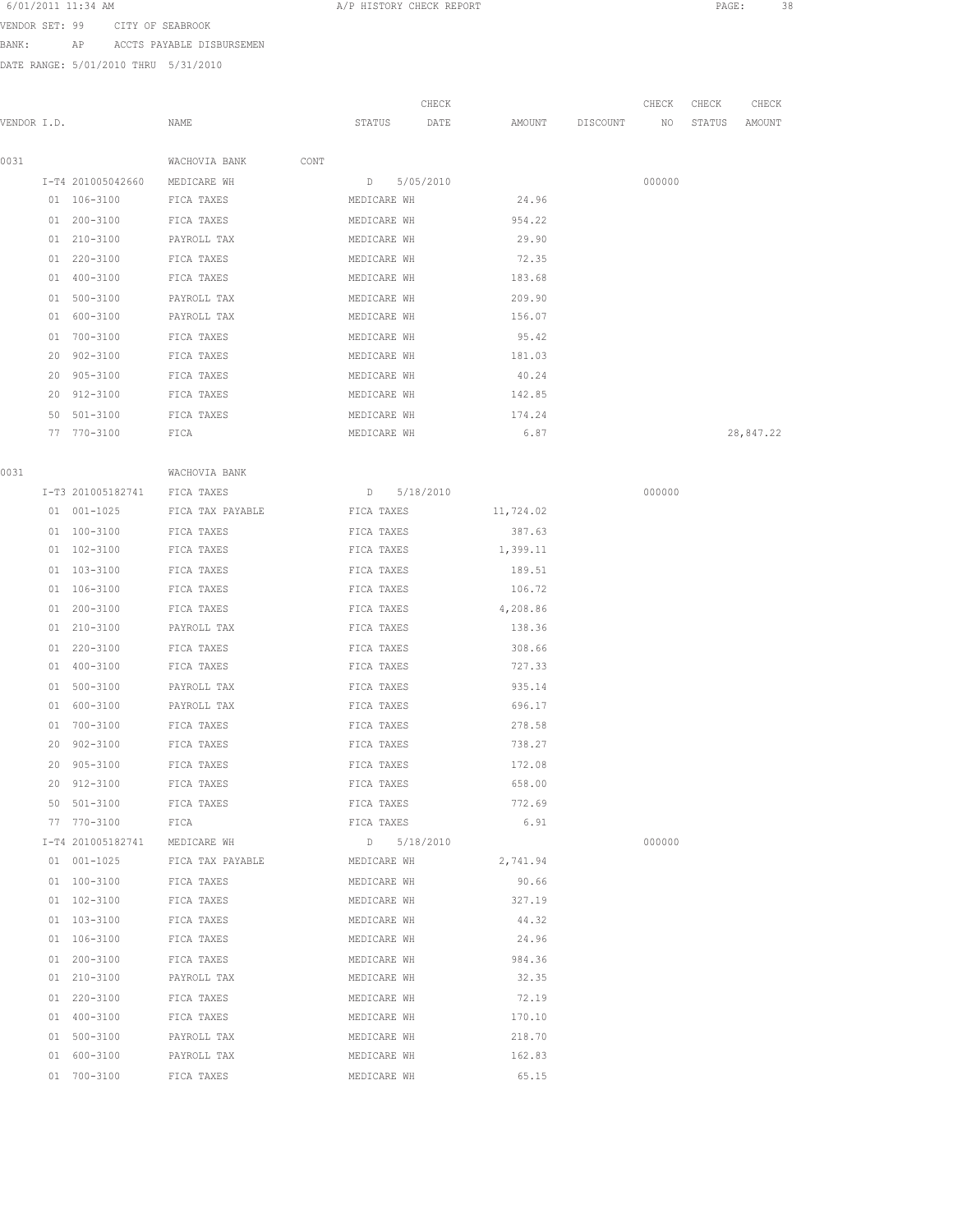|             | 6/01/2011 11:34 AM |                                                              |             | A/P HISTORY CHECK REPORT |                                |          |             | PAGE:<br>39   |
|-------------|--------------------|--------------------------------------------------------------|-------------|--------------------------|--------------------------------|----------|-------------|---------------|
|             |                    | VENDOR SET: 99 CITY OF SEABROOK                              |             |                          |                                |          |             |               |
|             |                    | BANK: AP ACCTS PAYABLE DISBURSEMEN                           |             |                          |                                |          |             |               |
|             |                    | DATE RANGE: 5/01/2010 THRU 5/31/2010                         |             |                          |                                |          |             |               |
|             |                    |                                                              |             |                          |                                |          |             |               |
|             |                    |                                                              |             | CHECK                    |                                |          | CHECK CHECK | CHECK         |
| VENDOR I.D. |                    | NAME                                                         |             |                          | STATUS DATE AMOUNT DISCOUNT NO |          |             | STATUS AMOUNT |
| 0031        |                    | WACHOVIA BANK CONT                                           |             |                          |                                |          |             |               |
|             |                    | I-T4 201005182741 MEDICARE WH                                |             | D 5/18/2010              |                                | 000000   |             |               |
|             | 20 902-3100        | FICA TAXES                                                   | MEDICARE WH |                          | 172.68                         |          |             |               |
|             | 20 905-3100        | FICA TAXES                                                   | MEDICARE WH |                          | 40.24                          |          |             |               |
|             | 20 912-3100        | FICA TAXES                                                   | MEDICARE WH |                          | 153.89                         |          |             |               |
|             | 50 501-3100        | FICA TAXES                                                   | MEDICARE WH |                          | 180.70                         |          |             |               |
|             | 77 770-3100        | FICA                                                         | MEDICARE WH |                          | 1.62                           |          |             | 28,931.92     |
|             |                    |                                                              |             |                          | *** VENDOR TOTALS ***          | 2 CHECKS |             | 57,779.14     |
|             |                    |                                                              |             |                          |                                |          |             |               |
| 0032        |                    | WACHOVIA BANK                                                |             |                          |                                |          |             |               |
|             |                    | I-T1 201005042660 WITHHOLDING TAXES                          |             | D 5/05/2010              |                                | 000000   |             |               |
|             |                    | 01 001-1020 WITHHOLDING PAYABLE WITHHOLDING TAXES 20,525.33  |             |                          |                                |          |             | 20,525.33     |
| 0032        |                    | WACHOVIA BANK                                                |             |                          |                                |          |             |               |
|             |                    | I-T1 201005182741 WITHHOLDING TAXES D 5/18/2010              |             |                          |                                | 000000   |             |               |
|             |                    | 01 001-1020 WITHHOLDING PAYABLE WITHHOLDING TAXES 20,646.90  |             |                          |                                |          |             | 20,646.90     |
|             |                    |                                                              |             |                          | *** VENDOR TOTALS ***          | 2 CHECKS |             | 41,172.23     |
|             |                    |                                                              |             |                          |                                |          |             |               |
| 0035        |                    | WASTE MANAGEMENT OF TEXAS INC                                |             |                          |                                |          |             |               |
|             | I-161248917916     | ROLLOFF FEES                                                 |             | R 5/05/2010              |                                | 104783   |             |               |
|             | 01 400-5030        | RENTALS & SERVICE AGRMTS ROLLOFF FEES                        |             |                          | 547.06                         |          |             | 547.06        |
|             |                    |                                                              |             |                          |                                |          |             |               |
| 0035        |                    | WASTE MANAGEMENT OF TEXAS INC<br>I-161255217911 ROLLOFF FEES |             | R 5/05/2010              |                                | 104784   |             |               |
|             |                    | 01  400-5030  RENTALS & SERVICE AGRMTS  ROLLOFF FEES         |             |                          | 576.84                         |          |             | 576.84        |
|             |                    |                                                              |             |                          |                                |          |             |               |
| 0035        |                    | WASTE MANAGEMENT OF TEXAS INC                                |             |                          |                                |          |             |               |
|             |                    | I-201005112706 DUMPSTER CHARGES                              |             | R 5/12/2010              |                                | 104835   |             |               |
|             | 20 922-5479        | COMMERCIAL SANIT SERVICE                                     |             | DUMPSTER CHARGES         | 51,687.29                      |          |             |               |
|             | 20 922-7210        | FRANCHISE FEES                                               |             | DUMPSTER CHARGES         | 16,975.00CR                    |          |             |               |
|             | 20 922-9535        | SANITATION BILLING FEES                                      |             | DUMPSTER CHARGES         | 9,053.33CR                     |          |             |               |
|             | 20 922-5467        | RECYCLING CHARGES                                            |             | DUMPSTER CHARGES         | 5,813.09                       |          |             |               |
|             | 20 922-5469        | RESIDENTIAL SANIT SERVICE DUMPSTER CHARGES                   |             |                          | 61,479.37                      |          |             | 92, 951.42    |
| 0035        |                    | WASTE MANAGEMENT OF TEXAS INC                                |             |                          |                                |          |             |               |
|             | I-161266417914     | ROLL OFF                                                     |             | R 5/19/2010              |                                | 104905   |             |               |
|             |                    | 01 400-5030 RENTALS & SERVICE AGRMTS ROLL OFF                |             |                          | 52.81                          |          |             | 52.81         |
|             |                    |                                                              |             |                          |                                |          |             |               |
| 0035        |                    | WASTE MANAGEMENT OF TEXAS INC                                |             |                          |                                |          |             |               |
|             |                    | I-161411417918 ROLL OFF                                      |             | R 5/19/2010              |                                | 104906   |             |               |
|             |                    | 01 400-5030 RENTALS & SERVICE AGRMTS ROLL OFF                |             |                          | 853.26                         |          |             | 853.26        |
| 0035        |                    | WASTE MANAGEMENT OF TEXAS INC                                |             |                          |                                |          |             |               |
|             | I-161420717910     | ROLL OFF                                                     |             | R 5/19/2010              |                                | 104907   |             |               |
|             | 01 400-5030        | RENTALS & SERVICE AGRMTS ROLL OFF                            |             |                          | 1,147.68                       |          |             | 1,147.68      |
|             |                    |                                                              |             |                          |                                |          |             |               |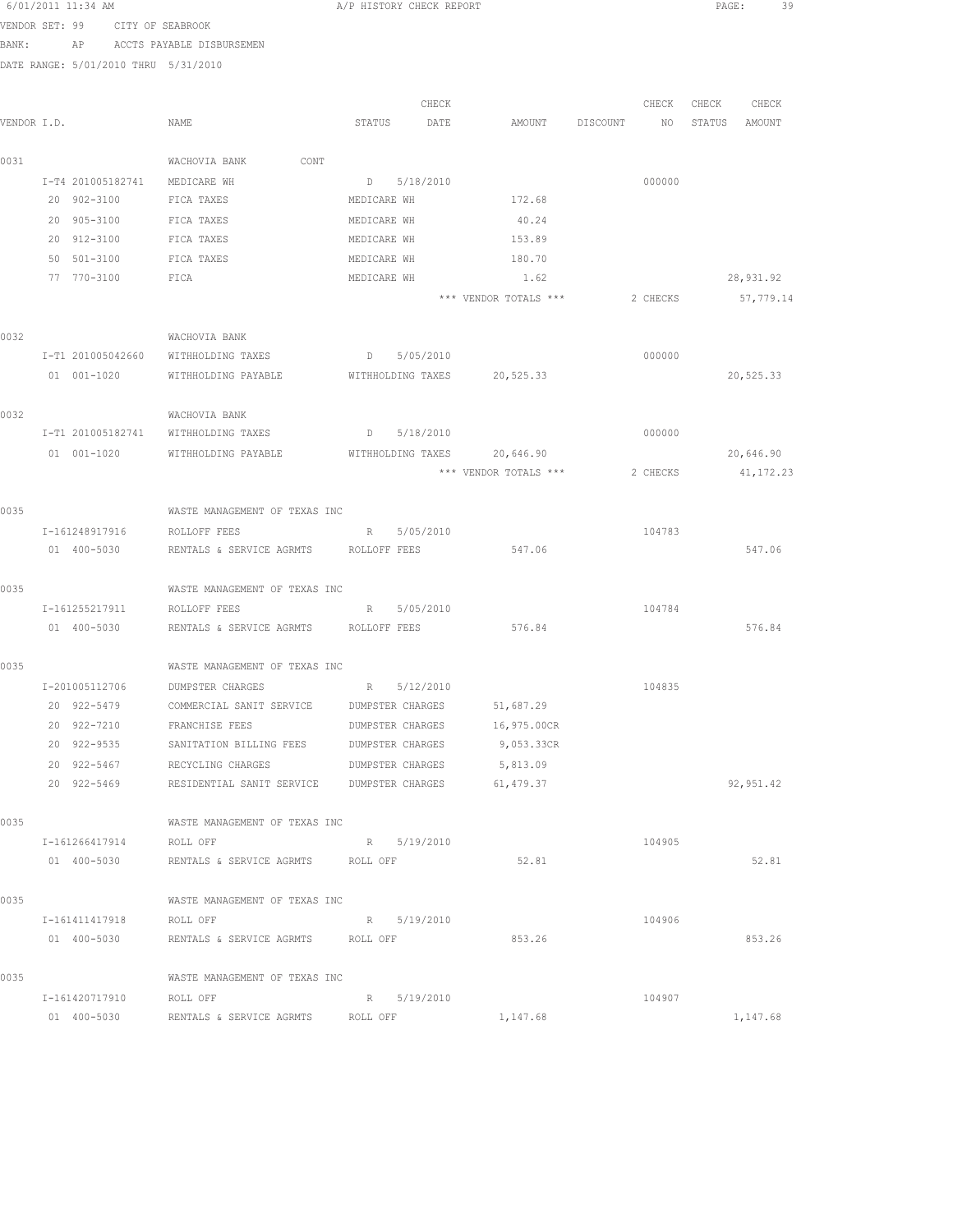| 6/01/2011 11:34 AM |  |  |
|--------------------|--|--|
|                    |  |  |

A/P HISTORY CHECK REPORT PAGE: 40

VENDOR SET: 99 CITY OF SEABROOK BANK: AP ACCTS PAYABLE DISBURSEMEN

DATE RANGE: 5/01/2010 THRU 5/31/2010

|                               |      |               |        | CHECK     |                       | CHECK            | CHECK  | CHECK         |
|-------------------------------|------|---------------|--------|-----------|-----------------------|------------------|--------|---------------|
| VENDOR I.D.                   | NAME |               | STATUS | DATE      | AMOUNT                | DISCOUNT<br>NO.  | STATUS | AMOUNT        |
|                               |      |               |        |           | *** VENDOR TOTALS *** | 6 CHECKS         |        | 96,129.07     |
| TOTALS * *<br>$\star$ $\star$ |      | NO.           |        |           | CHECK AMOUNT          | <b>DISCOUNTS</b> |        | TOTAL APPLIED |
| REGULAR CHECKS:               |      | 232           |        |           | 668, 943.95           | 0.00             |        | 668, 943.95   |
| HAND CHECKS:                  |      | $\mathbb O$   |        |           | 0.00                  | 0.00             |        | 0.00          |
| DRAFTS:                       |      | 18            |        |           | 102,765.67            | 0.00             |        | 102,765.67    |
| EFT:                          |      | 31            |        |           | 54,619.12             | 0.00             |        | 54,619.12     |
| NON CHECKS:                   |      | $\mathbb O$   |        |           | 0.00                  | 0.00             |        | 0.00          |
| VOID CHECKS:                  |      | 5 VOID DEBITS |        | 13,996.00 |                       |                  |        |               |
|                               |      | VOID CREDITS  |        | 166.00CR  | 14,162.00             | 0.00             |        | 14,162.00     |

TOTAL ERRORS: 0

| G/L ACCOUNT        | <b>NAME</b>                       | AMOUNT      |
|--------------------|-----------------------------------|-------------|
|                    |                                   |             |
|                    | 01 001-1011 BAIL BONDS PAYABLE    | 3,564.90    |
| $001 - 1020$<br>01 | WITHHOLDING PAYABLE               | 41, 172. 23 |
| 01 001-1025        | FICA TAX PAYABLE                  | 28,889.57   |
| 01 001-1028        | RETIREMENT PAYABLE                | 26,969.05   |
| 01 001-1029        | MEDICAL INSURANCE PAYABLE         | 9,099.40    |
| $001 - 1030$<br>01 | AFLAC INSURANCE DEDUCTS           | 6,707.76    |
| 01<br>001-1031     | ICMA INSURANCE DEDUCTS            | 8,386.92    |
| 01                 | 001-1032 OTHER PAYROLL DEDUCTIONS | 5,036.08    |
| 01<br>001-1033     | UNIM INSURANCE DEDUCTS            | 608.69      |
| 001-1034<br>01     | NATIONAL SAVINGS BOND DEDUCTS     | 301.10      |
| 01                 | 001-1036 DENTAL INSURANCE PAYABLE | 1,355.68    |
| $001 - 1525$<br>01 | COMMUNITY HOUSE DEPOSITS          | 2,060.00    |
| 01                 | 100-3100 FICA TAXES               | 956.56      |
| 01<br>100-3110     | RETIREMENT                        | 2,652.77    |
| 01<br>100-3120     | HOSPITALIZATION                   | 1,451.22    |
| 01<br>$100 - 3300$ | MAYOR & COUNCIL FEES              | 2,200.00    |
| 01<br>100-5195     | ELECTION EXPENSE                  | 11, 113.83  |
| 01<br>100-5300     | TRAINING & CONFERENCE             | 765.13      |
| 01                 | 100-5465 MISC EXPENDITURES        | 62.50       |
| 01<br>100-8605     | DISPATCH & ANIMAL CONTROL         | 833.33CR    |
| 01                 | 100-8606 LEASE OF FIRE STATION    | 26,396.08CR |
| $100 - 8640$<br>01 | LICENSES & PERMITS                | 500.00      |
| 01<br>100-9520     | OTHER REVENUE                     | 200.00      |
| 01<br>102-3020     | EDC HOSPITALIZATION               | 938.46      |
| 01<br>102-3100     | FICA TAXES                        | 3,452.59    |
| 102-3110<br>01     | RETIREMENT                        | 9,851.43    |
| 102-3120<br>01     | HOSPITALIZATION                   | 4,612.75    |
| 01<br>102-5020     | DUES & SUBSCRIPTIONS              | 30.00       |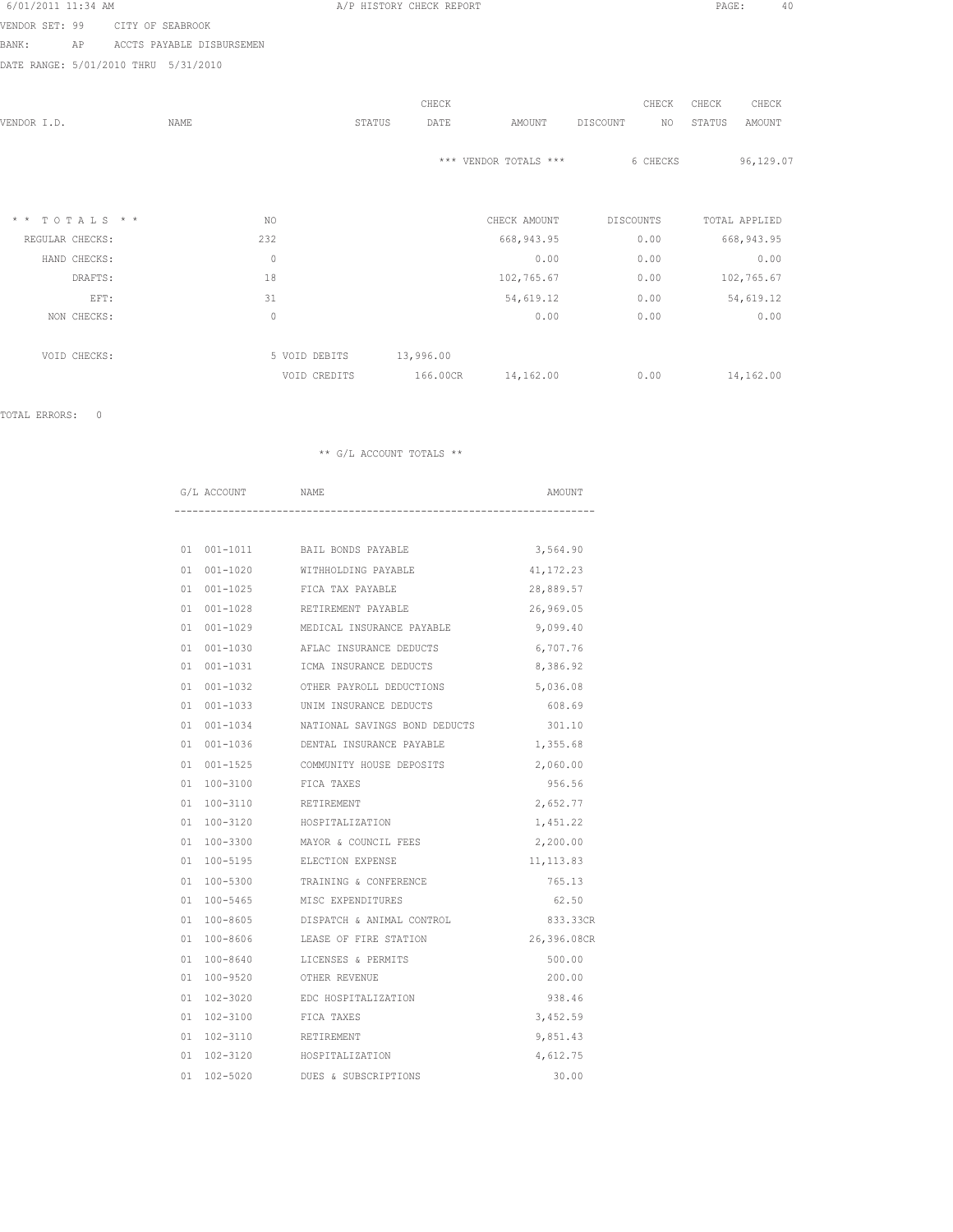6/01/2011 11:34 AM **A**/P HISTORY CHECK REPORT **PAGE:** 41 VENDOR SET: 99 CITY OF SEABROOK

BANK: AP ACCTS PAYABLE DISBURSEMEN

DATE RANGE: 5/01/2010 THRU 5/31/2010

|    | G/L ACCOUNT  | NAME                                 | AMOUNT    |
|----|--------------|--------------------------------------|-----------|
|    |              |                                      |           |
| 01 | 102-5041     | IT HARDWARE/SOFTWARE                 | 19.00     |
| 01 | $102 - 5300$ | TRAINING & CONFERENCE                | 779.62    |
| 01 | $102 - 5465$ | MISC EXPENSE                         | 450.10    |
| 01 | 103-3100     | FICA TAXES                           | 467.66    |
| 01 | 103-3110     | RETIREMENT                           | 1,379.08  |
| 01 | 103-3120     | HOSPITALIZATION                      | 939.96    |
| 01 | 103-4150     | SMALL TOOLS & EQUIPMENT              | 452.37    |
| 01 | 106-3100     | FICA TAXES                           | 263.36    |
| 01 | 106-3110     | <b>RETIREMENT</b>                    | 729.42    |
| 01 | 106-3120     | HOSPITALIZATION                      | 347.41    |
| 01 | 106-5300     | TRAINING & CONFERENCE                | 259.30    |
| 01 | 106-5400     | TELEPHONE                            | 569.92    |
| 01 | 107-3145     | DRUG TESTING                         | 798.25    |
| 01 | 107-3900     | MERIT AWARDS                         | 100.00    |
| 01 | $107 - 4010$ | OFFICE SUPPLIES                      | 1,428.16  |
| 01 | 107-4011     | POSTAGE                              | 1,000.50  |
| 01 | $107 - 4050$ | BULK PETROLEUM PURCHASES             | 10,455.39 |
| 01 | $107 - 4150$ | SMALL EQUIPMENT                      | 92.87     |
| 01 | 107-5010     | ADVERTISING                          | 1,341.82  |
| 01 | 107-5020     | DUES & SUBSCRIPTIONS                 | 152.00    |
| 01 | 107-5030     | RENTALS & SERVICE AGRMTS             | 18,375.10 |
| 01 | 107-5042     | IT SOFTWARE                          | 86.98     |
| 01 | 107-5110     | EQUIP MAINT                          | 234.40    |
| 01 | 107-5175     | JANITORIAL SERVICES                  | 1,922.28  |
| 01 | 107-5180     | MAINT-BLDGS & GROUNDS                | 6,870.16  |
| 01 | $107 - 5220$ | PROF FEES-LEGAL                      | 12,810.22 |
| 01 | 107-5230     | CONTRACT-AMBULANCE SERV              | 14,987.00 |
| 01 | 107-5235     | CONTRACT-FIRE DEPT                   | 59,969.67 |
| 01 | 107-5295     | SAFETY COMMITTEE                     | 289.77    |
| 01 | 107-5300     | TRAINING & CONFERENCE                | 48.00     |
| 01 | 107-5330     | INSURANCE-MISC                       | 7,150.70  |
| 01 | $107 - 5400$ | TELEPHONE                            | 1,288.96  |
| 01 | $107 - 5410$ | UTILITIES                            | 5,809.39  |
| 01 | 107-5465     | MISC EXPENSE                         | 77.40     |
| 01 | 107-5466     | FIRE STATION EXPENSE                 | 291.07CR  |
| 01 | $200 - 3100$ | FICA TAXES                           | 10,227.48 |
| 01 | 200-3110     | RETIREMENT                           | 28,783.82 |
| 01 | 200-3120     | HOSPITALIZATION                      | 17,130.26 |
| 01 | $200 - 3140$ | PSYCHOLOGICAL SERVICES               | 200.00    |
| 01 | $200 - 4005$ | SUPPLIES-POLICE OPERATION            | 806.59    |
| 01 | 200-4010     | OFFICE SUPPLIES                      | 715.90    |
| 01 | 200-4011     | POSTAGE                              | 78.37     |
| 01 | 200-4150     | SMALL TOOLS & EQUIP                  | 67.00     |
|    |              | 01 200-5030 RENTALS & SERVICE AGRMTS | 248.74    |
|    | 01 200-5110  | MAINT-AUTOS & EQUIPMENT              | 1,394.78  |
|    | 01 200-5170  | MAINT-RADIO EQUIPMENT                | 65.24     |
|    |              |                                      |           |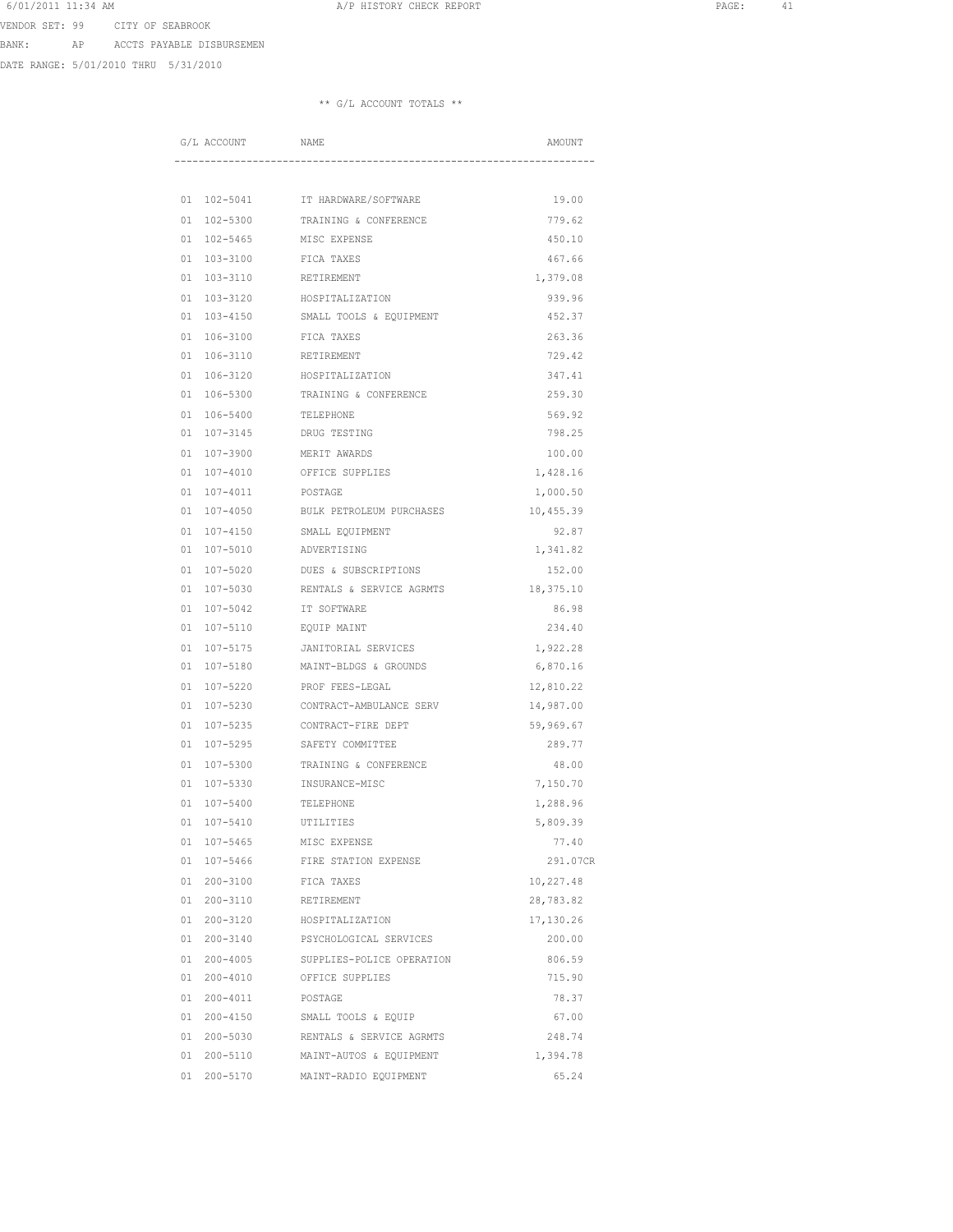VENDOR SET: 99 CITY OF SEABROOK

BANK: AP ACCTS PAYABLE DISBURSEMEN

DATE RANGE: 5/01/2010 THRU 5/31/2010

|          | G/L ACCOUNT              | NAME                     | AMOUNT            |
|----------|--------------------------|--------------------------|-------------------|
|          |                          |                          |                   |
| 01       | 200-5175                 | JANITORIAL SERVICES      | 1,590.00          |
| 01       | $200 - 5180$             | MAINT-BLDGS & GROUNDS    | 140.60            |
| 01       | $200 - 5300$             | TRAINING & CONFERENCE    | 3,485.00          |
| 01       | $200 - 5310$             | UNIFORMS & LAUNDRY       | 1,077.85          |
| 01       | $200 - 5400$             | TELEPHONE                | 1,650.24          |
| 01       | $200 - 5410$             | UTILITIES                | 192.66            |
| 01       | $200 - 5465$             | MISC EXPENSE             | 108.56            |
| 01       | $200 - 6010$             | AUTOS & TRUCKS           | 8,910.40          |
| 01       | $210 - 3100$             | PAYROLL TAX              | 328.48            |
| 01       | 210-3110                 | RETIREMENT               | 944.12            |
| 01       | 210-3120                 | HOSPITALIZATION          | 649.65            |
| 01       | 210-4160                 | ANIMAL FOOD & SUPPLIES   | 49.76             |
| 01       | 210-5110                 | MAINT- AUTOS & EQUIP     | 1,880.60          |
| 01       | $210 - 5300$             | TRAINING & CONFERENCE    | 21.30             |
| 01       | $210 - 5400$             | TELEPHONE                | 54.71             |
| 01       | 210-5410                 | UTILITIES                | 176.47            |
| 01       | $220 - 3100$             | FICA TAXES               | 762.51            |
| 01       | $220 - 3110$             | RETIREMENT               | 2,106.07          |
| 01       | 220-3120                 | HOSPITALIZATION          | 1,240.21          |
| 01       | 220-4150                 | SMALL TOOLS & EQUIPMENT  | 82.84             |
| 01       | 220-5110                 | MAINT-AUTOS & EQUIP      | 41.47             |
| 01       | $220 - 5220$             | PROF FEES-LEGAL          | 166.66            |
| 01       | $220 - 5310$             | UNIFORMS & LAUNDRY       | 662.95            |
| 01       | $220 - 5400$             | TELEPHONE                | 296.30            |
| 01       | 400-3100                 | FICA TAXES               | 1,866.54          |
| 01       | 400-3110                 | RETIREMENT               | 4,815.09          |
| 01       | 400-3120                 | HOSPITALIZATION          | 3,607.50          |
| 01       | 400-4090                 | POOL SUPPLIES            | 2,482.46          |
| 01       | $400 - 4150$             | SMALL EQUIPMENT OR TOOLS | 110.46            |
| 01       | $400 - 4400$             | MISC SUPPLIES            | 3,461.68          |
| 01       | $400 - 5030$             | RENTALS & SERVICE AGRMTS | 5,026.84          |
| 01       | 400-5110                 | MAINT-AUTOS & EOUIPMENT  | 1,775.64          |
| 01       | $400 - 5180$             | MAINT-BLDGS & GROUNDS    | 3,234.96          |
| 01<br>01 | 400-5310<br>$400 - 5400$ | UNIFORMS & LAUNDRY       | 11.00CR<br>488.77 |
| 01       | $400 - 5410$             | TELEPHONE<br>UTILITIES   | 5,216.46          |
| 01       | $400 - 5465$             | MISC EXPENSE             | 294.44            |
| 01       | $500 - 3100$             | PAYROLL TAX              | 2,261.25          |
| 01       | $500 - 3110$             | RETIREMENT               | 6,351.28          |
| 01       | $500 - 3120$             | HOSPITALIZATION          | 3,405.98          |
| 01       | $500 - 4400$             | MISC SUPPLIES            | 242.94            |
| 01       | $500 - 5030$             | RENTALS & SERVICE AGRMTS | 452.16            |
|          | 01 500-5110              | MAINT-AUTOS & EQUIP      | 903.47            |
| 01       | 500-5140                 | MAINT STREETS            | 456.13            |
|          | 01 500-5180              | MAINT-BLDGS & GROUNDS    | 204.24            |
| 01       | $500 - 5310$             | UNIFORMS & LAUNDRY       | 164.54            |
|          |                          |                          |                   |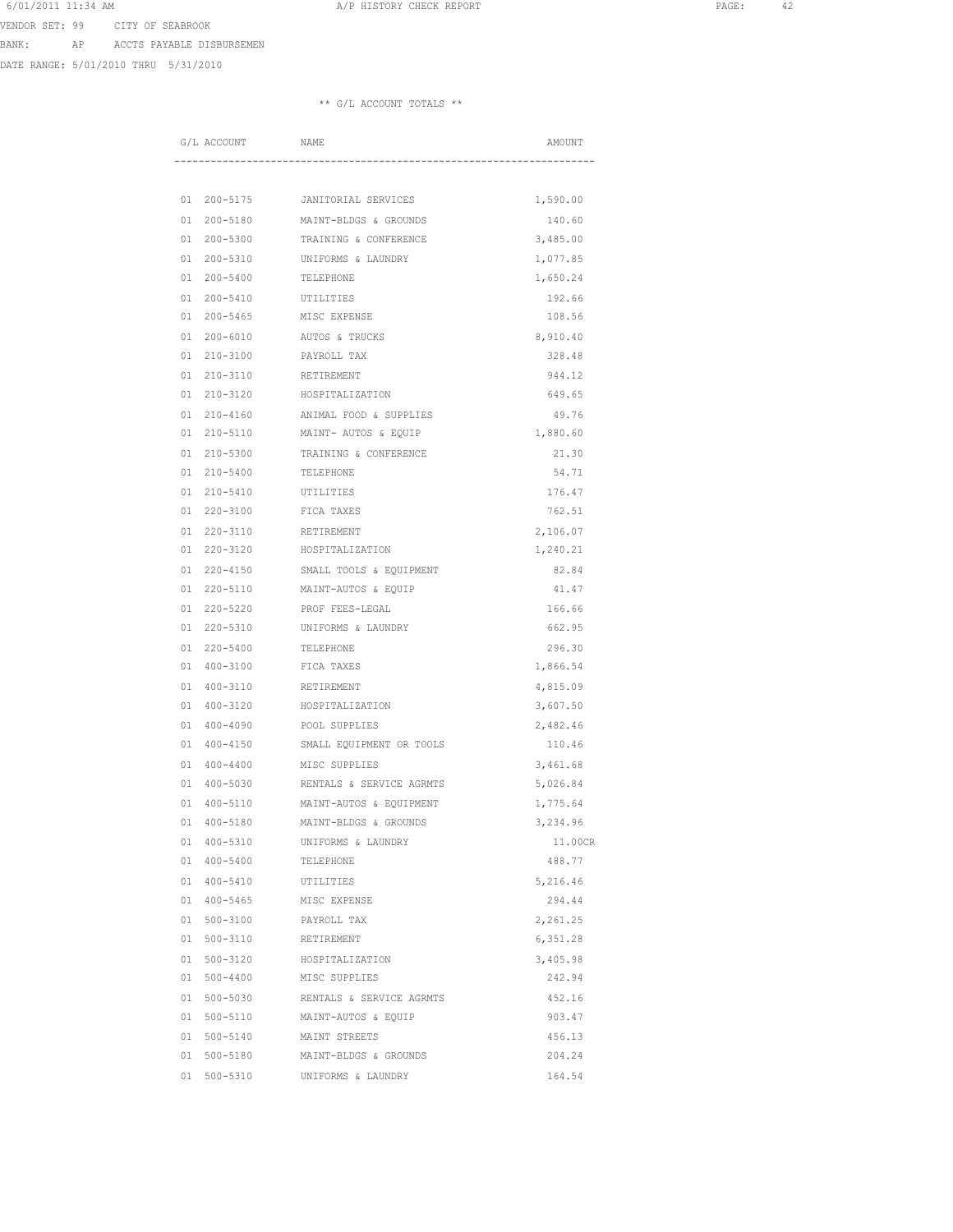VENDOR SET: 99 CITY OF SEABROOK

BANK: AP ACCTS PAYABLE DISBURSEMEN

DATE RANGE: 5/01/2010 THRU 5/31/2010

|                             | NAME                           | AMOUNT      |
|-----------------------------|--------------------------------|-------------|
|                             |                                |             |
| 01 500-5400                 | TELEPHONE                      | 40.09       |
| 01<br>$500 - 5410$          | UTILITIES                      | 317.20      |
| 500-5411<br>01              | UTILITIES - STREET LIGHTS      | 14,987.04   |
| 01<br>$500 - 5465$          | MISC EXPENDITURES              | 15.95       |
| 600-3015<br>01              | CONTRACT LABOR                 | 1,400.00    |
| 600-3100<br>01              | PAYROLL TAX                    | 1,682.36    |
| 600-3110<br>01              | RETIREMENT                     | 4,849.55    |
| 01 600-3120                 | HOSPITALIZATION                | 3,779.10    |
| 01 600-4010                 | OFFICE SUPPLIES                | 16.38       |
| 600-5020<br>01              | DUES & SUBSCRIPTIONS           | 100.00      |
| 01<br>600-5030              | RENTALS & SERVICE AGRMTS       | 494.88      |
| 01<br>600-5110              | MAINT-AUTOS & EQUIP            | 56.22       |
| 01<br>600-5215              | PROF FEES - ENGINEERING        | 1,745.54    |
| $600 - 5240$<br>01          | CONTRACT SVCS-MOWING/DEMOLITIO | 4,690.16    |
| 600-5300<br>01              | TRAINING & CONFERENCE          | 43.00CR     |
| 01<br>600-5465              | MISC EXPENDITURES              | 26.61       |
| 01<br>700-3100              | FICA TAXES                     | 847.24      |
| 700-3110<br>01              | RETIREMENT                     | 1,673.04    |
| 01                          | 700-3120 HOSPITALIZATION       | 1,254.41    |
| 01                          | 700-4010 OFFICE SUPPLIES       | 37.05       |
| 700-5030<br>01              | RENTALS & SERVICE AGRMTS       | 254.88      |
| 700-5220<br>01              | PROF FEES-LEGAL                | 1,633.34    |
| 01<br>700-5431              | WARRANT INFORMATION SERV       | 3,019.80    |
|                             | *** FUND TOTAL ***             | 473, 391.62 |
| 09 901-6020                 | EQUIPMENT                      | 675.00      |
|                             | *** FUND TOTAL ***             | 675.00      |
| 12 120-4150                 | SMALL ROOLS & EQUIPMENT        | 4,760.00    |
| 12 <sup>2</sup><br>120-5465 | MISC EXP                       | 805.00      |
|                             | *** FUND TOTAL ***             | 5,565.00    |
|                             |                                |             |
| 15 150-5010                 | ADVERTISING                    | 16,690.00   |
| 15<br>150-5030              | RENTALS & SERVICE AGREEMENTS   | 500.00      |
| 15 <sub>1</sub><br>150-5330 | INSURANCE                      | 889.00      |
| 15 <sub>1</sub><br>150-5400 | TELEPHONE                      | 216.00      |
| 15 <sub>1</sub><br>150-5410 | UTILITIES                      | 300.40      |
| 15 150-5465                 | MISCELLANEOUS                  | 53.95       |
|                             | *** FUND TOTAL ***             | 18,649.35   |
| 20<br>$902 - 3100$          | FICA TAXES                     | 1,866.00    |
| 20<br>$902 - 3110$          | RETIREMENT                     | 5,362.06    |
| 20<br>902-3120              | HOSPITALIZATION                | 3,791.04    |
| 20 902-4400                 | MISC SUPPLIES                  | 276.30      |
| 20 902-5030                 | RENTALS & SERVICE AGRMTS       | 360.15      |
| 20<br>902-5110              | MAINT-AUTOS & EQUIPMENT        | 2,916.73    |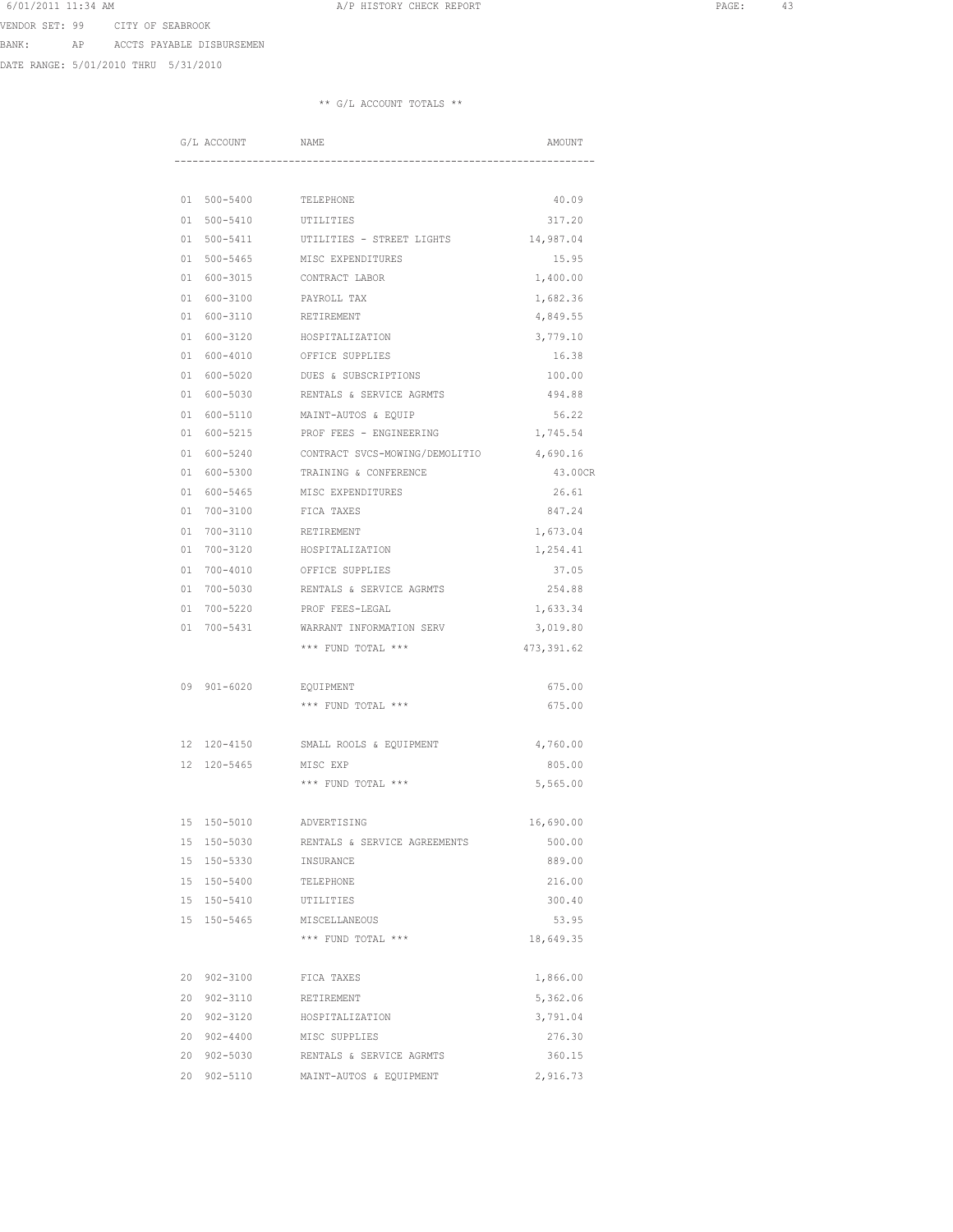6/01/2011 11:34 AM **A**/P HISTORY CHECK REPORT **PAGE:** 44 VENDOR SET: 99 CITY OF SEABROOK

BANK: AP ACCTS PAYABLE DISBURSEMEN

DATE RANGE: 5/01/2010 THRU 5/31/2010

| G/L ACCOUNT                              | NAME                                           | AMOUNT                   |
|------------------------------------------|------------------------------------------------|--------------------------|
|                                          |                                                |                          |
|                                          | 20 902-5130 MAINT-WATER SYSTEM MINOR           | 2,025.00                 |
| 20<br>902-5216                           | PROF FEES - METER READING                      | 3,747.50                 |
| $902 - 5280$<br>20                       | CHEMICAL SUPPLIES                              | 1,378.00                 |
| 20<br>$902 - 5285$                       | LABORATORY FEES                                | 120.00                   |
| 20<br>$902 - 5300$                       | TRAINING & CONFERENCE                          | 85.20                    |
| 20<br>$902 - 5310$                       | UNIFORMS & LAUNDRY                             | 164.54                   |
| 20<br>$902 - 5400$                       | TELEPHONE                                      | 160.15                   |
| 20<br>$902 - 5410$                       | UTILITIES                                      | 2,531.28                 |
| 20<br>$902 - 5451$                       | PASADENA WATER SUPPLY                          | 36,238.34                |
| 20<br>$905 - 3100$                       | FICA TAXES                                     | 424.64                   |
| 20<br>905-3110                           | RETIREMENT                                     | 1,209.58                 |
| 20<br>$905 - 3120$                       | HOSPITALIZATION                                | 476.24                   |
| 20<br>905-4011                           | POSTAGE                                        | 1,200.00                 |
| 20<br>905-5020                           | DUES & SUBSCRIPTIONS                           | 15.00                    |
| 20                                       | 905-5030 RENTALS & SERVICE AGRMTS              | 190.00                   |
| 20<br>$905 - 5300$                       | TRAINING & CONFERENCE                          | 20.00                    |
| 20<br>912-3100                           | FICA TAXES                                     | 1,565.54                 |
| 20                                       | 912-3110 RETIREMENT                            | 4,465.32                 |
| 20<br>912-3120                           | HOSPITALIZATION                                | 2,533.14                 |
| 20<br>912-4400                           | MISC SUPPLIES                                  | 180.37                   |
| 20<br>912-5030                           | RENTALS & SERVICE AGRMTS                       | 659.96                   |
| 20<br>912-5110                           | MAINT-AUTOS & EQUIPMENT                        | 1,961.28                 |
| 20<br>912-5120                           | MAINT-SEWER SYSTEM MINOR                       | 1,582.34                 |
| 20<br>$912 - 5180$                       | MAINT-BLDGS & GROUNDS                          | 488.76                   |
| 20<br>$912 - 5280$                       | CHEMICAL SUPPLIES                              | 4,238.25                 |
| 912-5285<br>20                           | LABORATORY FEES                                | 1,055.00                 |
| $912 - 5300$<br>20                       | TRAINING CONFERENCE                            | 111.00                   |
| 20<br>912-5310                           | UNIFORMS & LAUNDRY                             | 164.54                   |
| 20<br>912-5400                           | TELEPHONE                                      | 160.31                   |
| 20<br>912-5410                           | UTILITIES                                      | 14, 417.46               |
| 20<br>$912 - 5455$                       | SLUDGE DISPOSAL                                | 9,008.62                 |
| 20<br>$922 - 5467$<br>20<br>$922 - 5469$ | RECYCLING CHARGES<br>RESIDENTIAL SANIT SERVICE | 5,813.09<br>61,479.37    |
| 20 922-5479                              | COMMERCIAL SANIT SERVICE                       |                          |
| 20<br>922-7210                           | FRANCHISE FEES                                 | 51,687.29<br>16,975.00CR |
| 20 922-9535                              | SANITATION BILLING FEES                        | 9,053.33CR               |
|                                          | *** FUND TOTAL ***                             | 200,101.06               |
|                                          |                                                |                          |
| 33 330-6020                              | EQUIPMENT                                      | 95,000.00                |
|                                          | *** FUND TOTAL ***                             | 95,000.00                |
|                                          |                                                |                          |
| 37 370-5227                              | PROF FEES - CONSULTING                         | 18, 171.53               |
| 37 370-5465                              | MISC EXPENSE                                   | 499.91                   |
|                                          | *** FUND TOTAL ***                             | 18,671.44                |
|                                          |                                                |                          |
| 50<br>$501 - 3100$                       | FICA TAXES                                     | 1,872.62                 |
|                                          |                                                |                          |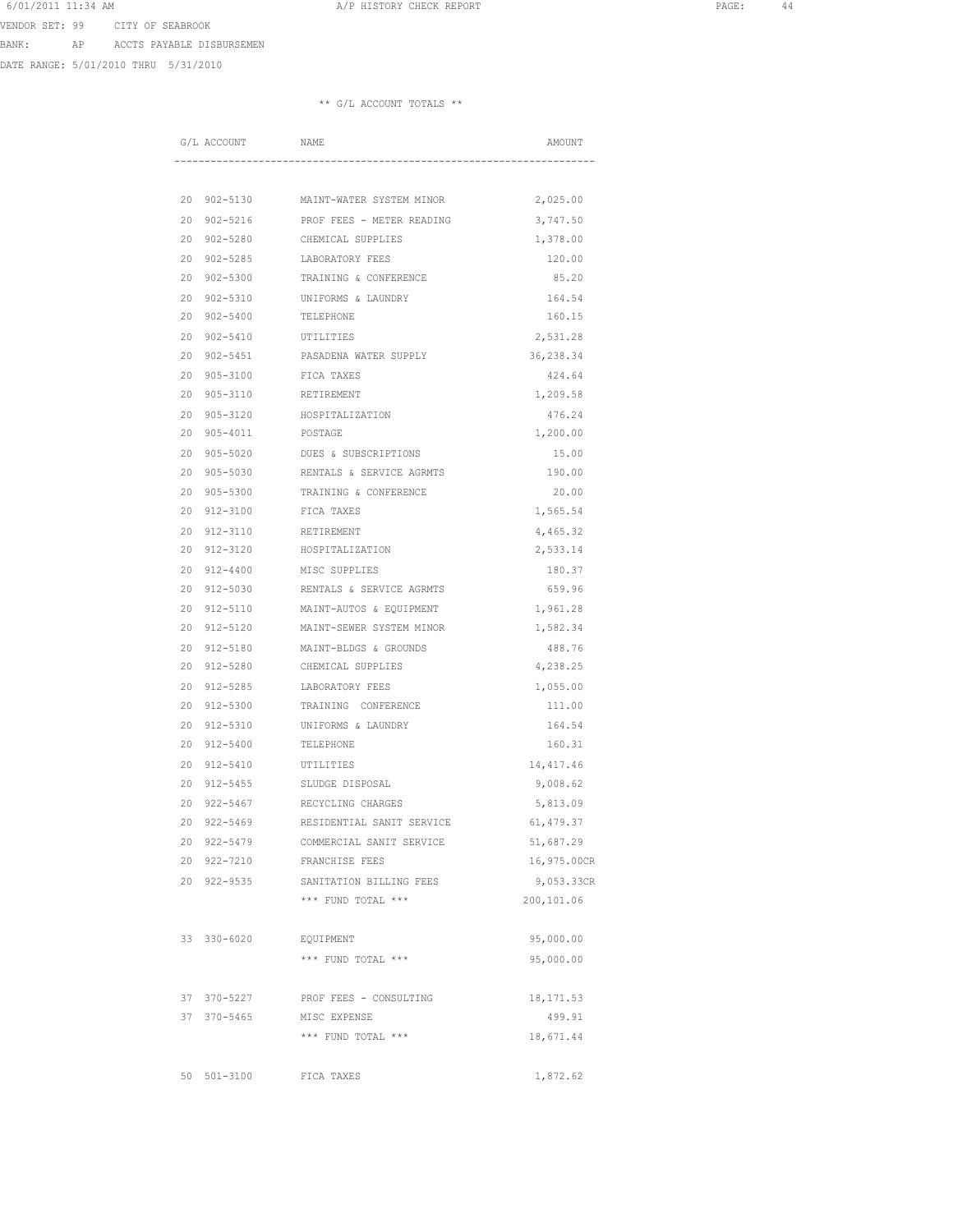VENDOR SET: 99 CITY OF SEABROOK

BANK: AP ACCTS PAYABLE DISBURSEMEN

DATE RANGE: 5/01/2010 THRU 5/31/2010

|                                 | G/L ACCOUNT | NAME                                 | AMOUNT          |      |                   |
|---------------------------------|-------------|--------------------------------------|-----------------|------|-------------------|
|                                 |             |                                      |                 |      |                   |
|                                 |             | 50 501-3110 RETIREMENT               | 5,227.04        |      |                   |
|                                 | 50 501-3120 | HOSPITALIZATION                      | 2,457.97        |      |                   |
|                                 | 50 501-5110 | MAINT - VEHICLES                     | 628.56          |      |                   |
|                                 | 50 501-5310 | UNIFORMS & LAUNDRY                   | 426.95          |      |                   |
|                                 | 50 501-5340 | DETENTION SUPPLIES                   | 2,599.16        |      |                   |
|                                 | 50 501-5400 | TELEPHONES                           | 148.73          |      |                   |
|                                 |             | 50 501-5490 CRIME PREVENTION DIV EXP | 268.05          |      |                   |
|                                 | 50 501-5497 | C.I.D.                               | 160.00          |      |                   |
|                                 | 50 501-5503 | MARINE PATROL                        | 278.22          |      |                   |
|                                 |             | *** FUND TOTAL ***                   | 14,067.30       |      |                   |
|                                 | 77 770-3100 | FICA                                 | 44.74           |      |                   |
|                                 | 77 770-3110 | RETIREMENT                           | 122.24          |      |                   |
|                                 |             | *** FUND TOTAL ***                   | 166.98          |      |                   |
|                                 |             | 79 790-5115 MAINT-OFFICE EQUIPMENT   | 40.99           |      |                   |
|                                 |             | *** FUND TOTAL ***                   | 40.99           |      |                   |
| VENDOR SET: 99 BANK: AP TOTALS: | 286         |                                      | 840,490.74 0.00 |      | 840,490.74        |
| BANK: AP TOTALS:                | 286         |                                      | 840,490.74      | 0.00 | 840,490.74        |
| REPORT TOTALS:                  | 295         |                                      | 855,707.65      |      | $0.00$ 855,707.65 |